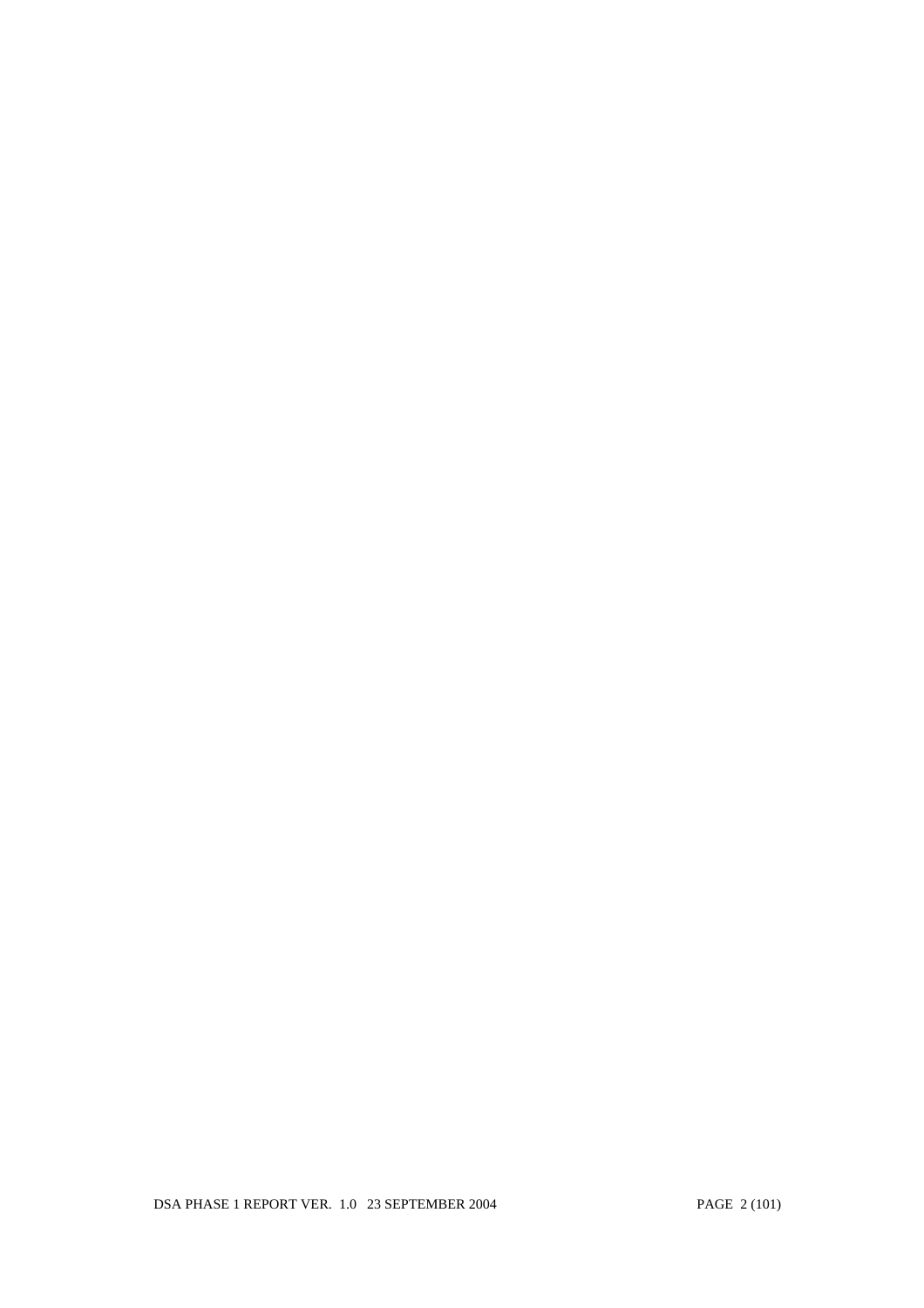# **Abstract/executive summary**

The currently used mechanisms for spectrum management are a contributing factor to the long lead times from innovation to market in wireless technologies and systems. This has in turn been a major contributing factor to the dominance of the large telecom companies in the European and World markets, whereas very few innovative enterprises have exhibited consistent growth, although the technical competence in Sweden is very high in this area. Alternative spectrum management regimes, such as the introduction of "unlicensed bands" have proven very effective in lowering entry thresholds for smaller companies (e.g the WLAN business). In addition, experts claim that the spectrum requirements for communication purposes will increase by as much as 200-300 % up to 2010. At the same time the actual usage of the electromagnetic spectrum is very inefficient.

The project aims at studying new more, flexible, spectrum allocation regimes which, in combination with new technologies, such as multi-radio access, novel broadband access techniques, software defined radio and spatial techniques (e.g. smart antennas, multi-hop schemes) have the potential of lowering the entry thresholds for new actors and provide radical improvement to the efficiency of spectrum usage. Further the aim is to investigate the economic and regulatory consequences of such Dynamic Spectrum Access technologies and management regimes. The results will provide input to future policies in spectrum management.

The project has been divided into a first, pre-study phase and a second, research phase. The first phase was launched in Dec of 2004 and the second phase is planned to start in Jan 2005. The first phase of the project, reported here, has the aim to provide a qualitative assessment of the potential benefits of dynamic spectrum access regimes. The analysis in the report and other studies in the area, indeed indicate there is a potential to both lower the entry thresholds for new actors as well as provide radical improvement to the efficiency of spectrum usage. The area is definitely of significant issues and the project should be continued studying the DSA concepts in more detail.

Further, using a systematic procedure, a number of critical areas and bottleneck problems were identified. Our conclusion is that more research is needed in these areas to achieve the abovementioned benefits. As "side effect" in this procedure, a number of novel and interesting spectrum management concepts were derived, e.g. the "real-time spectrum trading" and "use rights" concepts. Out of this gross list of interest problems, a number of highly important problems were selected, matching the competence of the project team. These problems are proposed to be the focus of the next phase in the project.

Finally, the report provides an overview of the most important ongoing research and policy-making activities in the DSA-area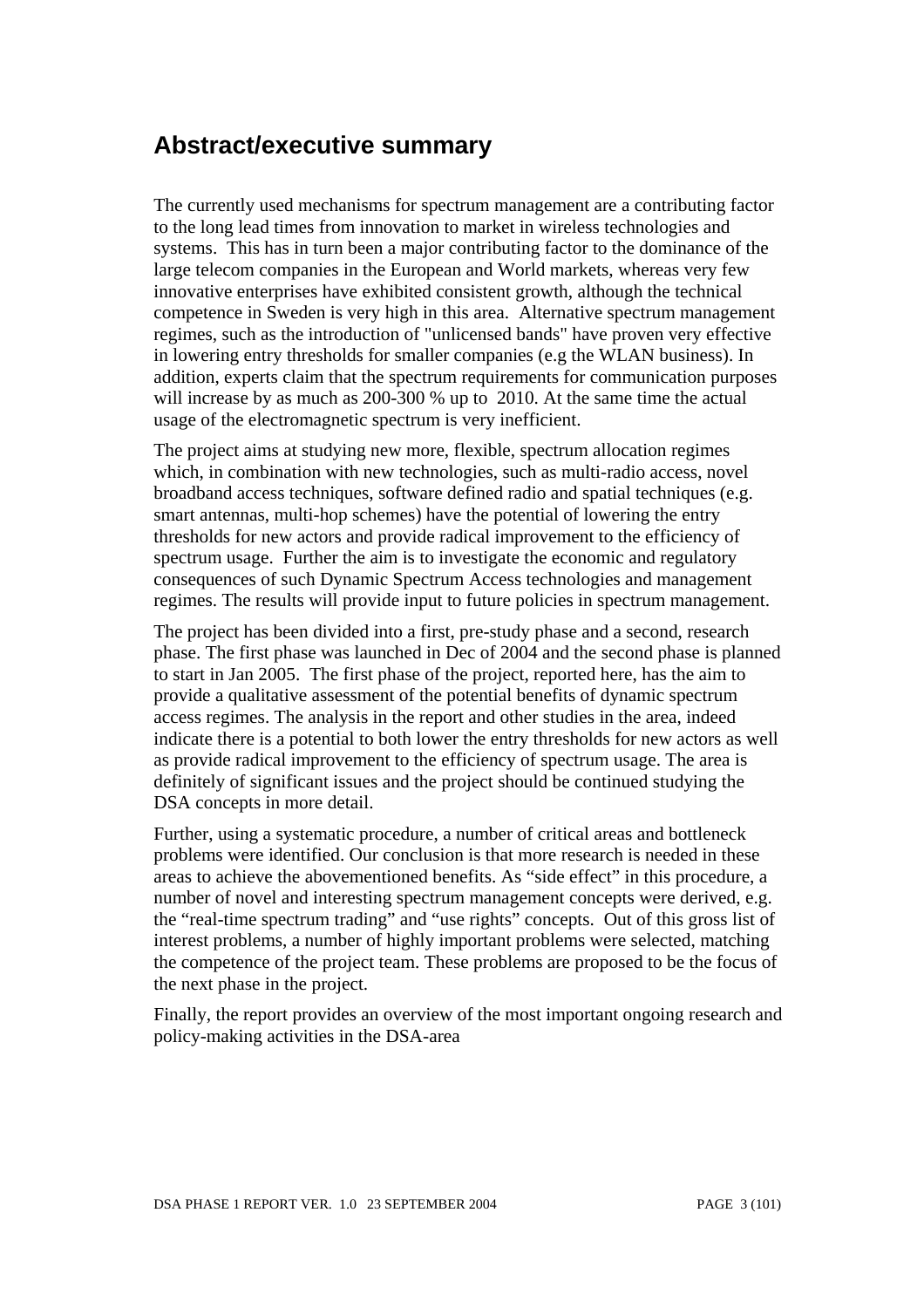# **Contents**

| 1              |                                                               |  |  |
|----------------|---------------------------------------------------------------|--|--|
| 1.1            |                                                               |  |  |
| 1.2            |                                                               |  |  |
| 1.3            |                                                               |  |  |
| 2              |                                                               |  |  |
| 2.1            |                                                               |  |  |
| 2.2            |                                                               |  |  |
| 2.3            | Current initiatives and trends in spectrum management14       |  |  |
| 3              |                                                               |  |  |
| 3.1            |                                                               |  |  |
| 3.2            |                                                               |  |  |
| 3.3            |                                                               |  |  |
| 3.4            |                                                               |  |  |
| 3.5            |                                                               |  |  |
| $\overline{4}$ |                                                               |  |  |
| 4.1            |                                                               |  |  |
| 4.2            |                                                               |  |  |
| 4.3            |                                                               |  |  |
| 4.4            |                                                               |  |  |
| 4.5            |                                                               |  |  |
| 5              |                                                               |  |  |
| 5.1            |                                                               |  |  |
| 5.2            |                                                               |  |  |
| 5.3            |                                                               |  |  |
| 5.4            |                                                               |  |  |
| 5.5            |                                                               |  |  |
| 5.6            |                                                               |  |  |
| 5.7            |                                                               |  |  |
| 5.8            |                                                               |  |  |
| 5.9            |                                                               |  |  |
| 6              |                                                               |  |  |
| 6.1            |                                                               |  |  |
|                | DSA PHASE 1 REPORT VER. 1.0 23 SEPTEMBER 2004<br>PAGE 4 (101) |  |  |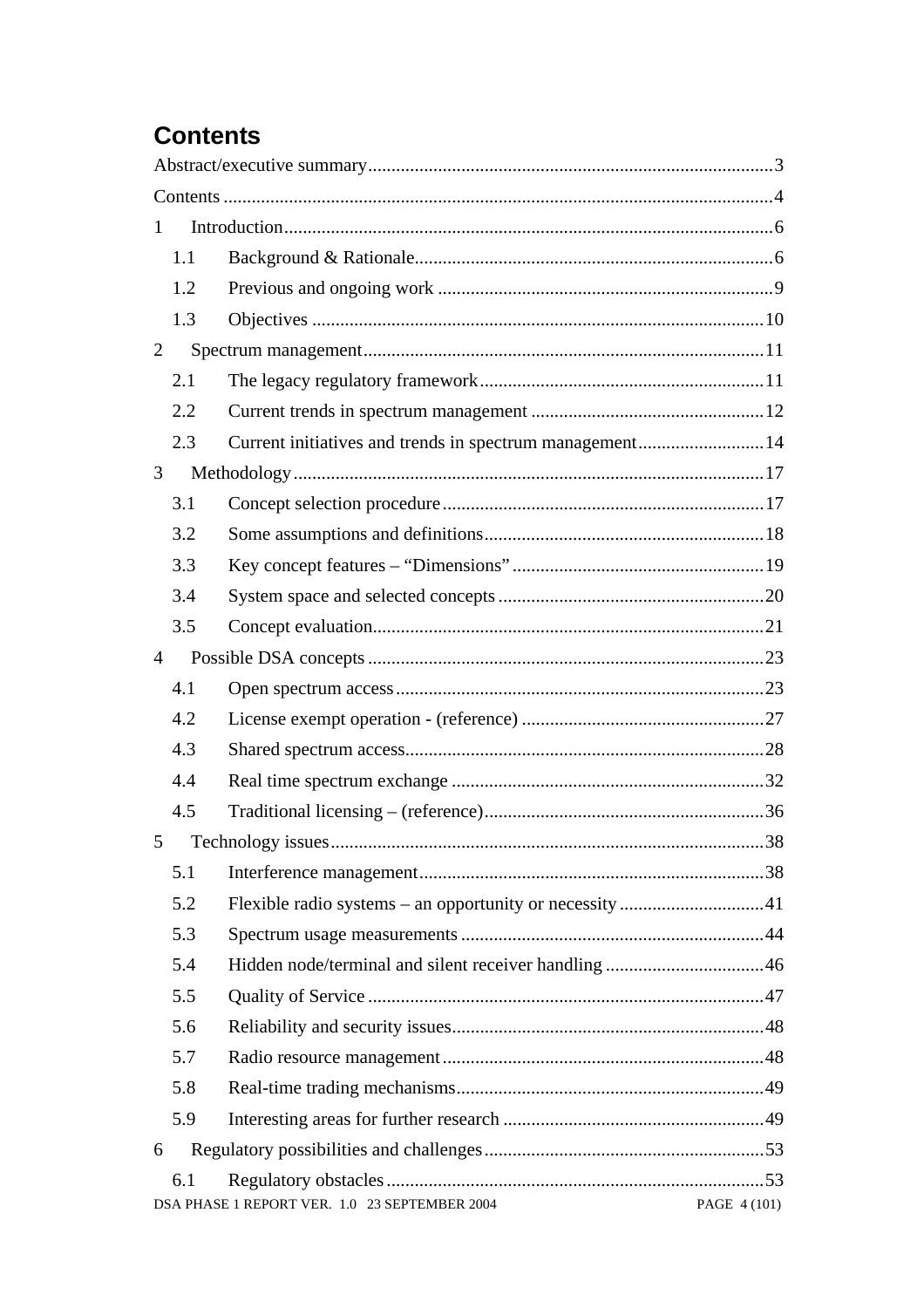| 6.2  |                                                               |
|------|---------------------------------------------------------------|
| 6.3  |                                                               |
| 6.4  |                                                               |
| 6.5  |                                                               |
| 6.6  |                                                               |
| 6.7  |                                                               |
| 7    |                                                               |
| 7.1  |                                                               |
| 7.2  |                                                               |
| 8    |                                                               |
| 8.1  |                                                               |
| 8.2  |                                                               |
| 8.3  |                                                               |
| 9    |                                                               |
| 10   |                                                               |
| 11   |                                                               |
| 12   |                                                               |
| 12.1 |                                                               |
| 12.2 |                                                               |
| 13   |                                                               |
| 13.1 |                                                               |
| 13.2 |                                                               |
| 13.3 |                                                               |
| 13.4 |                                                               |
| 13.5 | Intersystem-Interference analyses for unintentional sources99 |
| 13.6 |                                                               |
| 13.7 |                                                               |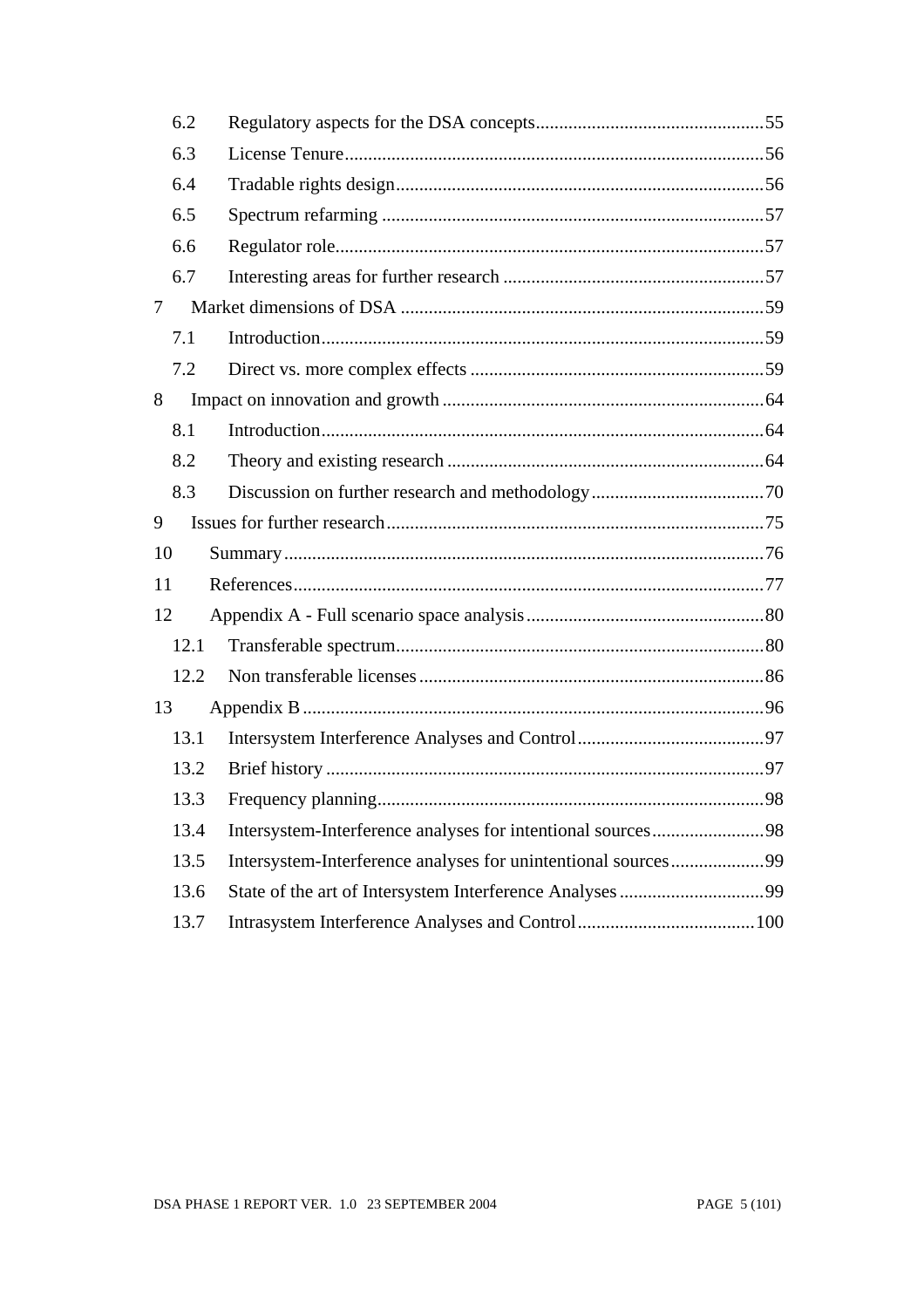# **1 Introduction**

### *1.1 Background & Rationale*

The development of the mobile telecommunication industry has been dramatic in the last decades. The Nordic countries have managed to seize a dominating role in this field. The currently used mechanisms for spectrum management with their very slow and consensus based processes have driven market actors into lengthy and complex standardization procedures. The consequence has been long lead times from innovation to market in wireless technologies and systems. This has been a major contributing factor to the dominance of the large telecom companies in the European and World markets, whereas very few innovative enterprises have exhibited consistent growth, although the technical competence in the Nordic area is very high in this field. Most emerging SMEs (Small and Medium size Enterprises) are either quickly assimilated into the larger companies or become highly integrated sub-contractors and thus heavily dependent on the dominating actors in the arena.

A trend that has the potential to change the current industrial structure is the emergence of alternative spectrum management regimes, such as the introduction of so called "unlicensed bands", where new technologies can be introduced if they fulfil some very simple and relaxed "spectrum etiquette" rules to avoid excessive interference on existing systems. The most notable initiative in this area is the one of the FCC (Federal Communications Commission, the regulator in USA) in the early 90's driving the development of short range wireless communication systems and WLANs (Wireless Local Area Networks). Although it is not obvious if such spectrum allocation regimes are indeed scalable and efficient in the long run, some of them have proven very effective in creating business opportunities and lowering entry thresholds for smaller companies (e.g. the WLAN business).

In the US, with its entrepreneurial industrial tradition, the FCC is determined to actively use spectrum policy to further stimulate the wireless industry and the innovation system. During a number of years the commission has studied alternatives to the traditional spectrum management regime with this purpose [1], [2]. During October 2002, the FCC published a new regulatory framework [3] that was put in operation Jan 1 this year. The consequences of this new framework are that the spectrum management model of today is abolished for large parts of the spectrum. Instead, "free" spectrum trading becomes the preferred mechanism and technical systems that allow for the dynamic use and re-use of spectrum becomes a necessity. This may introduce a secondary market for spectrum licenses, hoping this market itself would arrive at more effective resource allocation. These secondary markets could arise if trade, lease and rent of licenses were possible without incurring excessive administrative procedures and overhead costs.

In the US, the development toward a more dynamic spectrum management has thus already started. This will, no doubt, very soon have consequences for Swedish and European companies and regulatory bodies. American companies, in particular SMEs, may soon get competitive advantages in the US market compared to European companies, which will not be able to create a home market for products with dynamic spectrum management. In addition, not allowing dynamic use of the spectrum in Europe may also spark a debate between the EU and the US regarding trade barriers for US wireless products in Europe.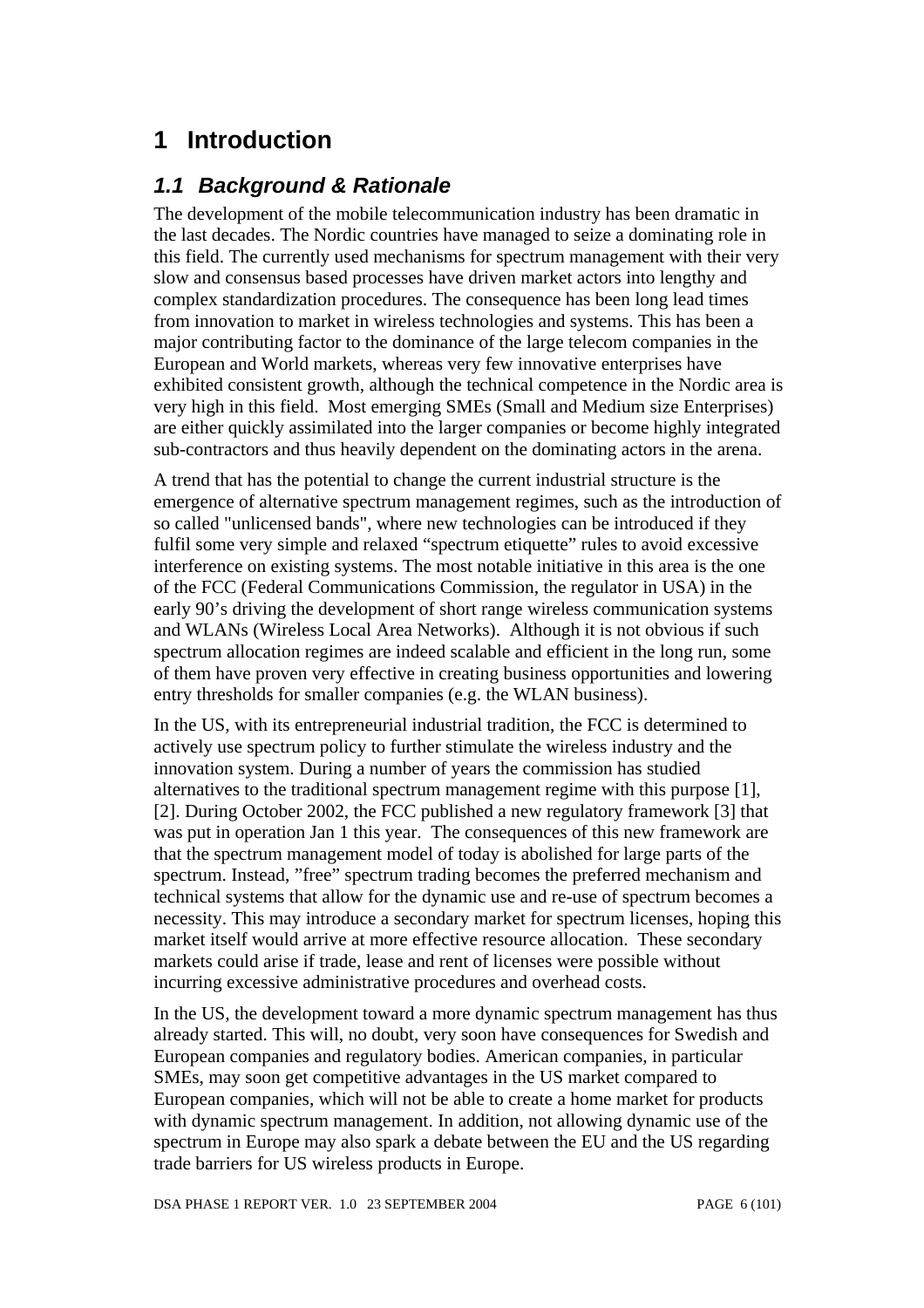

**Radio Frequency** 

```
Figure 1. Spectrum usage of approximately 700 MHz below 1 GHZ during 1 hour in Atlanta 
              in June 2002. A black dot denotes "in use" [7].
```
From a Swedish perspective, these developments should be seen as an opportunity rather than a threat. The Swedish innovation system with its high-level competence in wireless systems should be able to do well in this new technology field, provided that effort is spent in building competence in this area, both regarding technology as well as the regulatory and economic implications of more dynamic spectrum management.

The other important rationale for investigating dynamic spectrum access regimes is large potential demand for wireless devices and services in the near future. Most future scenarios contain an ever-growing plethora of wireless devices, where every household appliance, every consumer electronics device is communicating wirelessly. In addition, experts claim that the spectrum requirements for communication purposes will increase by as much as 200-300 % up to 2010 [4][5][6]. At the same time the actual usage of the electromagnetic spectrum, as a result of traditional spectrum management is not very efficient, see Fig 1.

The current regulatory framework has as its primary target not only to reduce interference between different users and devices using different technical standards, but also to some to extent guarantee a low interference level to the primary users of the spectrum. Since real-time coordination and day-to-day policing of interference between users has this far been costly, fixed allocation of non-overlapping frequency segments ("bands", "channels") to each system/user has been the preferred method. Such an exclusive allocation guarantees low interference from other users but becomes very rigid and difficult to change. The reason for this is two-fold: Firstly, older wireless equipment was typically of fixed frequency type which means that using some other frequency band for a certain service meant replacing large number of transmitters/receivers (e.g. TV broadcasting). Secondly, interference management is a truly global activity since radio-waves (and thus interference!) propagate irregardless of national border. Reaching agreements regarding changing the use of a certain frequency band requires international negotiations and consensus based solutions – processes that operate on, typically, a 10-year time scale. The result is that existing systems and services are well protected and guaranteed interference-free operation, whereas new systems and services experience high entrance barriers and in, from a propagation perspective, attractive frequency ranges, severe spectrum shortage.

DSA PHASE 1 REPORT VER. 1.0 23 SEPTEMBER 2004 PAGE 7 (101)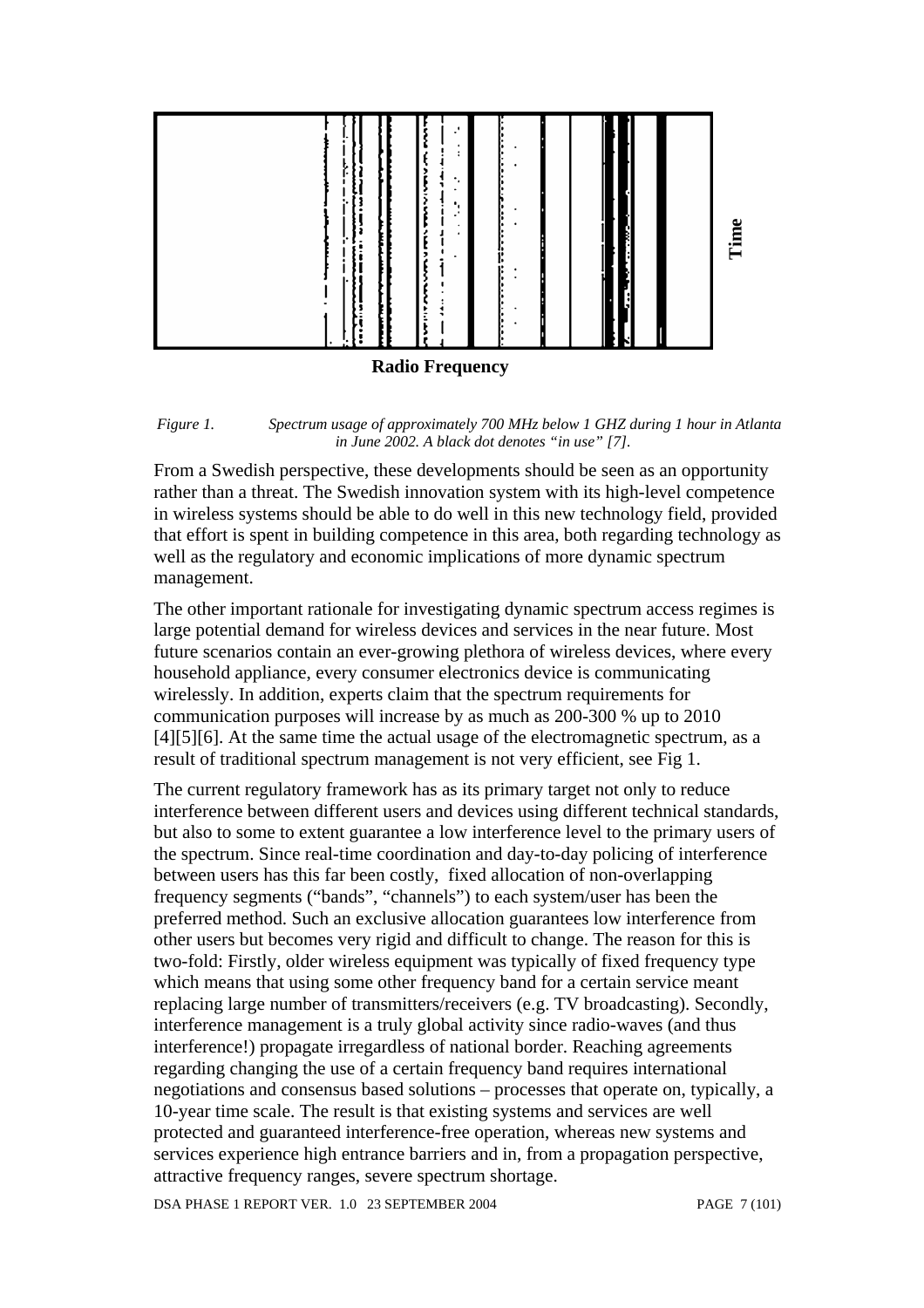This combination of a slow (re-)allocation process and strict interference guarantees is fatal when it comes to efficient utilization. This is verified by measurements conducted by the FCC and others [1] [7] [8] [9] that show that the actual occupancy/use of licensed spectrum in fact is quite low over time and in different geographical areas, see Figure 2. Even in the most dense population centers and busy hours less than typically 1/3 of the frequency spectrum seems to be used. We have thus reason to believe that the poor utilization of existing spectrum is a more severe problem than the creation of "new" frequency bands (preferably at higher frequencies).



*Figure 2. Typical spectral occupancy measurement result [9]* 

On the other hand, in the "unlicensed" bands the situation is very different. Anyone can design and use equipment in the band, as long it adheres to some simple etiquette rules typically governing transmitter behavior, power and emission limits. The obvious advantages is the unlimited access for new and innovative technologies and the utilization of the spectrum under this regulatory regime is likely to be very high The drawback, however, is that existing (commercial) systems and services are not guaranteed any explicit protection from interference, in particular not from systems not yet known that may be introduced into the band later.

The term (spectrum) efficiency has a widespread use but it is often misused and not very well defined, see [7] and [10]. To complicate matters even further the meaning of the term is dependent on the context. When discussing technical details of a system it may refer to how well the system manages to move data bits and when discussing business matters it may refer to how well the market manages to bring

DSA PHASE 1 REPORT VER. 1.0 23 SEPTEMBER 2004 PAGE 8 (101)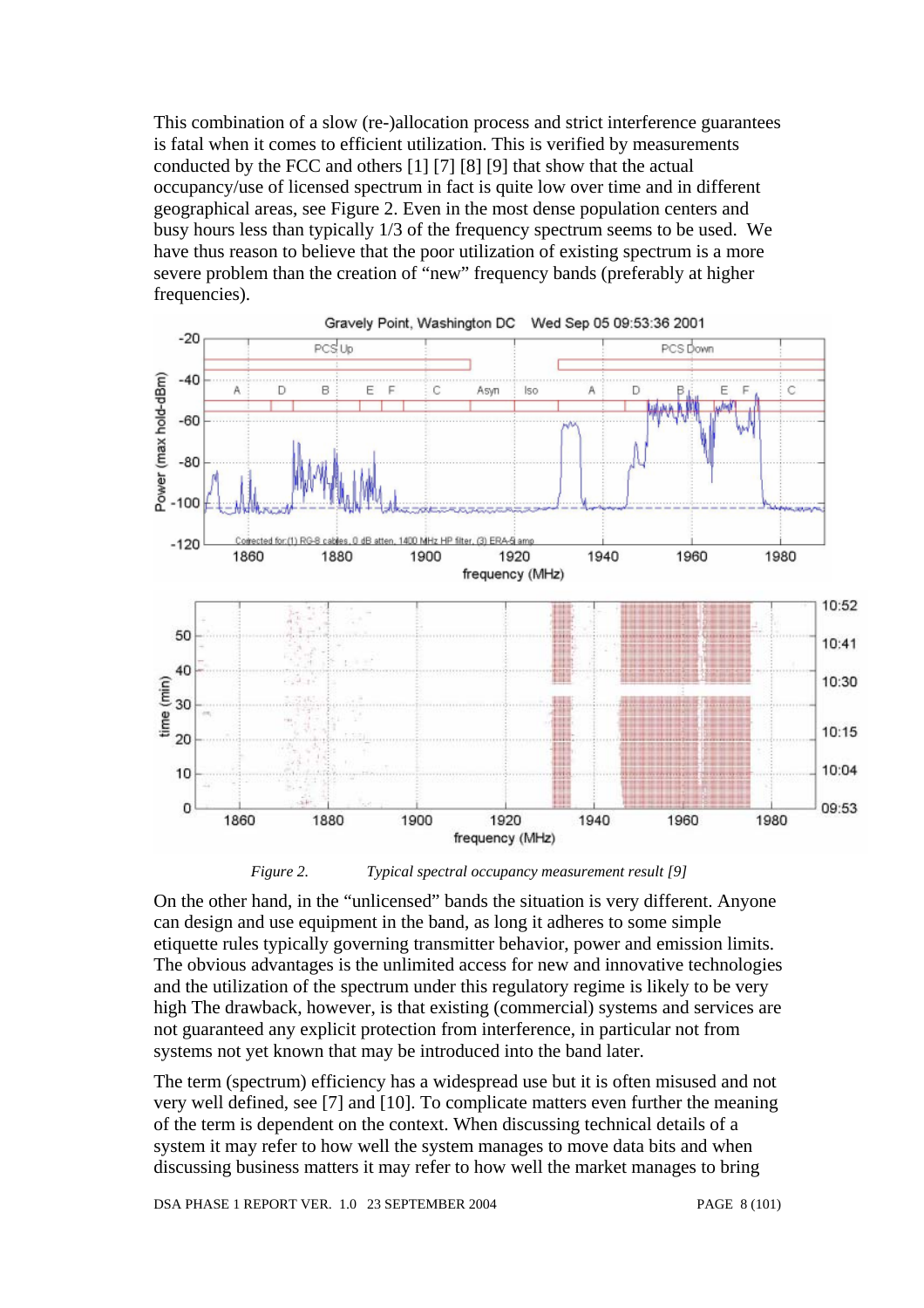new services to the users. Thus we cannot give a strict definition and in the report the term tends to be strongly context dependent.

However, potentials of DSA-capable systems is not solely a matter of spectrum usage efficiency. From a systems operator's point of view, it is also a matter of rolling out new products and services meeting end-user demands and quickly making use of new technology. This can be done without the delays usually associated with the traditional spectrum allocation process. And, with the advent of more flexible radio systems and terminals, having a significantly higher degree of frequency agility and interference environment measuring ability, together with a much higher signal processing ability than traditionally and the flexibility of adapting its waveforms to whatever spectrum available and interference situation possible, we see a great potential in the combination of software defined, reconfigurable, radios and dynamic spectrum access communication systems. It is not the scarcity of spectrum that is the problem, rather it is the lack of ability to dynamically access spectrum that is holding development of services back.

## *1.2 Previous and ongoing work*

How regulation and etiquette rules should be designed to strike a commercially interesting balance between the high efficiency of the unlicensed regimes and the interference protection of the fixed allocation schemes is very much in the focus of ongoing research both in academia as well as in regulatory authorities, in particular in the US and in the UK [6], [11]. Research and systems design activities towards a more efficient use of the spectrum have already started.

Dynamic frequency management is in itself not a new research field. The area has been under intense investigation during the last two decades in the development of cellular telephony systems. Here, however, the problems investigated here can be labelled as *cooperative resource management* problems, i.e. there is a single operator that controls all entities, i.e. base stations and mobile telephones/terminals in the system, inside a fixed allocated frequency band, well protected from "outside" interference. The operator has the objective to provide a service to the users and looks for solutions that maximize the resource utilization (i.e. his revenues) with some constraint on the quality-of-service (QoS) perceived by the user. The latter is usually related to the interference level experience by the users. Implementations of such resource management schemes may be *distributed* over the various terminals and base stations in order to avoid excessive exchange of control information but there is no conflict of interest involved. What we are focusing on is the more general spectrum management problem, which is a *non-cooperative resource management* problem. In these problems we have multiple entities using the spectrum, each with their (potentially selfish) objective. In this emerging research area, not very much has been published.

Previous work has shown that the technology enabling dynamic spectrum access is almost there. In the DARPA SUO SAS project [12] and the following neXt Generation (XG) initiative [13] it is demonstrated that low-cost, wide-band radio technology allowing for rapid frequency changes is feasible. An inherent feature of Dynamic Spectrum Access interesting in military rapid deployment scenarios is that it drastically reduces the requirement of advance planning of communication networks. Non-cooperative DSA and so-called "cognitive radios" [14], [15], [16] are therefore integral parts of the XG-concept.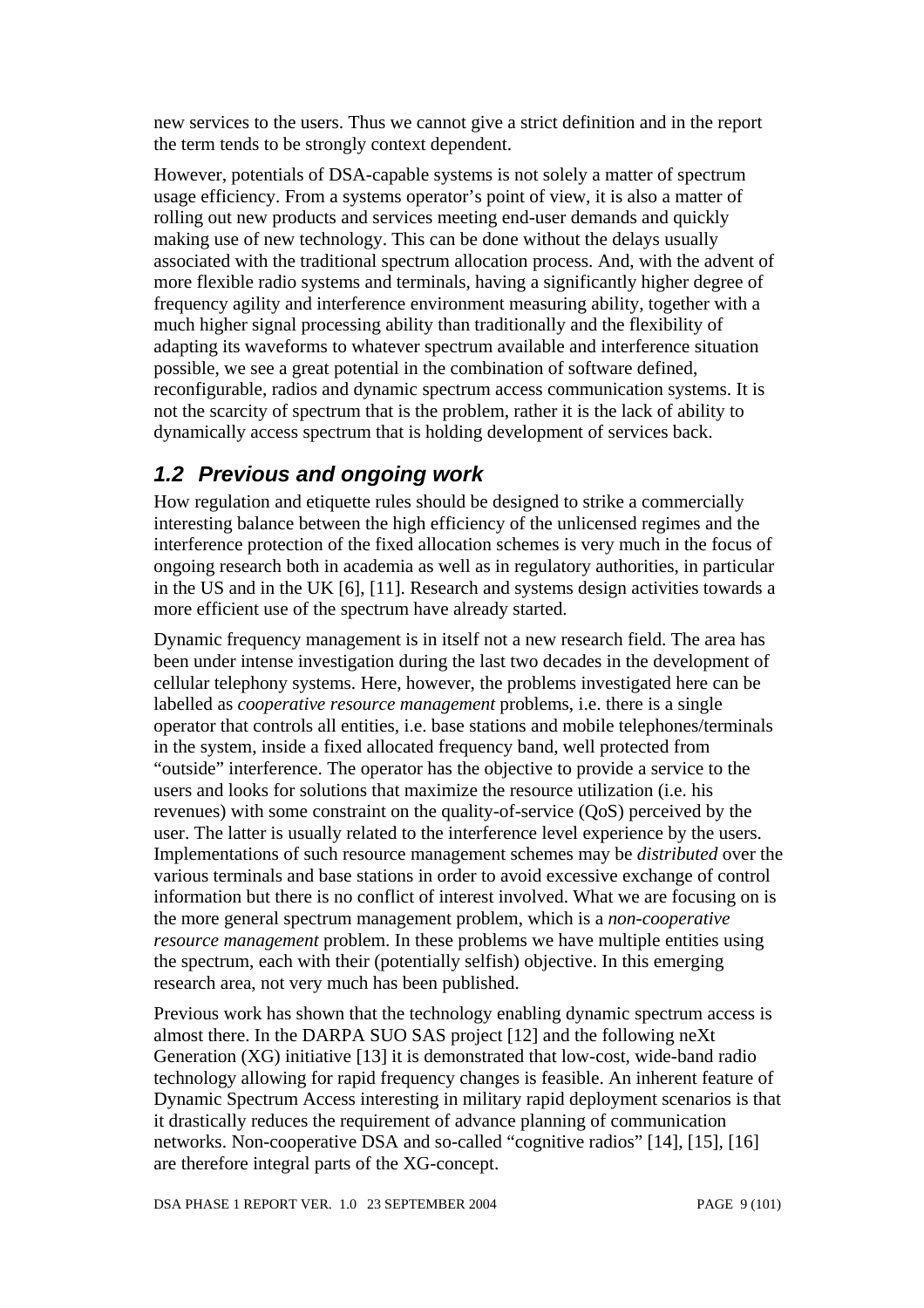# *1.3 Objectives*

The Dynamic Spectrum Access project is designed as a two-stage effort where the outcome of the first phase is presented in this report. The objective in this phase is twofold:

- To provide a qualitative assessment of the potential benefits of dynamic spectrum access regimes, e.g. lowering the entry thresholds for new actors and provide radical improvement to the efficiency of spectrum usage etc., and
- To identify a number of critical areas and bottleneck problem where more research is needed to achieve these benefits

In the second phase of the project, the key issues identified above will be researched. Concrete system and regulatory proposals will be investigated. In addition input to future policies in spectrum management as well as recommendations for regulatory action will be provided.

The work has not been limited to technology issues but has spanned over both regulatory and economical issues. Most importantly the question on how various spectrum allocation regimes may impact the Swedish innovation system has been investigated.

The report is organized as follows. First, in section 2, existing work in the area of dynamic spectrum access is reviewed. Section 3 describes the methodology used to assess the potential of new DSA schemes and to identify the research problems involved. This involves the investigation of a large number of candidate spectrum management concepts, among which 5 concepts are chosen for more detailed study. These concepts are described in more detailed in section 4. In sections 5-8 the selected concepts are then analyzed with respect to technical, regulatory and economic issues and a number of critical issues and research problems are identified. In section 9, finally those issues and problems selected for further study in phase 2 of the project are selected.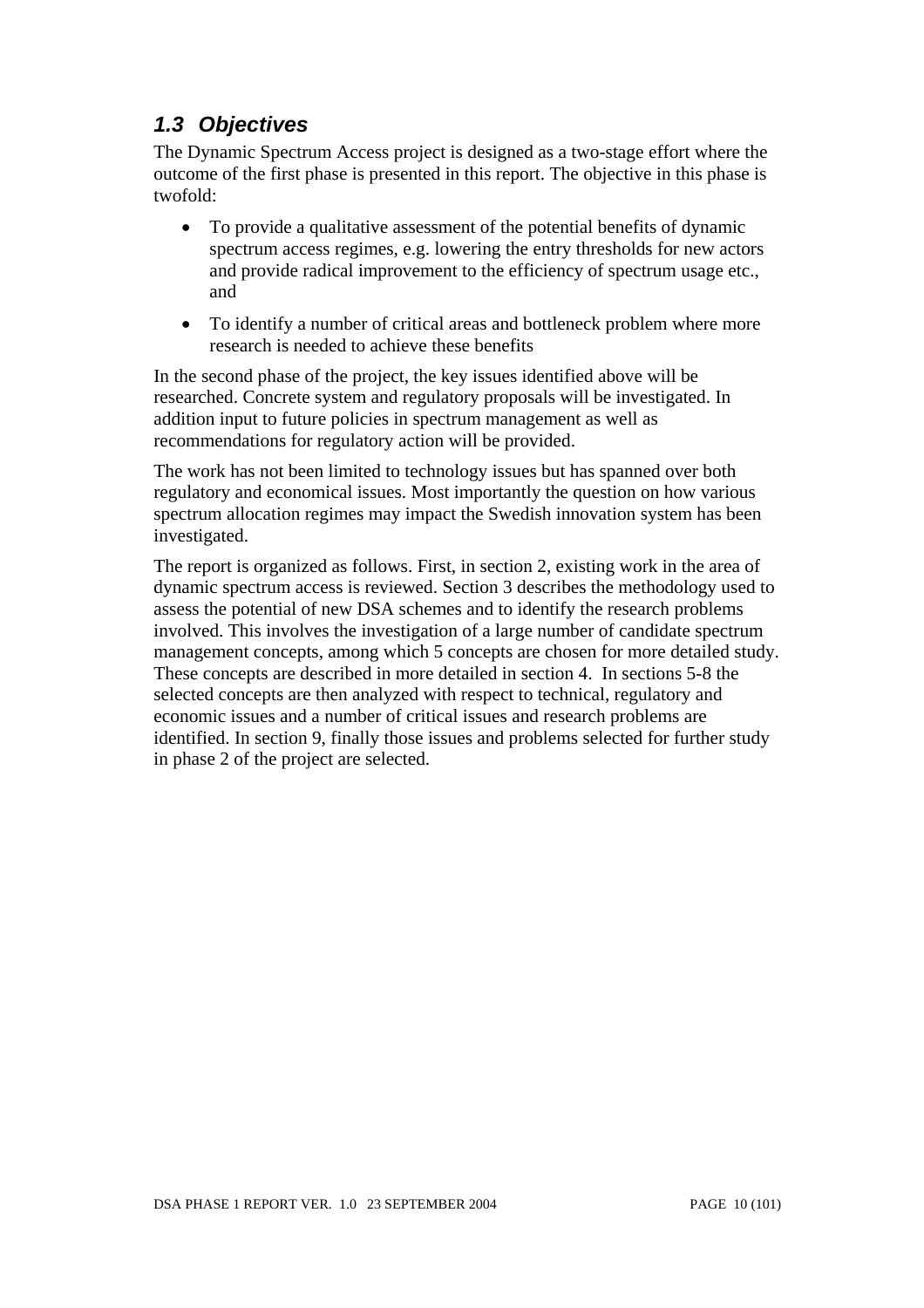# **2 Spectrum management**

# *2.1 The legacy regulatory framework*

The regulatory framework for management of the radio spectrum resource can in many ways be seen as a historical description of the development of radio. The international regulations as found in the ITU (International Telecommunication Union) Radio Regulations have traces from the earliest days of radio. Over time the national and international frameworks have been amended to enable new use of the radio spectrum. As a result of history and the technical evolution, the national and international frameworks are an organised patchwork of different generations of regulation and solutions. One of the prevailing thoughts is that allocations on international level are made for infinity or at least for a very long time. This makes it more and more difficult for new generations of radio technologies to enter the stage.

In some instances the "refarming" tool has been used to free up underused or unused spectrum for new applications. The situation has over history been fairly successful since radio applications have been designed for a specific frequency band, often in close relation between national regulators, international organisations, equipment manufacturers and the monopolistic operators in each national market.

When discussing the regulatory framework for radio spectrum it is important to describe the difference between two main processes in spectrum management, namely *allocation* and *assignment*. *Allocation* is the process of allocating a piece of spectrum to a specific use or service, *assignment* is the process of assigning licenses to use the spectrum to a specific user. The allocation of spectrum is mainly done in the international arena, whilst the assignment of licenses is mainly a national concern.

The regulations of the radio spectrum can be seen as a three layered pyramid, where the three layers are global, regional and national.

At the global level, the framework is governed by the Radio Regulations (RR) which is under the control of the International Telecommunications Union's Radiocommunications Sector (ITU-R). The Radio Regulations provide an overall global framework for the use of spectrum. In the RR, the radio spectrum is allocated to certain use or services, examples are fixed, mobile, broadcasting or radionavigation. The RR has status of international treaty, thus the national administrations are required to comply with the terms. The main application of the RR is in national border areas to ensure that the use of radio spectrum in one country does not cause interference to users in another country. Given this, there is an element of flexibility in the use of radio spectrum as long as interference is not caused in another country.

At the regional level, there are in Europe two main paths for spectrum management, The European Union (EU) and the European Conference of Postal and Telecommunications Administrations (CEPT).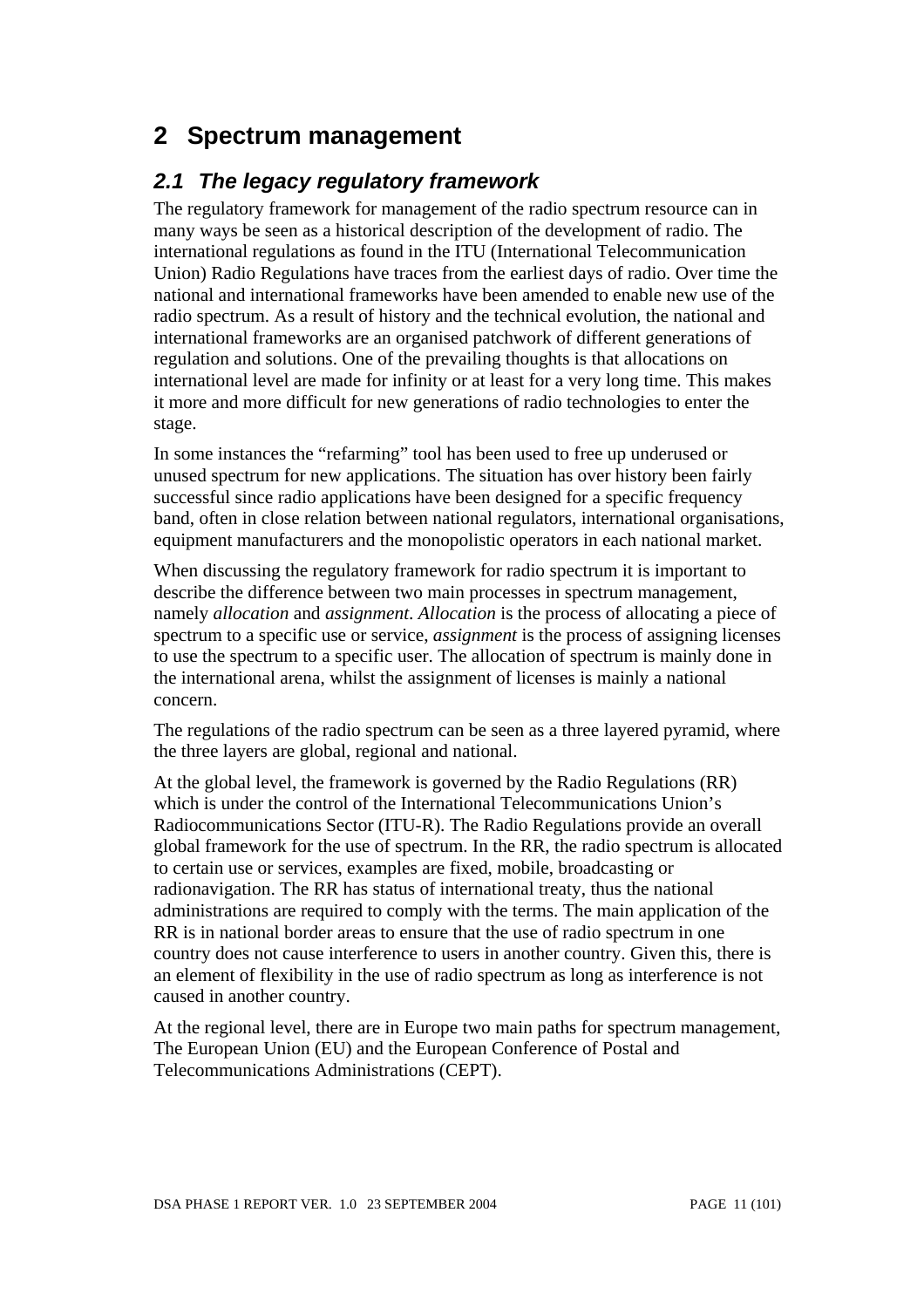On the EU-level, initiatives are taken under the Spectrum Decision [21] and other directives under the EU Framework for Electronic Communications<sup>1</sup>. In some cases, specific harmonisation measures may constrain national authorities in how spectrum is used through harmonisation of frequencies. The Electronic Communications framework has been, or is being integrated into national legislation in all EU member states. Directives and decisions from the EU based on the directives are mandatory for member states.

The CEPT is an organisation of 45 member states. The CEPT has set up the Electronic Communications Committee (ECC). The ECC brings together the radioand telecommunications regulatory authorities of the CEPT member states. The ECC makes decisions and develops recommendations on the use of radio spectrum in the member states. The national adoption and implementation of decisions and recommendations is optional.

Nationally there are a number of national rules, laws and regulations regarding the use of spectrum that govern the national allocation and assignment of licenses.

Apart from the regulatory framework for the allocation and assignment of spectrum there is also regulation on different levels when it comes to the placing on the market and the use of equipment using the spectrum.

## *2.2 Current trends in spectrum management*

Over the last decade the markets for electronic communication have been opened up to competition and the relation between regulators, operators and developers of equipment is no longer as close as it has been.

The technical development is generally heading in the direction of smarter and more adaptable systems and solutions. One of the main drivers behind this development is the perceived scarcity of spectrum for new technology.

In a recent report [22] the European commission concluded the following regarding spectrum management:

> *All radio-based devices use the radio spectrum to transmit or receive information. The use and therefore the value of the radio spectrum has dramatically increased in recent years, as wireless applications have been very successful in addressing many of society's changing needs, such as for mobility and for data transmission. But spectrum availability is also critical for many other applications, e.g. for accurate weather forecasting, radio astronomy, air and maritime safety, broadcasting and for devices simplifying everyday life such as remote controls and hearing aids.*

*Because of possible interference between different radio services operating in the same or adjacent frequencies, access to the radio spectrum has historically been closely regulated. Spectrum management has long been seen as a "technical" domain dealing* 

 $\overline{a}$ 

<sup>&</sup>lt;sup>1</sup> The Electronic Communications framework is made up of six directives and one decision: Framework Directive 2002/21/EC, Access Directive 2002/19/EC, Authorisation Directive 2002/20/EC, Universal Service Directive 2002/22/EC, Directive on privacy and electronic communications 2002/58/EC, Competition Directive 2002/77/EC, The Radio Spectrum Decision 676/2002/EC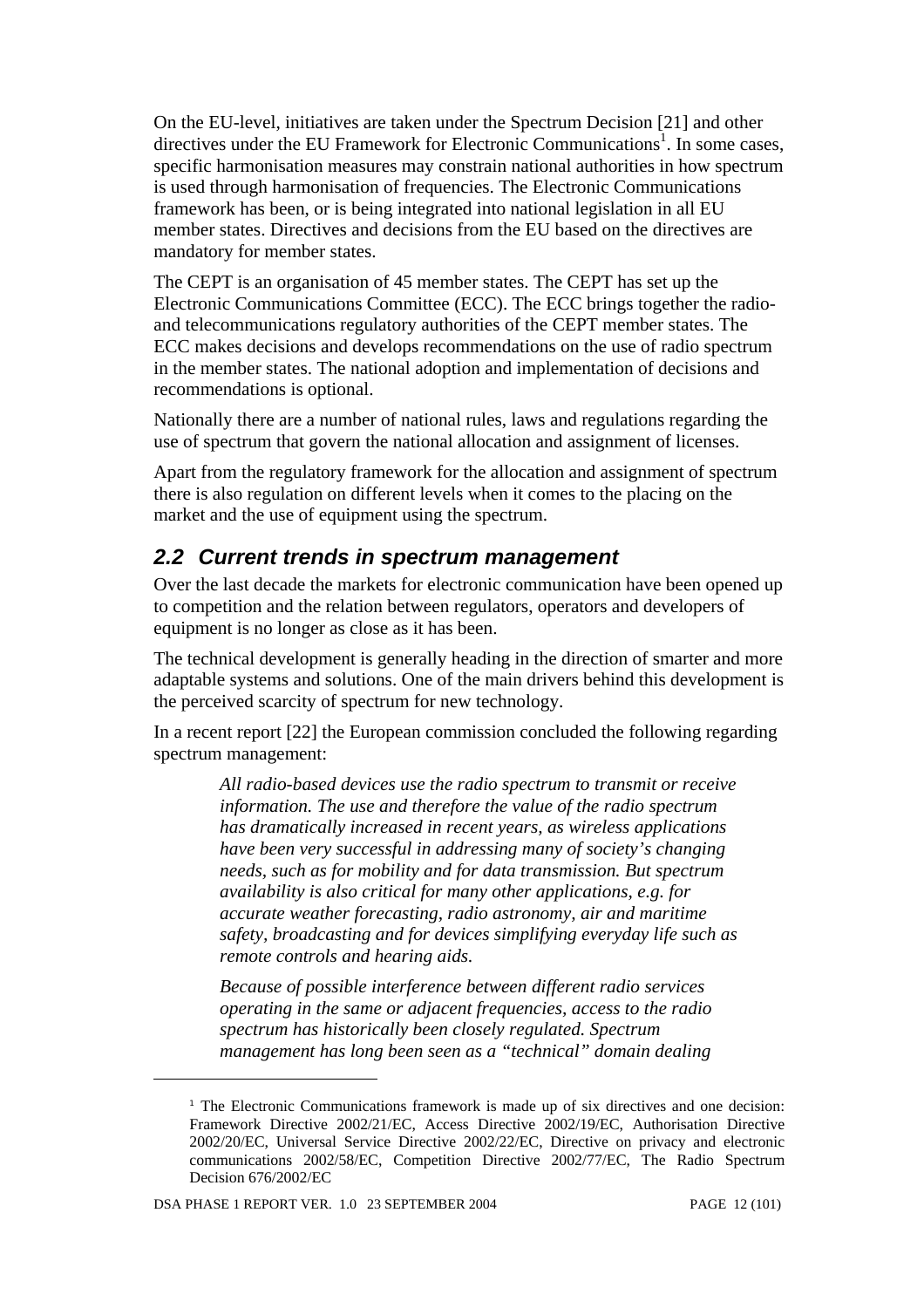*with the avoidance of harmful interference and the technical optimisation of spectrum use. More recently, it has been identified as a means of generating public revenues in proportion to a perceived "spectrum scarcity" value. However, a long-term, policy-based approach to the management of this resource aiming at fostering innovation and the introduction of increasingly added-value applications could capture much greater overall benefits for society.* 

The general development in the spectrum management world is towards increased flexibility and a more liberalised approach to the assignment and management of spectrum. This said, the processes are slow and the hurdles are high.

Some of the hot topics in spectrum management at the moment are:

- Flexibility how can licenses be made more flexible. There are two different flavours of flexibility currently on the agenda, namely the market oriented approach and the technical liberalisation. The two flavours can be seen as two sides of the same coin, and in many cases the one requires the other.
- Market oriented approach in the market oriented approach to flexibility lies the aim to make licenses and the values of licenses visible, and to create a market for the natural resource spectrum. One potential goal of a market oriented approach is the property rights model, whereby a license holder actually owns the spectrum. The license is indefinite in tenure and the spectrum can, under a limited interference and power level rulebook, be used for whatever purpose the license holder wants.
- Technical liberalisation the technical aspect of flexibility includes the removal of unnecessary restrictions on licenses to enable a wider use. Such restrictions can include non-radio related obligations, references to services, standards and systems etc.
- The topic of flexibility includes a number of different dimensions:
- Secondary trading the possibility to sell, buy, rent or lease a license. Secondary trading can be introduced under an ex ante (beforehand) approval regime or under an ex post (after the fact) regime. The ex-post regime would in most cases be equal or similar to general competition law.
- Reconfiguration the possibility to reconfigure a license in time, geography and frequency. With reconfiguration a licensee can for example sell unused spectrum in a region or buy additional spectrum for popular services.
- Change of use the possibility to change the use of a license outside the limitations given in the license. This could include the changing from fixed services to mobile services, from broadcasting to mobile use etc.
- Digitalisation more and more services are being digitalised. To name a few, mobile services have gone from 1G analogue systems to 2G digital systems, Digital television is being introduced, etc. Digitalisation is interesting since many old legacy systems are being replaced by standardised systems with known interfaces. One interesting example of the results of digitalisation is the potential to free up spectrum for new areas of use. This is a major discussion in the digitalisation of broadcasting. As a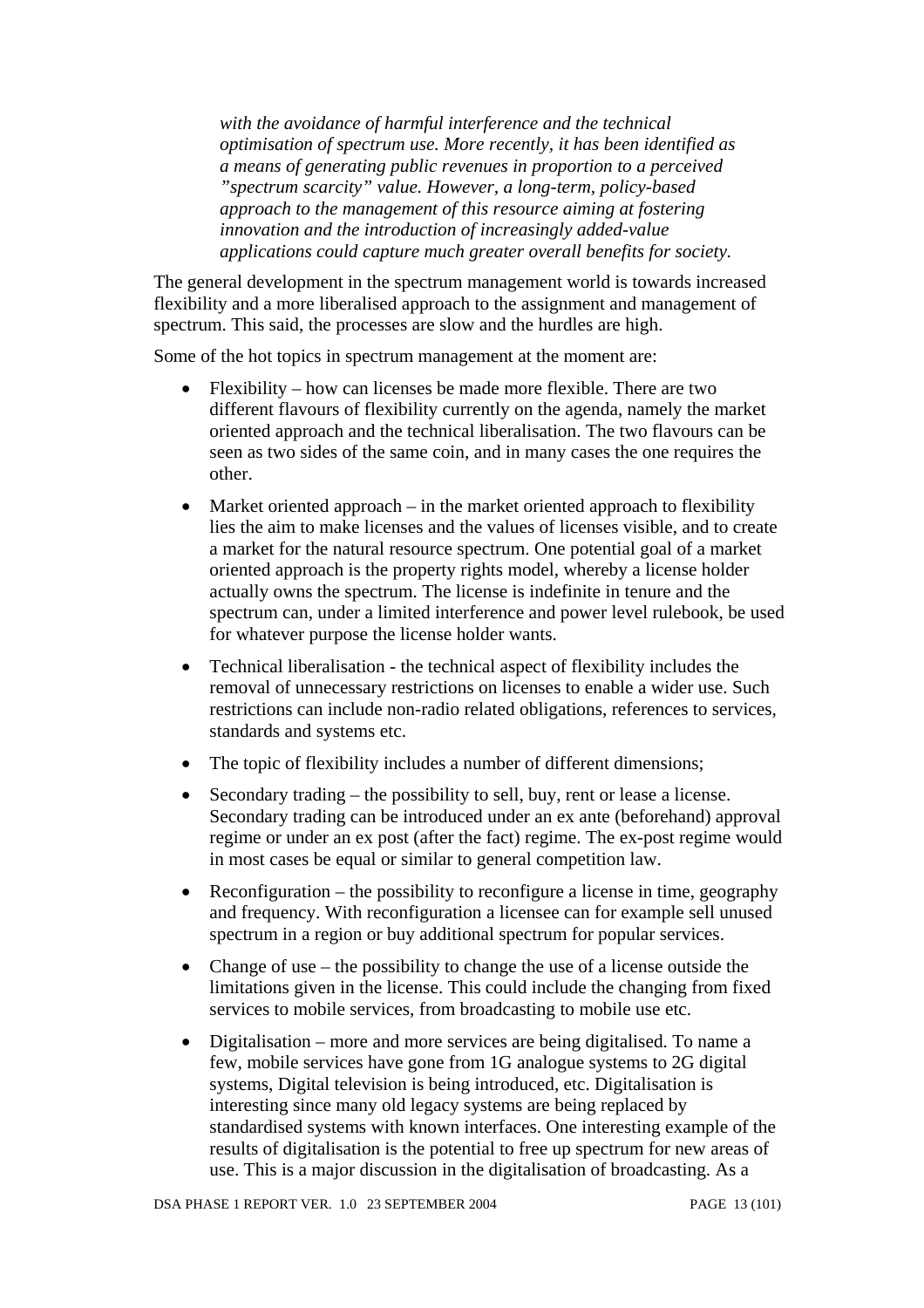result of the potential to free up spectrum through the digitalisation of broadcasting, the so called digital dividend has been identified. The planning of digital broadcasting will to some extent be made technology neutral and thus enable the use of non-broadcasting solutions in broadcasting bands.

- Technology neutrality in recent year's technology neutrality has become an important aspect of assigning licenses. Under previous regimes, spectrum for new services has very often been pinpointed to a system, a technology, a standard etc. Rather than allocating a piece of spectrum internationally for e.g. GSM which was made through an EU-directive, spectrum is allocated to enable different types of services.
- License exemption in recent years, the proliferation of services using license exempt frequencies is apparent. The success of licence except spectrum is one of the major trends in spectrum management.
- Harmonised flexibility the notion of harmonised flexibility is to some extent driving the international discussions on increased liberalisation. The boundaries of harmonisation are being explored and harmonisation will in the future become more open and technology neutral. In order to maintain some level of harmonisation, to achieve economies of scale and to avoid complete fragmentation the methods and framework for flexibility will have to be harmonised in some way.

## *2.3 Current initiatives and trends in spectrum management*

The traditional model for spectrum management and the assignment of licenses is often referred to as the "command and control" model, whereby the SMA (Spectrum Management Authority) awards licenses to specific applications and to a specific license holder under a non-interference regime, the licenses are assigned exclusively and for a limited time. The restrictions on the license are based on internationally developed standards and interference calculations.

Over the last decade new models for spectrum management have emerged internationally, namely the commons model and the market model. Furthermore, relaxations have in many instances been made in the command and control model.

The regulatory challenges ahead are generally in the direction of increased flexibility. This transition is towards leaving more of the decision making to the users of spectrum rather than predefining the use and the framework based on rigid technical limitations in old "dumb" radio systems. The main problem is however not in going in that general direction, the main problem is that many of the different flavours of flexibility cannot be combined at the same time. A commons model cannot be combined with any level of exclusivity with regards to interference, thus these different models (commons and command & control) are in direct conflict. Furthermore, frequencies that have been assigned to license exempt use are very difficult, if not impossible to remodel to host other types of systems that require some level of non-interference.

One of the main tasks for spectrum managers in the future is to balance the demand for spectrum under the three different models.

• There will for an unforeseen period of time be a need for certain radio based applications to be under a strict command and control regime, examples are aviation and certain satellite applications.

DSA PHASE 1 REPORT VER. 1.0 23 SEPTEMBER 2004 PAGE 14 (101)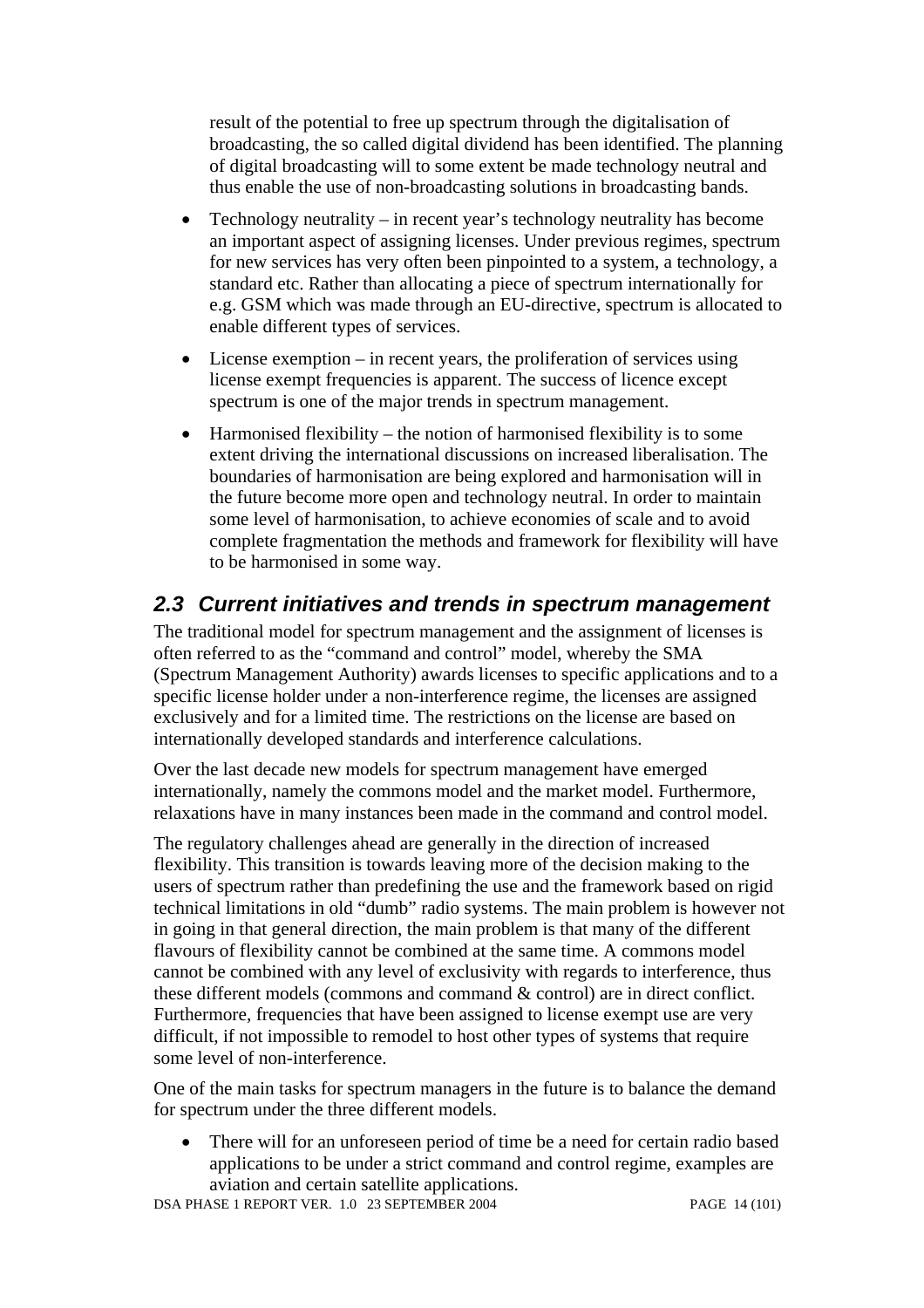- The demand for more spectrum for the commons model will be on the increase for quite some time to come.
- The demand for liberalisation of the use of spectrum is relatively high in many bands and for a number of applications.

## **2.3.1 The commons model ("unlicensed spectrum")**

Over the last couple of years there has been an explosion in the use of the so called free frequencies, or more rightly labelled licence exempt spectrum. The model of setting a minimum set of rules for a piece of spectrum has attracted developers of equipment and users of many different applications, such as WLAN and Bluetooth to name a few. This trend has led to initiatives to open up more spectrum for license exempt use.

Generally license exempt use is very well suited for short range devices (SRD) that are inexpensive and large in numbers.

Within the commons model there are a number of different flavours which are described below.

|                               | Strict technical rules                                                            | Relaxed technical rules                                                           |
|-------------------------------|-----------------------------------------------------------------------------------|-----------------------------------------------------------------------------------|
| Strict service<br>definition  | $\bullet$ DECT<br>$\bullet$ PMR446<br>• DSA concept "License<br>exempt operation" | • Radio controlled model aircraft<br>• Canine location                            |
| Relaxed service<br>definition | $\bullet$ 5 GHz                                                                   | $\bullet$ 2,4 GHz<br>$\bullet$ 433 MHz<br>• DSA concept "Open spectrum<br>access" |

### **2.3.2 The market model**

In the market model the assignment and use of spectrum should mainly be decided by the market players. Thus the key elements of the market model are liberalisation through secondary trading and flexibility.

Secondary trading of licenses has become one of the main topics of liberalisation of spectrum management regimes over the last couple of years. Implementation of secondary trading is underway in Europe. In Sweden limited trading with ex-ante approval was introduced July 25, 2003. In the US, Australia and New Zeeland, secondary trading has been available since some time. It is thought that the introduction of secondary trading will not reach its full benefit without the introduction of a more flexible policy regarding change of use and reconfiguration of licenses.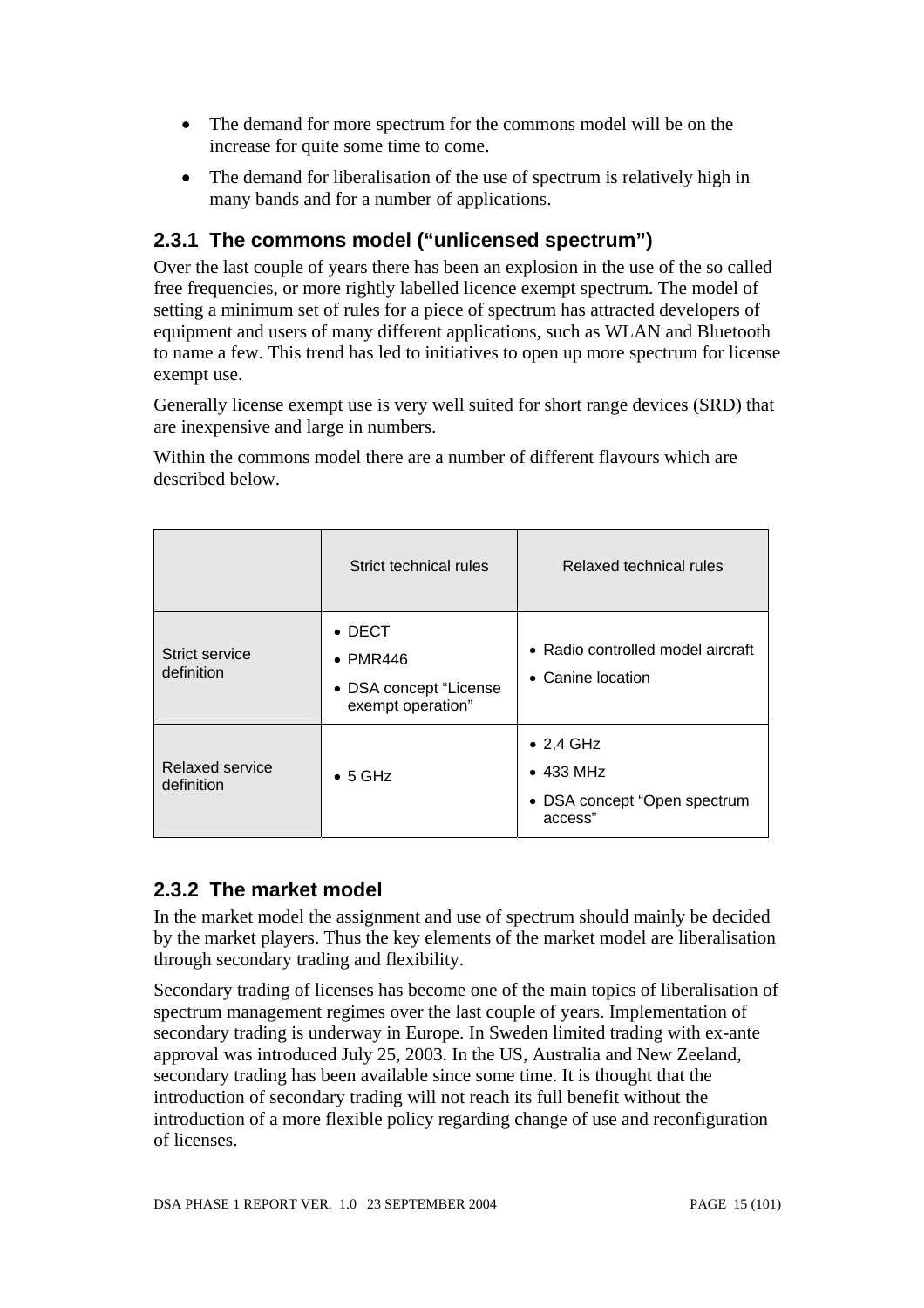## **2.3.3 Relaxations in the command and control model**

The model used for most of the radio spectrum today is known as licensed spectrum. Under this so called command and control model some relaxations have been made and most of the incremental changes to the regulatory framework will initially be part of the command and control model. One example of such relaxations is the increased use of block assignments. In frequency bands where assignment and planning of the networks has been performed by the national regulator the trend is towards block assignments, whereby the users of radio are given the possibility to coordinate and design their own networks. A block assignment can be made with very few restrictions on the use, as long as out of band interference is under control.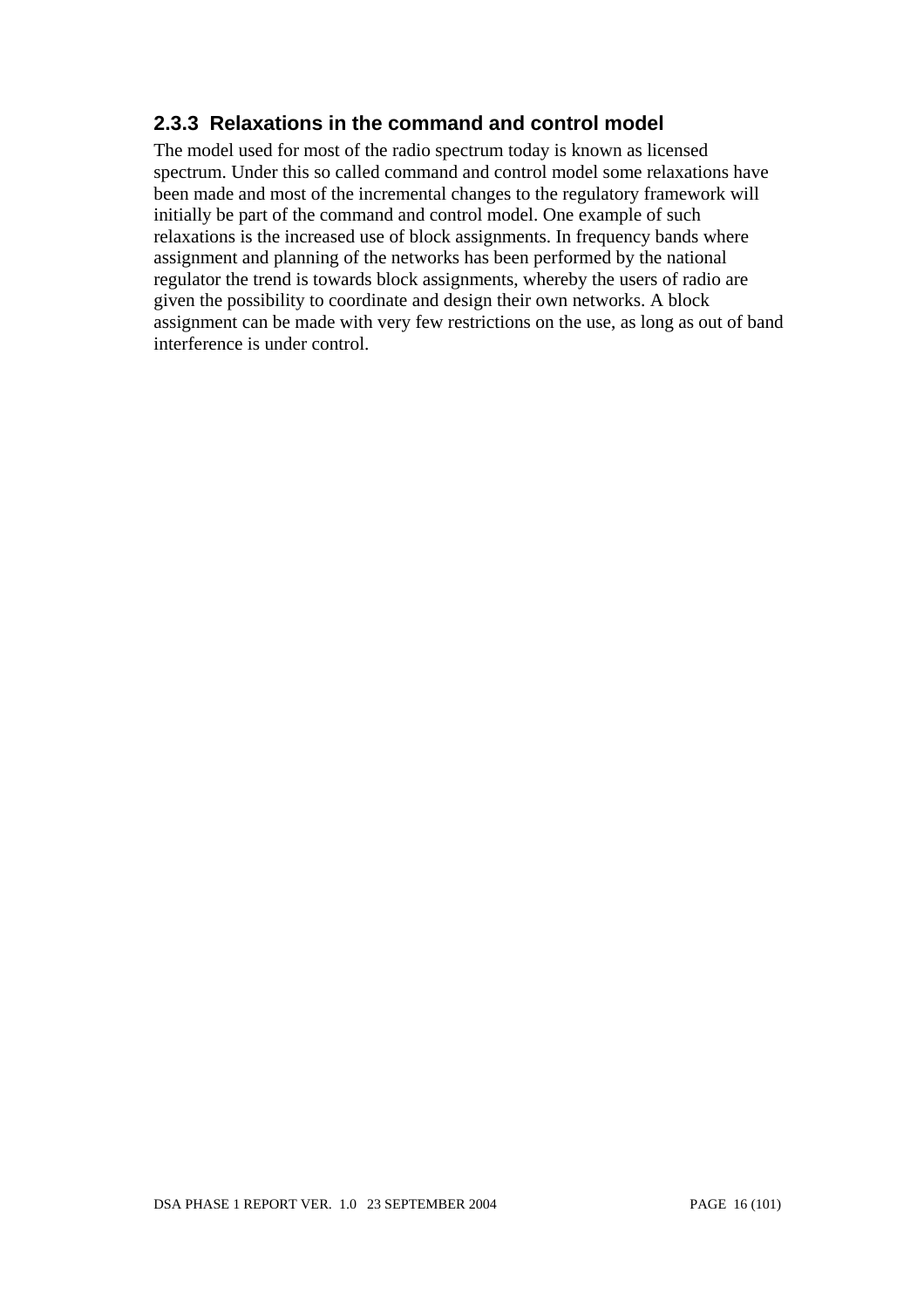# **3 Methodology**



*Figure 3. Overview of the methodology used in this project.* 

# *3.1 Concept selection procedure*

One of the main objective of the project is to identify key research issues in current but mainly in future spectrum management regimes and the impact of the these regimes on the innovation system and on regulation policies. This is a somewhat difficult task since these future management regimes are not well defined and in some cases even unknown. In order to enable any further analysis, we would need to define some management regime and its supporting technologies, business models etc., at least on the conceptual level. For this purpose we have developed a number of study system concepts as the common basis for our analysis. Such a system concept describes a technical solution and the environment the system is placed in. Thus, a system concept also describes the regulatory framework and the market mechanisms that surround the technical system, which enables us to understand the interworking of technology, regulation and markets.

From a regulatory and management point of view, the system proposals should cover and stress aspects that are not so critical in today's exclusive-use policies.

- **Access** Licensing, auctions, purchase and lease of spectrum.
- **Management**  Government, owners or brokers.
- **Transferability**  Approvals, aggregation and subdivision.
- Use Flexibility and change of use.

In particular, we foresee many interesting principal research issues regarding spectrum as a property versus the primary policy of today, i.e., command-andcontrol. Combinations of these rights and properties have different consequences for the investment, technological development and the innovation process. It is therefore of importance to evaluate the above concepts and their impact of spectrum efficiency, investments and adaptability to changing demand.

Since we do not know which system concepts will actually become reality (or at least serious candidates) the design and selection of study concepts is a non-trivial

DSA PHASE 1 REPORT VER. 1.0 23 SEPTEMBER 2004 PAGE 17 (101)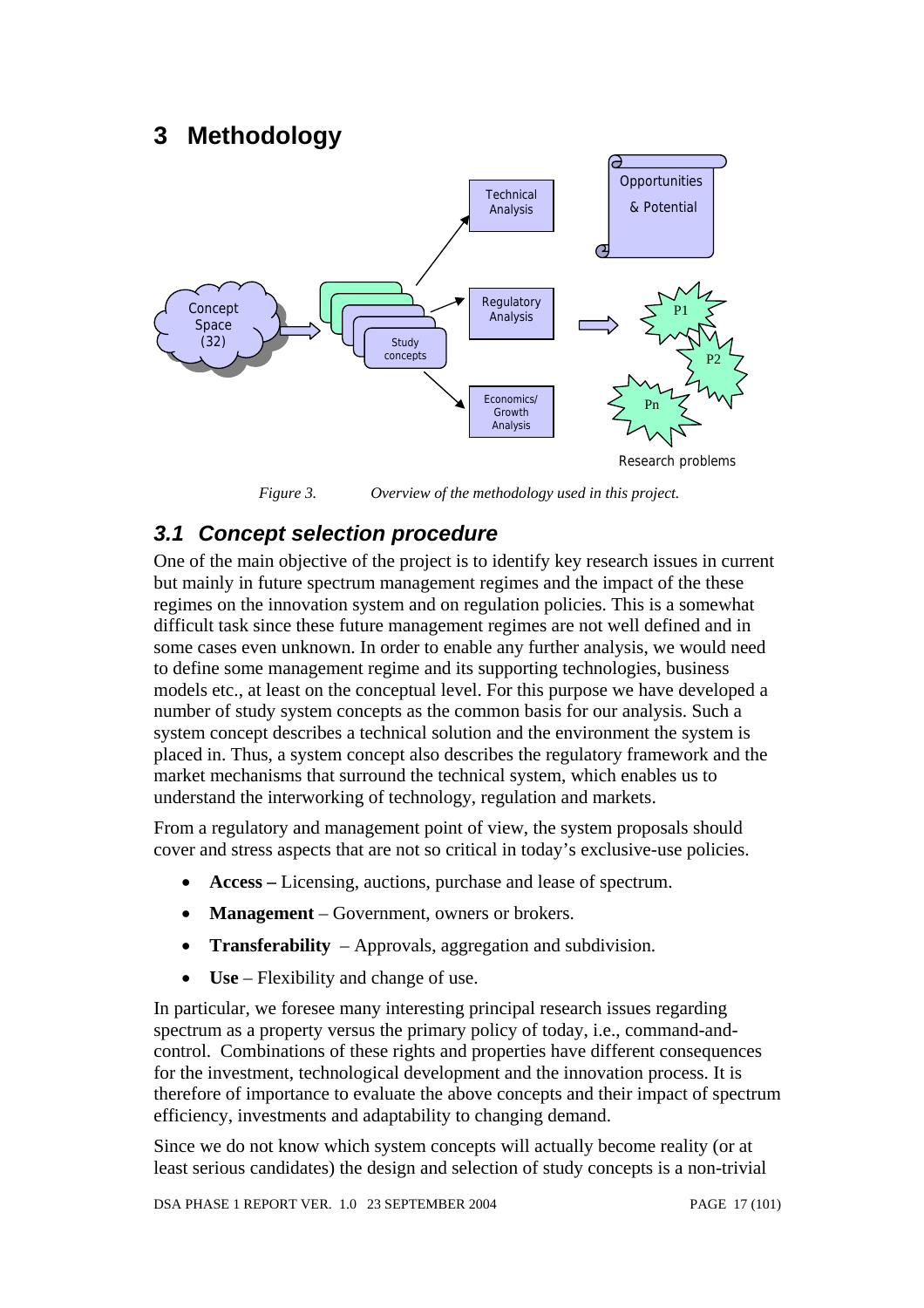task. The selected concepts should both reveal interesting research issues and also point to problems that must be solved in order to enable dynamic spectrum usage. The approach of this project has been top down. A systematic search through a number of possible spectrum management regimes was done in the following way.

First, we identified what we believe are the five most important features of spectrum management. These features where

- Transferability of spectrum usage rights
- Exclusiveness of spectrum usage rights
- Strictness of spectrum regulation
- Centralized/Decentralized management of spectrum access
- Time-scale of management

The features in the list play the role "dimensions" than span the space of possible spectrum management concepts. In a systematic manner we have gone through all the 32 extreme points of this space along with some interior points and developed short descriptions of the corresponding system concepts. This list can be found in Appendix A. As a sanity check we could verify that the main contemporary regimes could actually be found in our space. Many of these in total 40 concepts make very little sense, were very similar to others or had very limited practical application. Anyhow, five study concepts were selected for further studies. Two of these were reference cases, corresponding to existing spectrum management regimes, and three were "novel" approaches, with interesting properties and the capability to reveal interesting research problems as well as substantially improving spectrum usage efficiency. Note that the three "novel" approaches have some qualities and methods already in use today. Some of them are also in line with current trends in spectrum management. The procedure is outlined in Fig. 3.

It should be noted that we do not see any specific system concept as the most *probable* candidate for future spectrum use. Rather, the concepts are selected to reveal problems that are not yet solved. Our procedure, albeit systematic, cannot guarantee that all possible concepts are captured, since there may be other important features not in the list above. However, it is reasonable to believe that we in the concept space spanned by the above features could find important and interesting research problems and at least some of the more promising candidate systems for future implementation. Another important limitation that we have made in the definition of the system space is to leave out changes over time in the spectrum management regime. All system concepts represent a quasi-static situation. Changes in spectrum management regime would correspond to moving around in the system space.

# *3.2 Some assumptions and definitions*

In an emerging field like the DSA area, there is bound to exist different and confusing terminology used by different researchers and organizations. The terms described here are the ones used here in this report.

A *license* is the right to transmit on specific frequency on a specific geographic position for a specified time. There may also be a number of other *rules* coupled to the license. As a minimum there are rules about out of band emissions.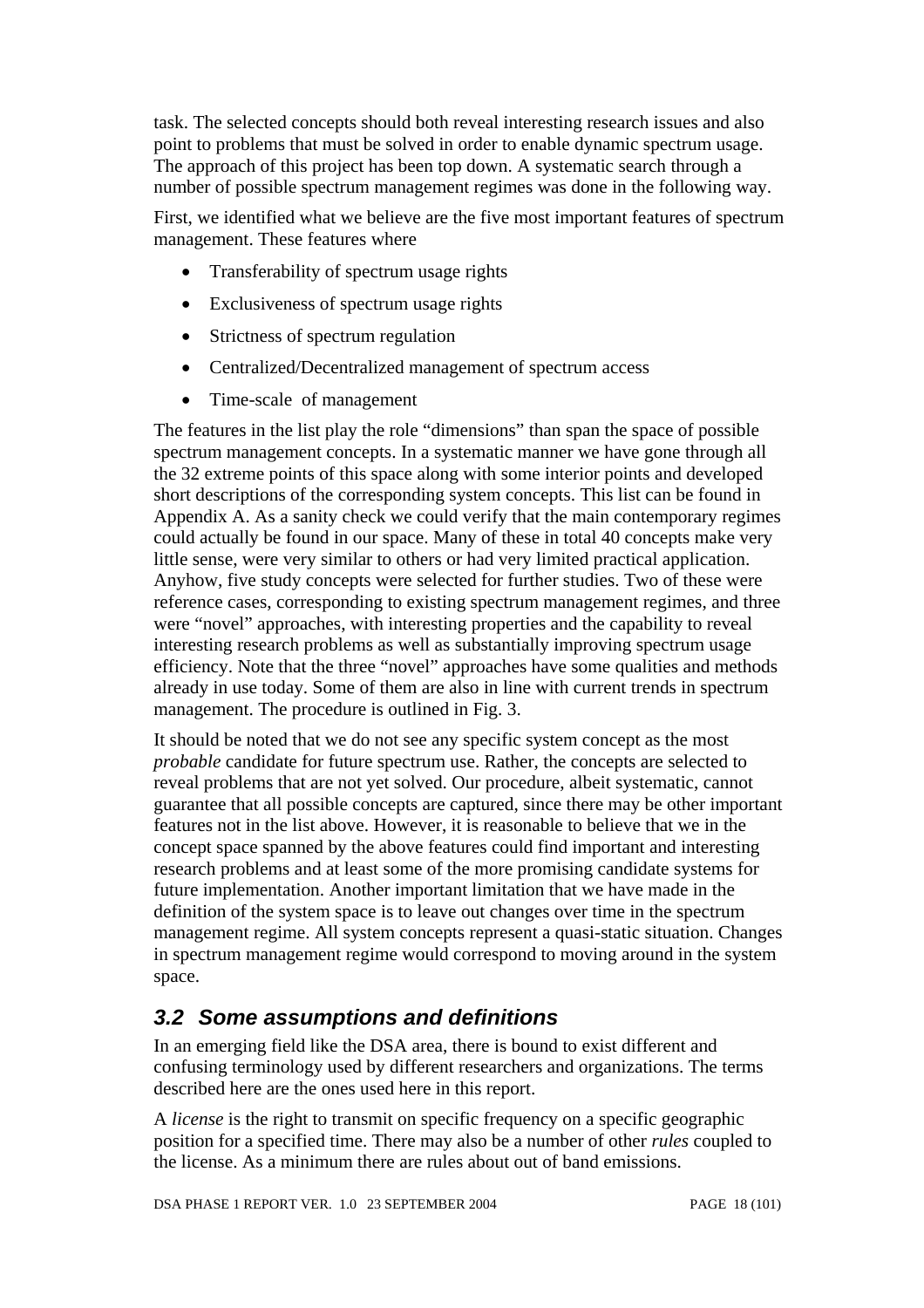*The spectrum resource is ultimately governed by a national regulator*. His interest is usually to ensure the most efficient use of radio spectrum to the benefit of society, i.e. the nation. The regulator has ultimate power over the spectrum in the same sense as a government has the ultimate power over a nation. Of course there are laws and rules to follow, but these can be changed in the long run or by certain unexpected events.

# *3.3 Key concept features – "Dimensions"*

The key concepts used in this work are not usually seen in other DSA studies. We believe that this is the result of the rather wide scope used to span spectrum management.

# **3.3.1 Transferable – Non-transferable transmission rights**

In the transferable end of this dimension, a license (right to transmit) can be transferred between actors without explicit consent of the regulator. In addition, the use of spectrum can be changed, i.e. the rules in the license do **not** state the use. Note that this makes is possible to sublet parts of the spectrum controlled by the license.

With non-transferable spectrum access, a license cannot be transferred and its use cannot be changed without intervention of the regulator. However here we assume that the regulator can not, or is not willing to, make changes except in some extreme cases.

Note that in the really long term perspective, it is possible for the regulator to change both owner and usage. However, in practice this time is so long that it, within the scope of this work, can be regarded as infinite.

### **3.3.2 Exclusive spectrum use – Shared spectrum use – Commons**

With exclusive use, there is only one license to the spectrum band. The licensee should not experience any intersystem interference.

For shared use, there are a few license holders. Depending on the co-operation ambition among licensees, there may be intersystem interference.

In the commons case, an infinite number of users can access the spectrum band and there is no guarantee that signals will not be interfered with.

# **3.3.3 Strict spectrum rules – Etiquette**

This "dimension" captures the number of rules specified in a license. With strict rules we mean a thick rulebook. There are few degrees of freedom. For etiquette, the rulebook is thin and there are many degrees of freedom.

In general the license rules can specify if use of the spectrum can be changed or not. However here that aspect is covered in the transferable, non-transferable dimension and not covered by this dimension.

There are different entities that the rules apply to. Some are tied to the transceivers used. These rules may specify output power, modulation methods used or protocol details. Other rules apply to the users, for example what information is sent, or how payment for services is to be extracted. Depending on which part of the system the rules apply to, their implementation will be different.

DSA PHASE 1 REPORT VER. 1.0 23 SEPTEMBER 2004 PAGE 19 (101)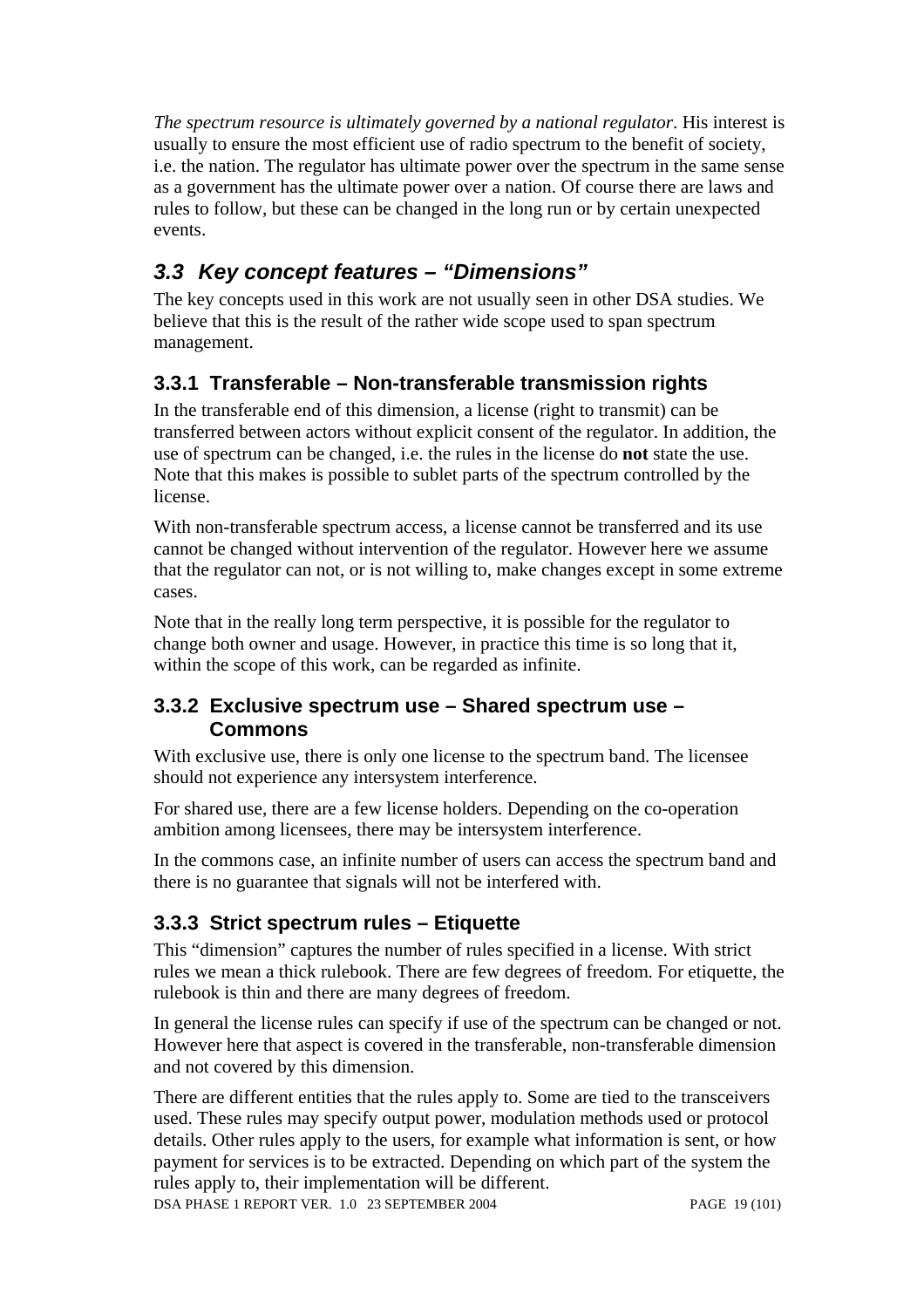There is also the aspect of ensuring that rules are followed. That may either be done by a strict certification procedure or it may be enforced by strict control of how the spectrum is actually used.

#### **3.3.4 Short term – Long term spectrum usage rights**

This dimension describes the lifetime of the rights to use spectrum. The scale ranges from milliseconds to several decades.

### **3.3.5 Centralized – Decentralized technical solutions**

This dimension describes the technical implementation aspects. In the centralized case all decisions are made at a central point where all information is available. In the decentralized case decisions are made by the users of the spectrum themselves based on local information. As long as the end user equipment will take its own decisions, e.g. which part of the spectrum to operate in or what waveform to use, a solution is considered decentralized.

Note that other things than the technical implementation can be centralized or distributed, e.g. markets can also have this property. However it is in the technical domain that the difference is most notable and thus we have limited this dimension to the technical aspects to avoid confusion and complexity. Specifically it is the spectrum access mechanisms that we focus on in this key feature.

# *3.4 System space and selected concepts*

The five dimensions span a five-dimensional space, which is hard to envision. However a three-dimensional space can be illustrated by selecting a subset of the dimensions. We have somewhat arbitrarily selected the first three and the resulting space is drawn in Fig. 4.

The choice was not completely arbitrary; rather we picked the dimensions we believe will make the largest difference. Since one of the recent trends in spectrum management is the ability to trade spectrum that seems like an important aspect. The number of .users is also important since more than user in a piece of spectrum generates problems with uncooperative interference. Also the number of rules that control the use of spectrum seems important. It would seem reasonable to assume that the timescale and the localisation of the decisions are mainly parts of the implementation and thus they do not generate radically different concepts.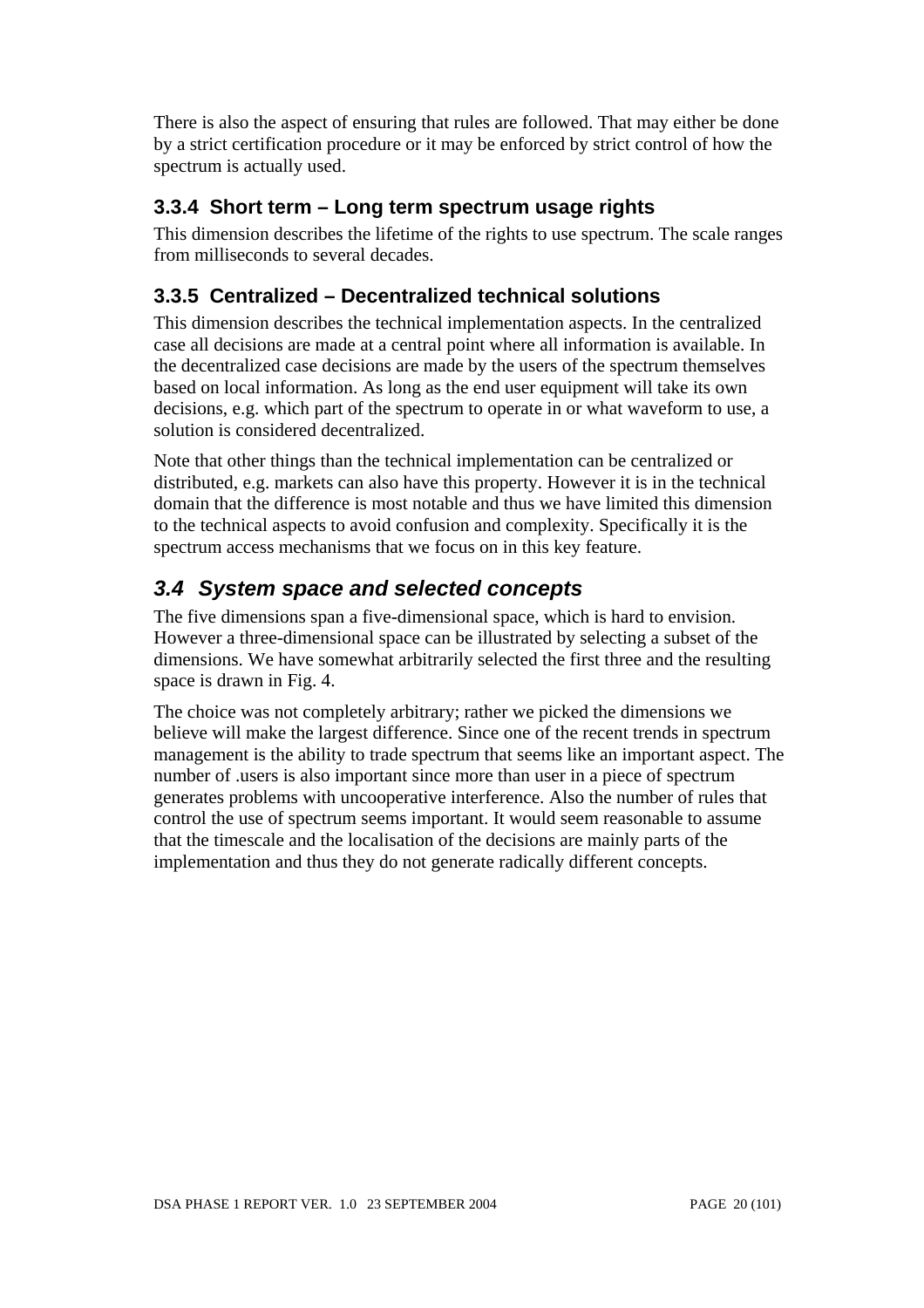

Non-transferable

*Figure 4. An example of three dimensions with different policies mapped to the space. The third dimension is colour coded. The number refer to the descriptions in Appendix A.* 

# *3.5 Concept evaluation*

The five selected concepts were evaluated to try to identify some of the most important possibilities, challenges and pitfalls in implementing DSA. This was done to find out important areas for continued research in order to promote technical development that could be transferred to industry. We do not claim to have identified all or even the most important issues. This latter is hard to obtain and is also heavily dependent on personal and professional values. The tricky thing is to find and use an assessment method that ensures a reproducible result without subjective values.

### **3.5.1 Evaluation of the technology aspects**

To evaluate the technology aspects of the concepts we have used a simple approach with a comparison chart.

DSA PHASE 1 REPORT VER. 1.0 23 SEPTEMBER 2004 PAGE 21 (101) We started with a very long chart and used it to compare the three DSA concepts and the two reference cases. The comparison chart consisted of almost 200 items, including QoS, time to service, interference control parameters, use of "The Electrospace" [27], legacy system handling, standardization issues, spectrum monitoring issues, RF technology performance, component development, signal processing capacity, power efficiency, software design, security, reliability etc. The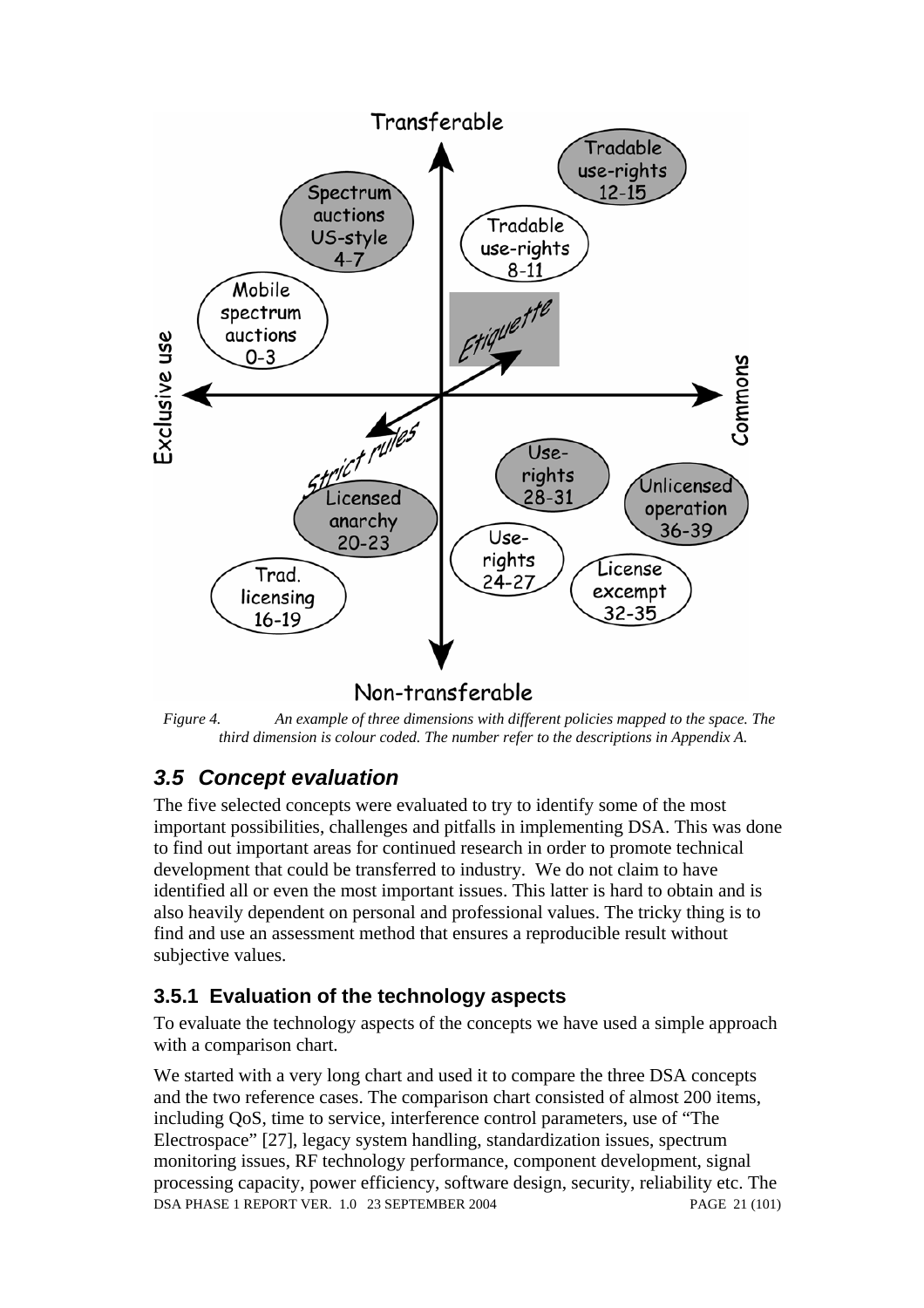chart also included use of features like SDR, cognitive radio [14], [15], [16], autonomous functions, space time coding, MIMO, adaptive antennas and so on.

Even this simple approach showed up to be rather complicated due to the complex nature of the subject itself and also because it was hard to find comparison items that didn't assume a system approach instead of a pure concept.

The chart was then studied to find issues similar to all concepts and issues that are very dissimilar among the concepts. The issues that are common to all concepts signal that the area with high probably is going to be a research field in the future. The issues that are very dissimilar indicate research questions that may make or break a concept and that the research question will be important in determining the direction of the future of DSA.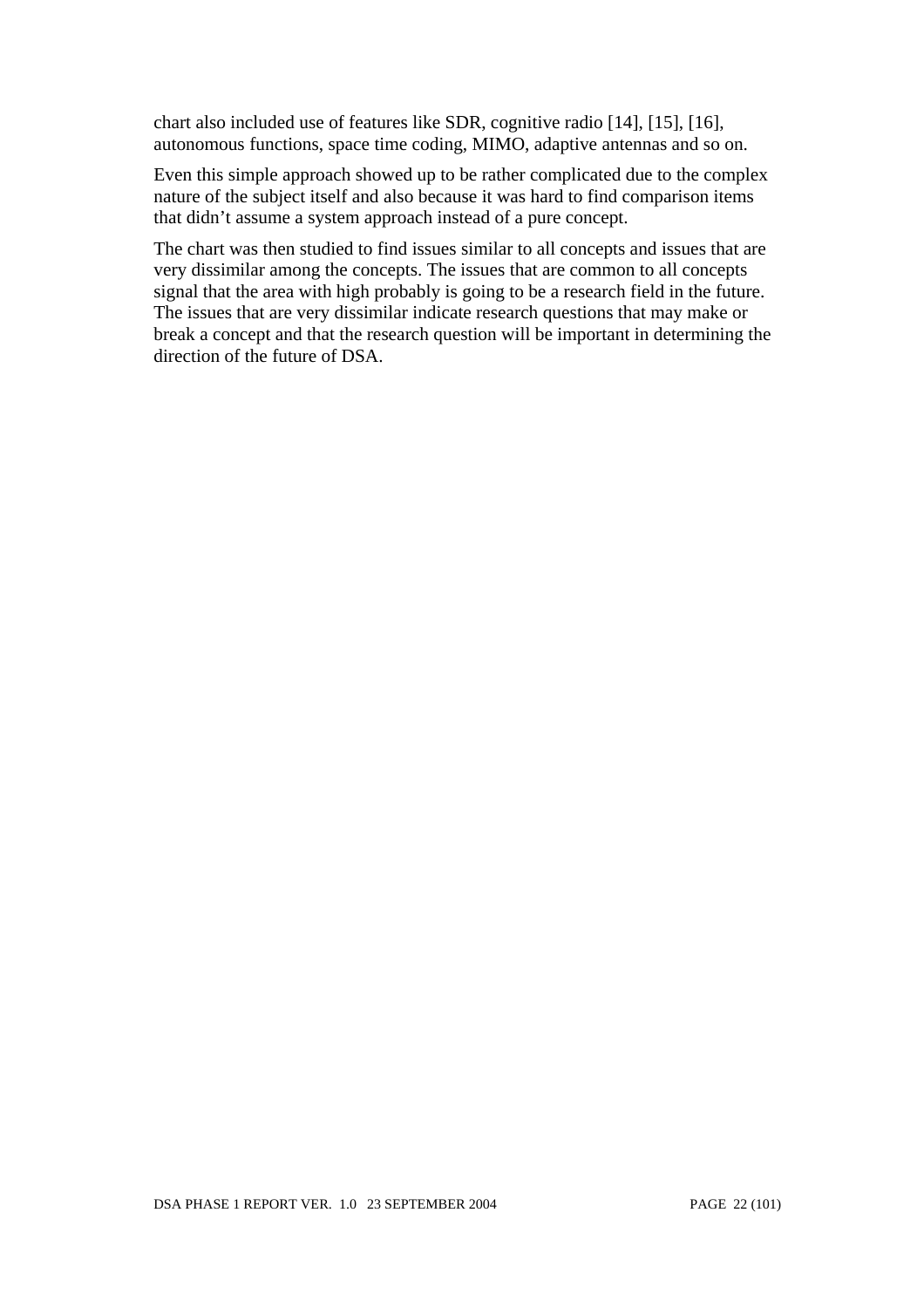# **4 Possible DSA concepts**

#### *4.1 Open spectrum access*



#### **4.1.1 Overview**

Government spectrum agencies allocate a certain spectrum for "any-kind" of equipment meeting just a few requirements such as maximum allowed emitted power and in-band as well as out-of-band interference handling requirements (very relaxed etiquette rules). The spectrum usage is not constrained to a specific service but could be used in any fashion. Note that spectrum trading is a non issue. Since the spectrum is free to use for anyone it is unlikely that there will be any buyers[17].

The concept of unlicensed or open access operation is very close to the very successful use of license exempt spectrum. This concept is however based on an even thinner rulebook, and a set of etiquette rules. These rules will have to be agreed upon entering the spectrum. The rules that can and should be imposed for the concept frequencies include out of band emissions, power and emission levels. Furthermore there might be a need to include other general rules such as listen before talk, automatic power level corrections, etc. in order to enable the highest possible use without risking that systems become greedy and only increase the noise floor.

This system concept relies on etiquette, but the central institutions could still imply inclusion of some rules controlled by these institutions. We will probably see interference rules, but few other rules (or etiquette) in the licenses. In order for this concept to have a significant effect, more spectrum will have to be assigned to the commons model. The spectrum assigned will have to be of the same nature as the 2.4 GHz band, i.e. without any constraints as to the service or to the technical nature of the use. Limitations will still have to apply regarding out of band emissions and output power.

- Small, medium-sized, and large traditional telecom equipment suppliers push government bodies to initialize a portion of the spectrum to be used for "any-kind" of equipment meeting just a few power level and interference related issues on a consumer market.
- The commons case makes the spectrum usage *transferable* or *nontransferable* a non-issue but still governed by *etiquette* and equipment use also governed by *etiquette*.
- DSA PHASE 1 REPORT VER. 1.0 23 SEPTEMBER 2004 PAGE 23 (101) • Usage of spectrum is down to *milliseconds*, typically a few seconds/minutes/tens of minutes, thus, the system concept is *short term (ms)*.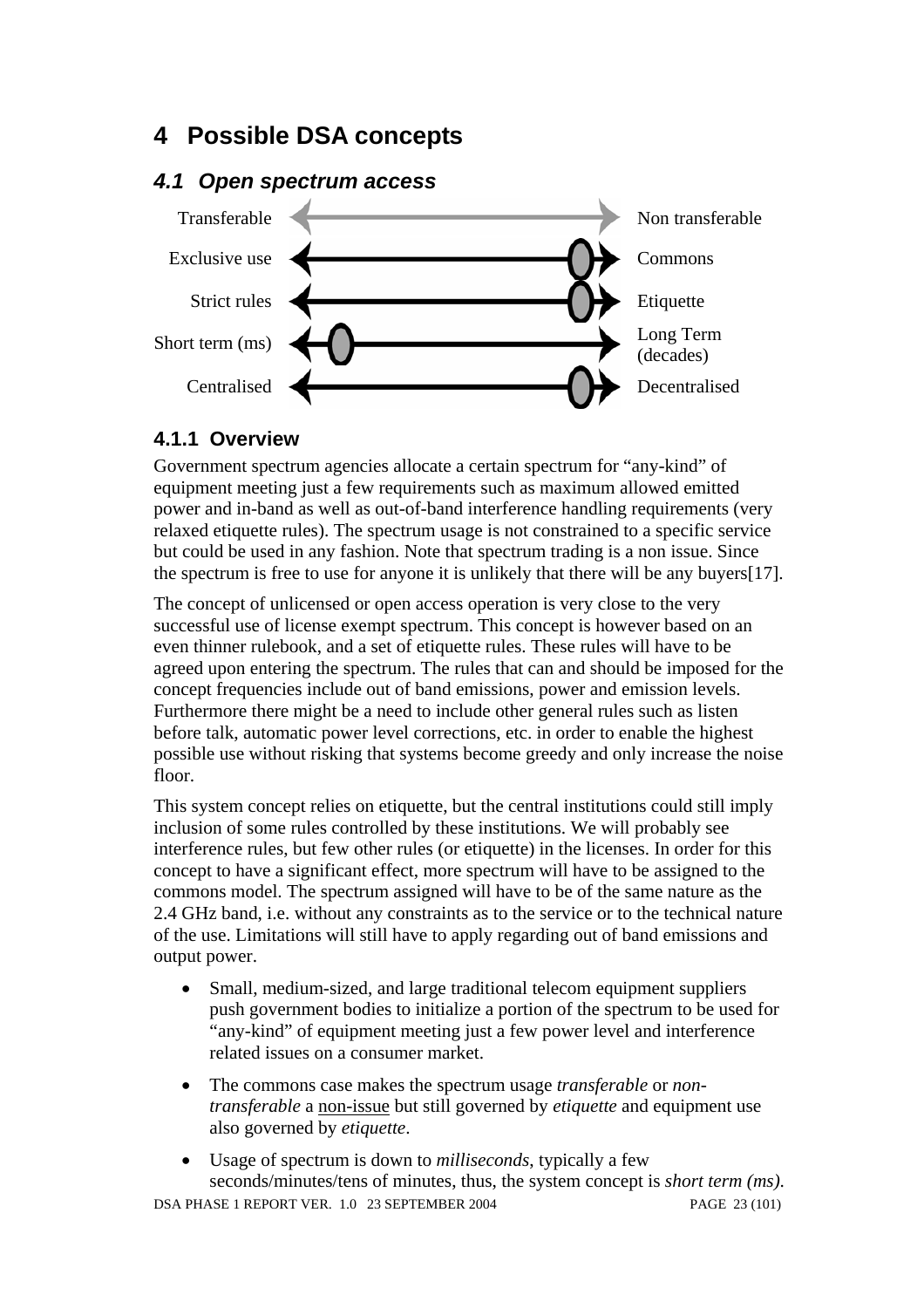- End terminal access to the channel is governed by each terminal in a distributed fashion, thus, the system concept is a *decentralized* one.
- Regardless of from whom the telecom equipment is bought, that specific equipment can be used. No telecom operator is required to be involved in the loop of providing services. No fee for usage is necessary. Thus, this is truly a *commons* system concept. However, there might be a need for *policing* of spectrum use, and coupled with that, a fee might be appropriate to finance that policing need.

Key regulatory aspects of the unlicensed or open access operation concept include;

- More spectrum for license exempt use
- Surveillance of power levels and usage
- Avoiding the tragedy of the commons[18][19]

#### **4.1.2 Examples of similar contemporary systems**

The 2.4 GHz band for license exempt use has a very limited rulebook. This is one example of this kind of band. The 2.4 GHz band hosts a number of very successful applications such as WLAN and Bluetooth.

## **4.1.3 Role of the regulator**

The regulators focus of today, aiming for eliminating interference will change to keep the interference low enough to provide the wanted system behaviour.

The objective of spectrum policy would not be to minimize for example interference, but to maximize usable capacity.

The use of methods to dynamically handle interferences opens up the need for policing of spectrum usage such that fairness is achieved. This may be implemented both by rules for the equipment to be used in the allocated spectrum and by policing from a government agency. This means that the regulatory agencies roles will change (away from command-and-control), and perhaps dramatically. The movement from long-term planning towards operational issues will commence. There is a choice of strategy to be made here: Should the regulation require certification of interference handling prior to market entry or should the policing effort notice and on occasion fine that specific device, operator, user, or equipment seller?

### **4.1.4 Regulatory changes required**

In order to assign more spectrum to unlicensed use there are not all that many changes that will have to be made on national level, the main change that has to be made is in the general policy for assignment of unlicensed spectrum. If spectrum is to be made license exempt on a regional or global scale and in a harmonised way to enable economies of scale and global circulation of equipment the changes that have to be made is of a completely different order of magnitude. In this case the matter will have to be established on the CEPT and possibly on the WRC agenda, and the process for that is in the range of 2-7 years minimum. If such a proposal is put on the WRC agenda it will after a WRC resolution take quite some time before the resolution is implemented in all countries.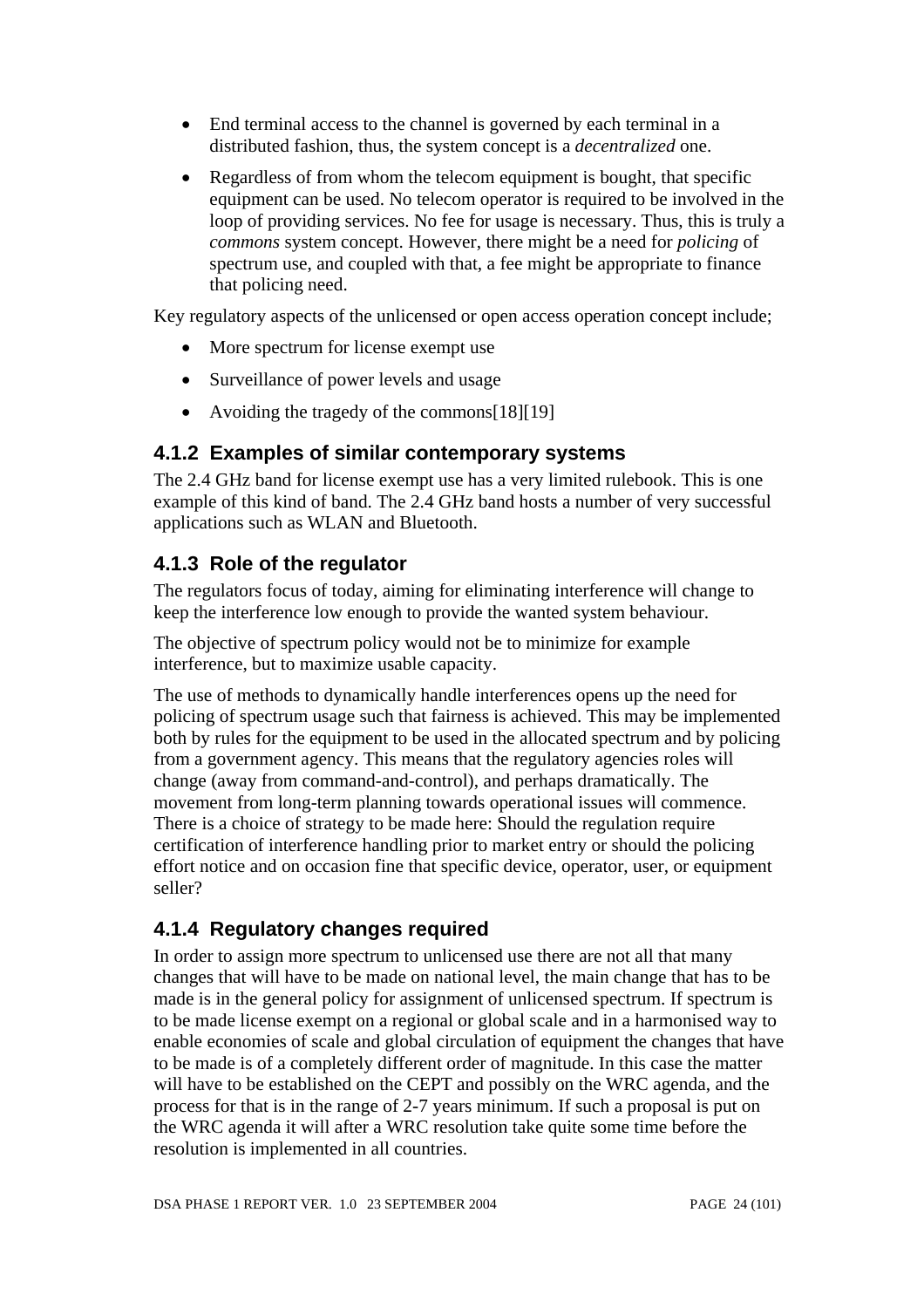To sum up, changes on national level are quite easily made, on an international level it will take many years.

However, given the fact that there is already spectrum available for license exempt use, new technology and new systems are possible to launch in the currently available frequency bands.

|                  | Global                                                                                                                               | Regional                                               | National                                                         |
|------------------|--------------------------------------------------------------------------------------------------------------------------------------|--------------------------------------------------------|------------------------------------------------------------------|
| Policy           | • Actively promote use<br>of license exempt<br>spectrum                                                                              | • Actively promote use of<br>license exempt spectrum   | • Actively promote use of<br>license exempt<br>spectrum          |
| Regulation       | Introduce the<br>definition of license<br>exempt spectrum in<br>the radio regulations<br>Identify spectrum for<br>license exempt use | • Harmonise more<br>spectrum for license<br>exempt use | • Assign more spectrum<br>for license exempt use                 |
| <b>Processes</b> | • Propose an agenda<br>item to a future WRC                                                                                          | Propose a work item to<br>WGFM                         | • Propose to national<br>administrations<br>Notify to commission |

# **4.1.5 Possibilities and challenges**

With such a strategy, business opportunities for non-established, small and medium sized established businesses, as well as larger established corporations, are enhanced. The prime potential for individual businesses for this lies in a reduced time to market.

This concept will probably favour networks without the need for large investments in infrastructure due to the short term approach. A long term approach will on the other hand open up for larger infrastructure investments.

The nature of imposing a rather high level of flexibility and dynamic behaviour in this system concept makes it really interesting to study. We believe that this concept has a challenging potential of a large gain in spectrum effectiveness improvement.

With a smaller regulation of what technologies to use, there is a need for more flexibility and a dynamical handling of events that occur. The main issue to take care of is interference handling, both in a sense of measuring the environment and from there, to take action when we are subject to interference and to respond to situations where we cause interference. Several sophisticated solutions may be considered; frequency hopping, adaptive antennas, software defined and agile radios and ad-hoc mesh networks. This system concept demands frequency adaptive systems (software defined radio) that can change operating frequency on a daily, hourly or even millisecond basis like. Areas of technology that are of importance are:

• Standardized Software Defined Radio (SDR) complying to, e.g., SCA (Software Communications Architecture [19])

DSA PHASE 1 REPORT VER. 1.0 23 SEPTEMBER 2004 PAGE 25 (101)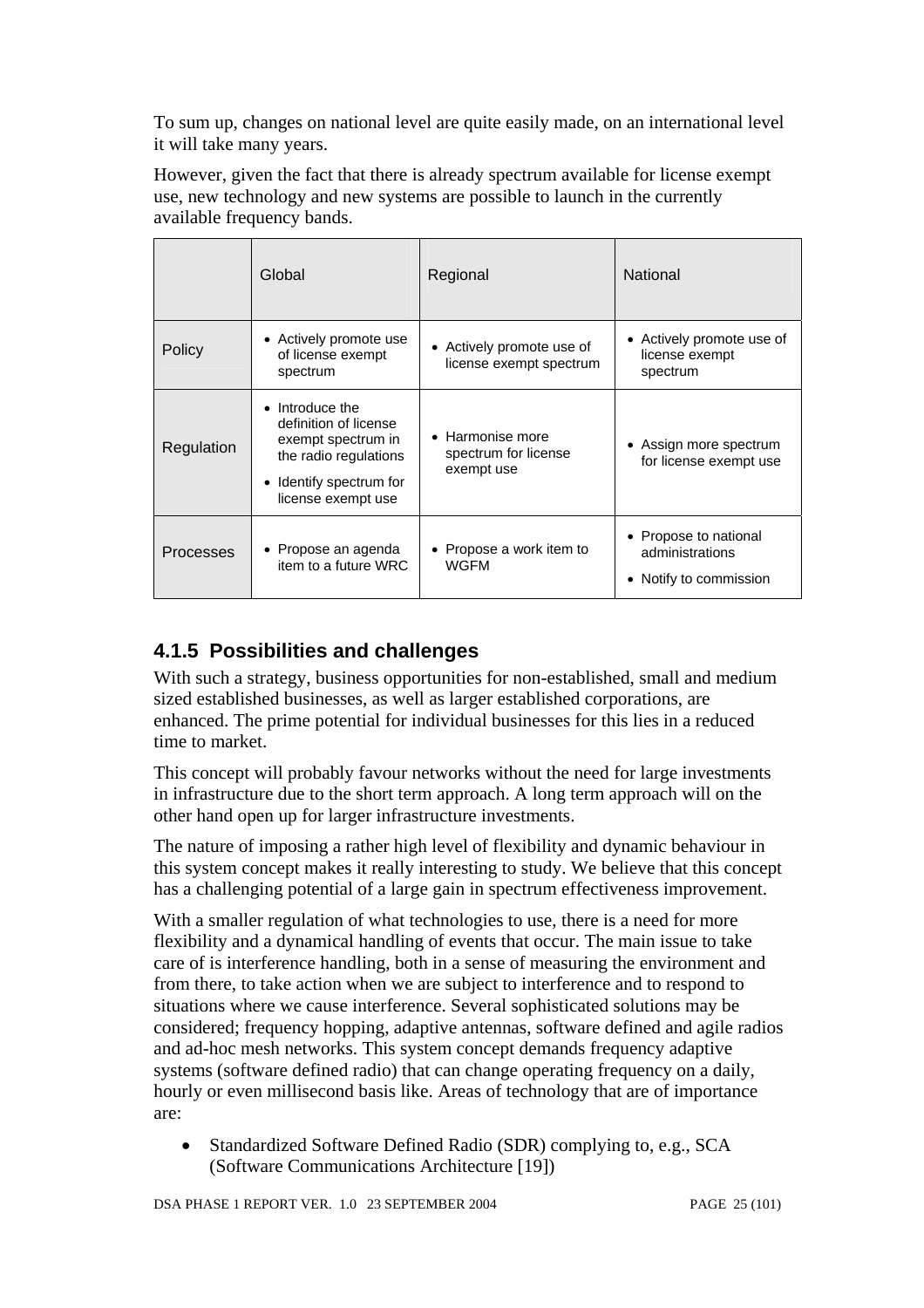- Mobile ad hoc networking, with multi-hop functionality
- Dynamic interference management
- Spectrum usage policing (government bodies)
- Spectrum usage measurements and characterization (end-terminal wise)

There might be issues regarding large, traditional style, industrial programs, where the need for risk capital is great and pay-off times are long. This track is a bigger initial step in how development is done in this business area, but leads to, potentially, many more but smaller steps in evolution and thus many more but smaller risks per investment. There might be an issue with a greater investment, end-customer wise, up-front, alongside with lesser payments while the system is in use.

One problem with a free spectrum, i.e. there is no fee for using it, is that it may be overused and that the technology may not be very spectrum efficient since spectrum is for free anyway. Due to overuse the quality of the communication would drop to really low levels. This problem is known as the "tragedy of the commons" and that problem is something that has to be dealt with.

# **4.1.6 Regulatory SWOT analysis**

#### *Strengths*

- Very low entry barriers
- Enables fast introduction of new technology

#### *Weaknesses*

- No regulatory rights for the users apart from the thin rulebook
- Global allocation of license exempt spectrum is a very lengthy process
- Users of license exempt spectrum have very few rights

#### *Opportunities*

- New spectrum has been allocated for license exempt use
- License exempt spectrum is innovation friendly and enables quick introduction of new technology into the marketplace

#### *Threats*

- The tragedy of the commons is a general threat to any commons model
- Under a commons regime users are not protected from potential interference

#### **4.1.7 Impact on the innovation process**

By opening up for spectrum use, and not by regulating/licensing equipment, the time to market for new products is potentially reduced. Smaller firms with bright ideas have an opportunity to test/market these ideas. This, in turn, yields an improved speed in the innovation process. Also, by not supporting a specific technical solution, multitude and competition is encouraged. However, the simple fact that competition prevails is not to everybody the same as improvement in the innovation process.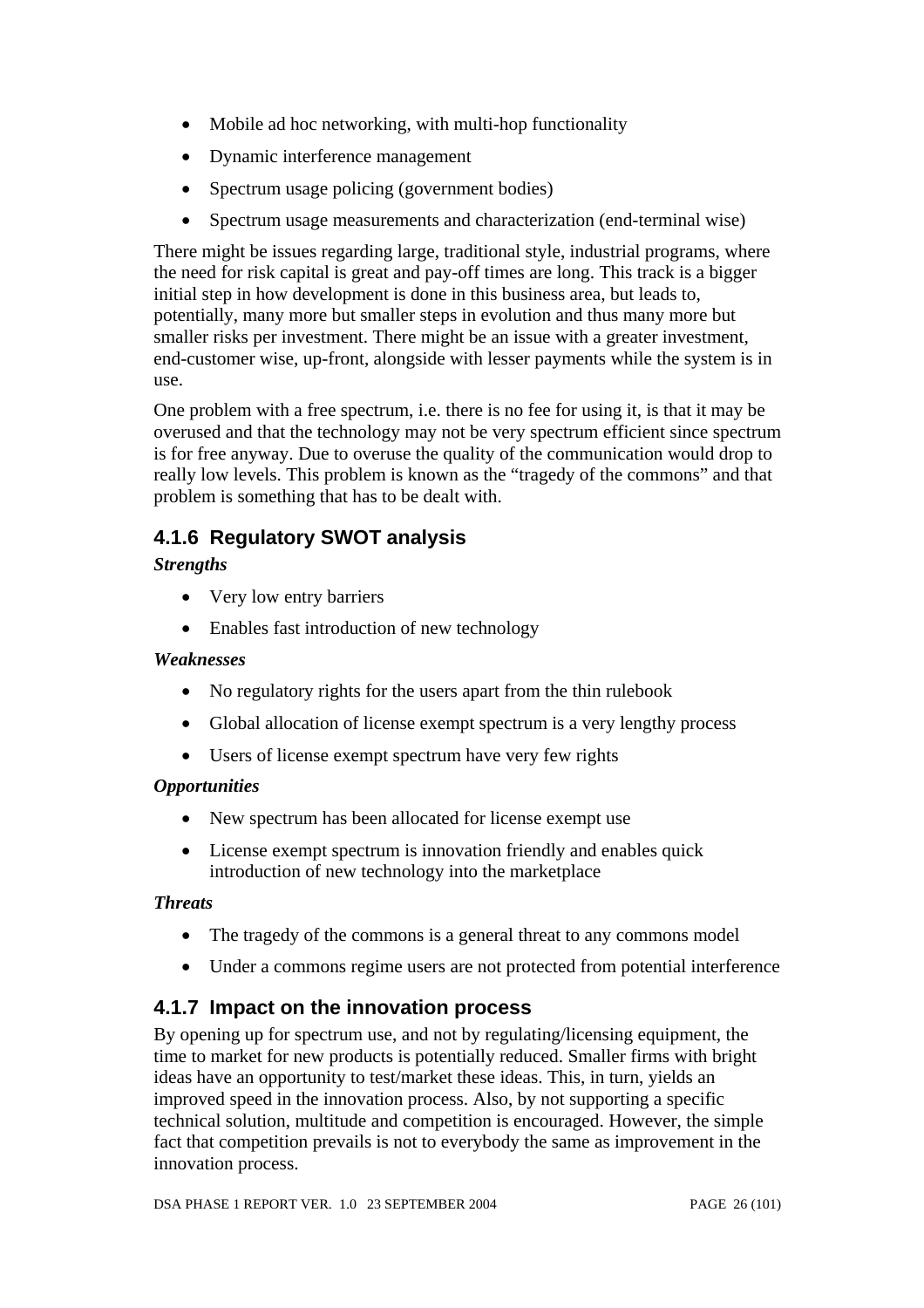#### *4.2 License exempt operation - (reference)*



### **4.2.1 Overview**

The main issue with this system concept is that a few industrial actors join efforts and create a standard for a certain kind of equipment. Alongside with creating the standard, an effort is made to have government bodies controlling spectrum usage to allocate a certain part of spectrum in as many nations as possible (to create a potential market as big as possible). Dependent on what end-user value is targeted, and the estimated potential in what the end-users are willing to pay for that specific value, different degrees of complexity is designed in the system.

- Large traditional telecom equipment suppliers push government bodies to initialize a portion of the spectrum to be used for "standardized" equipment on a consumer market. This makes the spectrum usage *transferable* or *nontransferable* a non-issue but still governed by *strict rules* and equipment use also governed by *strict rules*.
- Little effort may go into handling in-band interference problems as transmitters/receivers conceptually might be operating not too densely.
- *Strict rules* support that a greater effort can be made for handling in-band interference. Nevertheless the rule book may be rather thin.
- *Strict rules* also support tougher requirements on out-of-band operational aspects.
- Usage of spectrum is down to *milliseconds*, typically a few seconds/minutes/tens of minutes, thus, the system concept is *short term (ms)*.
- End terminals access to the channel is governed by each terminal in a distributed fashion, thus, the system concept is a *decentralized* one.
- Regardless of from whom the telecom equipment is bought that specific equipment can be used. No telecom operator is required to be involved in the loop of providing services. No fee for usage is necessary. Thus, this is truly a *commons* system concept.

The commercial success for systems that, to some extent like WiFi-systems, conform to this concept makes this particular concept ideal as a reference case.

#### **4.2.2 Examples of similar contemporary systems**

Short range devices (SRD) for instance the European DECT concept is one place holder for this concept in our work. Note that other examples, quite different from

DSA PHASE 1 REPORT VER. 1.0 23 SEPTEMBER 2004 PAGE 27 (101)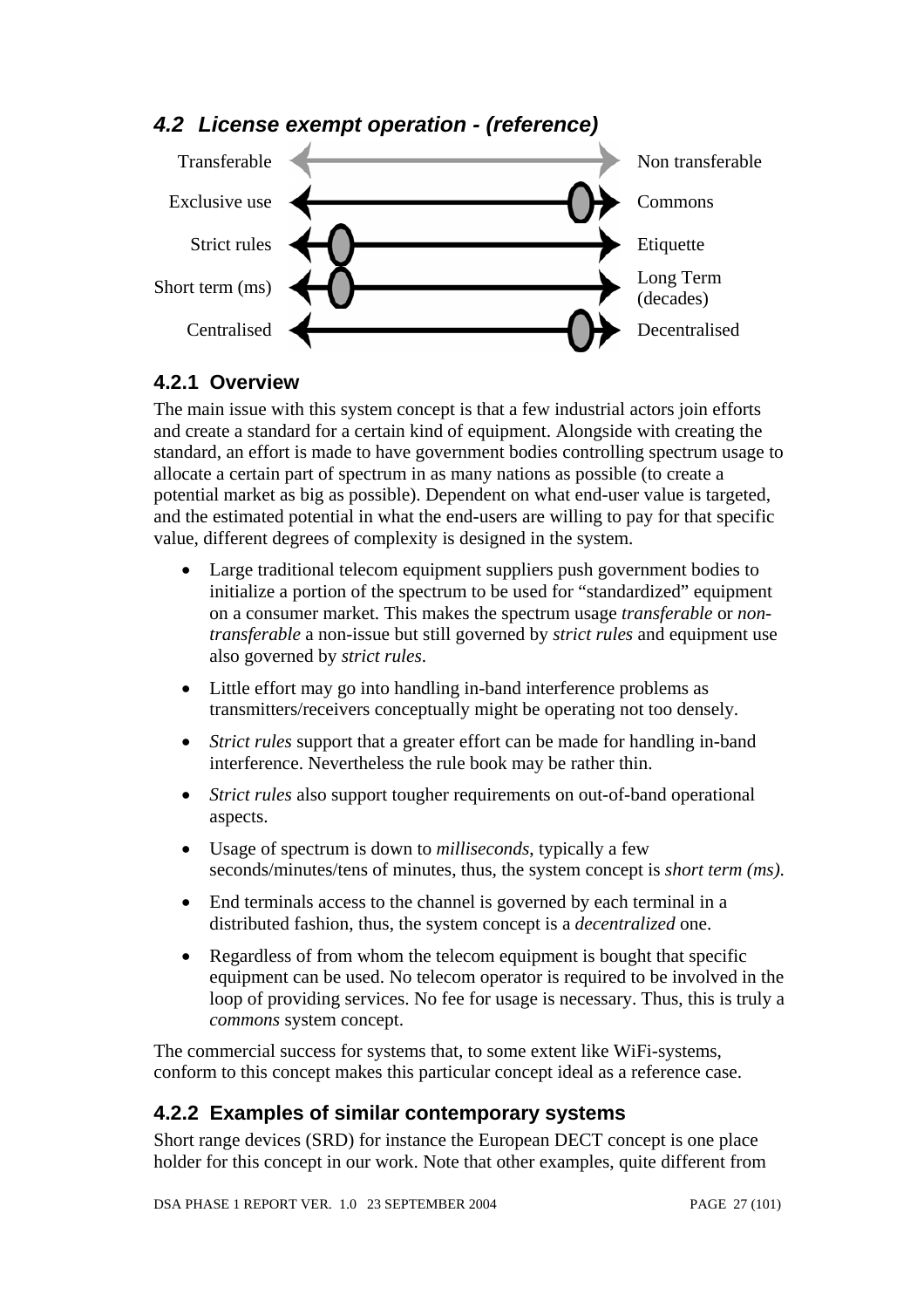DECT, may fall within this conceptual category, Bluetooth, remote control devices (car port opener), IEEE802.11x, WiFi, WiMax…

This concept does to some extent make out a subset of the Open Spectrum Access concept. The main difference is that there are more rules in this concept. Here 2.4 GHz WLAN has been taken as an example of a type of system, not an example of rulebook for the use of a specific piece of spectrum.

The commons model has very successfully been introduced already in the 2.4 GHz band for WLAN type applications, furthermore the 5GHz has been allocated at WRC03 as spectrum suitable for license exempt use. The 5 GHz band has more limitations than the 2.4 GHz band when it comes to the technical domain. For example due to the existence of radar systems in the 5 GHz band all equipment must use DFS-technology (Dynamic Frequency Selection).

Currently three bands are available for license exempt use, namely 2.400 - 2.483 GHz, 5.150 - 5.350 GHz and 5.470 - 5.725 GHz, furthermore there are a number of frequency bands where equipment generally can be used without a licence.

## **4.2.3 Role of the regulator**

This might be considered as one of the traditional ways of how a regulation of spectrum usage is done, at least if we consider the last ten years.

## **4.2.4 Possibilities and challenges**

Since this concept is well supported by larger corporations with its traditional investors behind them, this concept could perhaps be said to be well-known financially with risks and opportunities. However, also due to the traditional kind in this concept, it is associated with high investments and long term pay-off times. It may also be the case that this concept impedes non-established businesses entry into the market. Small companies are entirely dependent to production or maybe development of minor system components.

### **4.2.5 Impact on the innovation process**

Large industrial corporations are well supported in this concept, non-established, small and medium sized businesses have a hard time entering the market. New systems with high development costs and/or high introduction/deployment costs and/or long pay-off times on the investment are perhaps better supported in this concept.



# *4.3 Shared spectrum access*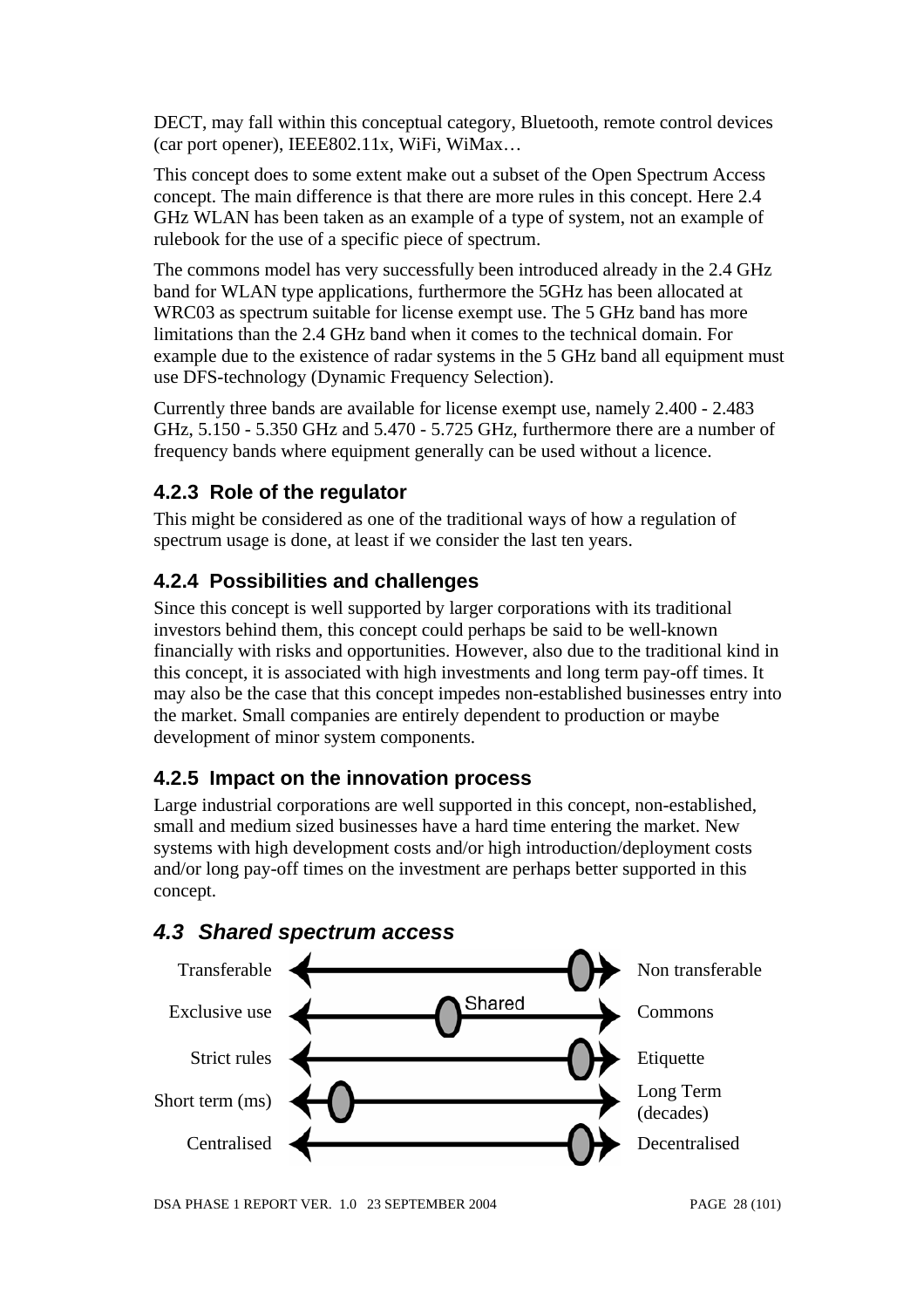## **4.3.1 Overview**

In this case a (fairly small) number of permissions to use a specific band are allocated to a number of licensees.

Allocating a limited number of licenses to a piece of spectrum may be a middle way between the dynamic behaviour seen in the license exempt bands and the control of QoS that is possible in exclusive spectrum. Also knowing who the competitors are makes it easier to agree on how to cooperate.

The shared concept allows dynamic spectrum sharing, but without risking a complete breakdown, which could be the case with the commons. It is up to the licensees how to cooperate in the band. When the capacity requirements are low some simple, maybe obvious, methods for cooperation can be used.

One way is to simply split the spectrum among the licensees. This case is very similar to the traditional licensing schemes, but the licensing procedure is in some sense decentralized.

Another obvious solution is to build one network that all licensees use. This method is superior in capacity. But there are problems as well it becomes more difficult for the users of the network to differentiate service offerings. The issues here are similar to the issues for infrastructure sharing in the UMTS networks being built now.

The licensees may also choose to cooperate through a central instant spectrum manager, or access broker. The task of this may range from fairly simple frequency assignments to complicated real-time radio resource management regimes. The methods for achieving this are not completely new, but there are obviously unresolved issues.

The licensees may also choose not to cooperate and use the available technologies available for license exempt spectrum. For example frequency hopping, dynamic channel allocation, ad-hoc networking, adaptive antennas, software defined and agile radios and mesh networks etc. may be used. In this case the issues are similar to the unlicensed spectrum.

Key regulatory aspects of the shared spectrum concept include;

- New definition of shared spectrum, how many users in one frequency band
- Develop an interference management framework

A less trivial case is when there are no or very few limitations to the types of technologies and services that could be used under a shared spectrum regime. In a case where for example a radar application and a mobile system are used in the same spectrum the situation becomes more interesting. It is under a secondary trading regime relatively easy to envision a case where a license holder, such as the military could sell or lease some part of its spectrum as an "interference right" whereby the military sells or leases the right for a mobile system to cause interference to the military spectrum.

DSA PHASE 1 REPORT VER. 1.0 23 SEPTEMBER 2004 PAGE 29 (101) Another example of this concept is when there is an incumbent user present in the bands, and a new entrant can use part of the spectrum of that licensee. One example of this is the discussions in the US regarding the use of FWA-services (Fixed Wireless Access) in broadcasting bands (IEEE 802.22) where intelligent equipment is allowed to use broadcasting spectrum for FWA services as long as the equipment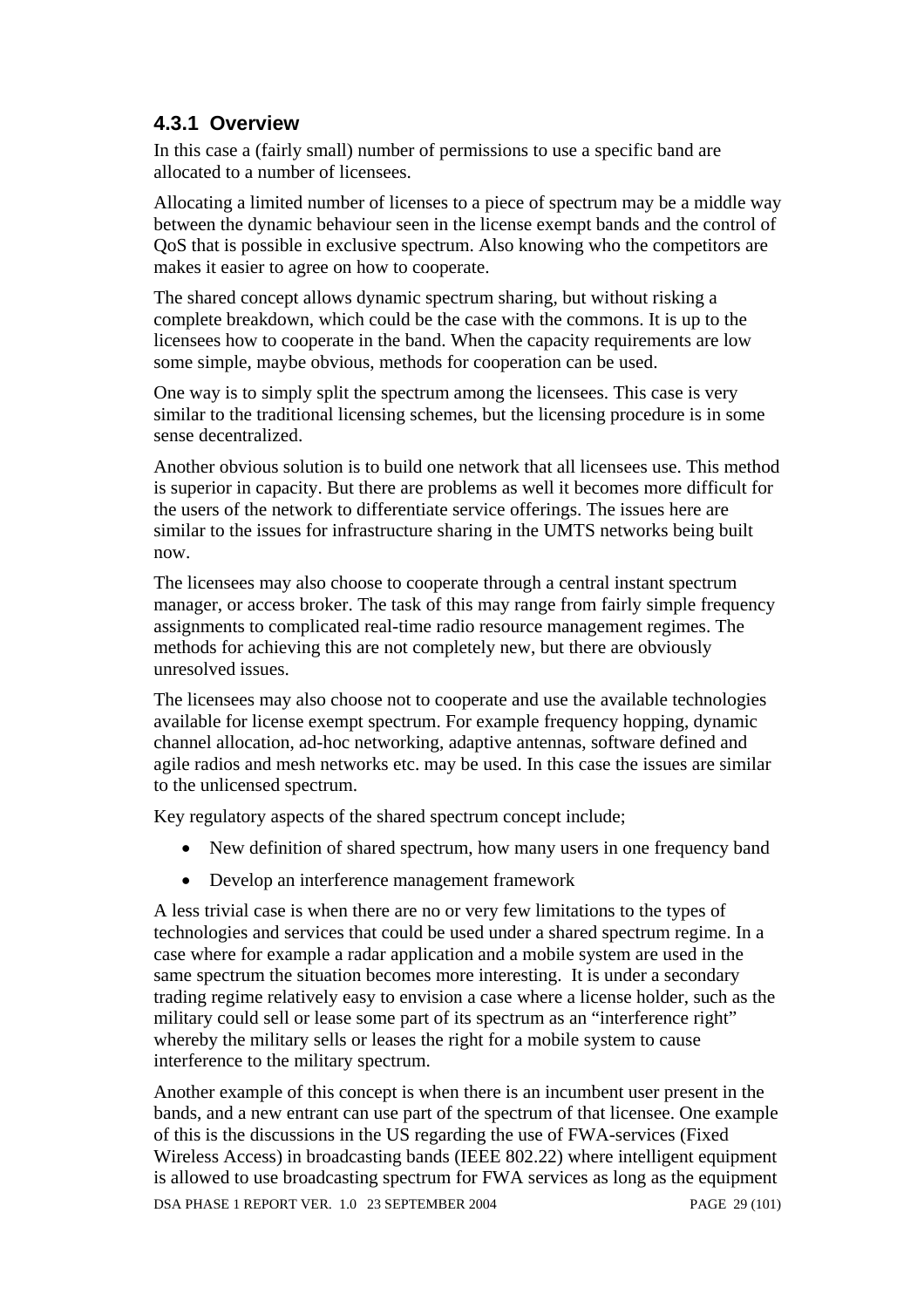uses DFS to not cause interference to the primary user of the spectrum. This type of secondary non-exclusive use can make good use of many of the white spots as displayed in Fig. 1*.* 

This concept can be viewed as a mix of the other concepts presented here. Thus many problems and opportunities are similar in this and the other concepts. However some issues are unique since there are a few, not one and not many, license holders. Thus there are not too many license holders to keep track of, but there are too many for the solutions to be trivial.

## **4.3.2 Examples of similar contemporary systems**

The case of shared spectrum is not new; as a matter of fact it is a very common model for licenses, to take an example most taxi radio dispatch systems are using shared spectrum. So in a very simple case shared spectrum could be realised for a mobile data system as long as the different users are using technologies and etiquette rules that are relatively similar, as the case is for taxi radio.

Another example of current sharing of spectrum can be seen in broadcasting where the broadcasting industry is using wireless microphones in broadcasting bands. These "Services Ancillary to Broadcasting" (SAB) is a very good example of sharing based on different services, or use of "interference rights".

## **4.3.3 Role of the regulator**

The regulator leaves most of the decisions of how to use the spectrum to the licensees. For example usage, technology choices and emission limits are left to the licensees. There may however be some limitations to protect users of adjacent bands.

|                  | Global | Regional                                                                                   | <b>National</b>                                                |
|------------------|--------|--------------------------------------------------------------------------------------------|----------------------------------------------------------------|
| Policy           |        | • Perform studies aimed at<br>promoting the possibility<br>of unorthodox sharing<br>models | • Investigate the<br>possibilities for novel<br>sharing models |
| Regulation       |        | • Develop regulatory<br>framework for shared<br>spectrum                                   | • Develop regulatory<br>framework for shared<br>spectrum       |
| <b>Processes</b> |        | Recommend rules for<br>$\bullet$<br>sharing and interference                               | • Processes for<br>interference resolutions                    |

# **4.3.4 Regulatory changes required**

# **4.3.5 Possibilities and challenges**

Since only a few licenses are allocated there is an obvious risk of an oligopoly. However there may be other means of realizing services and there may be enough players in the market to make it a functioning market.

DSA PHASE 1 REPORT VER. 1.0 23 SEPTEMBER 2004 PAGE 30 (101)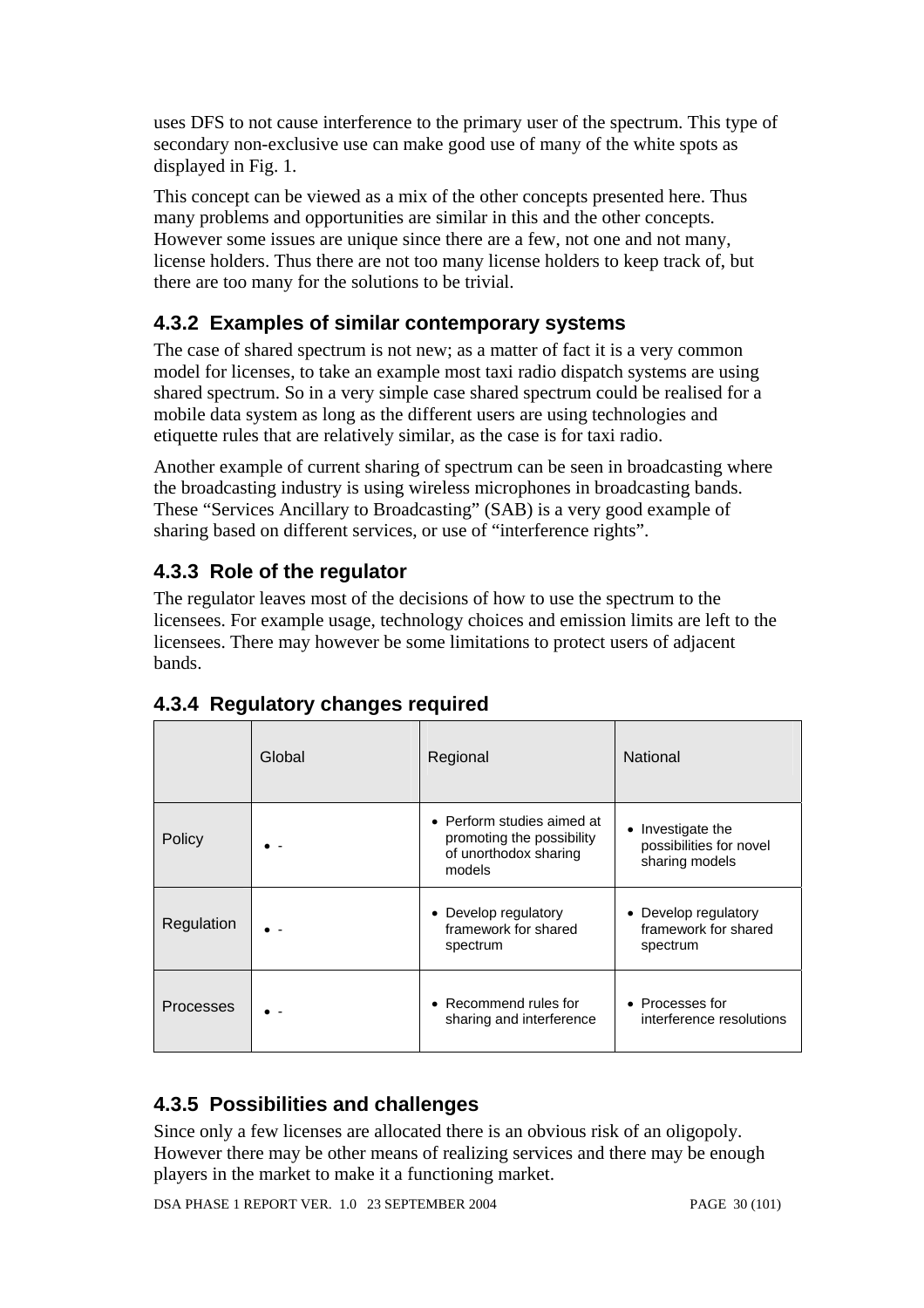There may be a first mover advantage. The licensee who first starts to populate the spectrum may have an upper hand when it comes to making agreements with the others.

With a shared spectrum among a moderate number of actors, co-operation and stability could be encouraged. Thus the financial risks are limited.

The risk of spectrum holding is reduced since there is a group of licensees that can use the spectrum.

## **4.3.6 Regulatory SWOT analysis**

#### *Strengths*

- Potentially efficient use of the spectrum
- Enables for the introduction of new technology
- Can relatively easily be implemented nationally

#### *Weaknesses*

- Potentially not very high demand for shared spectrum
- Difficult to harmonise the introduction on regional or global basis
- Adding a new user will impose changes to the current user(s)

#### *Opportunities*

• Different cognitive systems could share a piece of spectrum

#### *Threats*

- One user with more aggressive equipment could dominate the spectrum space thus suppressing the other users
- Potential conflicts and difficult conflict resolutions between the license holders.

#### **4.3.7 Impact on the innovation process**

Since there are few rules for the use of the spectrum it may be relatively easy to introduce new technology. However depending on the agreements between the licensees there may be a resistance to use technological advances.

Also there is an inbuilt incentive for using new technology. As technology matures there will be a point where the gains from switching to new technology is larger than the losses incurred by breaking agreements and investing in new equipment.

Rules can be formulated to encourage co-operation which may improve spectrum use. How this should be done or how large the gains are is an open issue. A drawback with a very strict rule policy is less of dynamics and lower degree of innovations.

The whole description of this system concept is that there is a lot to gain by cooperating. However it is not trivial and the possible gains should be investigated. This will also affect how agreements are made.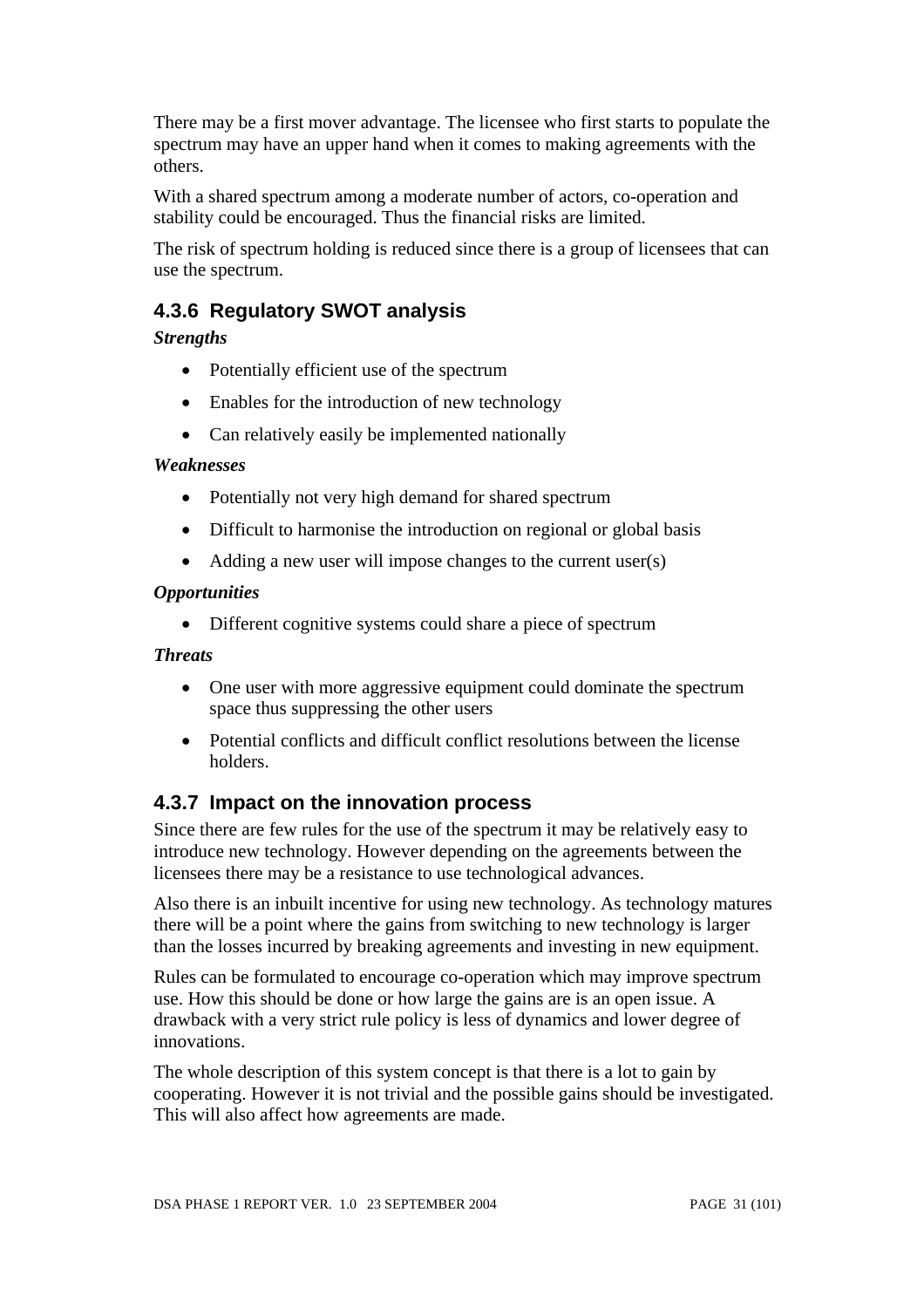#### *4.4 Real time spectrum exchange*



#### **4.4.1 Overview**

The real time spectrum exchange concept is the most challenging of the concepts presented in this report when it comes to spectrum management and the regulatory domain. The concept represents the full realisation of a market model for spectrum management. The concept as such implies that spectrum should be treated as the property of its holder, and that the license holder has a large number of degrees of freedom regarding the use of the license.

In this system concept, conventional exclusive licenses are initially sold out by the regulator (e.g., in a license auction) or given out by a beauty contest etc. The spectrum usage is not constrained to a specific service but could be used in any fashion by the spectrum usage rights holder with no, or within some very relaxed, etiquette rules. The licenses thus acquired can be resold fast by means of electronic trading mechanisms. The trading can be done through the regulator, through some central "license exchange" actor or by bilateral agreements.

The degree of decentralization is naturally interesting here. Although the trading is decentralized, a central register for responsibility is probably required. But one can also play with the thought of a total deregulated trade with licenses. Information processes are becoming too complex and varied to be run in any other way as through decentralized decision processes.

Any DSA system may include real-time trading mechanisms enabling trade with the limited spectrum resource. This could be done either with a third party entity, i.e., broker, or directly between telecom operators with rights to use certain parts of spectrum and interested in selling and buying these rights to use them. From a technical point of view, the implementation of such mechanisms could either be of central control or with local control.

By a central control, we mean that any telecom operator engaged in such real-time trading of spectrum usage rights have one, and only one, central point where decisions are made whether or not that operator itself should keep the right to use a specific spectrum, during a specific time frame, or if they should sell its rights to an other operator. If there is a broker involved, or not, seems not to have impact on the needed implementation for the telecom systems involved. Furthermore, traditional telecom systems such as GSM and the like, and UMTS need little change, mainly in the telecom control plane, to support secondary use trade. It is mainly a matter of keeping track of how to debit or we could say roaming in all national networks as we do while out-of-nation use.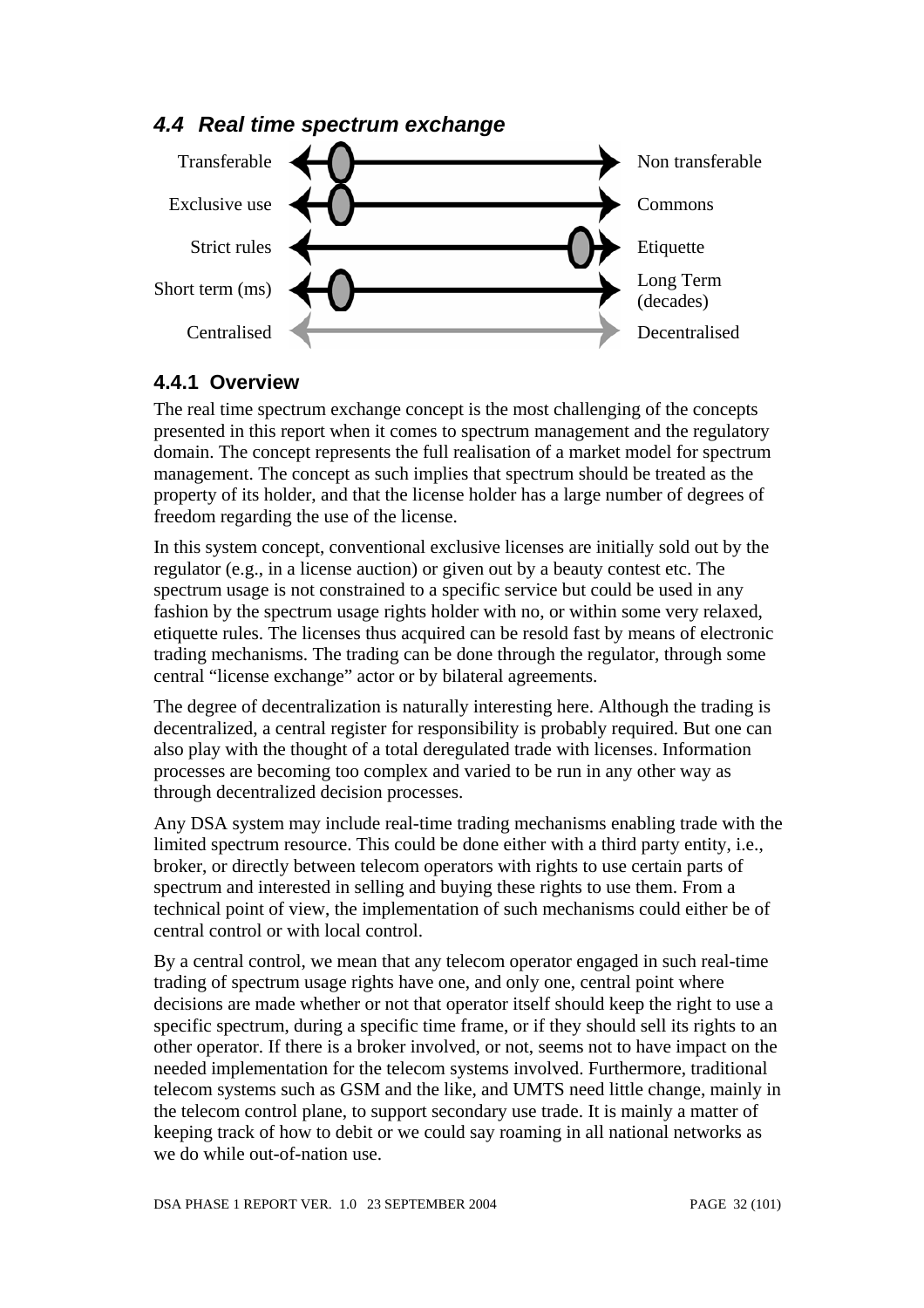A local control is defined by that the end user terminals themselves have authority to buy spectrum usage rights, and use them instantly, and where network access points, e.g., base stations, have authority to sell spectrum usage rights and provide service instantly. This variant does indeed require add-on functionality and puts extra attention to security aspects of system use and reliability aspects of spectrum use.

Key regulatory aspects of the real time spectrum exchange concept include;

- Fully implemented secondary trading without prior consent from the regulator
- Liberalisation of license restrictions enabling change of use
- Full reconfiguration of licenses in frequency, geography and time
- Establishment of a trading place, centralised or decentralised

The regulatory framework must in this concept be very light when it comes to restrictions in use. However, the restrictions that can be associated with a license under this concept can be relatively strict when it comes to boundary conditions such as maximum power and out of band emission levels.

This system concept relies on etiquette, but the central institutions could still imply inclusion of some rules controlled by these institutions. We will probably see interference rules, but few other rules in the licenses.

In regulatory terms, one of the possible solutions for implementing the concept is through the introduction of a "spectrum manager". A spectrum manager holds the license and manages the use of the spectrum. The concept of a Spectrum manager has been introduced in Australia. Such a spectrum manager could make agreements with potential users of the spectrum and lease a particular piece of the license for a period of time. The potential interference between users is a business issue between the spectrum manager and the users, restrictions and obligations can be part of the business arrangement. The Spectrum Management Authority (SMA) will only hold the spectrum manager responsible for interference outside the license. If a user is in breach of the restrictions for the license and causes harmful interference to services in other bands the spectrum manager is responsible. Whatever the operation is within the license held by the spectrum manager it is part of the business arrangement between the spectrum manager and the users.

The role of a spectrum manager can easily be taken by the current license holder given that the regulatory tools to implement the concept are in place.

### **4.4.2 Examples of similar contemporary systems**

Some real-time clearing of frequencies already today occurs every time we leave our home country. The typical example is roaming in GSM. Here it is not the frequency spectrum per se that is traded, but rather capacity. However the trading mechanisms are similar.

As for monetary streams and timing of payments, even if there is an initial auction it has not necessarily to be on the format of an upfront lump sum to be paid in advance. Another option can be that the winner of the initial auction has made the best bid on the percentage of future revenues to be paid to the coffer of the Government. A real world test of this option has been carried out in the 3G

DSA PHASE 1 REPORT VER. 1.0 23 SEPTEMBER 2004 PAGE 33 (101)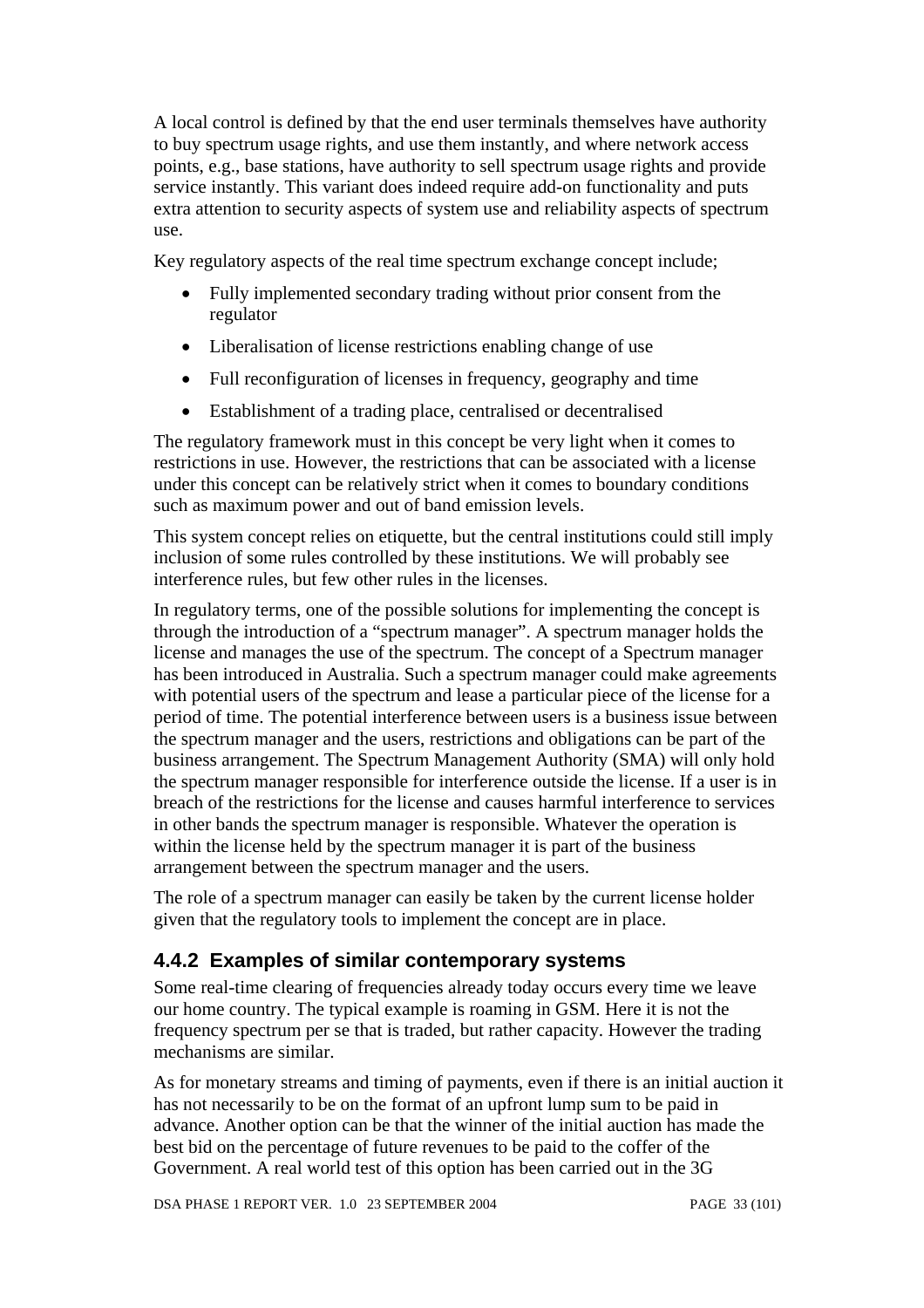licensing process in Hong-Kong [23]. In this system concept the original licenseholder could then be seen as a "reseller", perhaps charging also others on a "pay as you go" format. Extra high prices for short-term peak leases, lower prices for those willing to make a commitment for say 3 years. This principle has been used for decades in the context of reselling of capacity on satellite transponders, or IRUs (Indefeasible Rights of Use) on intercontinental cables.

Interesting examples of the introduction of tradable rights can be found in Guatemala, New Zeeland and Australia [24].

# **4.4.3 Role of the regulator**

This system concept is using etiquette instead of strict rules. This could either mean that the central control structures of today (e.g. in Sweden the PTS) would be maintained, but they would act as the meeting place for trade. Or that the market mechanism in itself creates one or several central market places for the trade. In both cases the real time element of the trade will point towards a 'perfect market'.

Regulation is here traded in for pure market forces or loose industry etiquette. Major regulatory changes would have to be made in order to make this system concept a reality. The emphasis is changed from market regulations, to stepping in and saving situations when market failure occurs. The Government is in this scenario moving away from command-and-control and towards a diversity of legal regimes. The objective of spectrum policy would not be to minimize, e.g., interference, but to maximize usable capacity.

|            | Global                                                  | Regional                                                                                                                                   | National                                                                                                                                   |
|------------|---------------------------------------------------------|--------------------------------------------------------------------------------------------------------------------------------------------|--------------------------------------------------------------------------------------------------------------------------------------------|
| Policy     |                                                         | Change focus from non-<br>interference regime<br>Define tradable rights<br>٠<br>• Set up frameworks for<br>real-time spectrum<br>exchanges | • Change focus from non-<br>interference regime<br>• Leave decisions to the<br>market players<br>• Rely more on general<br>competition law |
| Regulation | Change the RR<br>allocations and<br>service definitions | • Define tradable rights                                                                                                                   | • Define tradable rights<br>• Change rules for<br>transfers of licenses to<br>ex-post                                                      |
| Processes  | Proposal to agenda<br>for future<br>conferences         |                                                                                                                                            | • Set up processes for<br>interference resolution<br>• Change the processes<br>for management of the<br>national frequency<br>registry     |

# **4.4.4 Regulatory changes required**

# **4.4.5 Possibilities and challenges**

This system concept implies frequency adaptive systems (e.g. software defined radio) that can change operating frequency on a daily, hourly or even millisecond

DSA PHASE 1 REPORT VER. 1.0 23 SEPTEMBER 2004 PAGE 34 (101)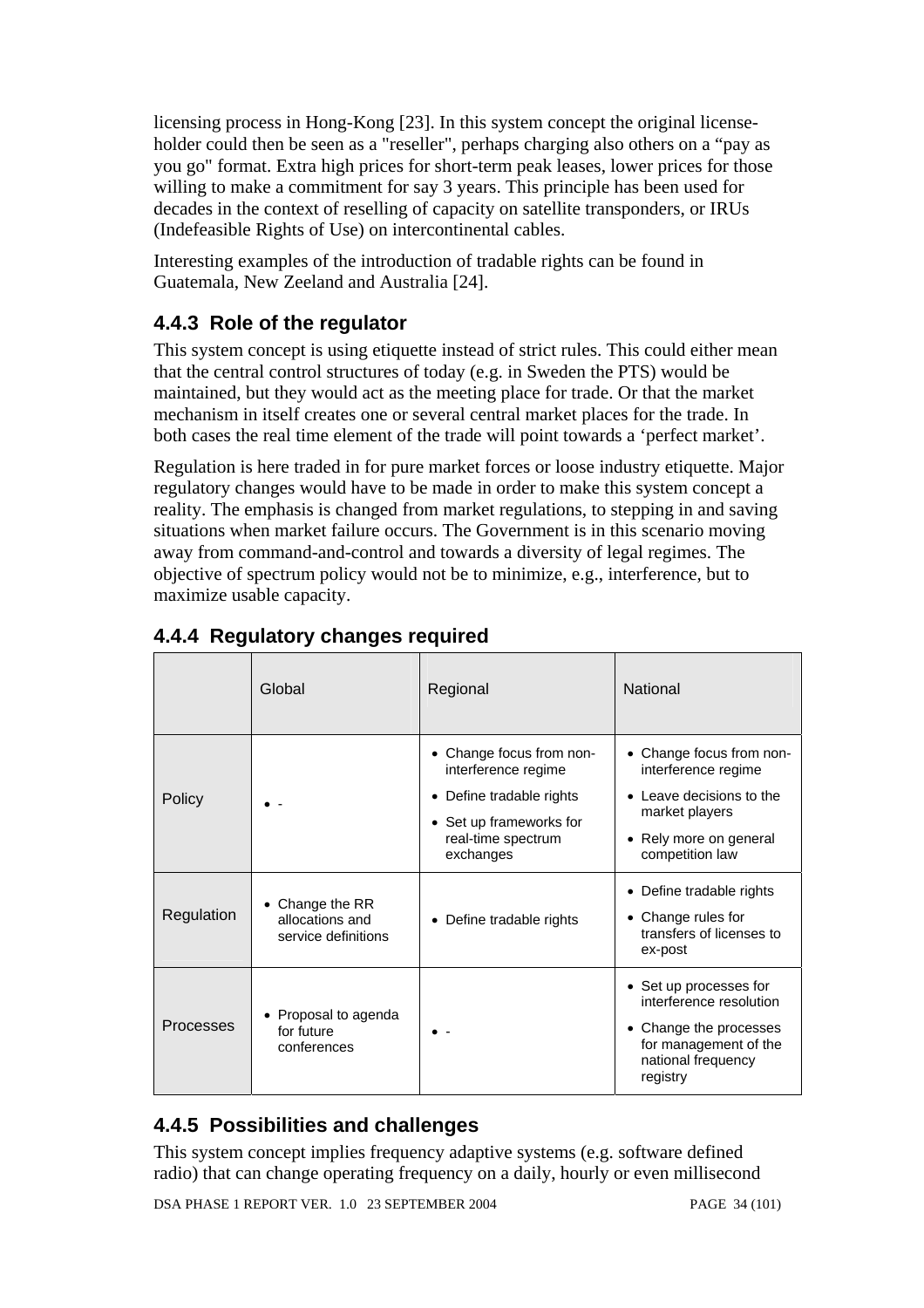basis. This can be done in a centralized or decentralized fashion. Some real-time clearing of frequencies already today occurs every time we leave our home country. Our devices, within a specific international open standard, automatically pick the strongest signal available (albeit in given frequency bands). This is a clear advantage from a user's perspective, even if it comes at "bank-robbery" rates. A possible solution could be to extend to the home captive market at more reasonable rates, even if the operators might hate the concept on both counts. Or, are there also technical constraints blocking any more large-scale surfing between any net which can offer the "lowest rate in town" at any given location and time? This should be looked into.

From an economical point of view this scenario gives a much shorter feedback-loop between success on the market and assignment of the scarce spectrum resource. Getting down to each and every base-station, and down to milli-seconds can be expected to give the most efficient use of spectrum where the least possible part of the spectrum is left idle at any point of time. This is one step towards the perfect market as described in macroeconomics [24][25].

## **4.4.6 Regulatory SWOT analysis**

#### *Strengths*

- Theoretically very high use of available spectrum
- The decisions regarding use of spectrum is left to the market players
- Disruptive technology shifts are potentially not hindered by the inertia of the regulatory system

#### *Weaknesses*

- "Everything has to change"
- Interference management can become a big problem
- Unclear situation for future large infrastructure investments

#### *Opportunities*

- Market based refarming
- Frequencies will ultimately be used by those who value the resource the most

#### *Threats*

- Hoarding and anti competitive behaviour
- High transaction costs
- Low demand
- Low supply

#### **4.4.7 Impact on the innovation process**

Opportunities for easier trading with spectrum licenses should lower entry barriers for newcomers. This should encourage trials with new services and uses of spectrum.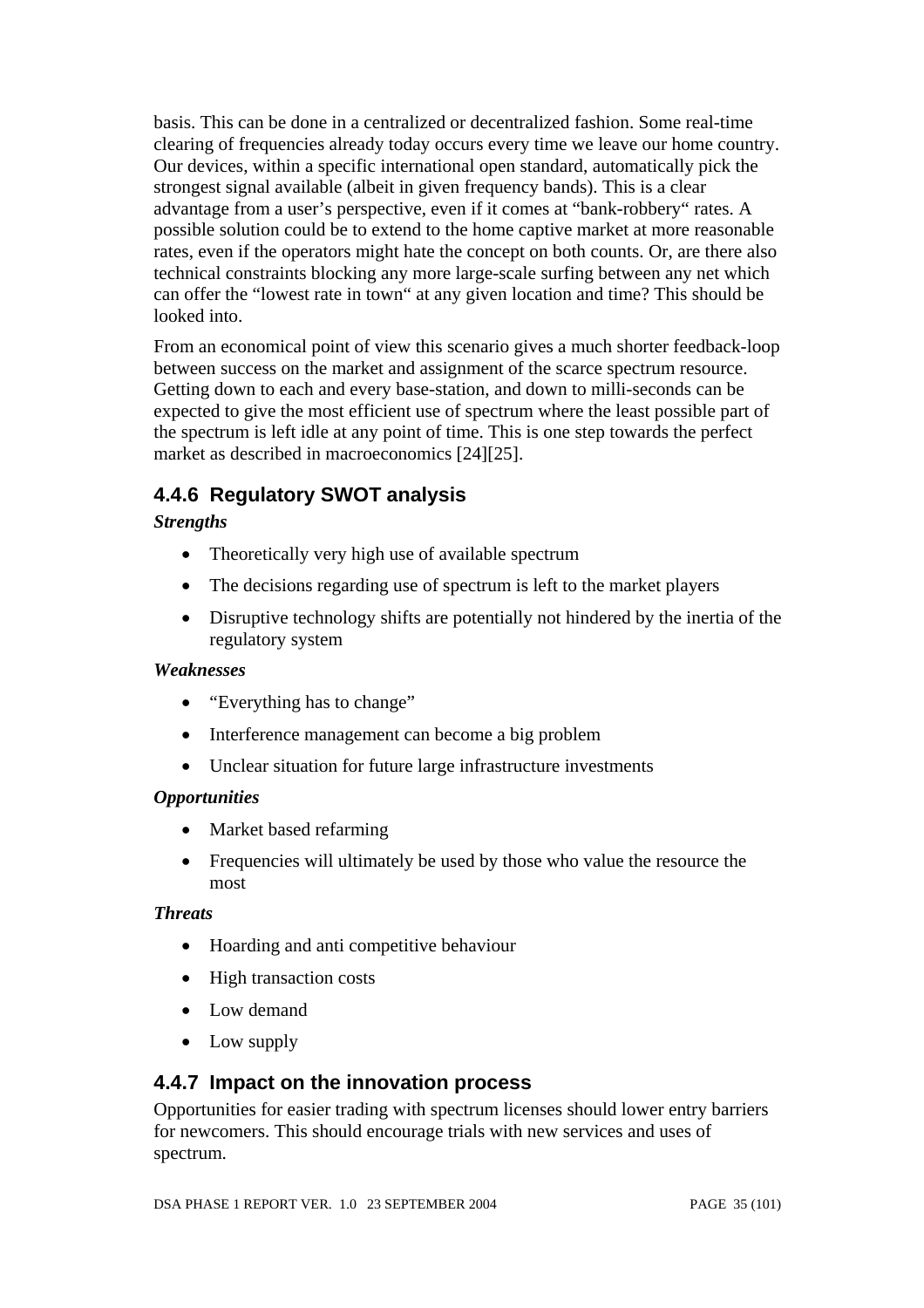## *4.5 Traditional licensing – (reference)*



# **4.5.1 Overview**

In this concept an application for a license is made to the regulator who grants exclusive use for an extended period of time. However there are a number of conditions connected to the license. For example a 3G license requires that equipment adhering to a specific standard should be used and coverage everywhere must be ensured. The license cannot be transferred to another party and if the license holder does not fulfil the requirements the license may be revoked.

### **4.5.2 Examples of similar contemporary systems**

This is the traditional regime for licensing and there are many examples. GSM spectrum may be one that many know of.

## **4.5.3 Role of the regulator**

This might be considered as one of the traditional ways of how a regulation of spectrum usage is done, at least if we consider the last ten years.

### **4.5.4 Possibilities and challenges**

The philosophy behind this system concept is that interference problems should be planned away. The planning process performed by the regulator when giving out licenses ensures that a license holder is not interfered with. This planning in advance makes it possible to simplify equipment since a lot of functions for mitigating interference are not needed. Also the lack of interference makes it possible to make global optimizations to maximize capacity. However since planning must be done for the worst case most of the time a lot of capacity is sitting empty most of the time.

In this system concept the time span is quite long. Thus planning can be done on a quite long time horizon since the rules are known beforehand. This reduces risks for actors. However it also creates an entry barrier to new operators since there may not be licenses available. Thus there is a risk of reduced competition and higher prices.

Since planning is a slow process the time scale that licenses are granted on is quite long to minimize the planning overhead. For example if the planning takes half a year then the license should be granted for at least some years to avoid spending too much of the time planning. On the other hand since everybody has adapted to a slow planning process there is little incentive for the regulator to speed up the process.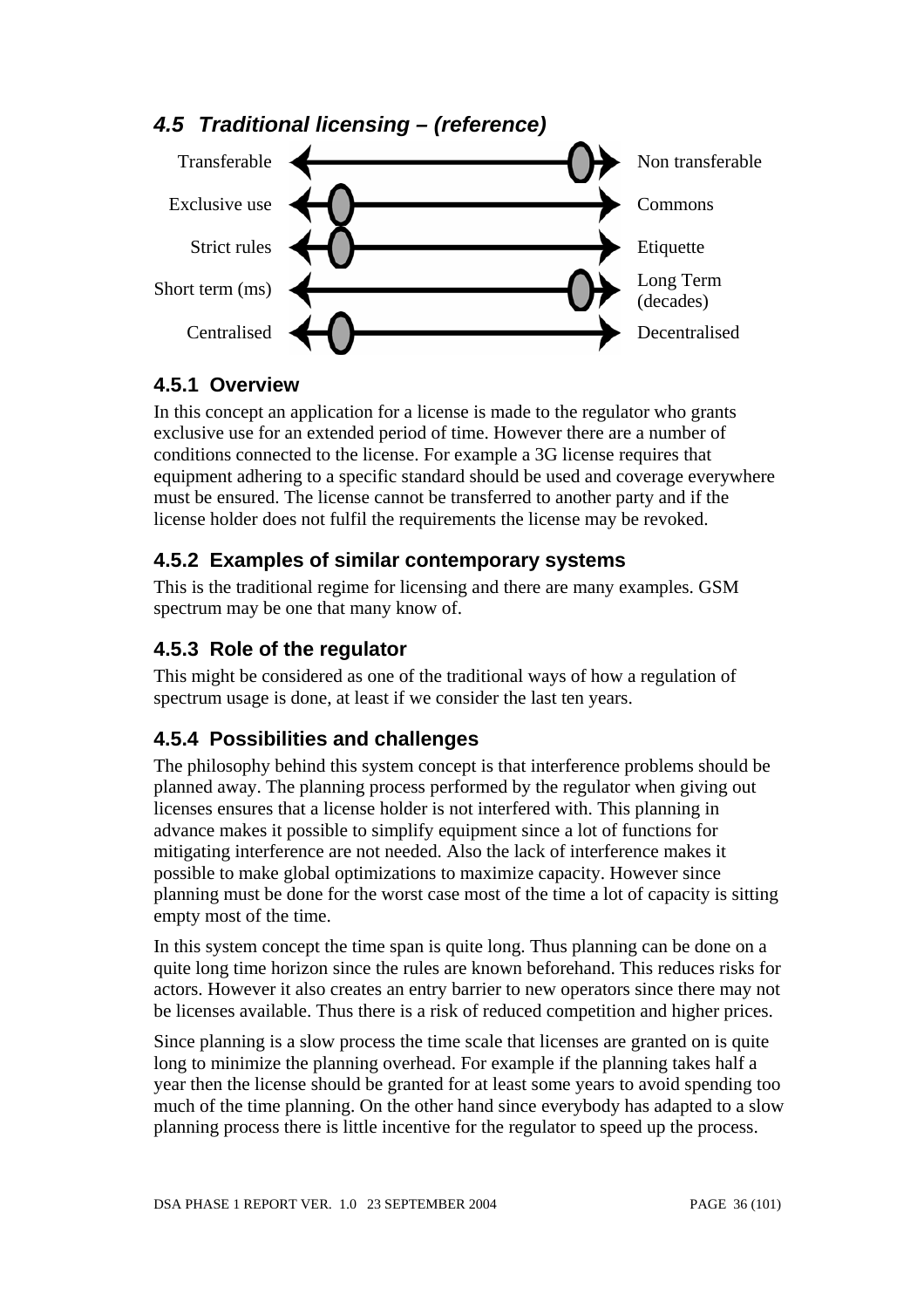#### **4.5.5 Impact on the innovation process**

Since the license process is quite slow, the standards that must be followed are kept for a long time. This makes innovation slower since it is not possible to take advantage of new technical developments. The slow timescale for licenses makes it possible to create complex standards that only large companies can handle. This excludes small companies.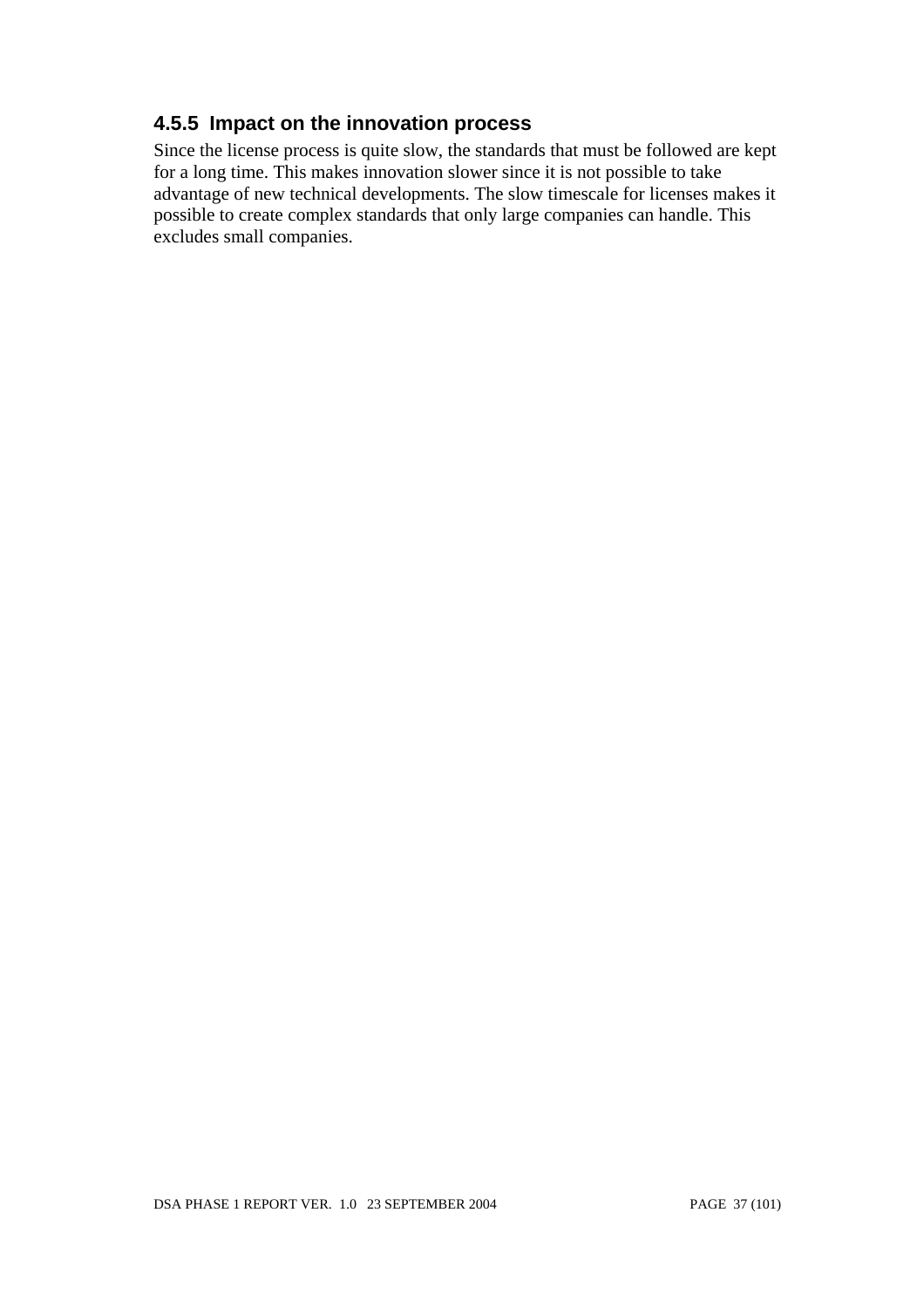# **5 Technology issues**

#### *5.1 Interference management*

| <b>Relevance of proper interference</b><br>handling | Low |  |   | High |
|-----------------------------------------------------|-----|--|---|------|
| Open spectrum access                                |     |  |   |      |
| License exempt operation                            |     |  |   |      |
| Shared spectrum access                              |     |  | X |      |
| Real time spectrum exchange                         |     |  |   |      |
| <b>Traditional licensing</b>                        |     |  |   |      |

#### **Table 1 Relevance of proper interference handling for the different concepts.**

Measuring interference and the impact of the interference may seem easy, but is in fact quite complicated. The details and the history of interference analysis are outlined in Appendix B. The problem is to be able to assess how the presence of an interferer or multiple interferers will influence a system. Traditionally planning has ensured that there have been relatively few cases critical of interference. However in the DSA concepts there are many more situations where one system will interfere with another. In some of the concepts, the amount of interference will be part of an agreement between the actors and thus it is important that the items agreed on are both relevant and easy to check. The table above shows the relevance of proper interference handling for the concepts.

### **5.1.1 Interference analysis and control**

Existing state-of-the-art analysis methods for intersystem interference in wireless services are often based on algorithms for analogue systems, modified with simplified algorithms to analyse the impact on digital communication receivers. The underlying algorithms for analogue systems require detailed information of the systems being analysed. System parameters not specified in the system specification are assumed to be determined by additional measurements. These kinds of measurements are normally very expensive to perform and, therefore, the needs for new analysis methods that do not need such detailed information have been recognized [28]. Furthermore, existing methods are focused on the single transmission/ receiver link level. In a DSA scenario, interference consequences on a higher system level must be possible to handle. For instance considering QoS (Quality of Service) could be a necessary evaluation parameter in such analysis. The rapid development within the area of digital communications has given an increased variety of system parameters that an analysis tool must be able to handle. The development of analysis tools for intersystem-interference analysis has not been fast enough to handle all new digital systems in another way than with simplified models. Furthermore, existing analysis methods are designed to analyse static scenarios both in space and time, i.e. the analyses are performed for a limited amount of interference-victim combinations. In a DSA scenario, the fixed assignment is no longer an available solution to the intersystem-interference problem.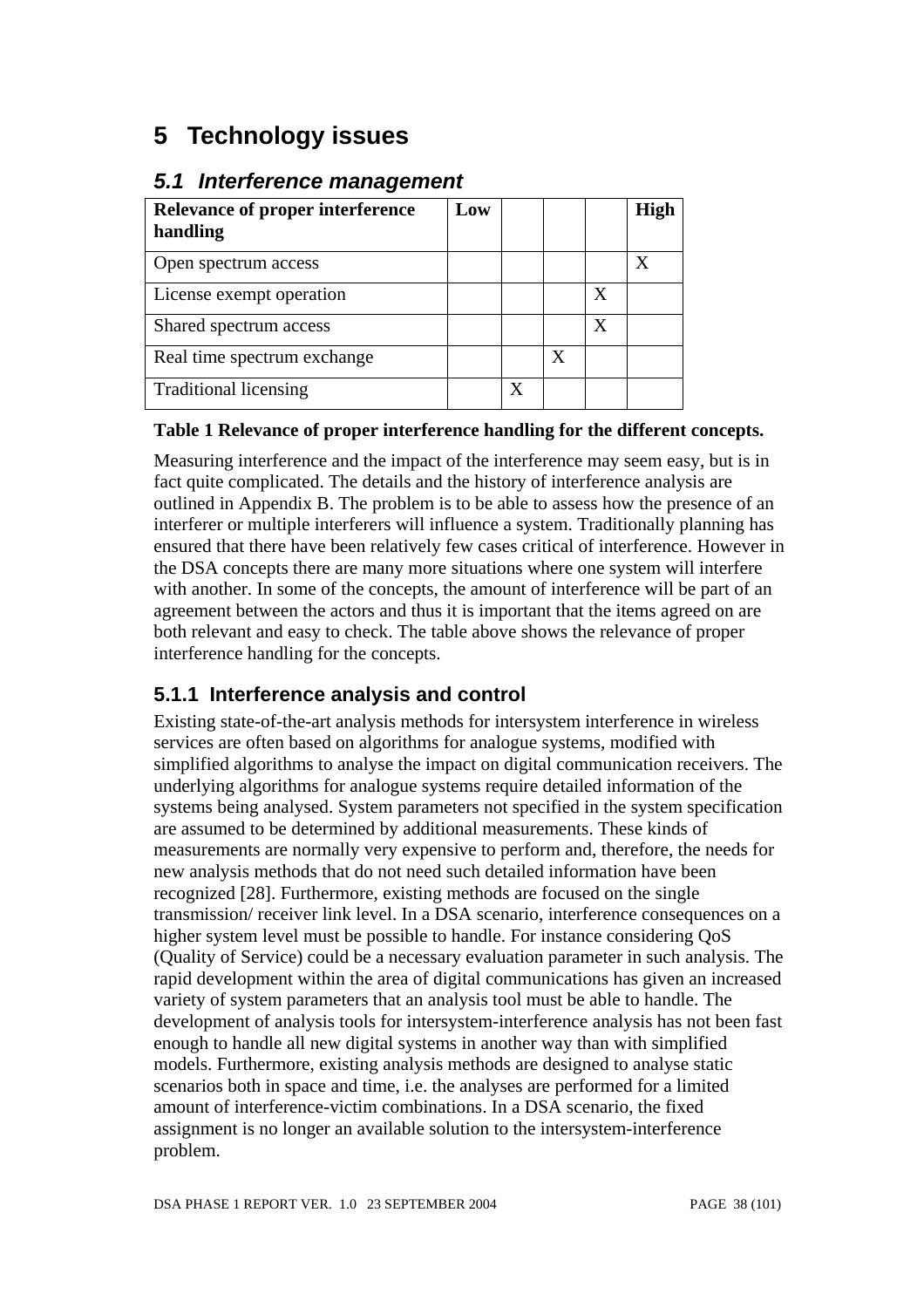In the case of *Exclusive use*, existing methods for intersystem interference analyses are used. The intersystem-interference analyses and control are performed on a centralized level. Typically, the final result is obtained by worst-case assumptions where the simultaneous impact from different interference sources is considered. This means a situation that is statistically unlikely to occur. The major difficulties for the real time spectrum exchange concept (decentralized?) will be the potential interference cases that can occur when different parts of the license (in frequency, geography and time) are used for different applications and services.

In the general case of *Shared spectrum (including commons),* the intersysteminterference analyses cannot be performed in advance for a limited number of static cases. This is because the number of potential intersystem-interference cases will be too large, almost infinite. Furthermore, the necessary intersystem-interference analyses must include the total actual interference environment, i.e., not only the known intentional/unintentional transmitters. The intersystem-interference analyses must be done on a decentralized level and more or less online.

In our concepts using shared or commons the intersystem-interference analyses must be done online for each case. This means also that all kinds of background interference will affect the result of these analyses for a certain system. Since the analyses must be done online, no detailed information, such as system specification parameters, of the actual interference signal will be available. The analyses will be based on some kind of more or less simple measured value of the total interference at the moment. Thus, reliable analysis methods based on a reduced number of interference-signal parameters must be available.

Because of this, completely new methods for intersystem-interference analyses are needed. The development of such new methods is a necessary condition for interference avoidance in any DSA concept chosen, since all three concepts proposed are based on etiquette rules. However, the real-time spectrum exchange concept contains an amount of centralized functions and will therefore require less new methods for intersystem-interference control than the other proposed concepts. The open spectrum access concept will require the largest amount of new methods for intersystem-interference control.

#### **5.1.2 Method development for dynamic interference control**

In general several major evolutions of present analysis methods for intersystem interference are needed for dynamic spectrum access:

- Intersystem interference analysis methods for on-line (on-demand) use must be developed to handle dynamic changes both in space (physical location) and time.
- Analysis methods for a reduced number of in-going system parameters such as output power, frequency range, etc must be developed.
- Analysis methods that can aid the prediction of consequences on a higher system level than separate links are needed.
- Current spectrum policies are based on "interference-limited" rather than "ambient noise-limited" environments. "Interference limited" means that only other users are considered in the intersystem-interference analysis. In a dynamic network scenario the total environment must be considered which requires new methods that are "ambient-noise limited".

DSA PHASE 1 REPORT VER. 1.0 23 SEPTEMBER 2004 PAGE 39 (101)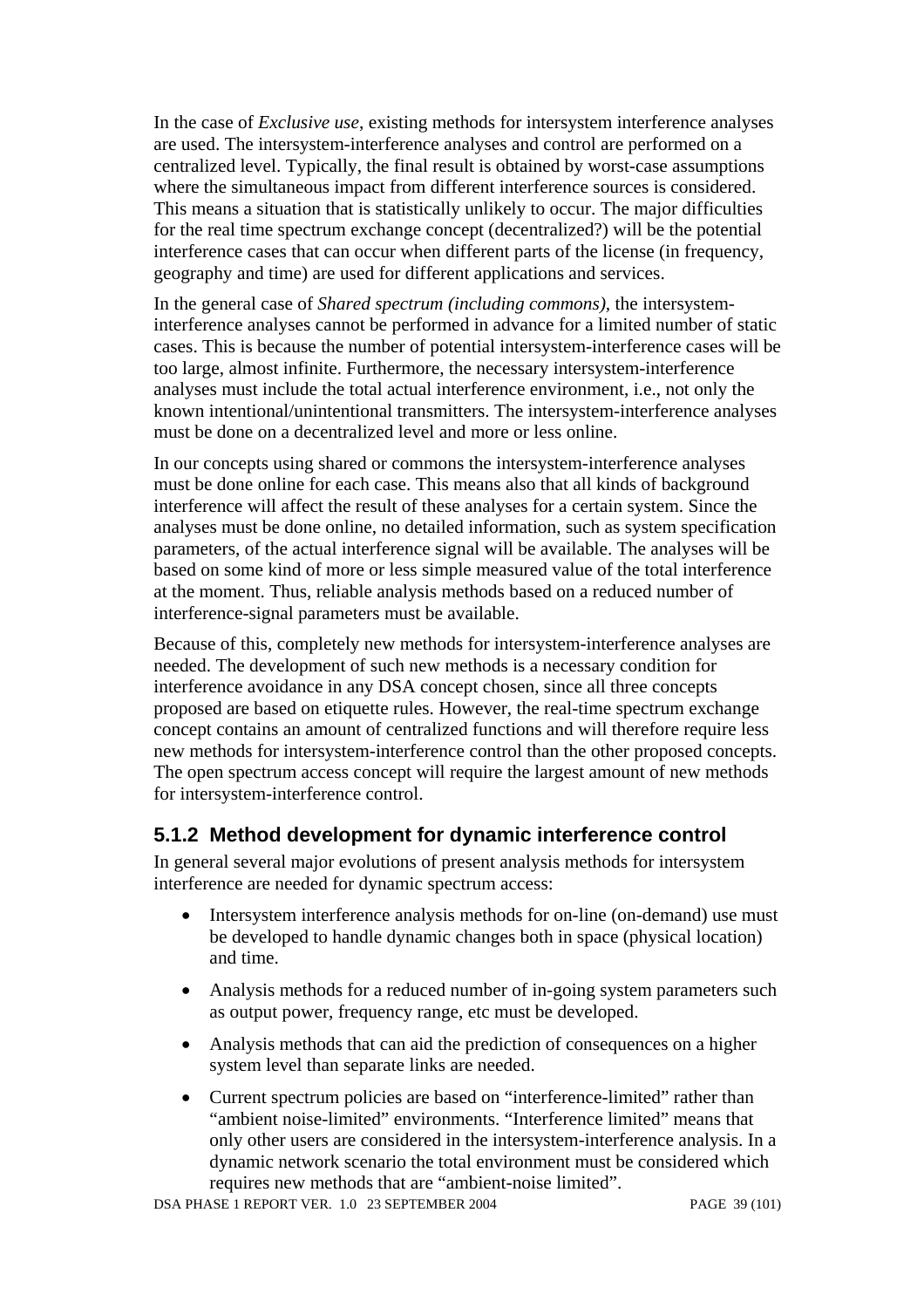Independent of DSA concept chosen, there are several fundamental research problems that must be solved concerning dynamic spectrum interference control. Furthermore, depending on DSA concept chosen, different specific technical problems will appear. It is however difficult at this stage to decide which of these concept-specific problems will be of most importance to solve.

The FCC has released a Notice of Inquiry and Notice of Proposed Rulemaking [35] seeking to use an "interference temperature" model for quantifying and managing radio frequency interference. In contrast to the Commission's current method, which is based on transmitter operations, the interference temperature metric focuses on the actual RF environment surrounding receivers. Under this approach, new devices would be permitted to operate in a band if their operation does not cause overall emissions in the band to exceed a pre-set limit. One difficulty with such approach is that the wave form, not only the power, of an interfering signal can significantly affect the performance of a disturbed system. This is a well-known result in intersystem-interference research. Thus, this metric could be too blunt and must be further investigated to determine the risks of under/overestimation the interference impact if used.

In the following, research questions of fundamental importance for dynamic spectrum access, independently of DSA concept chosen, are proposed for further investigation. Suggested research activities for phase two are:

- Investigation of convenient decision metrics for intersystem interference control online. What kind of interference measurements (metrics) is convenient for instant decision making online? Convenience includes both parameters that give relevant information of the interference impact and parameters that are convenient for practical implementation in systems. Is for instance the "interference temperature" a convenient metric although the interfering waveforms are not considered in that metric?
- What overall system performance properties should have most influence on the final decisions given a certain convenient interference metric? Several alternative performance properties could be of interest such as QoS, reliability, capacity etc.
- What metrics are convenient in order to control that given rules/etiquette are followed by the users?
- How high degree of freedom can be given in an etiquette rule without risking interference-caused spectrum "breakdown" (anarchy) among the users?

#### **5.1.3 Need for standardization**

In the *open spectrum access* concept it is not that important to have standards for interference. The rules that the transmitters have to conform to are simple and thus they should be easy to check. In the *license exempt operation* concept the rules are more complicated and thus more difficult to test. For the *shared spectrum access* and the *real time spectrum exchange* concept the interference rules will probably be part of an agreement between the license holder and thus it is important that they are useful. In the *traditional licensing* concept these issues are indeed present and relevant, however so far most of the tools already exist.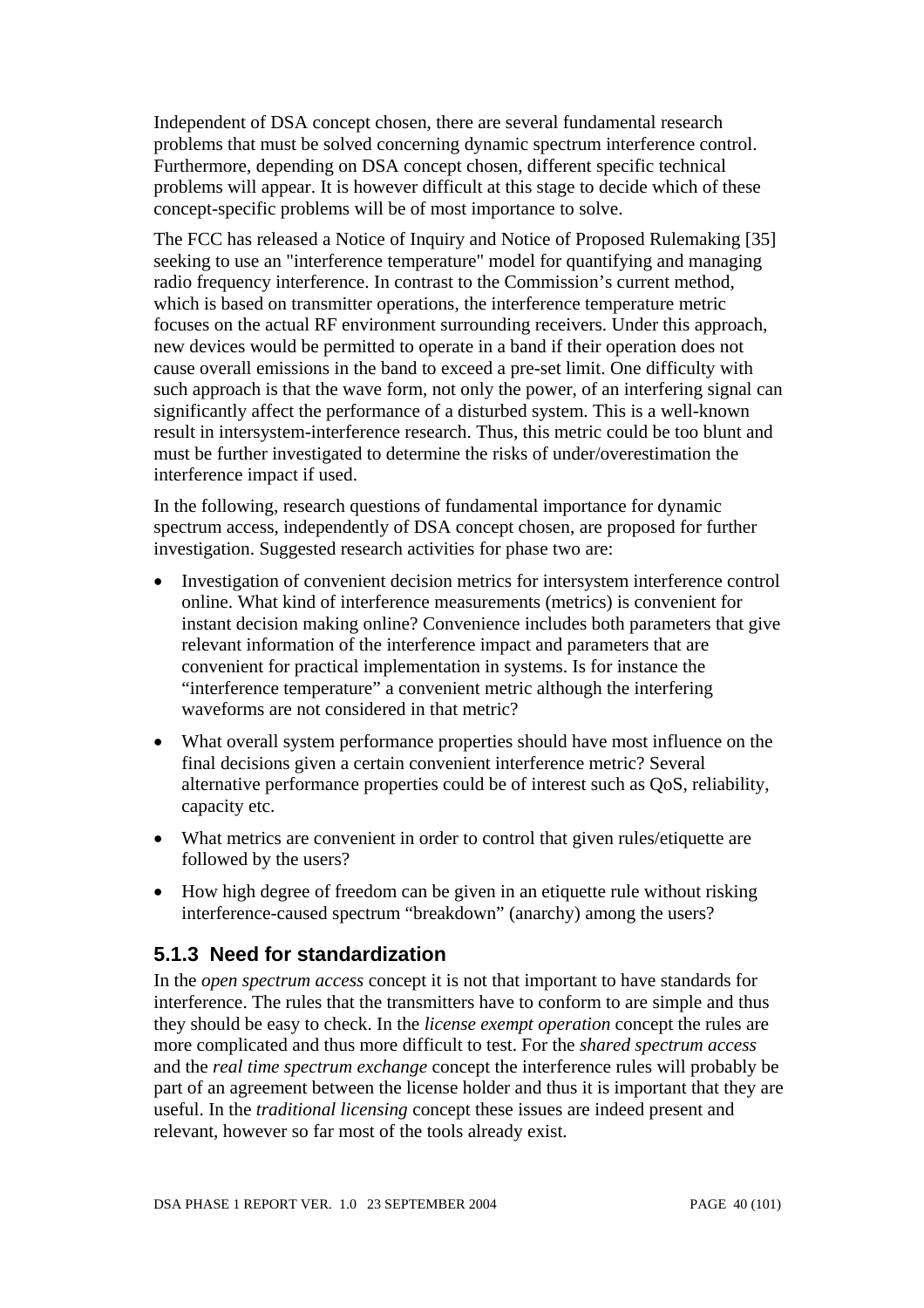## *5.2 Flexible radio systems – an opportunity or necessity*

From early days' radio receivers until now, interference protection has been achieved mainly by regulatory actions. The regulatory interference protection means a cheap but in a sense "dumb" receiver with very little, or no, flexibility. Such a radio is not favorable for dynamic spectrum access.

Introducing radios that have greater flexibility may have a number of benefits. A more flexible radio can be viewed as an enabling technology for DSA. The radio may be able to use "holes" in the spectrum and the net result is that more bits can be transferred per second. Another benefit lies in the commoditization of the radio design. Since the radio can be configured for many different tasks there are economies of scale to gain when the same hardware can be used for many different tasks. In addition design becomes easier which reduces time to market.

The radio technology evolution is now in the beginning of a new era which means a transition from "Dumb" via "Smart" towards "Cognitive" radios. Here we present our characterization for each of those radio types with no intention to be complete or even fully accepted. Especially the term "cognitive radio" has a wide range of possible definitions [14], [15], [16].

#### **"Dumb" transceiver**

- Intelligence in system not in end user terminals (except for fancy things like games, Java consoles etc…)
- Centralized control
- Low demands on end user terminals
- High system costs low end user costs
- Low flexibility
- Low spectrum usage efficiency

#### **"Smart" transceiver**

- Some intelligence in end user terminals
- Both centralized and decentralized control
- Higher demands on end user terminals
- Lower system costs higher end user costs
- Higher flexibility
- High spectrum usage efficiency possible

#### **"Cognitive" transceiver**

- Intelligence in end user terminals
- Knows; where it is, user demands, available services
- Learns and recognizes usage patterns from the user
- Both centralized and decentralized control
- Higher demands on end user terminals
- Lower system costs high end user costs (initially?)
- High flexibility
- High spectrum usage efficiency possible

DSA PHASE 1 REPORT VER. 1.0 23 SEPTEMBER 2004 PAGE 41 (101) The higher we climb in flexibility, the higher the end user terminals cost, at least initially. On the other hand, it might lead to lower infrastructure costs, remembering that the infrastructure cost is one of the reasons why it is hard to introduce new technology, thus leading to long time to market.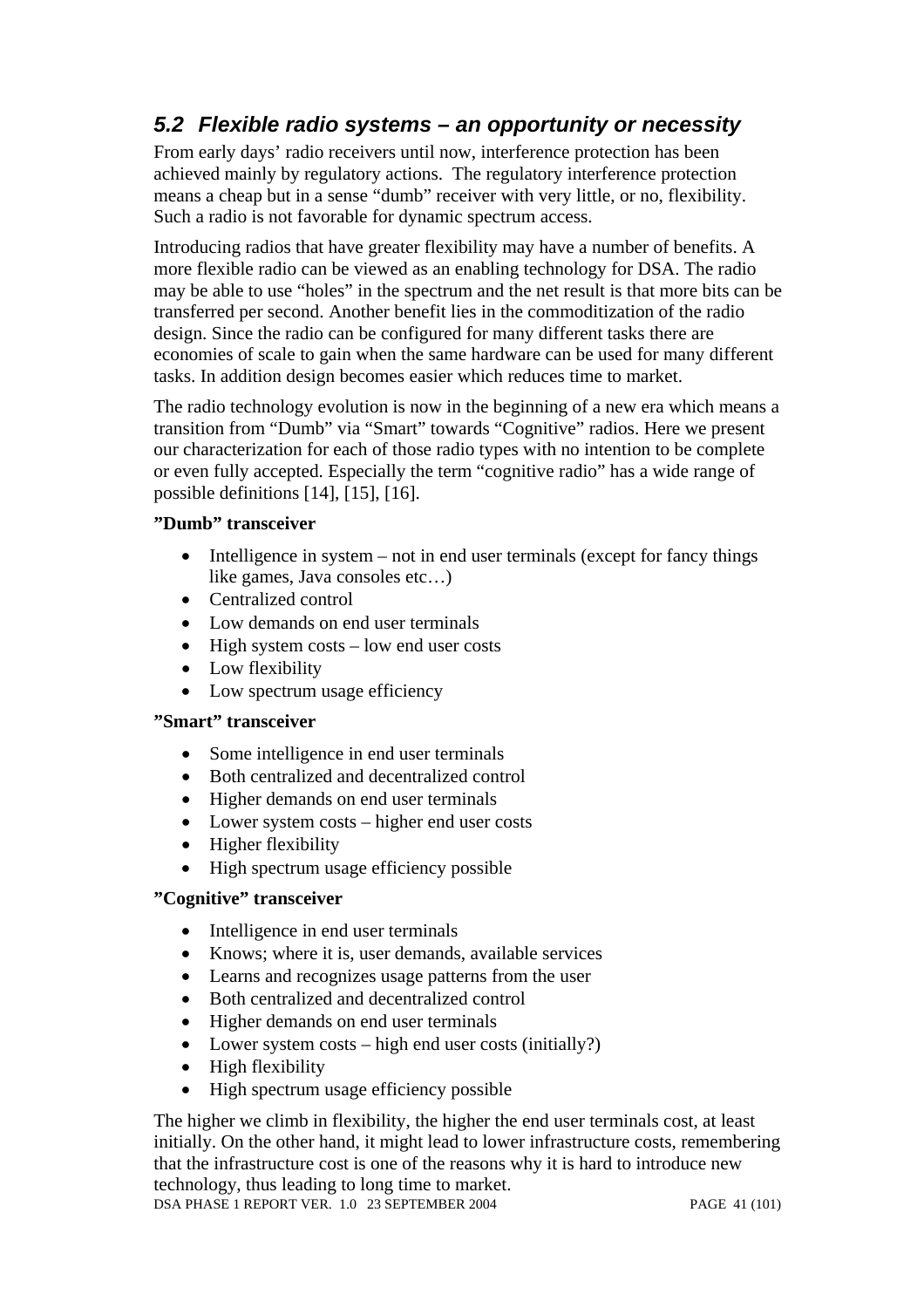What makes the RF (Radio Frequency) parts of a transmission system suitable for DSA-operation?

First of all, it must have a kind of agility. This could be achieved in many ways, for instance with tunable and adaptive RF components. Wideband power amplifiers, broadband antennas, and adaptive filters open up for dynamic bandwidth operation. Better filters allow for better interference rejection which provides better use of the spectrum and tunable power amplifiers enable the radio to efficiently operate across a wide frequency range. To be able to adapt to the signal environment by switching waveform, good linearity in RF-components as well as A/D-D/A-converters is advantageous or in some cases like power amplifiers, a prerequisite.

Heteromorphic<sup>2</sup> [34] waveforms can use gaps in the spectrum based on time, space frequency, bandwidth, data rate, modulation, coding and other characteristics. This will stress the demands even further.

The spectrum measurements also put strong demand on for instance the detectors used to handle the hidden node/silent receiver problem (see Chapter 5.4 Hidden node/terminal and silent receiver handling).

The use of a lot of signal processing will probably lead to tough demand on high power efficiency in all parts of the system, especially in the end user terminals (this demand may be the case in other terminals too because of heat dissipation problems).

Software Defined Radio, SDR, offers much of the desired flexibility, especially if we consider *standardized* SDR. DSA might be the real "killer application" for standardized SDR. A flexible radio based on standardized SDR has a huge potential to improve interoperation between different systems and system components.

Even in the future, there will be a very wide range of transceivers, the main categories are; non DSA aware, aware of DSA but not using it and finally using DSA. DSA systems will range from rather simple units with some DSA capability to very sophisticated devices that may utilize the available spectrum for many parallel connections and with high QoS as well as high reliability. A nice example of the latter is outlined in the XG-project, see [13].

A DSA system must adapt to the environment in order to optimize the "network capabilities" using all available "dimensions". The fundamental thing here is waveform orthogonality, the parameters are often termed the "Electrospace" [27] Time - frequency - code - hop/chirp – spatial. The "flexible" radio prepares the ground for this. Techniques to achieve this waveform orthogonality includes, for example, adaptive TDMA (Time Division Multiple Access), beam steering and null steering, OFDM (Orthogonal Frequency Division Multiplex) techniques, interference suppression & multi-user decomposition, adaptive power control and ad-hoc networking.

In order to promote high system flexibility, as much as possible of functional requirements of such systems should be included in open standards. Furthermore,

 $\overline{a}$ 

<sup>&</sup>lt;sup>2</sup> Heteromorphic waveforms; waveforms that dynamically can adapt its parameters and characteristics to the electromagnetic spectrum environment thus introducing a flexible air interface.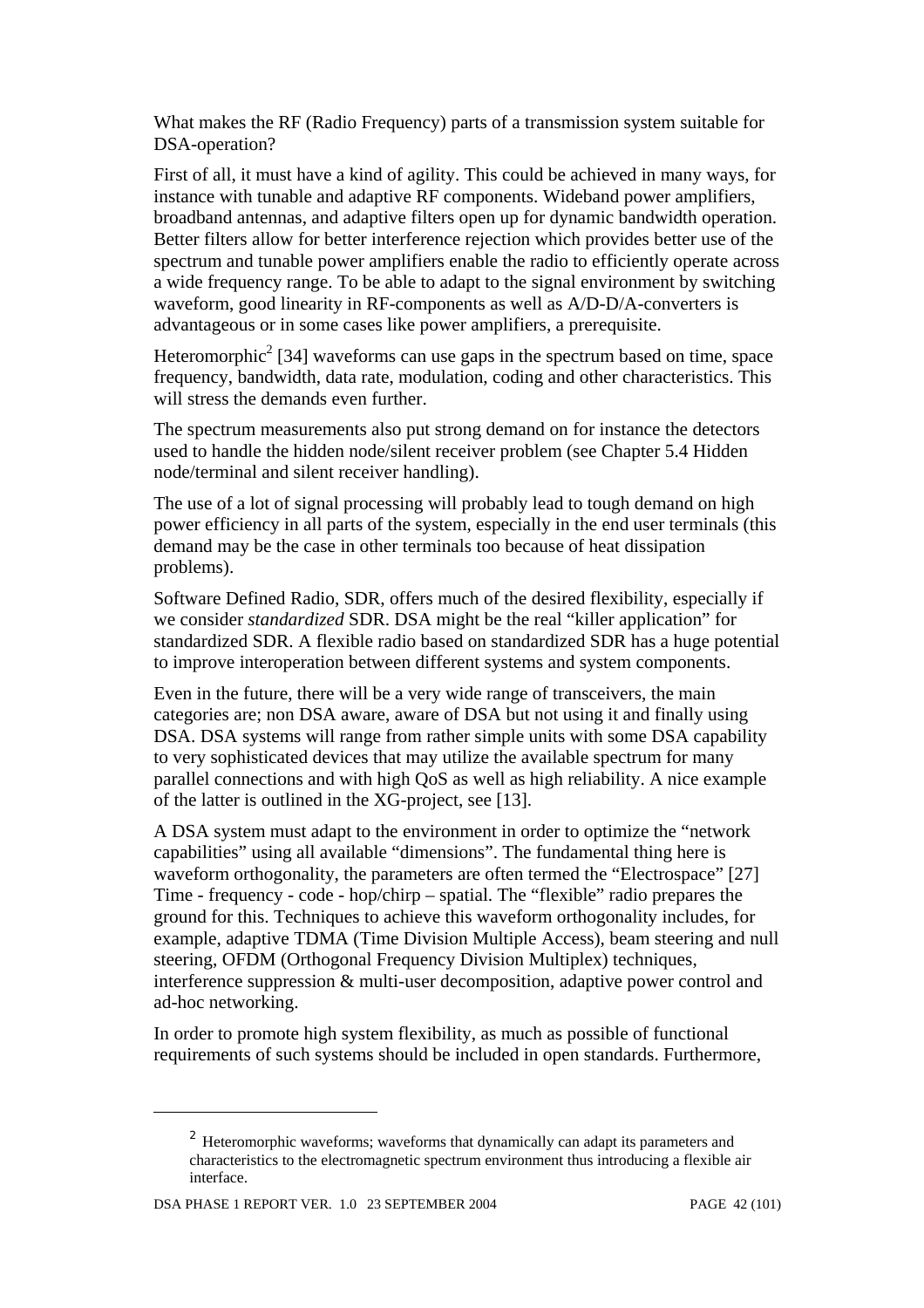implementations of such functionality exemplified with open source implementations are also beneficial in promoting such products and systems.

The three different DSA concepts have very different demands on transceiver flexibility. The *real-time trading concept* has as good as no demands on end-user transceiver flexibility, if the implementation is centralized. There is an opportunity to offer multiple air-interfaces in networks access nodes, e.g., base stations, for a telecom operator owning such a node and wanting to be able to offer more end-user terminal variants to access their network. There is also an opportunity of multiple telecom operators to share an access point and offer multiple air-interfaces and networks at one site, sharing construction and maintenance costs for such a site. Depending on what systems are involved for the distributed variant, end-user transceiver flexibility demands vary. For this variant, there is a need for better understanding how such end-user terminals should interact with network access nodes, e.g., base stations, and how they should interact with adjacent end-user terminals if an opportunistic relaying of such nodes, ad hoc networking, should be possible. Similar opportunities exist in this distributed implementation variant as well as in the central implementation.

For the *shared spectrum access concept*, there is a need for terminals to measure the spectrum such that when the opportunity to use spectrum comes, we are ready to use it. In this concept, we should perhaps make a distinction between the case with a limited number of telecom operators with a right to, on a fairness basis, share spectrum use, and the more restricted case where these telecom operators also have a limited number of waveforms to use in the shared spectrum. In the more restricted case, each end-user terminal has to measure the spectrum for a finite number of waveforms potentially being used. If no such detection is made, and the issues with hidden nodes and silent receivers have reasonable solutions implemented, we go ahead and transmit if we have anything to send. If, on the other hand, the spectrum use does not limit the number of waveforms allowed to be used, we have a more difficult detection to do. First, we should consider whether or not there is a potential signal present that matches the spectrum use etiquette, which is mainly a matter of integrating over the signaling space to a suitable amount of time, and then, if there is a signal, we should classify it and detect if it is a legal use signal. These systems could be implemented infrastructure-less and use any networks access nodes available. Such nodes, in turn, belonging to any of the telecom operators that have a shared right to use the spectrum at hand, should provide transparent access to any end-user terminal that are willing to pay for network access demanded.

For the *open access concept*, we have an unlimited number of users and unlimited number of waveforms that could be used. This case actually puts the same requirements on transceiver flexibility as does the unlimited number of waveforms variant of shared spectrum access. However, there is an added opportunity for wireless internet access providers here. Anyone with a business idea to provide such access can commence operations very fast and does not need an end-user customer basis to start up with. They can evolve as business takes off.

There is a common opportunity for the DSA to make use of *technology for standardized software defined radio* in support of high degree of flexibility mainly re-programmability of waveforms. There is also a need to better understand *how to conserve energy* both for mobile devices to support longer service provision times as well as for stationary devices, i.e., fixed power line supply, in terms of longer

DSA PHASE 1 REPORT VER. 1.0 23 SEPTEMBER 2004 PAGE 43 (101)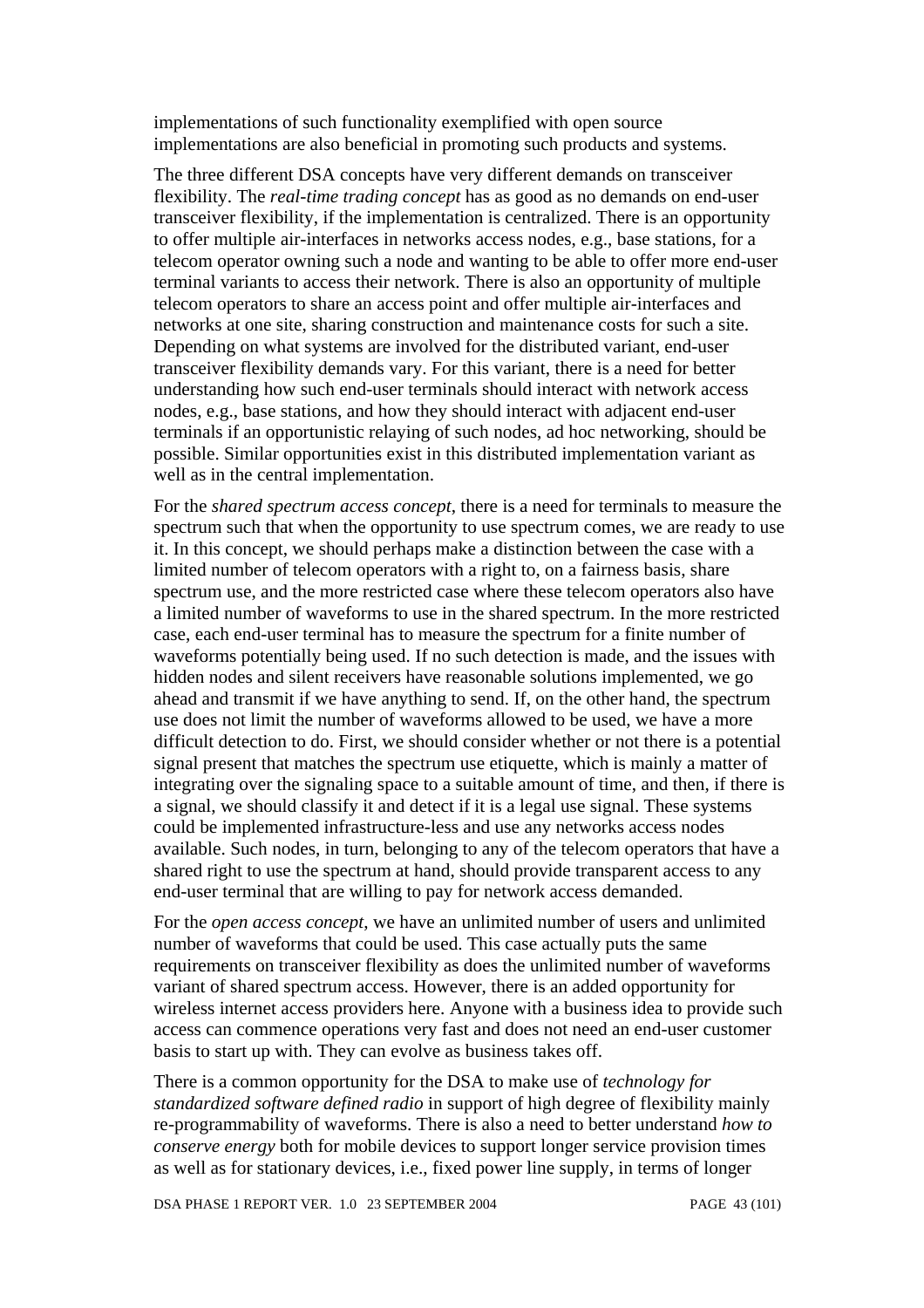mean time before failure due to lesser heat dissipated and smoother operation of equipment. Specifically, if software defined radio technology becomes a core technology for telecom system providers, how do we develop transceiver flexibility without paying for it in terms or greatly increased power consumption? Furthermore, using SDR technology, how do we implement radio functions on general purpose processor equipped devices and *incorporate the radio function* to a great extent *into standard computing environments* and still keep power consumption at acceptable levels and also how should *cross-layer design* of such implementations be done to be power consumption driven? Another mainly common demand is more *frequency agility* in both end-user terminals as well as network access nodes. Last, but not least, with more and more flexibility in end-user terminals, as well as network access nodes, how do we ensure reliable spectrum usage, when demanded?

### *5.3 Spectrum usage measurements*

There are three major reasons for spectrum usage measurements; spectrum access control, interference control and policing (including cheating control). Those measurements may be conducted on a global, regional or local basis to support these objectives. The complexity of the measurements handled by each terminal/node depends on the objective and type of DSA concept. We will elaborate with two types of measurements;

- Pure energy detection, only bandwidth and time considered.
- Signal characterization, which includes the whole signal space.

#### **5.3.1 Spectrum access control**

Here we are looking for an opportunity ("hole") in the electromagnetic environment where we may establish a connection. In other words, we want to find inactive areas mainly in frequency and time. This applies for all terminals and all individual radios will, in real-time, measure its local environment. The major questions are;

- Is there any transmission going on affecting us?
- What kind of transmission (signal characteristics, waveform)?
- Is it a continuous transmission or is it intermittent?
- Time-constant for on/off signaling?

With the gathered information the system may quantify the amount of usable spectrum. From this it is possible to decide where and how to operate (frequency, waveform) in order to provide a demanded quality of operation. Critical issues are how to handle the found unused, or empty, spectrum, what is empty enough and how to determine the "empty" spectrum threshold in a dynamic manner? Of course there exist occasions where the signal strength is high but we are unable to characterize the signal. For instance there is interference from microwave ovens, etc. If no global or regional restrictions apply, operation may still be possible using robust waveforms. In the case of intermittent sources, measurements may be done repeatedly down to 10s of milliseconds. More stable sources like radio and TV broadcast stations may be measured less often [34]. Another possibility is to provide the node with information about fix broadcast stations through other means which will decrease the need for measurements.

DSA PHASE 1 REPORT VER. 1.0 23 SEPTEMBER 2004 PAGE 44 (101)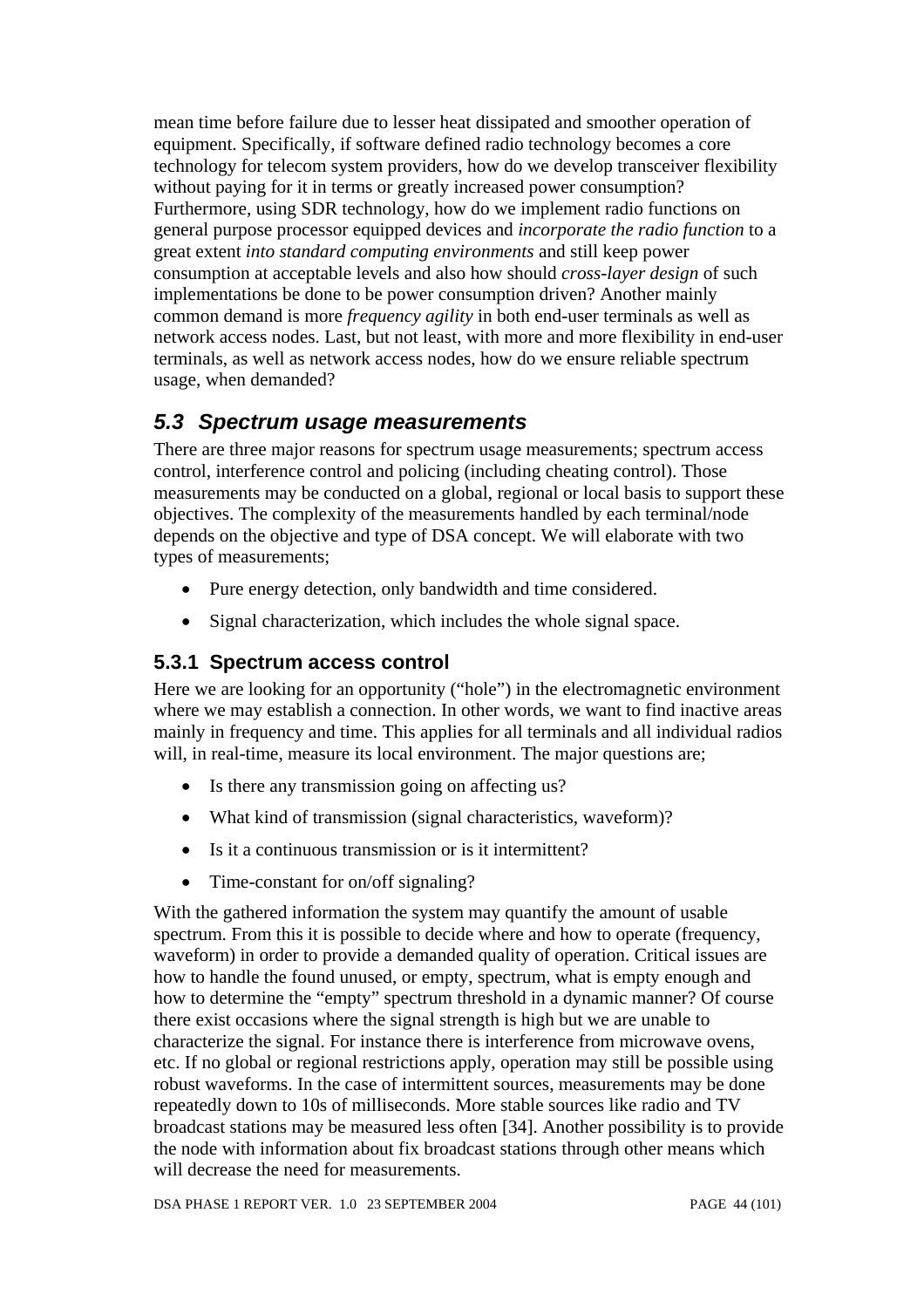In all our decentralized DSA concepts, signal strength measurements seem required. Such measurements would also be beneficial for good operation of the license exempt operation concept. In the centralized real time spectrum exchange case, it is more unlikely to be a requirement.

Signal characterization increases the complexity and we believe that none of the concepts require this but for all except traditional licensing it would be beneficial. The open access case is probably the concept that can achieve the largest advantage from such a measurement and characterization and also might require it.

Using traditional licensing, those measurements are of course possible but not necessary.

#### **5.3.2 Interference control – Avoid interfering with others**

Radio environment measurements are necessary to support the interference control function. It is important to avoid interfering with non DSA aware terminals and reduce interference to hidden terminals/silent receivers. Signal energy detection might not be enough. The reliability of the measurement is vital.

#### **5.3.3 Policing**

In a world of DSA, "spectrum hogs" may monopolize the spectrum to the exclusion of others. To avoid cheating and misuse, it might be necessary to have some kind of central monitoring of the spectrum. Main issues here are how to do this in an affordable and secure way. To what level do we aggregate the data obtained at the monitoring stations, regional-wise, nationwide or even globally? Data aggregated nationwide may become a security issue hard to handle, global data even worse.

### **5.3.4 System demands**

The system requirements are based on real-time measurements, dissemination and opportunity identification. Independently of the purpose of the measurements, there will be high hardware as well as high software demands, especially if we consider the DSA operating mode of short term operation.

Theoretically, a high end DSA system must be able to monitor the full spectrum where it has capacity to operate. This will probably be unrealistic for systems with a large frequency range. A more realistic approach is a part of the spectrum. A priori information will probably lessen this demand. Use of "cognitive radios" may also ease this burden.

In all three DSA concepts the usage of spectrum is down to milliseconds, typically a few seconds/minutes/tens of minutes. This indicates the system and processing capability that is needed.

The RF parts of the system must handle large bandwidths and be capable of handling very weak signals in the presence of strong signals, thus putting high demands in the dynamic range and linearity of the RF front-ends. This also applies to filters and A/D-converters, both must be capable of handling large bandwidths at a large dynamic range. Especially in the end user terminals, the power efficiency will be critical. This applies to the hardware (RF-parts and processors) as well as the software and software architecture.

Other problems that must be handled are e.g. shadowing of the receiving antenna – a problem using smart antennas with different receive and transmit patterns, time –

DSA PHASE 1 REPORT VER. 1.0 23 SEPTEMBER 2004 PAGE 45 (101)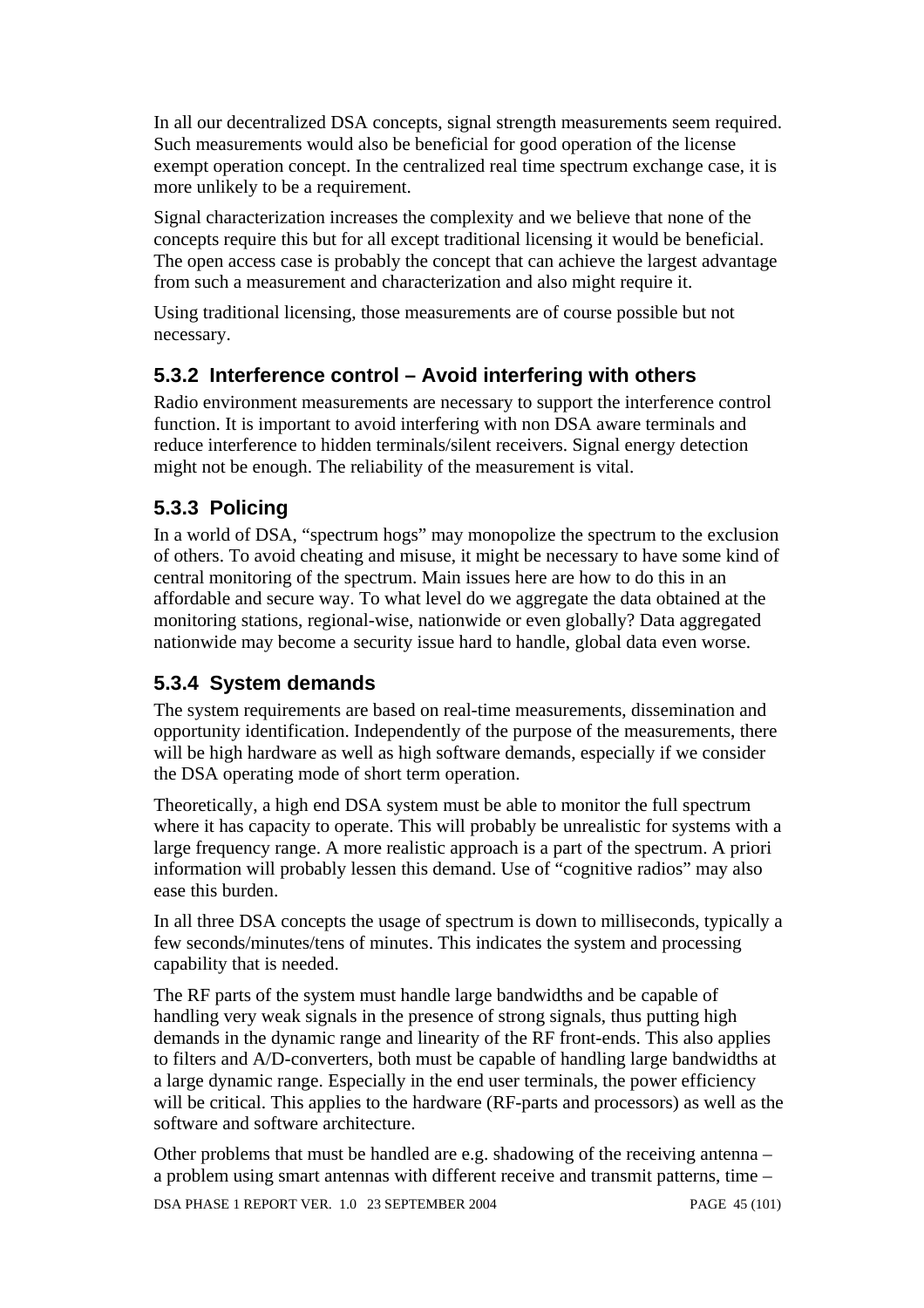not possible to look ahead and finally algorithms for spectrum usage characterization.

### *5.4 Hidden node/terminal and silent receiver handling*

There are other technical problems related to the spectrum access using agile transceivers that we will need to address due to their high impact on system performance. Two of these problems are commonly referred to as hidden node/terminal problem and silent receiver problem.

The hidden node/terminal may occur in a situation where some primary transceivers in a network operate on a certain frequency and another network is looking for a suitable frequency to operate on. A transceiver  $(A)$  in the secondary network is trying to access a transceiver (B) in close vicinity to any of the transceivers in the primary network. Due to terrain or signal blocking transceiver (A) is unable to detect the transmissions from the primary network and starts to transmit on the frequency already in use by the primary network. Transceiver (A) will then interfere with the primary network. This interference could not have been anticipated by either of the two networks.

Another problem is the silent receivers, which are assumed not to have any transmitting capability and it is therefore impossible to detect the use of its operating frequency. This is typical for broadcast networks like terrestrial and satellite TV distribution networks.

This is not a new problem, for instance it is well known in WLAN scenarios. Nevertheless it is a serious problem with large impact on the spectrum access (and interference levels) especially as it is difficult to control or predict. How to avoid this problem? The following spectrum access methods, available today, address the problem to some extent;

#### **Cooperative user case:**

- Electronic feedback. Information about receiver location, frequency, used waveforms etc. is broadcast, so everyone can avoid interfering.
- Spectrum planning. Similar to the licensed case where interference problems are planned away

#### **Non-cooperative case:**

- Listen before talk may be required by all three (decentralized) DSA concepts
- Probing
- Geo location (database assisted?)

These techniques all have their pitfalls when it comes to reliability in a DSA system. Failures in this function may also have a substantial effect on QoS and system reliability. Other already existent and possibly new methods must be revised.

Technologies supporting fast radio resource management making use of simultaneous spectrum occupancy measurements at different geographic locations in a system might be useful and should be investigated. Military technology and methods used for Electronic Support Measurements (ESM) could be considered.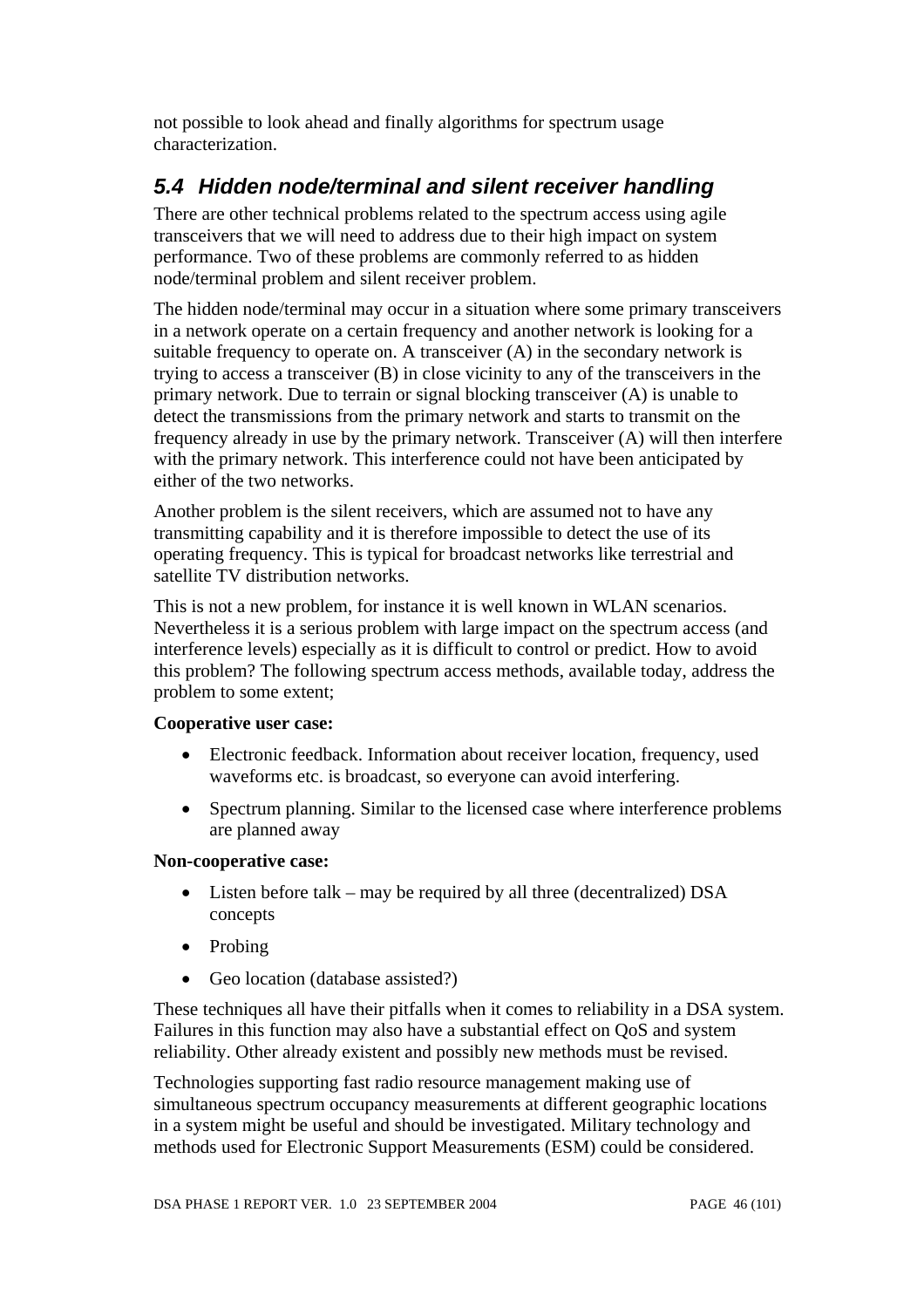For the case of energy detection, the possibility to use more advanced detectors have to be studied. Detectors like those outlined in for example [37] offer very high sensitivity, actually below noise floor, which would be useful for the hidden node problem.

Suggested research activities for phase two are:

- Investigation of the possibilities to overcome the common pitfalls of already available methods for the decentralized non-cooperative case (tightly coupled to dynamic interference control).
- Investigation of new methods to support both cooperative as well as noncooperative scenarios.
- Investigation of advanced detectors for energy detection of low energy signals. This should include achievable processing gain, computational requirements, implementation complexity, measurement reliability including influence of signal characteristics, propagation channel effects and antenna influence.

### *5.5 Quality of Service*

Systems sharing resources and using them more dynamically face the problem of not really having any guarantees of the service level they can get from such resources. In a looser regulation, there is thus a need for a mechanism negotiating who gets to use what resources and which service levels then can be offered. Furthermore, there is a need for re-negotiation as the usage changes due to the dynamics of use.

It is simply so that having dynamic spectrum access means that you have access to over-time varying amounts of spectrum. This means that systems using varying amounts of that specific resource inherently gives different service levels in terms of possible offered bit rates, network throughput, varying setup times of services, delay variations in traffic, forwarded both in terms of average delays as well as time-jitter. It is also so that there is additional overhead traffic normally added to such systems if they are to provide QoS in a controlled way due to the additional signaling need.

Last, but not least, if we have systems where end-user terminals determine for themselves what spectrum to use, we have further additional overhead in controlling QoS also in a distributed fashion.

One problem is to determine if QoS can be ensured in the *shared spectrum access* concept. This is probably determined by the degree of cooperation between the license holders. If there is centralised real-time radio resource manager the function of this is not trivial. Not only the "traditional" function of assigning power, waveform, time and access-point has to be implemented, but the resource manager must include side information related to the agreements made between the licensees. Radio resource management research has studied some of these problems, but they may have made overly simple assumptions about the agreements between operators. Thus there may be interesting things to learn by making better assumptions about these agreements. The agreements between operators and how they cooperate and what kind of agreements they are likely to make is probably researchable and interesting.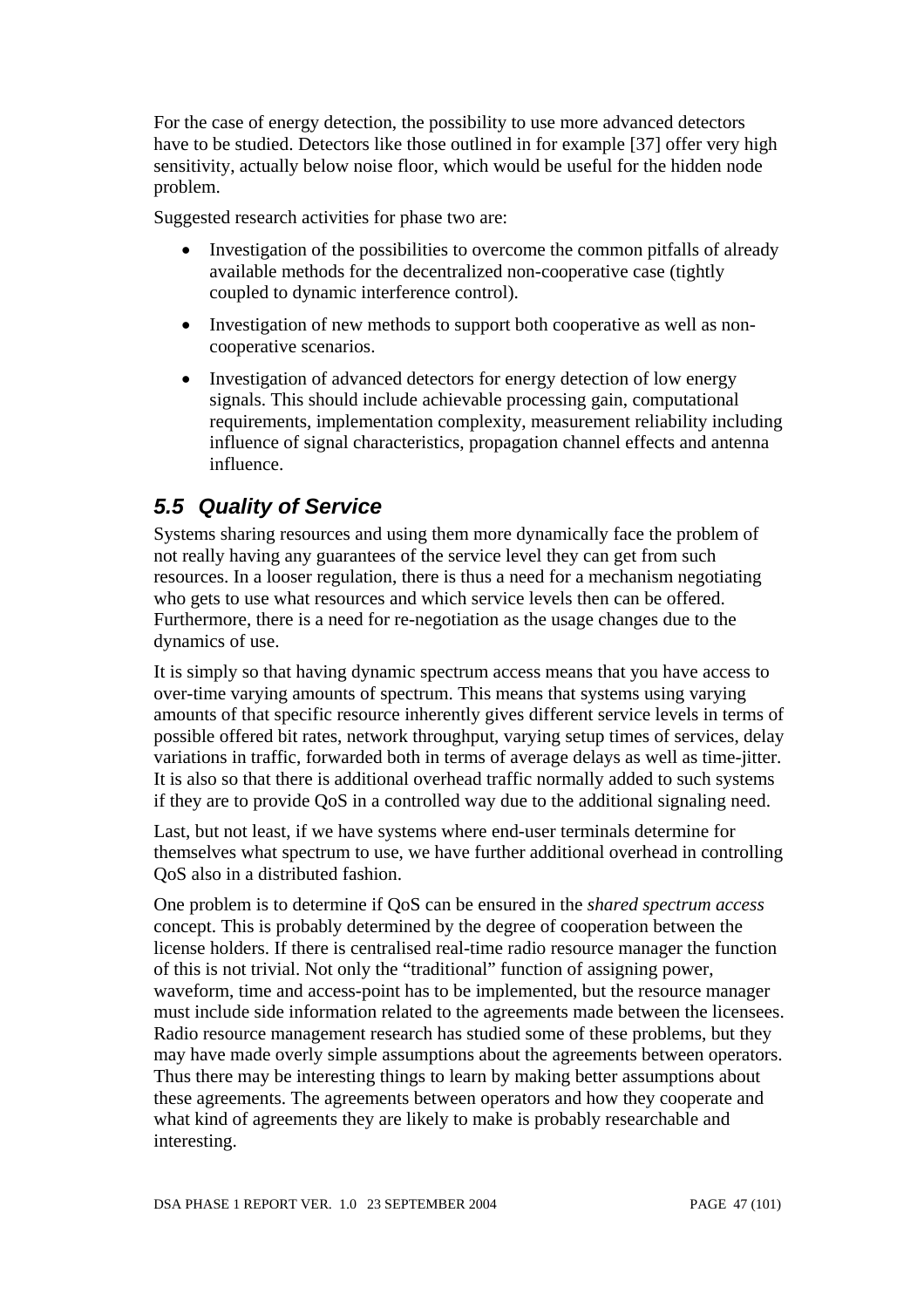In the *open spectrum access* concept the issues are: Capacity estimation and QoS handling in a network. How can a certain level of QoS be assured, if at all, with this concept? This is probably determined by how successful the interference management is.

# *5.6 Reliability and security issues*

Opening up access more dynamically makes the concept vulnerable if no considerations of accompanying reliability and security issues are addressed. Flexibility and reliability/security are easily contradicting and openness and distributed control have to be balanced with reliability, dependability and security. For example, the software defined radio forum, promoter of SDR technology, which is relevant here as a potential key technology enabling DSA-capable systems, has addressed the FCC's request for comments on reliable spectrum use, see [34] and [36].

The questions specific for spectrum access are:

- How would a bidirectional access control be made reliably and securely, that is, how does the device access the spectrum reliably and securely?
- How does the system do admission control and authenticate the device?
- How does the device control that the spectrum about to be accessed is safe to access and that the spectrum control management aiding is authentic?
- The traditional issues here are key management and specifically key distribution.

If dynamic spectrum access is not done reliably and securely, the whole concept may fail to be successful. If dynamic spectrum access is to be made reliably and securely, adding such system properties to the designs may very well be cost driving.

### *5.7 Radio resource management*

In all radio systems there is a need to share the available radio spectrum among the users. The main question is who can transmit what and when? The answers to this question lie within the radio resource management domain. The research in this field is extensive but when the DSA concepts are introduced there are a number of new issues to consider.

In general there is little research done on joint radio resource management for heterogeneous systems. Both centralized and decentralized algorithms need to be investigated. Including external, possibly external, access brokers also adds a new dimension of resource allocation problems.

One underlying assumption of most radio resource management is that all users share the same common goal. For example an operator wants to serve as many users as possible and thus he can control the users to achieve this goal. However in some of the concepts this is not the case. There may be various actors with only partially overlapping interests. How the trade-off between these various interests should be done is not clear, nor is the methods for reaching this trade-off.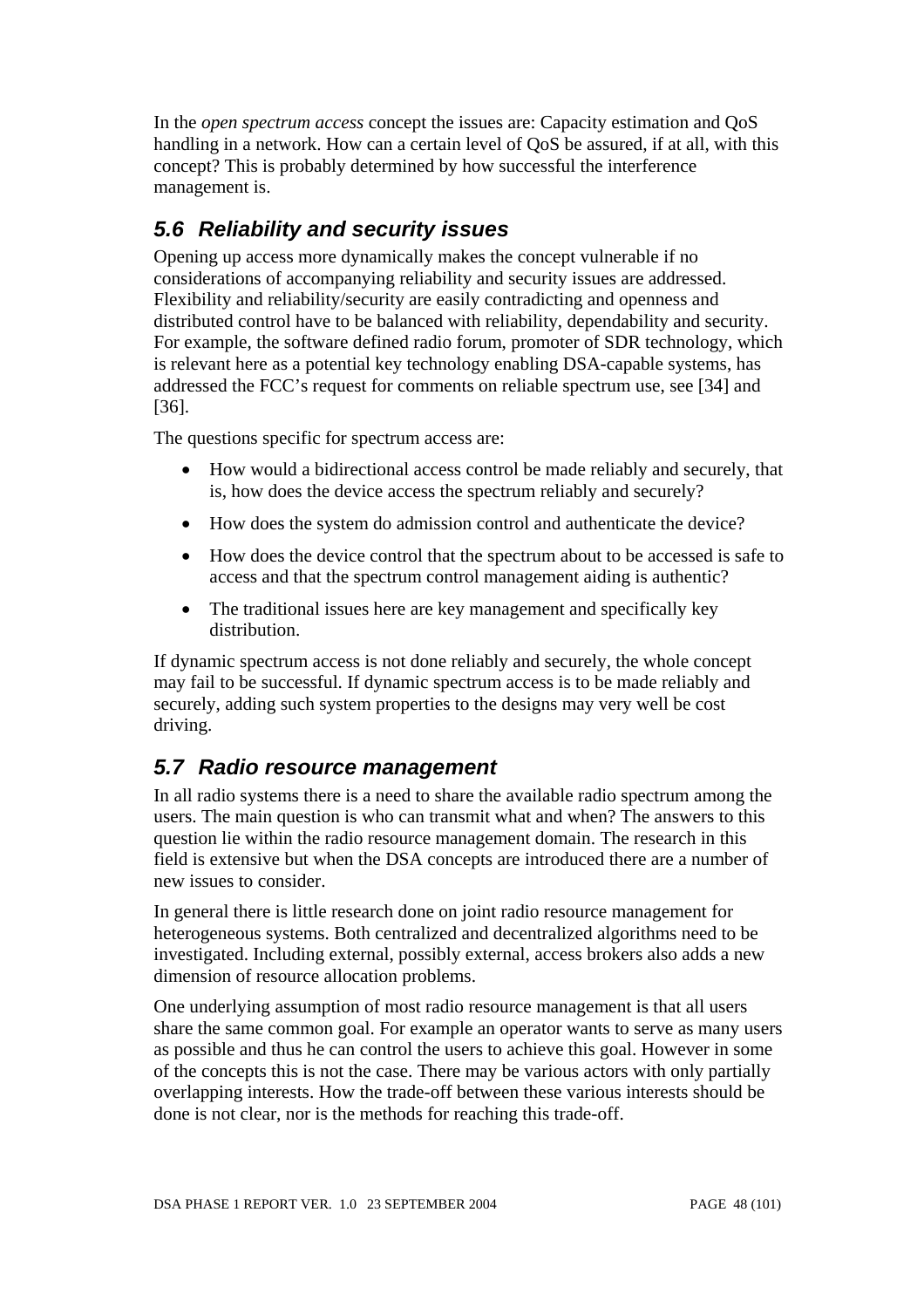Another underlying assumption of radio resource management is that spectrum is scarce. The DSA concepts may possibly invalidate this assumption and thus the objectives of radio resource management should be revisited.

One of the problems with radio design is that we essentially have reached the limit of what can be done on a single link. Even if more sophisticated signal processing techniques become practically available, the capacity of a single link cannot be improved beyond the Shannon limit. Thus significant capacity gains may only occur if spectrum can be utilised more efficiently. Thus the management of spectrum from a system perspective is important.

### *5.8 Real-time trading mechanisms*

The need of mechanisms for real-time trading with spectrum use rights are of importance at least for one of our sketched DSA concepts and may be useful, if developed, for DSA systems falling under other concept categories. It is well worth noting that it seems quite possible to have such mechanisms if the time to setup a service, running the service, that is, use negotiated spectrum, tear down the service, is well over, say, ten minutes. It may be the case that it can be done in a reliable way for service times in the region of one minute, but can it be done for services demanded, produced and ended in the order of a single second? Can it even be shrunk down to the millisecond order? For different mechanisms suited for such time constants, what are their impacts on quality of services provided, what are their impacts on spectrum usage reliability and how can we ensure such trade in a secure enough way?

There is also a difference, more and more emphasized as the time constant becomes smaller and smaller, between a centralized control and decision making in the trade and a distributed authorization, control and decision making. If the order of the time constant is tens of minutes, then a centralized implementation seems doable. But, could it be done if the order is tenths of a second or shorter? If service setup, produce and consume, and finally tear-down time in total is small, does that imply a distributed implementation?

These challenges would we like to explore for DSA systems having a need for realtime trading mechanisms.

### *5.9 Interesting areas for further research*

Today's radio systems are interference handling wise more or less built on the same principles as the old crystal radio! Our belief is that DSA will be a reality in the future, but it will be introduced evolutionary not as a revolution from one day to another. We have studied three different DSA concepts and we believe that they all three, from a technical point of view, are realistic to implement. Systems derived from these concepts will probably exist together with traditional licensing systems many years ahead. A mixture of the concepts in one single system is also likely to come. The technology developers must also find ways to demonstrate the capabilities of DSA systems in order to gain confidence among the market actors.

The technical core of DSA is spectrum usage efficiency, interference handling and resource management. To a large extent much of the basic technology exists already today. The difficulties in making DSA successful are not the technology development itself, but to make regulatory and business aspects fit together with the technology.

DSA PHASE 1 REPORT VER. 1.0 23 SEPTEMBER 2004 PAGE 49 (101)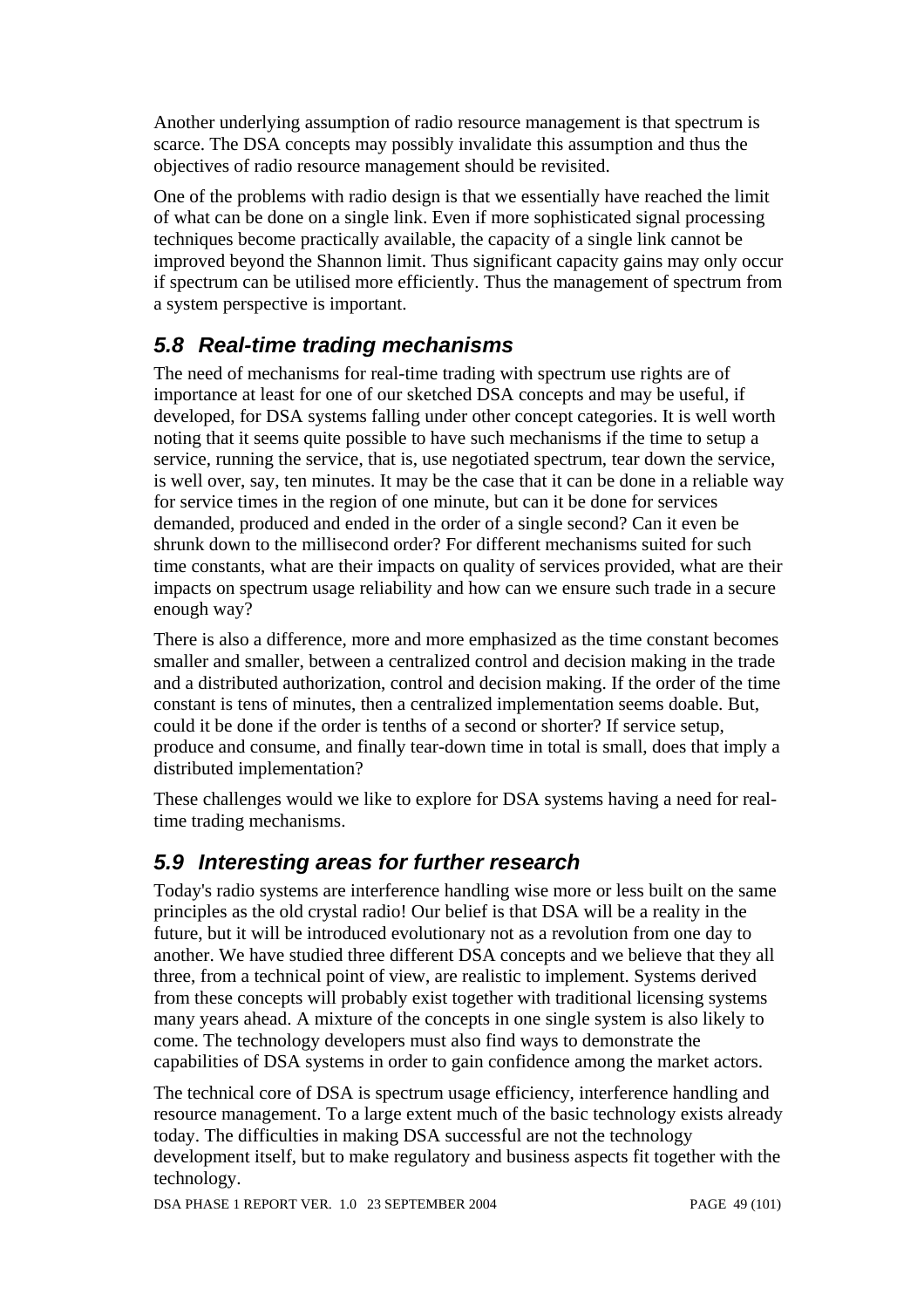Standardized SDR has the potential to provide not just the needed flexibility, it will also support the evolutionary path that we believe is necessary to follow. Open software and hardware architectures are common building blocks for dynamic spectrum access and heterogeneous/ambient network access. New products, systems and services may be offered with short time to market.

Here we summarize the technical areas that we believe are necessary to study in future research to enable an affordable, efficient and evolutionary path towards DSA:

- Identification and system design of flexible, realistic and scaleable technical DSA system solutions (technology + regimes) based on the concepts. This must be done to be able to analyze the properties of DSA system level wise. It will also make it possible to demonstrate the DSA capabilities.
- Dynamic interference control. In a DSA context, the functions for intersystem-interference handling must be distributed among the users since it is impossible to perform the whole intersystem-interference analysis in advance as being done today. We need to develop methods and metrics for determining the influence of interference. Both the interference caused on incumbent systems on the DSA devices, but also the interference caused by DSA devices on non-DSA devices already using the spectrum. What kind of interference measurements (metrics) is convenient for instant decision making online?
- What overall system performance properties should have most influence on the final decisions in the intersystem-interference analysis given a certain convenient interference metric? Several alternative performance properties could be of interest such as QoS, reliability, capacity etc.
- What metrics are convenient in order to control that given rules/etiquette are followed by the users?
- How high degree of freedom can be given in an etiquette rule without risking interference-caused spectrum "breakdown" (anarchy) among the users?
- Flexible/adaptive waveforms may be needed to use gaps in the spectrum. How do these waveforms look like? How to define these in a technological neutral way? Can they be made rather simple or is there a need for high(er) complexity?
- Flexible terminals; Standardized SDR enhances the flexibility of DSA even further. Still there is critical RF-hardware with large demands on agility and linearity. Analyze and study methods to lower the demands on the RF-parts to make them more affordable.
- DSA using standardized SDR: Critical areas to study are system design/integration methods, cross-layer design/optimization, power efficient higher level software methods, application software, etc.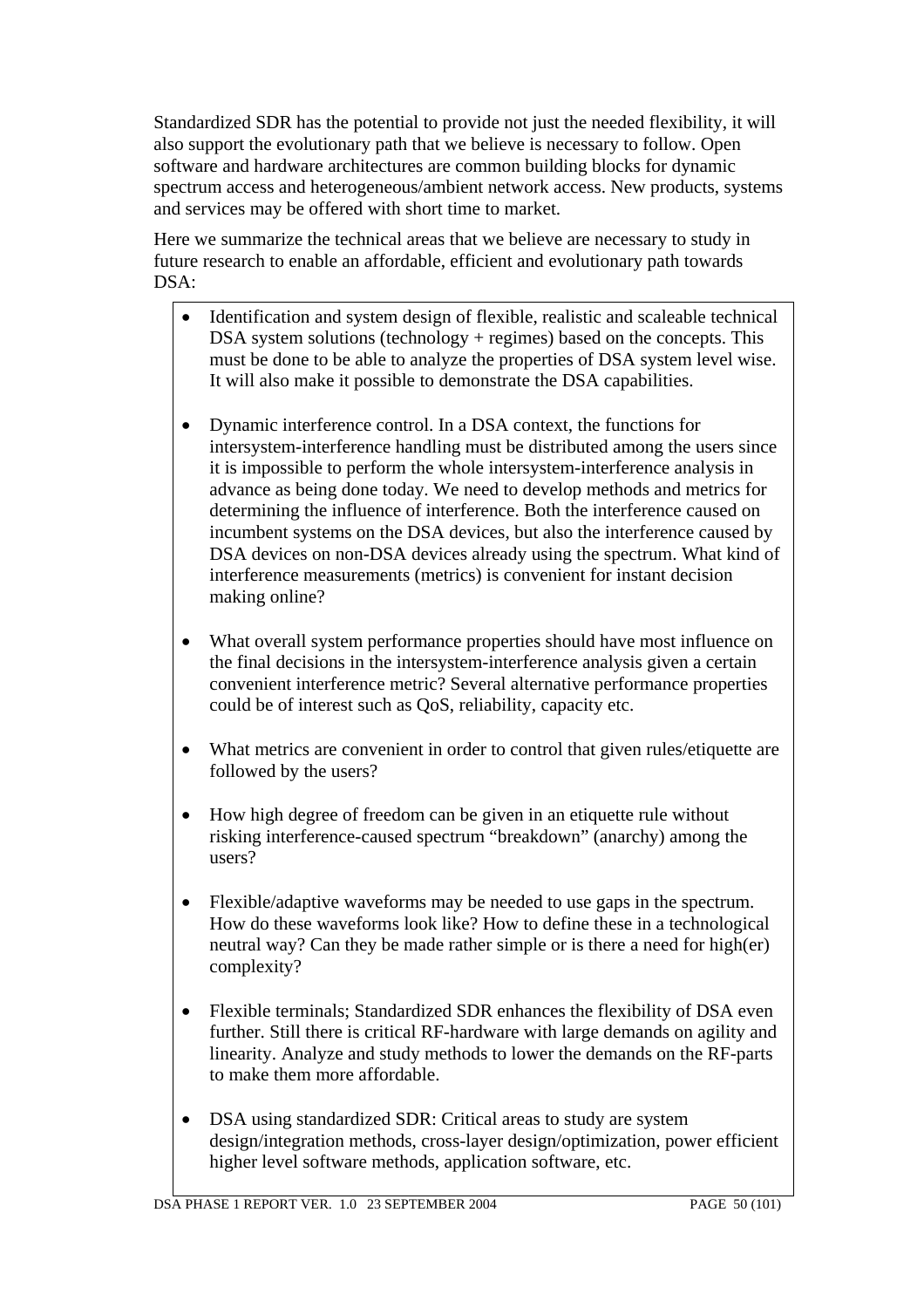- Study standardization aspects regarding using standardized SDR. Is it critical if the standards do not involve technical neutral DSA support?
- Power consumption in DSA systems using SDR. Software defined radio promises higher flexibility and potentially lower cost devices. However the current implementation is power-demanding and thus difficult to use in battery powered terminals.
- Measuring spectrum usage. We need to find methods to measure the use of the spectrum. The data is needed to find available spectrum that can be used for communication, to avoid interfering with other devices and to allow the regulator to check that rules for usage are obeyed.
- Technical mechanisms for real time trading. To enable real time trading there is need to design the mechanisms to allow real time trading. Both the legal framework and the technical implementation must be considered.
- Hidden terminal/node and silent receiver handling. Whenever we rely on information that the terminals can measure themselves there are always problems caused by the users that cannot be detected by the measuring terminal. This tends to even more critical using distributed DSA concepts. Investigation of the possibilities to overcome the common pitfalls of already available methods for the decentralized non-cooperative case (tightly coupled to dynamic interference control). Investigation of new methods to support both cooperative as well as non-cooperative scenarios.
- Investigation of advanced detectors for energy detection of low energy signals. This should include achievable processing gain, computational requirements, implementation complexity, measurement reliability including influence of signal characteristics, propagation channel effects and antenna influence.
- Radio resource management with business side information. The traditional radio resource management research has focused on maximizing capacity. However when business agreements between actors or the self interest of the individual players are taken into account a lot of the "common sense" in radio resource has to be revised.
- How to (if it is possible?) provide a certain level of QoS in distributed DSA scenarios?
- Which rules provide good spectrum utilization in the commons case?
- Security and reliability issues. When the spectrum is opened up to more players using distributed solutions it becomes more important to know who one is communicating with. Thus the authentication and authorization issues become more important.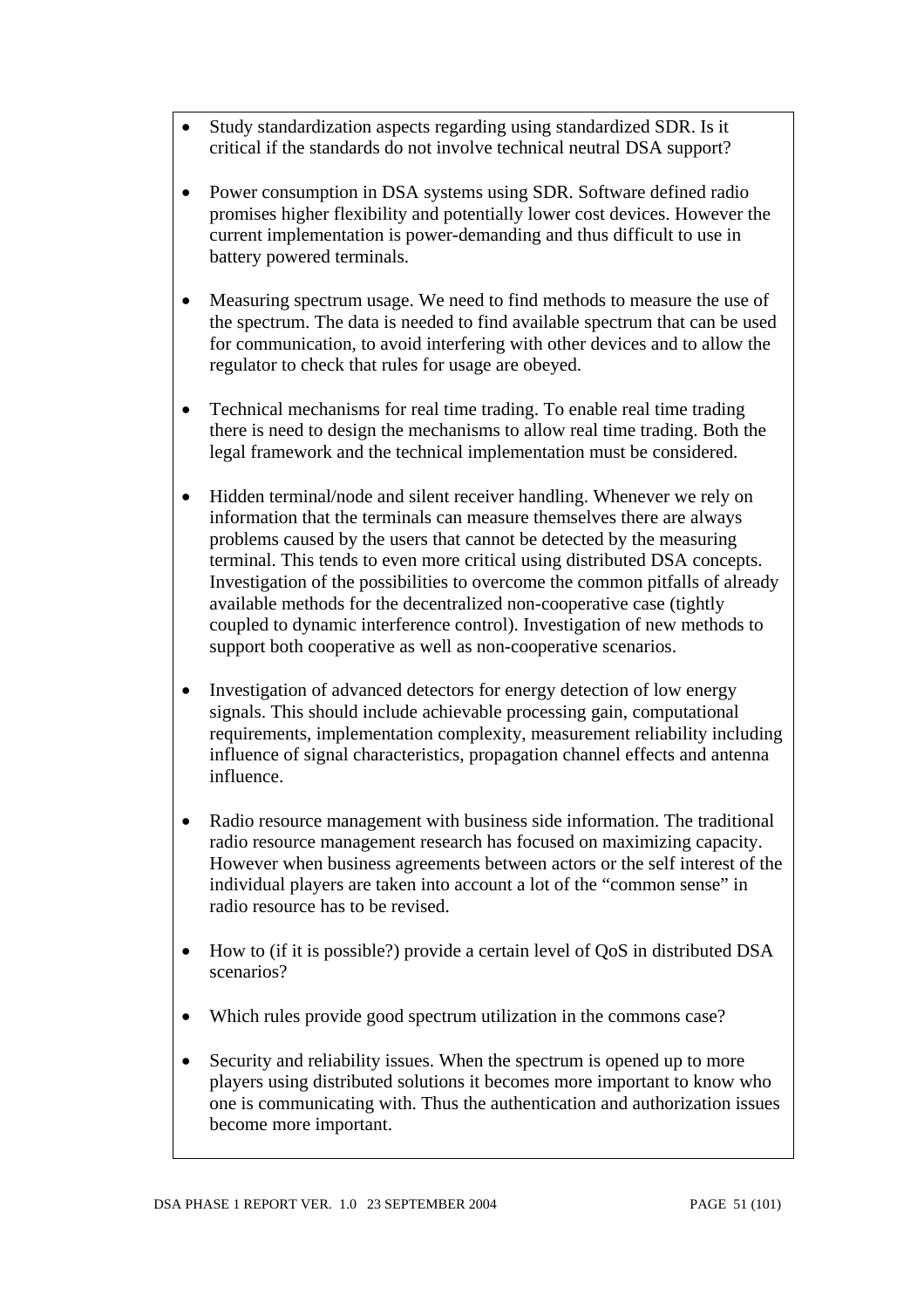- Radio resource management. In general there is little research done on joint radio resource management for heterogeneous systems. Both centralized and decentralized algorithms need to be investigated.
- Non cooperative Radio Resource management. One of the main changes when introducing DSA is that the various users may not have an interest in cooperating, in fact they may compete for the same resource. Thus there are critical (and interesting) new problems related to how these users will behave if they are not controlled by a central authority.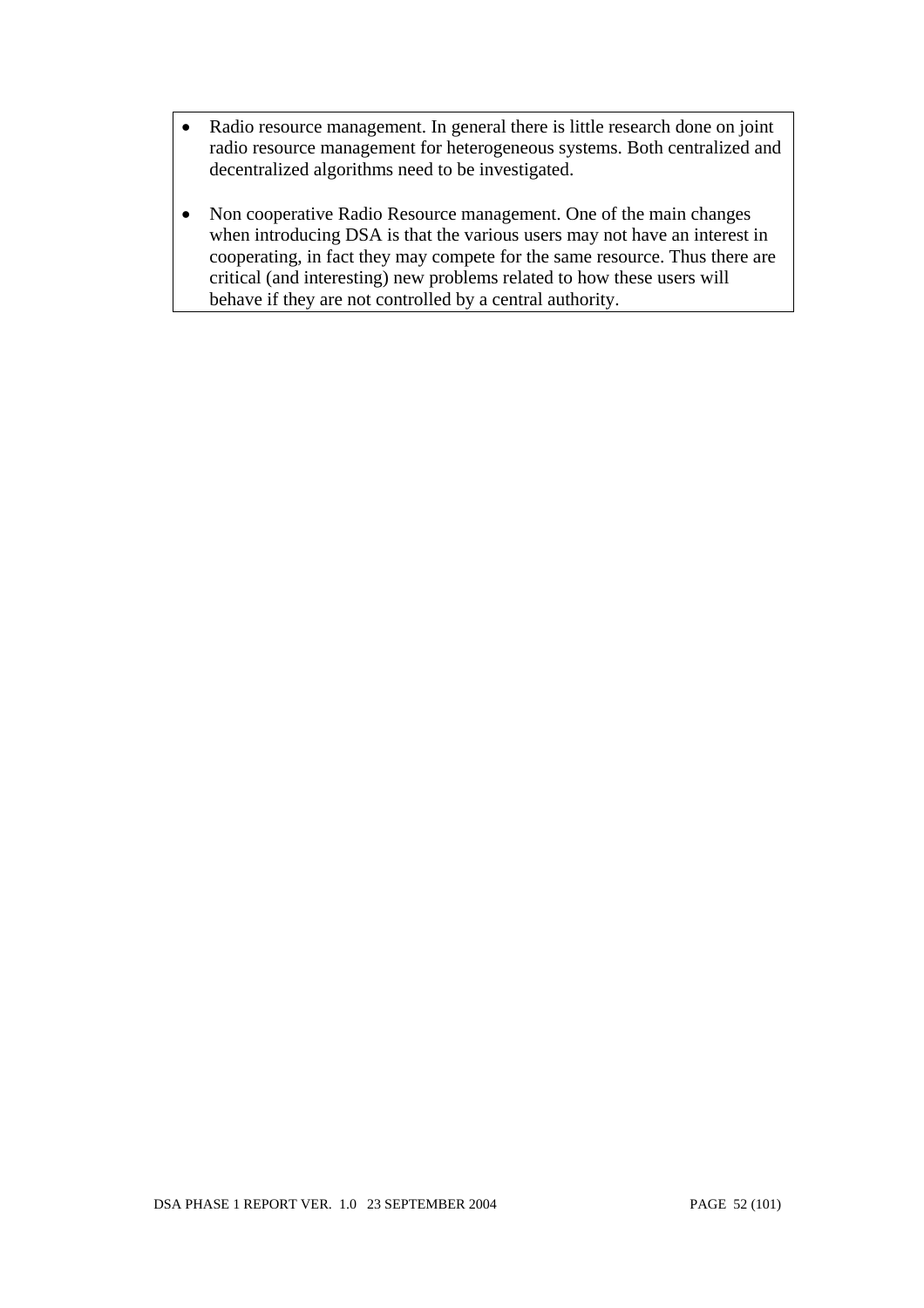# **6 Regulatory possibilities and challenges**

In this chapter the different concepts for DSA systems will be assessed from a regulatory viewpoint. Furthermore, an evaluation of the potential changes that will have to be made for each concept is made, along with an assumption of the timeframe needed under the current regulatory framework to make the necessary changes.

The main rationale behind the regulatory analysis is that;

- The regulatory framework and the spectrum management regime of today are not well adapted to evolving and emerging radio communication technologies
- Advanced technical solutions can often not be introduced because of regulatory barriers and thus, possible improvements in spectrum efficiency can not be taken account of
- The main question is, how can flexibility and harmonisation be combined in the regulatory process for the benefit of spectrum users, industry, consumers and society

# *6.1 Regulatory obstacles*

On the whole there is flexibility enough in the regulatory framework to introduce DSA-systems nationally. However, we have not seen an introduction of DSAsystems yet, mainly because of obstacles such as the fact that there are a limited number of suitable bands and that transfer of licenses have only been introduced in some markets and to a limited extent. Furthermore national border coordination is internationally regulated under the radio regulations and there is a need to harmonise the introduction DSA-systems on a wider scale.

In order to enable the introduction of DSA based systems some major and minor changes will have to be made to the regulatory framework for spectrum management.

A few of the most critical regulatory issues that are complicating the introduction of systems based on DSA principles are;

- International and national allocations are made indefinite (normally 20+ years)
	- o Older "dumb" technology is protected from interference from new "smart" technology
	- o Obsolete technologies are allowed to survive
	- o New technology can only be introduced in available vacant bands
	- o "Refarming" of frequencies is a strenuous and time consuming process
- Allocations and assignments are based on worst case interference scenarios
	- o Excessive use of worst case planning has made the actual use of frequencies
	- o With agile and cognitive systems, interference planning according to worst case interference scenarios, have no real meaning

DSA PHASE 1 REPORT VER. 1.0 23 SEPTEMBER 2004 PAGE 53 (101) • Licenses are awarded with exclusive rights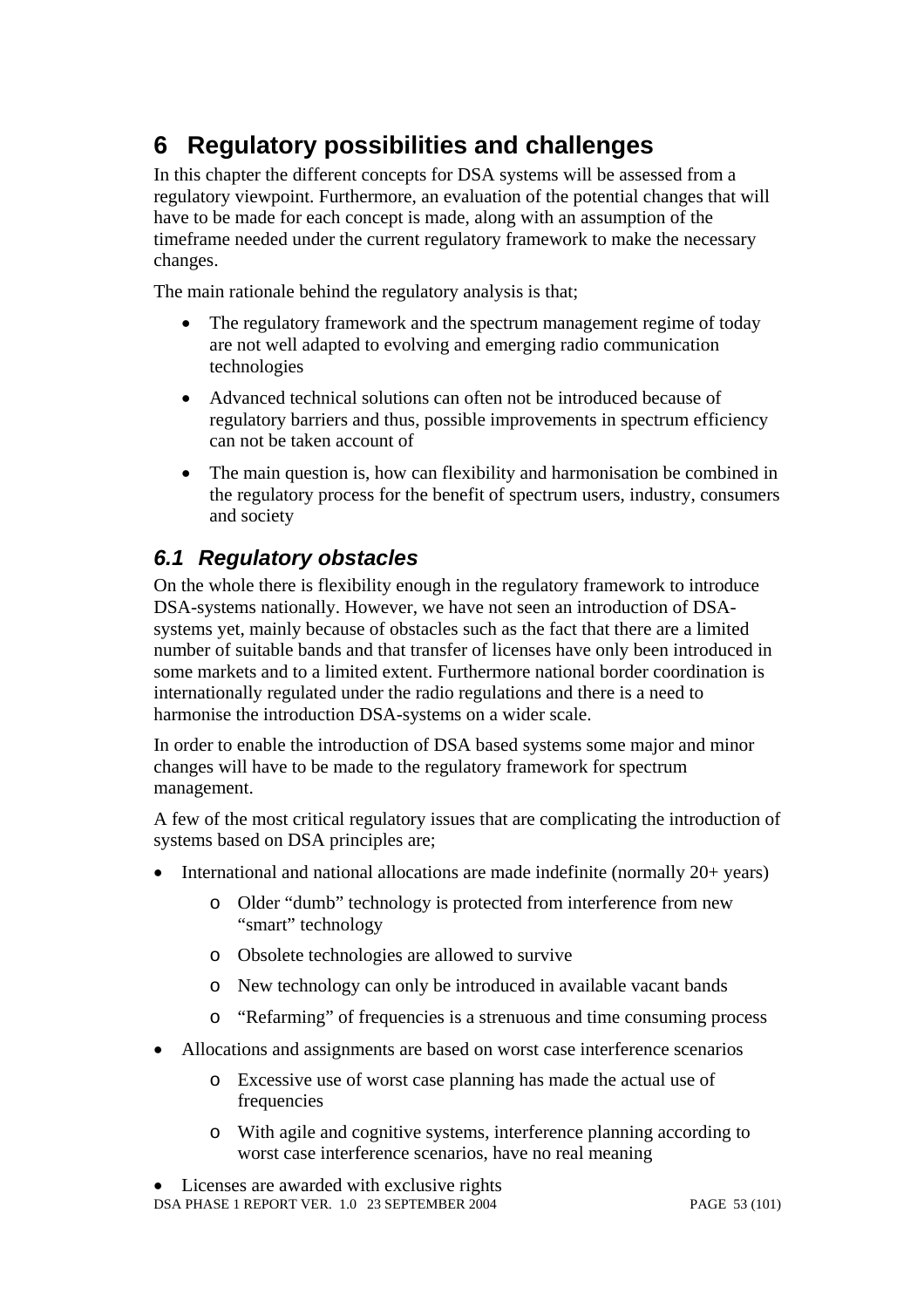- o Makes the concepts of underlays and overlays difficult
- o Non interference basis is the general concept for most types of licenses
- Licenses are often limited to a system, an application or a service
	- o Change of use, or flexible use is not generally possible
	- o In licenses, restrictions are often found regarding standards, technology and service
	- o In many cases license obligations include non-radio parameters
- Licenses are not generally seen as an asset that can be used for multiple services
- Assignment of licenses have in many cases been closely linked to political goals
	- o Many assignments for mobile systems have requirements on rollout and coverage
- Assignment of spectrum is generally made under the paradigm of "spectrum" scarcity"
	- o The fact that many assignments have been made to a small number of exclusive users, e.g. GSM, under a strict service definition regime has resulted in a notion that the license holders can maintain that level of exclusivity in providing the type of services that the license enables
	- o If change of use is introduced in a liberal way, the perceived spectrum scarcity for certain services with high demand will decrease and the scarce resource will to some extent rather be the infrastructure or the customers than spectrum as such
- One of the prevailing cornerstones of current spectrum management is that harmonisation is always the best solution
	- o The notion of harmonisation as the ultimate goal is becoming increasingly challenged with the proliferation of new technology and new innovative evolutionary and revolutionary steps in the use of harmonised spectrum
	- o However, there is a need for light harmonisation, or what is sometimes referred to as harmonised flexibility, to enable a mass market
- The service definition paradox, most frequency are on an international level allocated to a specific service such as fixed/mobile, broadcasting, radionavigation etc.
	- o On the national level the allocation is made on a more detailed level, for example making distinctions between PMR, mobile and fixed allocations. When new agile technology that, depending on how it is used can be seen as both a mobile and a fixed solution, is introduced this leads to a situation where the national allocation tables and frameworks are more detailed than the radio systems themselves
- In radio terms the world is divided in three planning regions, in which the use of spectrum and the allocation of different services are not the same
	- o The development over the last decade is pointing in the direction of mobility and global circulation of radio equipment. As a result the ITU-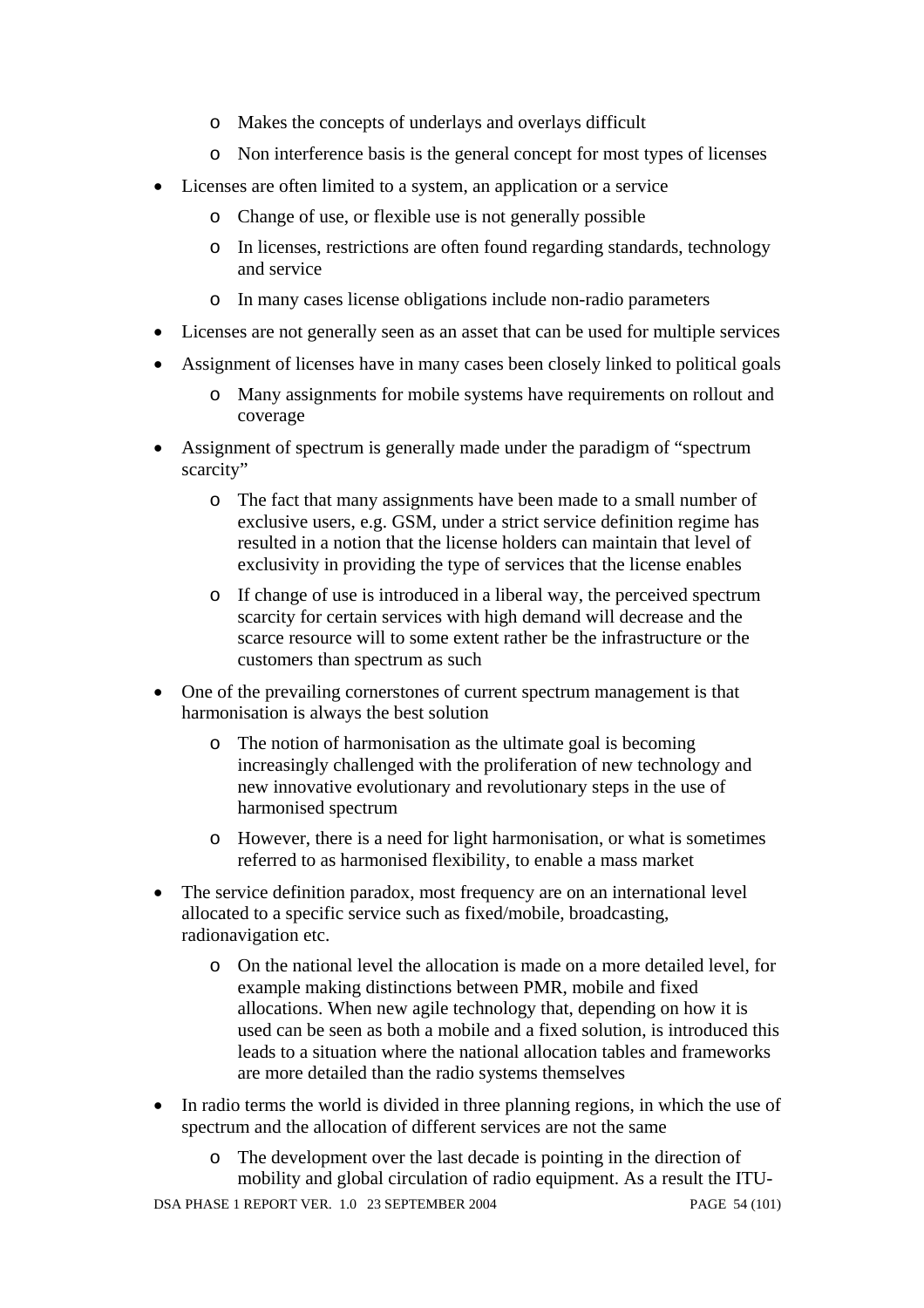region model will in the long run cause a problem to the implementation of more flexible and dynamic systems.

## *6.2 Regulatory aspects for the DSA concepts*

When it comes to the regulatory aspects for the proposed DSA concepts it is important to realise that there are more hinders to the introduction than the pure regulatory issues. In many cases the introduction of DSA systems is hindered not only by rules and regulations, but the general policy in spectrum management and the "way things work", such as processes and guidelines that will need to be changed.

As described earlier, there are three distinct levels of the regulatory pyramid. On the global level there is the  $ITU<sup>3</sup>$  with the Radio Regulations and the framework of global regulations which have the status of national treaties. On regional level there are different regional organisations such as the  $CEPT<sup>4</sup>$  in Europe,  $\text{CITEL}^5$  in the Americas, etc. Furthermore, in Europe the European Union has become a key player in the regional regulations in spectrum management. On national level it is the Spectrum Management Authority, SMA, which is responsible for the assignment and management of the spectrum. The national responsibility can in many cases be split between the government and a national regulator.

In this report the EU and the CEPT have been used for the regional level, and Sweden will be used for the national level. However, the evaluation is made so that it will be applicable to any region and to any national market, to the largest extent possible.

The regulatory changes that might be needed to introduce DSA-systems can be mapped into a matrix with the geographic parameter on one axis and the type of change needed on the other axis. In the matrix below some examples of changes have been described.

|        | Global                                                                                             | Regional                                                                                                          | <b>National</b>                                                                                                                  |
|--------|----------------------------------------------------------------------------------------------------|-------------------------------------------------------------------------------------------------------------------|----------------------------------------------------------------------------------------------------------------------------------|
|        | • Active phasing out of<br>old allocations<br>• Move away from the<br>exclusive rights<br>paradigm | • Promote liberalisation,<br>innovation and technology<br>neutrality<br>Developing a framework for<br>flexibility | Increase focus on lowering<br>market entry barriers<br>• Make use of the potential<br>flexibility under the current<br>framework |
| Policy | • Promote liberalisation<br>and innovation                                                         | • Move away from worst case<br>interference scenario<br>planning                                                  | Enable frequencies for<br>scientific use                                                                                         |
|        | License exempt<br>spectrum is effective<br>• Study the possibility to                              | • Study the possibility to<br>change policy proactively<br>based on technological                                 | • Study the possibility to<br>change policy proactively<br>based on technological                                                |

<sup>3</sup> The International Telecommunication Union - http://www.itu.int

<sup>4</sup> The European Conference of Postal and Telecommunications Administrations http://www.cept.dk

<sup>5</sup> La Comisión Interamericana de Telecomunicaciones (The Inter-American Telecommunication Commission) - http://www.citel.oas.org

DSA PHASE 1 REPORT VER. 1.0 23 SEPTEMBER 2004 PAGE 55 (101)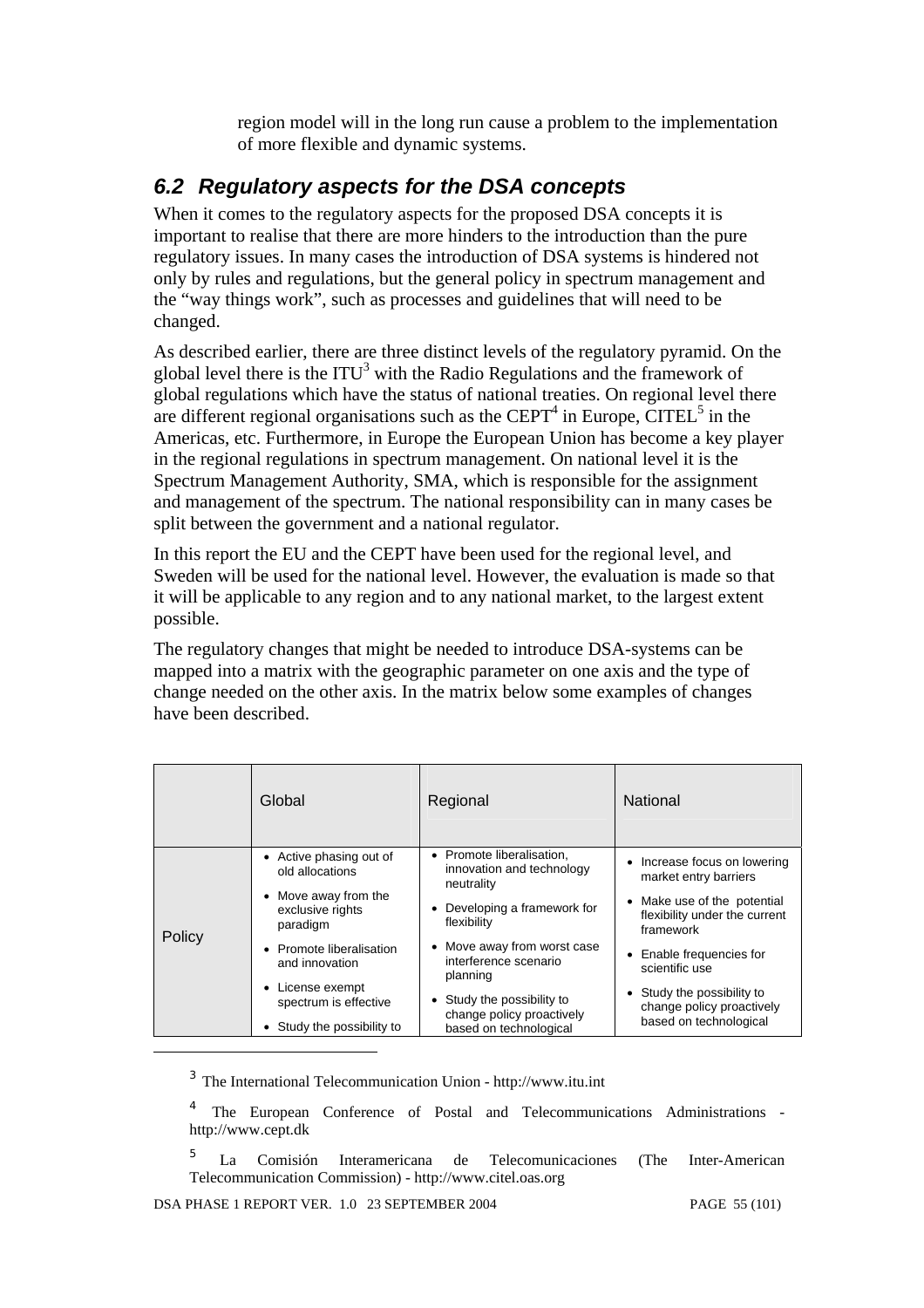|                  | change policy<br>proactively based on<br>technological<br>development | development                                                | development                                                                     |
|------------------|-----------------------------------------------------------------------|------------------------------------------------------------|---------------------------------------------------------------------------------|
| Regulation       | Changes to the Radio<br>Regulation                                    | Technology neutral<br>٠<br>recommendations and<br>decision | Changes to laws and<br>regulations to introduce<br>new interference definitions |
| <b>Processes</b> | • Speed up the WRC<br>process                                         | • Speed up the processes<br>from proposal to decision      | • Ex-post approval of trading<br>Enable quick transfers and<br>change of use    |

Regarding the timeframes for changes to the regulatory framework under the current regime an indication for the different levels are:

- ITU global allocation of spectrum  $5 10$  years
- CEPT recommendations and decisions  $1 3$  years
- EU harmonisation decisions  $1 5$  years
- National change of frequency plan  $0.5 2$  years

# *6.3 License Tenure*

Depending on the spectrum management regime the license tenure is of major importance.

Under a command and control regime the tenure gives the license holder the benefit of having the exclusive right to be one of a limited number of players that can provide a specific service in a geographical area, (e.g. a national GSM license). Under a command and control model the tenure can be relatively short, given that it is long enough for economic viability of the system, to avoid that spectrum is left unused.

In a market regime, as has been described in the concept real time spectrum exchange, the tenure is of major importance. In order to enable a transparent and viable market for spectrum the tenure for a license will have to be indefinite, or perceived as indefinite, i.e. more than 20 years. The reason is that a shorter tenure will have negative impact as to the valuation of the license and the incentive to sell underused spectrum.

Under a commons regime, e.g. the open spectrum access concept, the tenure is of less importance, however, if spectrum is assigned to commons use for a limited timeframe that timeframe will have to take into account the difficulties to refarm spectrum that is used for license exempt use.

In summary the tenure is an important factor in any spectrum management regime, and has to be considered in any design of licenses and the management of the limited resource spectrum

## *6.4 Tradable rights design*

In order to make the described scenario (real time license exchange) a reality a large number of major changes will have to be made to the regulatory framework as it is today.

DSA PHASE 1 REPORT VER. 1.0 23 SEPTEMBER 2004 PAGE 56 (101)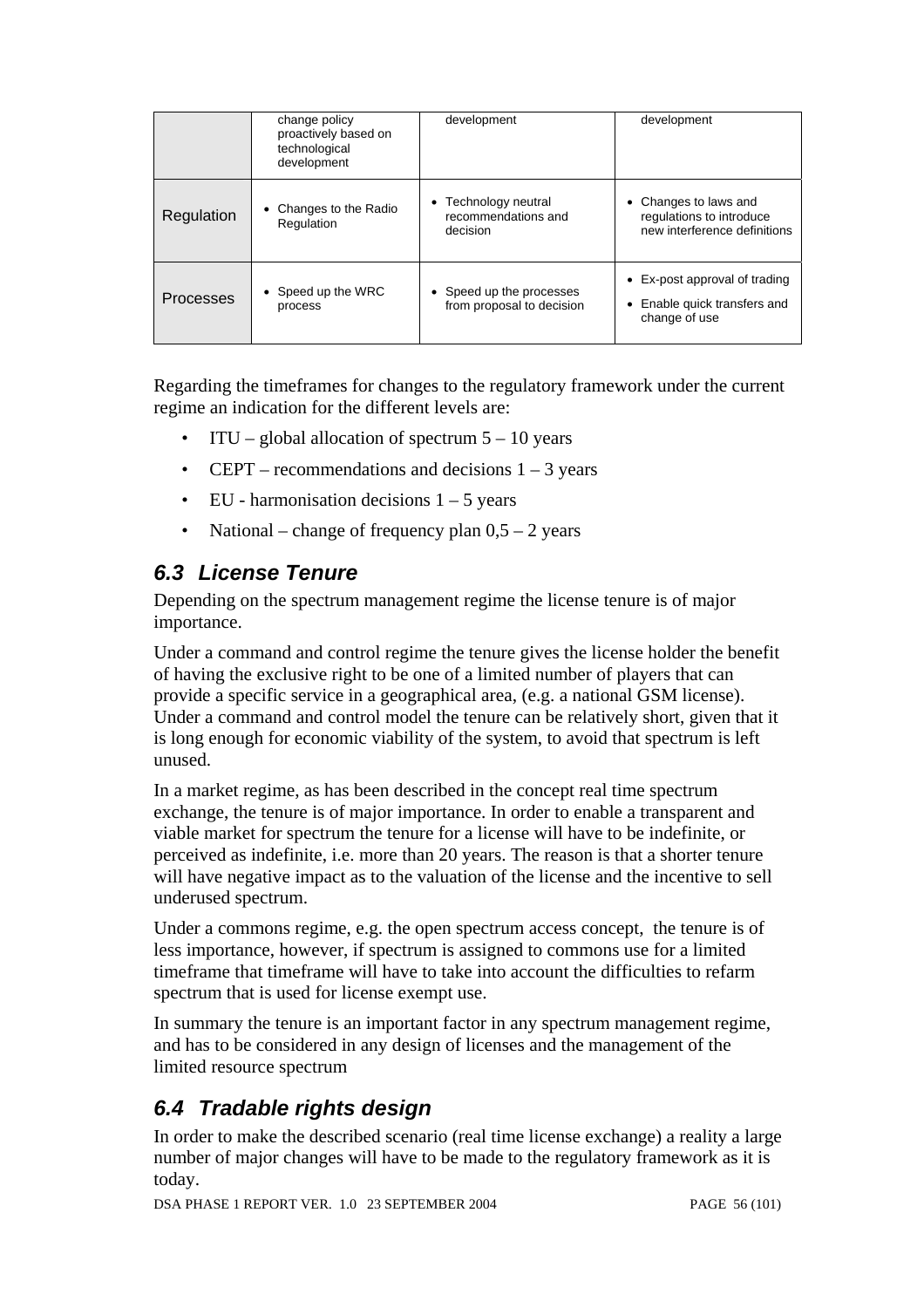One of the major regulatory challenges on both regional and national level is to define what could be referred to as "tradable rights", i.e. define licenses to make them tradable. This may seem like a trivial task at first glance, but it is not. Many of the license conditions, rights and obligations have been designed for the specific use for which the license was intended.

Furthermore, the challenge of designing these tradable rights in a technology neutral manner to enable a wide variety of services and technologies is a major task.

### *6.5 Spectrum refarming*

In international organisations the topic of more spectrum for license exempt use has been on the agenda for years. The only argument is how much spectrum that should be set aside for license exempt use. One of the threats of allocation spectrum for license exempt use that it is very difficult to refarm such spectrum, if the need would arise in the future.

## *6.6 Regulator role*

The national spectrum management authority (SMA) has throughout history taken the role of managing the spectrum in the sense of assigning both exclusive and nonexclusive licenses subdividing the spectrum and coordinating international harmonisation.

With the introduction of DSA systems, e.g. secondary trading and increased flexibility in license conditions, the role of the SMA will change. Some of the mechanisms that were previously taken care of within the SMA will be left to the market. In this transition new roles will have to be taken by the SMA.

Depending on what concept for DSA that is examined the new roles will have different characteristics;

- In a license exempt scenario the role of the SMA will to some extent be to identify new spectrum for license exempt use and to police the thin rulebook. Furthermore the role will include the proactive identification of new solutions, technologies and concepts and to, in a timely manner, enable their introduction in license exempt bands
- In a market mechanism scenario the role of the SMA will be more focused on enabling the market and removing unnecessary barriers
- In a scenario that combines the different concepts as presented in this report the main role will mainly be shifted towards a more technology neutral management of spectrum, this raises the question how the interplay between legislation in competition in general and radio specific legislation will develop.

### *6.7 Interesting areas for further research*

As has been described in this chapter the current regulatory framework is not very well adapted to evolving radio technologies, however there are initiatives underway to adapt the regulatory framework to accommodate new technologies such as DSA.

Within the regulatory arena there are a number of areas that are interesting for further research.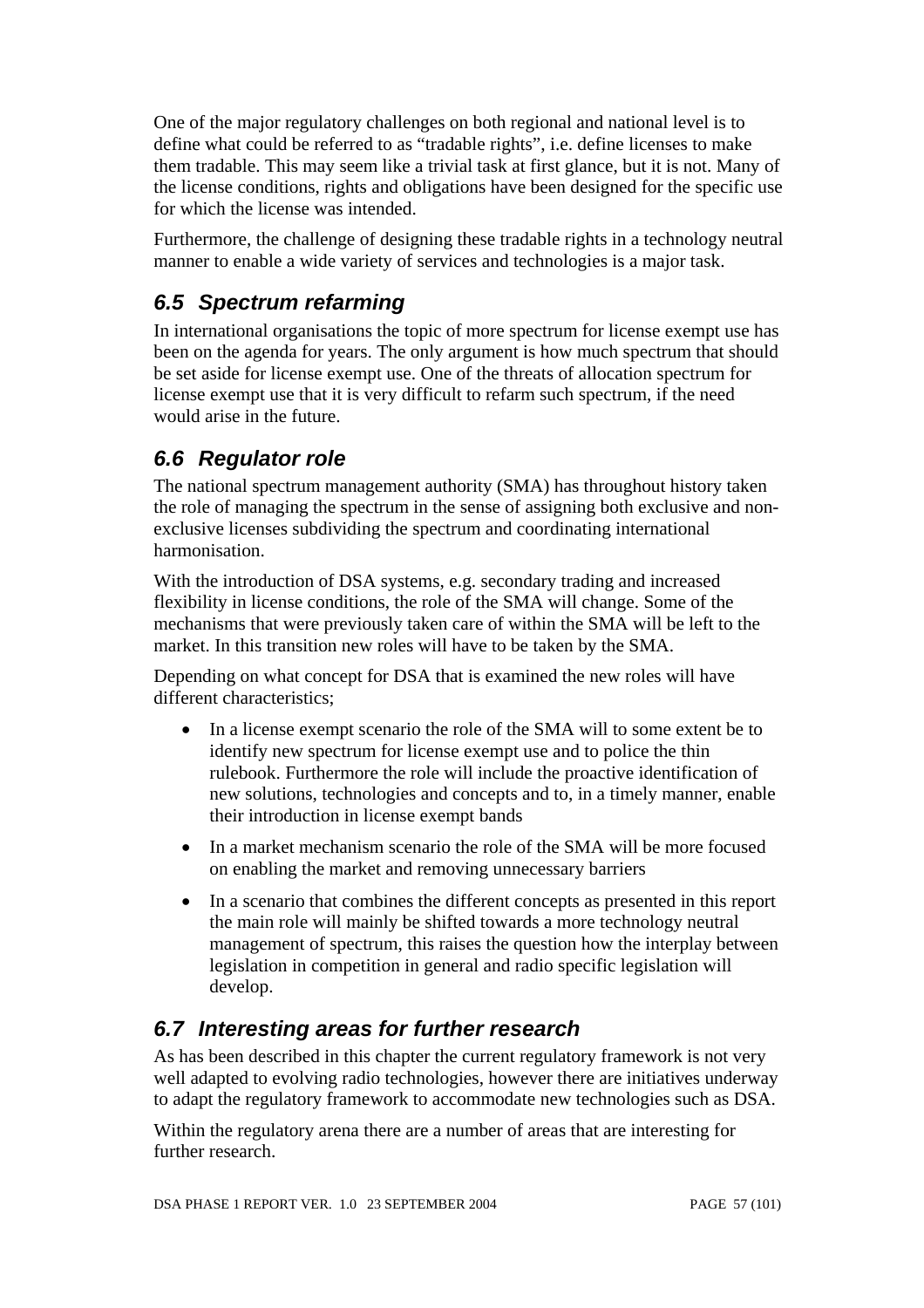- Digitalisation and the introduction of intelligent equipment opens up the possibility to work the spectrum harder. In this paradigm shift there are a number of different and incompatible spectrum management regimes emerging, how shall the benefits be taken care of in order to be able to work the spectrum harder, without "picking winners" and excluding others?
	- o What kind of balance between different models or concepts can we expect in the future?
	- o For example what will be the balancing act between the incompatible models of command and control and commons?
	- o Can spectrum once assigned to the commons model be refarmed in any way?
- What aspects of the regulatory regime should be fixed and well defined and what aspects should be flexible?
- Are there methods to achieve both increased flexibility and harmonised regulation without involving regulatory bodies on higher (slower/inflexible) levels?
- Successful design of tradable rights can potentially result in more efficient and profitable spectrum use. How shall such tradable licenses be designed to offer the most benefits to users, consumers, manufacturers etc?
- What will the role of the spectrum management authority be in a DSA environment?
- What changes are needed to adapt the current regulatory arena to the changes in technology, and on what levels are these to be made?
- Are there methods to speed up the current regulatory process towards a regime adapted to DSA, and how could the migration path look like?
- Could regulation be both flexible and globally harmonised (which may be contradictory)?
	- o Harmonised flexibility vs. flexible harmonisation
	- o Essential requirements vs. standards and service definitions
	- o National fragmentation vs. global harmonisation
	- o How autonomous can a national market be under the regional and global harmonisation umbrella
	- o What are the boundaries of harmonisations
- How could unorthodox sharing models be designed on a regulatory level to achieve a higher use of the spectrum?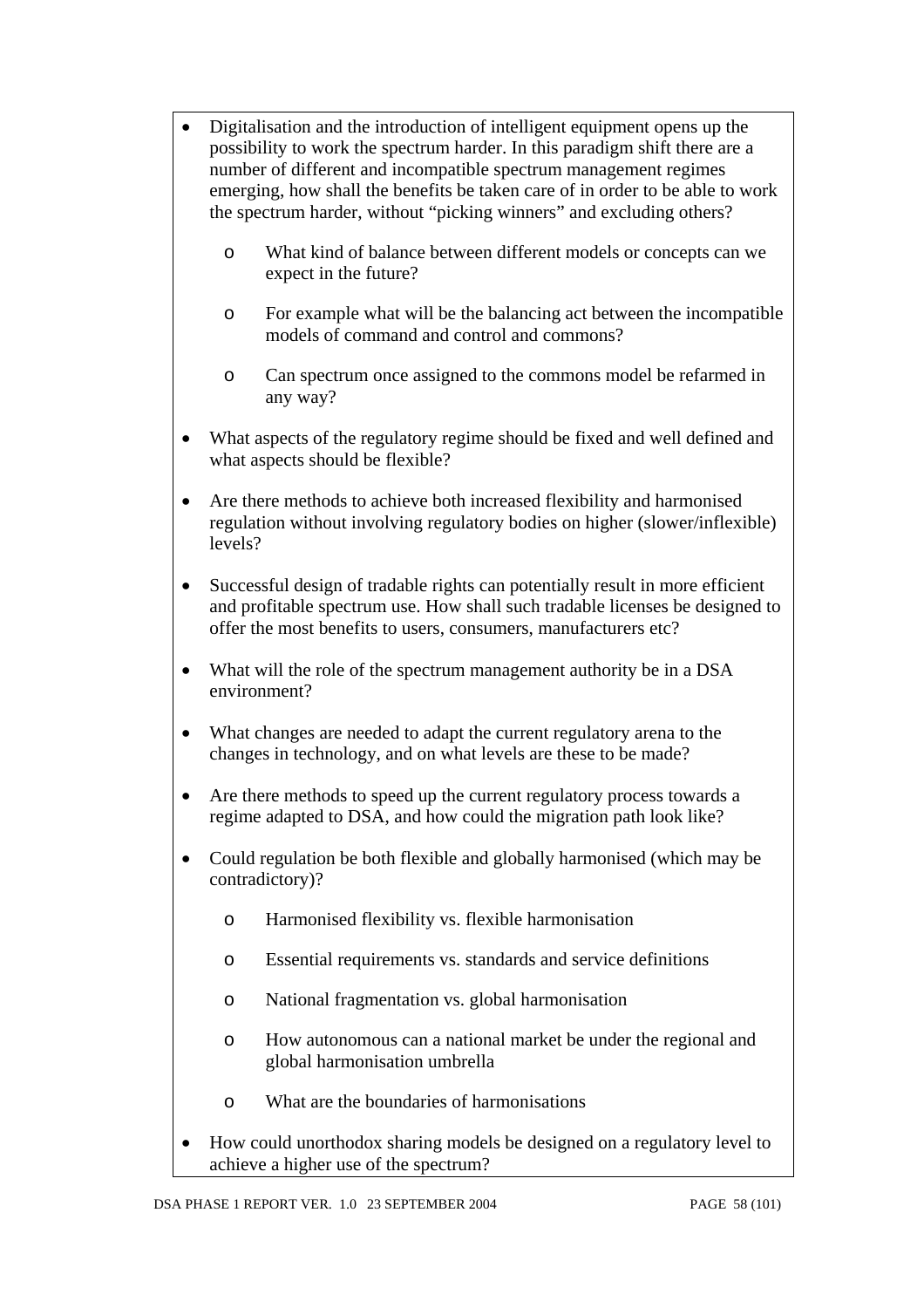# **7 Market dimensions of DSA**

## *7.1 Introduction*

This project is based on the general assumption that a more organic access of frequencies (as opposed to large capacities at long intervals) can unleash new sources of innovation and growth otherwise not available. This assumption is based on previous theoretical and empirical work geared to explain the processes behind crucial innovations in related areas, such as the computer industry.

In this chapter we will briefly review some of the more important previous studies, and discuss why and how they might have a bearing also in the area of wireless communications. Given the complexity of the matter there will be obvious problems to pursue any stringent tests, which can be launched in order to falsify or solidly support the hypothesis. Large-scale phenomena like innovation and growth are clearly affected by a lot of other factors apart from the effects of different policies for frequency access. That said, comparisons with other countries and sectors, can at least can be able to strengthen or weaken the arguments for different frequency access policies and procedures.

### *7.2 Direct vs. more complex effects*

### **7.2.1 The direct effects**

The effectiveness and efficiency of frequency management can be measured on different levels. The most straightforward approach is to focus on Unused Spectrum as a problem in itself as it creates unneeded scarcity and forces new services into higher bands where building for coverage is extra costly A partial remedy is in sight with the introduction of frequency trading, but a lot remains in order to make the processes more responsive to current societal and commercial needs .An important step would be the enabling of "change of use" where alternate technologies and services could be launched - "What about the scope for more short-term flexibility?", where unused frequencies can be (more temporarily) utilized by other actors at a certain price. There are some feasible options as discussed in previous chapters of this DSA-report. But there are also some more radical and visionary approaches, like those presented by Professor Eli Noam at Columbia University [38]. According to this vision each and every packet can literally "pay its way" (like stamps) to a common pool of frequency resources.

Before looking into visions for the future, what can be learnt from the historical experiences gained within other sectors and other countries? As well from the experiences gained from the successful vs. less successful migration through the 1/2/3 "generations" of mobile communications. A clearly more complex issue as the ripple affects the society at large beyond the sector of "pure" telecommunication.

#### **7.2.2 Possible comparisons with other sectors**

What is there to be "imported" (or not) from the experiences of other sectors when it comes to swifter, and hence potentially more effective, alignment between supply and demand? There are some candidates most notably within the areas of wire-line telecommunication and electricity. Within the wire-line telecommunications sector capacity swapping (both long-term and short-term) has been common also in between otherwise competing carriers, and there are international bourses explicitly

DSA PHASE 1 REPORT VER. 1.0 23 SEPTEMBER 2004 PAGE 59 (101)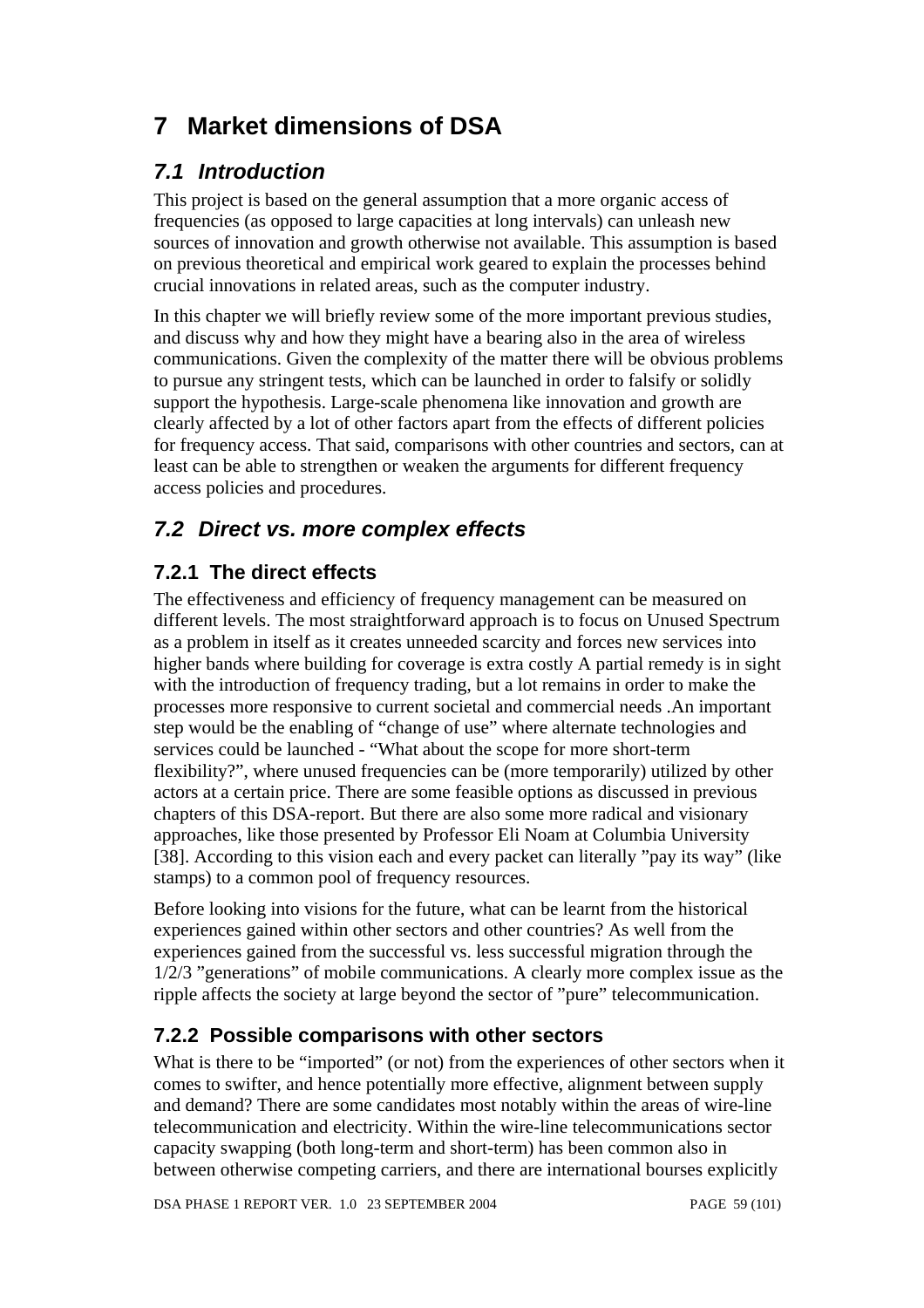geared to match current supply and demand [39]. Within the Electricity sector there are also bourses (like Nord-El) matching supply and demand on a real-time basis over national borders [40].

How come that similar mechanisms are not present also in e.g. the Mobile Telecom Industry? There are obvious differences between sectors but also some crucial similarities. After all, the mobile carriers are already engaged in some swapping albeit only outside their home-turfs, even if they are swapping capacity rather than frequencies per se. Still, a customer from Sweden in e.g. London can auto select the best available base station irrespective of operator. Why not the same solution back home as the technical solution as well as the clearing mechanism of payments between operators seems to be already in place? There are a number of possible obstacles such as that international visitors have a marginal impact on total load whereas they pay a lot more for roaming compared to domestic users. Back home there is less to gain for the operators, as long as they have a similar customer profile and hence have to cope with the same peak hours.

#### **7.2.3 Possible comparisons with other countries**

What is there to be "imported" (or not) from the experiences in other countries? Among the candidate countries are Hong-Kong, Australia, UK, Germany and the US.

One possible comparison is Hong-Kong with respect to its policy of sequential (step-by-step) access of frequencies for 2G. In a first round only limited capacity was granted and only for a two year-period. In the second round only those who had actually invested and won customers were granted more frequencies etc. By this kind of qualification process sheer speculators were discouraged. HK did also pursue a version of its own for the 3G licensing, as the auction was not about paying any large lump sum upfront as in parts of Europe, but instead focused on the highest bid on the percentage of (actual) revenue to be paid to the Government over time. Also in this case hoarding was discouraged and barriers to entry (by any need to pay lump sums in advance) minimized.

Australia with respect to its "privatization" of the access process - within a framework set by the Regulator.

UK and Germany are often cited as warning examples with reference to the staggering amount of money paid for the licenses. The popular interpretation of "sunk cost" is that those having already paid dearly are supposed to be in a rush to invest rapidly and heavily in order to recover their money. However, even in theory quite the opposite might be rational from a " cynical" business perspective. There is no " First Mover Advantage" to get into 3 G from 2 G, but rather the opposite. The more of a delay the better. In the meantime the technology will be more stable and cheaper, and the need to pay for any extra subsidies of 3 G handsets vanish. In brief, those paying hefty sums for their licenses actually paid for their privilege NOT to invest " prematurely".

In the longer term operators might actually need also the new frequencies allocated for 3 G in Europe, but a consequence of the hoarding is that large chunks of spectrum might be left unused for quite a few years.

The US is bound to be an even more relevant reference case as it has chosen much more pragmatic policies compared to Europe. Partly because out of necessity as the

DSA PHASE 1 REPORT VER. 1.0 23 SEPTEMBER 2004 PAGE 60 (101)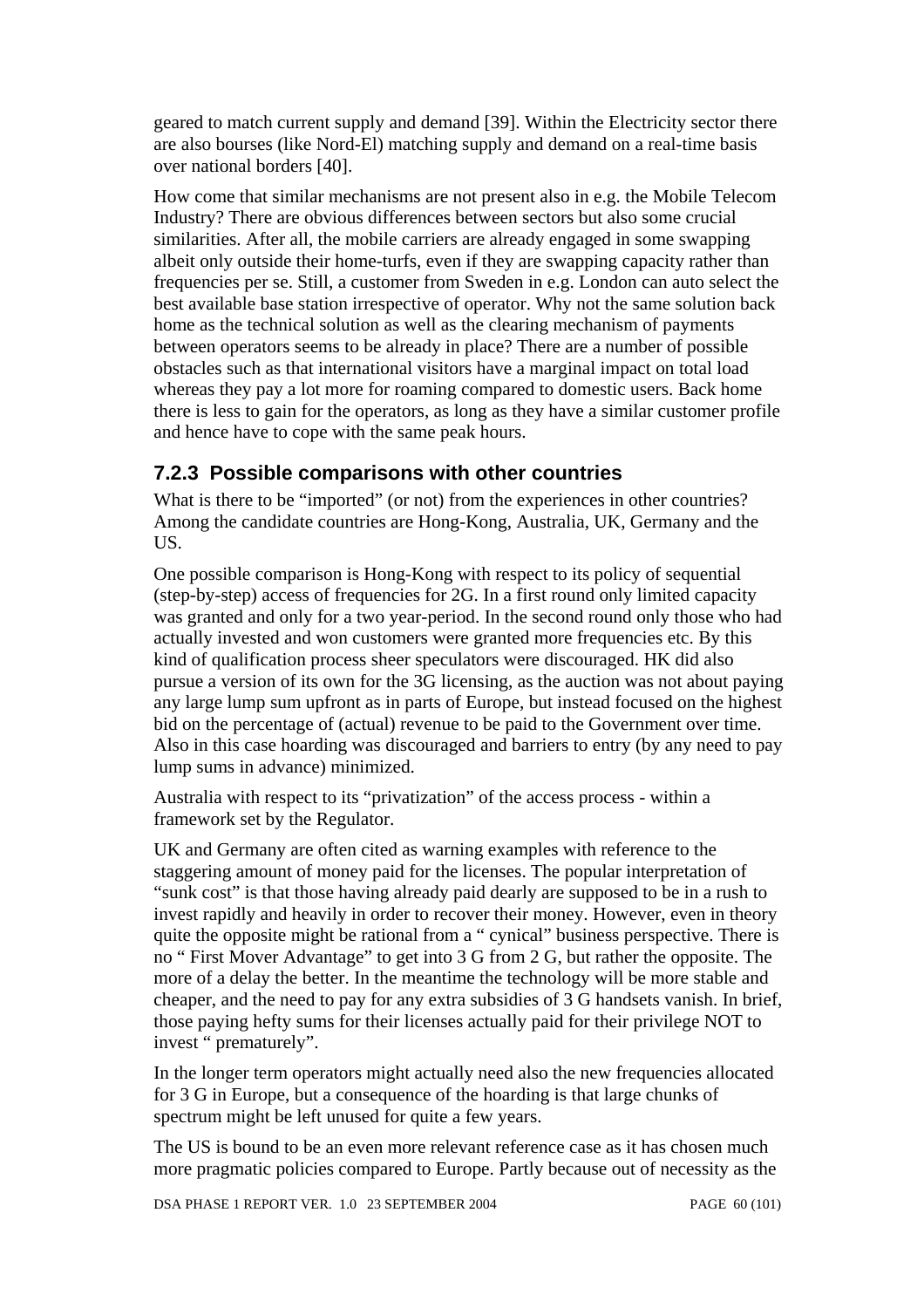frequencies originally intended for UMTS worldwide were not available. Back in history the concept of UMTS (Universal Mobile Telecom Services) was born in the era of Voice Telephony. Everyone should be able to use the same handset whether in Europe, Asia or the US working on the very same frequency. Later on multiband handsets became available, but also the perceived need to add also non-voice services under the generic label of "3G". Anyhow some operators in US, like AT&T, have (somewhat ironically) chosen to follow the supposedly "European" migration path from GSM to GRPS to EDGE. Others have based their offerings on another technical platform (CDMA) but are likewise only gradually moving from 2G to "near 3G", to full 3 G. From a marketing perspective this gradual (organic) migration path has proved to be successful also in Japan where KDDI has got far more customers to its "near 3G" in comparison to the dominant operator, DoCoMo which "jumpstarted" into fully fledged 3 G from its successful i-mode (2.5 G) service. In fairness, DoCoMo had actually no choice but to jump, as they didn't have the option of backwards compability with its ongoing i-mode services. They were hence bound to be a case in point of what can be labeled as " the tragedy of non-organic migration"-.DoCoMo´s previous success with i-mode has became its worst competitor of its own making .Too few of their customers have proved willing to give up what they already have, at least not unless the price tag is lowered drastically enough to compensate for the unavoidable teething problems stemming from clumsy and battery-hungry handsets, more spotty coverage etc.

European operators are luckily facing less of a drastic situation, compared to DoCoMo in Japan, as 3G handsets are backward compatible to the existing GSM networks, offering nationwide coverage in more than 100 countries. That said, the European economy at large looks bound to lose the competitive edge previously achieved by the successful deployment of GSM Asian and American companies have already taken full advantage of more pragmatic regimes, enabling more customer-oriented and organic growth.

The fact that large parts of the frequency spectrum remain mainly unused is a crucial problem in its own right. Unused spectrum is a clear challenge, and any remedy looks bound to have a positive impact on economic growth. However, there is a need to take also the more complex ("ripple") effects into account. Unused spectrum represents a loss not only to the operators, but also for the ICT-sector and the society at large. In order to assess these ripple effects the next section starts with an historical overview.

#### **7.2.4 Possible comparisons with previous "generations"**

Going back to very early developments the NMT-system (now labeled 1G) can be seen as almost handmade, developed and launched under the tight control of the then Televerket and its Nordic counterparts, which made sure that all the pieces fitted together. However, the architecture was sufficiently open to make a Go. Handsets of all makes and nationalities could be used, and they were sold by several independent retailers. (This might sound self-evident, but it is sometimes forgotten that NTT in Japan also were early out. They achieved little due to the overly closed and monopolistic policies of the NTT. On another continent AT&T and its Bell Labs had of course the technology, but it was blocked by anti-trust laws. The first cell networks come not in use in US until four years after Scandinavia and Japan. Perhaps the cake was divided in too small pieces before it was even fully baked?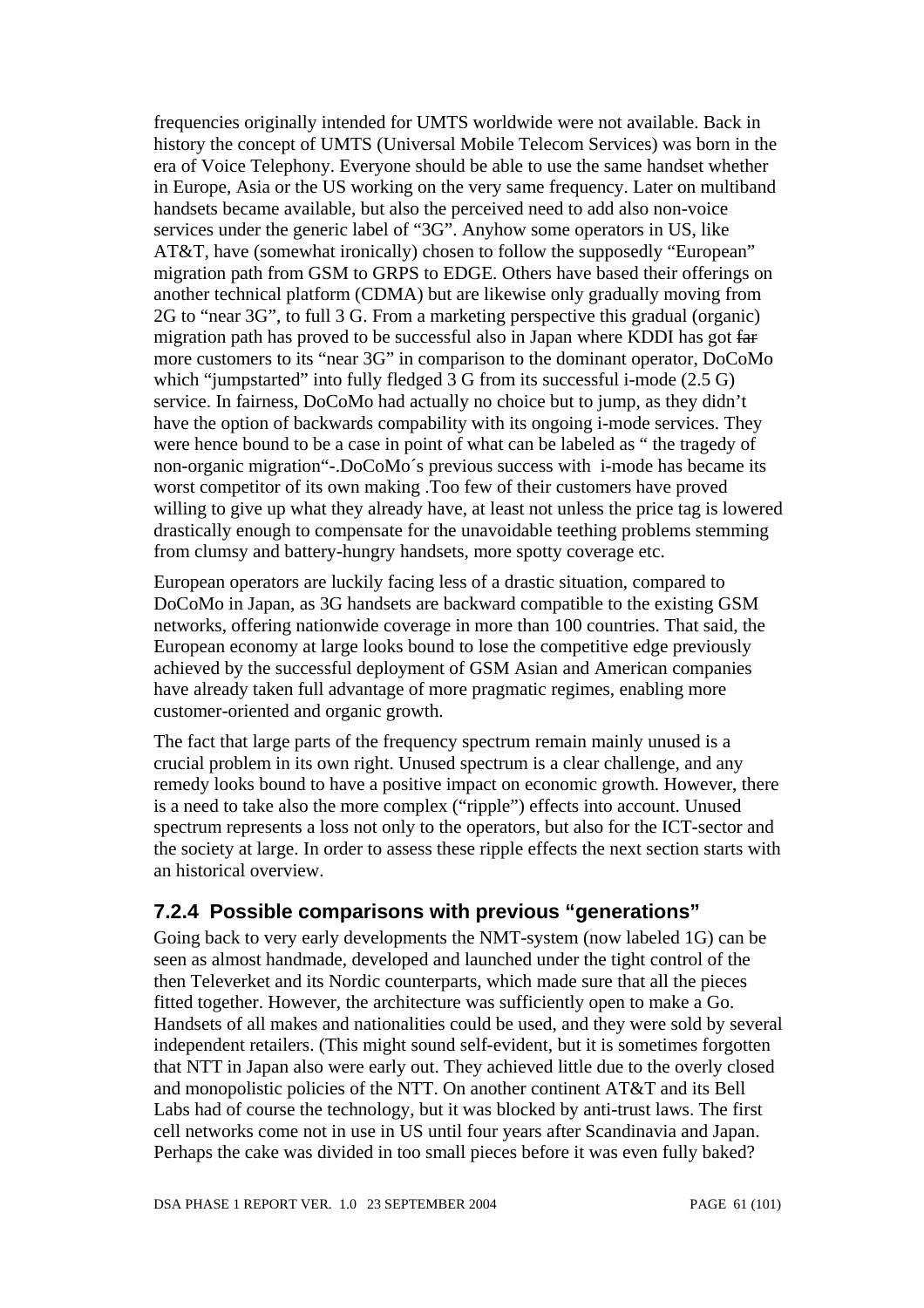Anyhow, Comviq was able to launch a US-based solution in Sweden at the same time as the NMT-network.

The GSM-system (now labeled 2G) was also tightly designed once again by Televerket and its counterparts in Europe. However GSM provided a further degree of openness thru the introduction of the SIM-card. In the area of wireless communication GSM is often quoted as a success story due to its (relatively) open architecture, enabling interaction between a great numbers of actors over national borders, also outside Europe. (Even if we tend to forget that it actually took a number of years to fully overcome a number of teething problems). In its more mature stages the industry resembled the PC- industry where open interfaces enable a high degree of cost-effective specialization and outsourcing. The classical value chain where each and every link in the whole process was closely monitored (and often produced in-house) by a few monoliths was replaced with more dynamic web "value constellations" with more free and dynamic inter-action between a host of actors. No need for each and everyone to fully comprehend the full and complex process at large. All any new actor needed to focus on was to achieve the best possible solution in between clearly defined interfaces for input vs. output. This process where success feeds further success could well have continued for yet a number of years with successive and organic deployment of upgrades like GPRS and EDGE in pace with the users demand for new services and the adjacent industries ability to deliver the new software and content required. It is a bit of irony that it has been some operators in US (rather than in Europe) that has adopted this organic step-by-step enhancement of GSM making sure that the full constellations of actors can move in concert to the tunes of actual customer demand. Other operators in US are based on another (CDMA) technology base, like the successful KDDI in Japan. The common feature, irrespective of technology base, is the careful timing of demand and supply taking all actors and contributors into account. No network upgrade until there is a secured supply of cheap enough handsets and attractive content which can motivate the customers for the next upgrade. An outside-in approach and "organic" architecture as opposed to an inside-out strategy.

It is often tempting to repeat a previous success move, so Europe choose to jumpstart 3G as "a new generation" rather than consider UMTS as just and upgrade and booster to 2G like GPRS and EDGE. The previous transition to 2G from 1G went rather smoothly, so why not also the transition to 3G from 2G? There are several fundamental reasons to why the two processes are not comparable.

To start from the user's perspective. The transition to 2G from 1G was far easier for the simple reason that only a few actually had to switch. For a clear majority of GSM-users this was their very first mobile phone, enabling a new degree of freedom compared to the fixed phone line. The difference between having a mobile vs. no mobile was pretty dramatic and positive. Also for those which actually had to switch from NMT to GSM it was pretty straightforward and only a matter of one well-known service, voice telephony. Over time GSM-services were extended to provide roaming also in countries outside Europe, and improved by gradually upgraded data communications capabilities. New features could be added, without any need to sacrifice what was already available. In brief, it was a smooth ride.

By contrast, the transition to 3 G from 2 G is bound to be an uphill battle. Many of the new features are unknown to most users, and necessitates a number of nontrivial settings and acceptance of equally unknown billing methods.( Mbytes rather

DSA PHASE 1 REPORT VER. 1.0 23 SEPTEMBER 2004 PAGE 62 (101)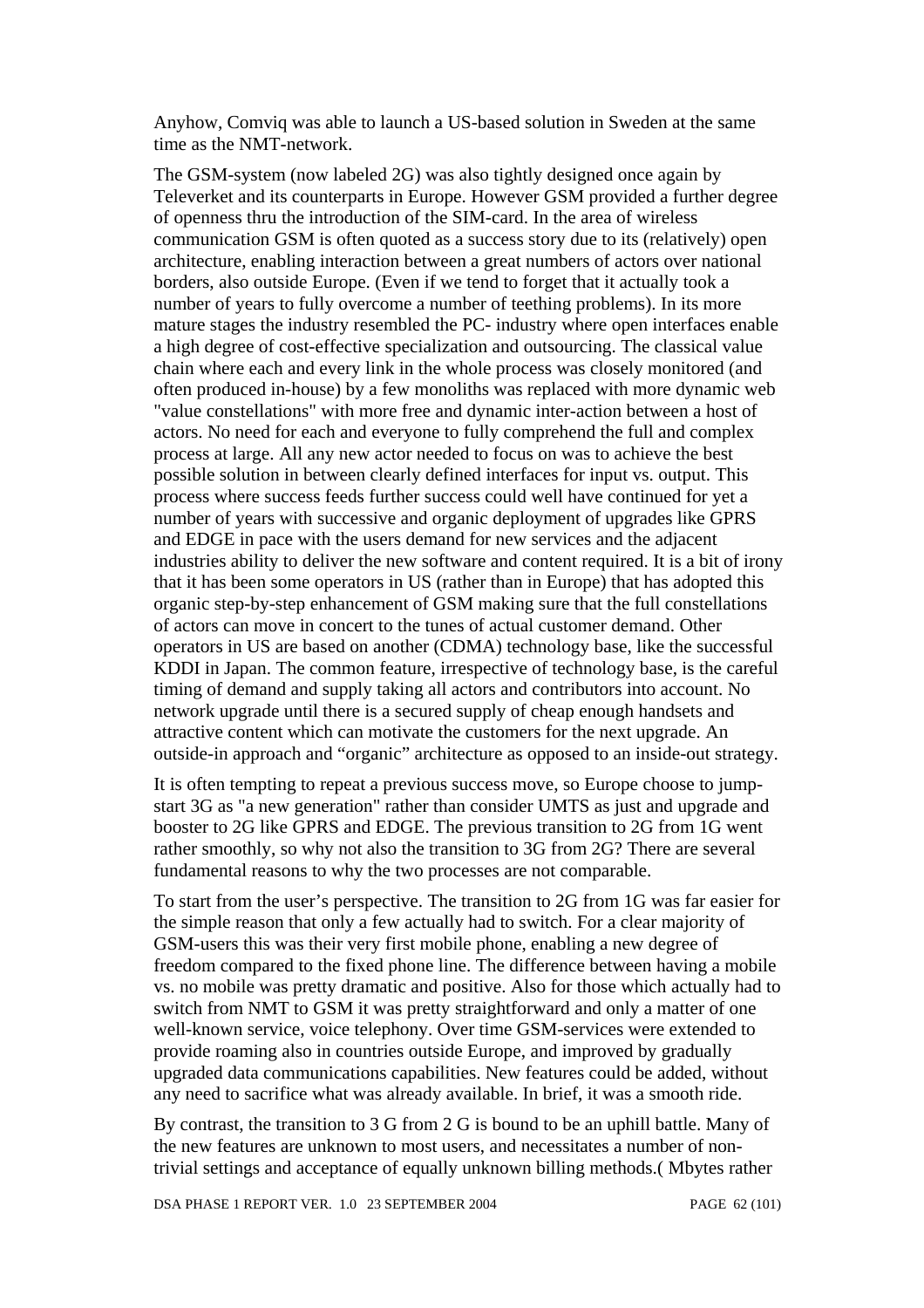than plain minutes etc). A perhaps even more crucial obstacle is that the users , at least in the short term, have to give up some advantages they already taken for granted, like convenient size and weight of the handsets, long battery life etc. Even if these obstacles might be resolved over time, the supply side does not look well prepared for any speedy solution.

From the perspective of the suppliers, they are facing a far more complex situation compared to the previous migration from 1 G to 2 G, not only because of the large number of different services to cater for. The successful breaking up of the vertical value chains requires new rounds of coordination of a highly scattered number of potential contributors, including handset and content providers etc. In the absence of any clear "channel captain" (and clear interfaces) this means time-consuming negotiations between potential partners. Who is to pay whom for what? Most of the operators are also badly equipped to handle the unavoidable outburst of questions and complaints from the users. It will no longer be a matter of providing a single and homogenous voice telephony service, where "Same Size Fits All". The market is bound to be much more differentiated.

Professional users would ask for customized solutions to enable secure access to corporate Intra-nets. Private consumers would be more interested in the lowest possible price, and hence willing to accept "best effort". The very concept of (any homogeneous level of ) QoS is bound to be challenged, and replaced by a more pragmatic set of different trade-offs between price and performance.

Wide geographical coverage has been one of the success factors for GSM, now available in more than 150 countries, as opposed to the long splintered coverage in the US. On the other end of the scale there is also the viral spread of highly localized WiFi hotspots providing quite higher capacities at a lower price per MB. Yet another contrast is the survival of the low-speed Mobitex 20 years after it was launched by the Televerket. Still preferred by some users as it provides better coverage of the whole country than even the classical NMT. Mobitex did also serve as the launching pad for the BlackBerry service in the US, as low capacity was considered less of a problem compared to coverage.There is clearly a trade-off between coverage vs. capacity, which looks bound to be of increasing importance over time, as still other technological options become available (WiMAX, UWB etc).

Selected references to add point to this discussion can be found in Möllerryd [41]who, among other things, discusses the migration paths from 1 G to 2G in Sweden.

In Coase [25], classical study on the importance of transaction costs. Underlines the inhererent difficulties of building a new value web with a host of actors for 3 G rather than to use a more smooth transition along the existing 2 G development path.

In Christensen – one book1[42] and one classical article<sup>[43]</sup> on how performance overshooting in one aspect of technology (e.g. speed) , can open the door for other " disruptive" technologies more adapted to present customer demand.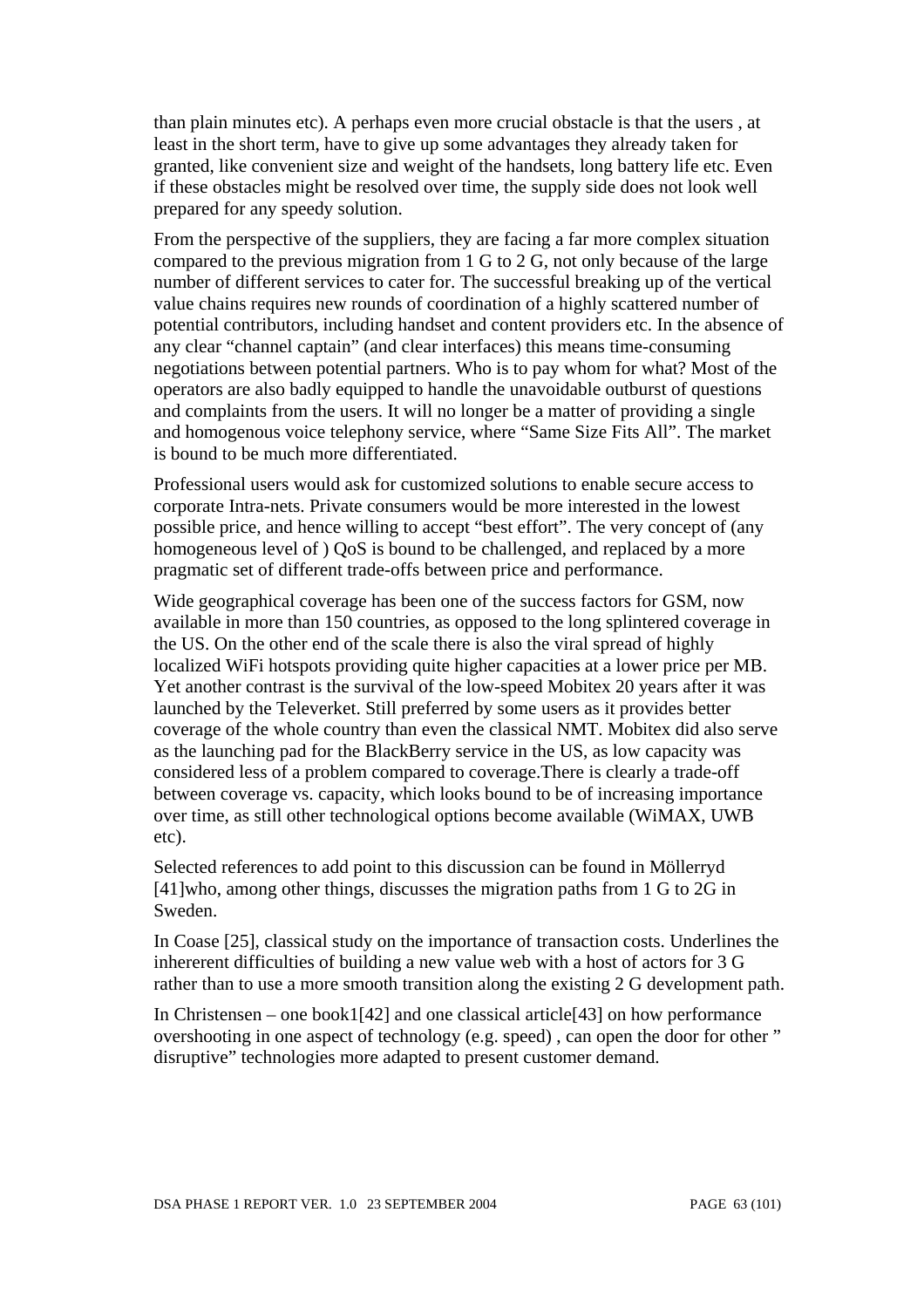# **8 Impact on innovation and growth**

## *8.1 Introduction*

The mechanisms and technical boundaries and possibilities discussed in previous chapters will affect the Swedish market in several ways. In this chapter we try to look at the Swedish system of market players in a holistic way and wee what impact the introduction of Dynamic Spectrum Access (DSA) regimes have on innovation and growth.

The approach chosen stems from the formulated overall research question for the economical analysis in this project:

How will dynamic spectrum access affect the growth possibilities for radio-related small- and medium-sized companies?

From this general question, theoretical argumentation is used to derive four more specific proposals that can direct further study on the subject. The chapter also includes analysis based on existing empiric research and findings as well as concluding comments on concrete methodological choices for further data collection.

# *8.2 Theory and existing research*

### **8.2.1 Time lags**

The current spectrum access mechanisms used internationally can be roughly divided into auctions and beauty contests, with beauty contests with fees as a special case. The 2000-2001 European auctions of 3G (UMTS) mobile telecommunication licenses were some of the largest in history. These auctions cumulatively raised over \$100 billion (or over 2% of GDP) in countries like U.K., Netherlands, Germany, Italy, Austria, Switzerland, Belgium, Greece and Denmark [54]. Other countries like Sweden choose to let the State evaluate what companies that could maximize benefits for society in terms of coverage and quality of service.

Much material has been published on the pros and cons of these mechanisms for spectrum access (see for example [49]; [50]). These mechanisms both, however, have in common a fairly static view upon the access.

First of all the licensing periods are extremely long – up to 20 years in most cases of UMTS-licensing in Europe (see Fig 5).

| Country: | Method:                 | Lic. period |
|----------|-------------------------|-------------|
| Denmark  | Auction                 | 20 years    |
| Finland  | Beauty contest          | 20 years    |
| France   | Auction                 | 20 years    |
| Germany  | Auction                 | 20 years    |
| Italy    | Auction                 | 20 years    |
| Norway   | Beauty contest $+$ fees | 12 years    |
| Spain    | Beauty contest $+$ fees | 20 years    |

DSA PHASE 1 REPORT VER. 1.0 23 SEPTEMBER 2004 PAGE 64 (101)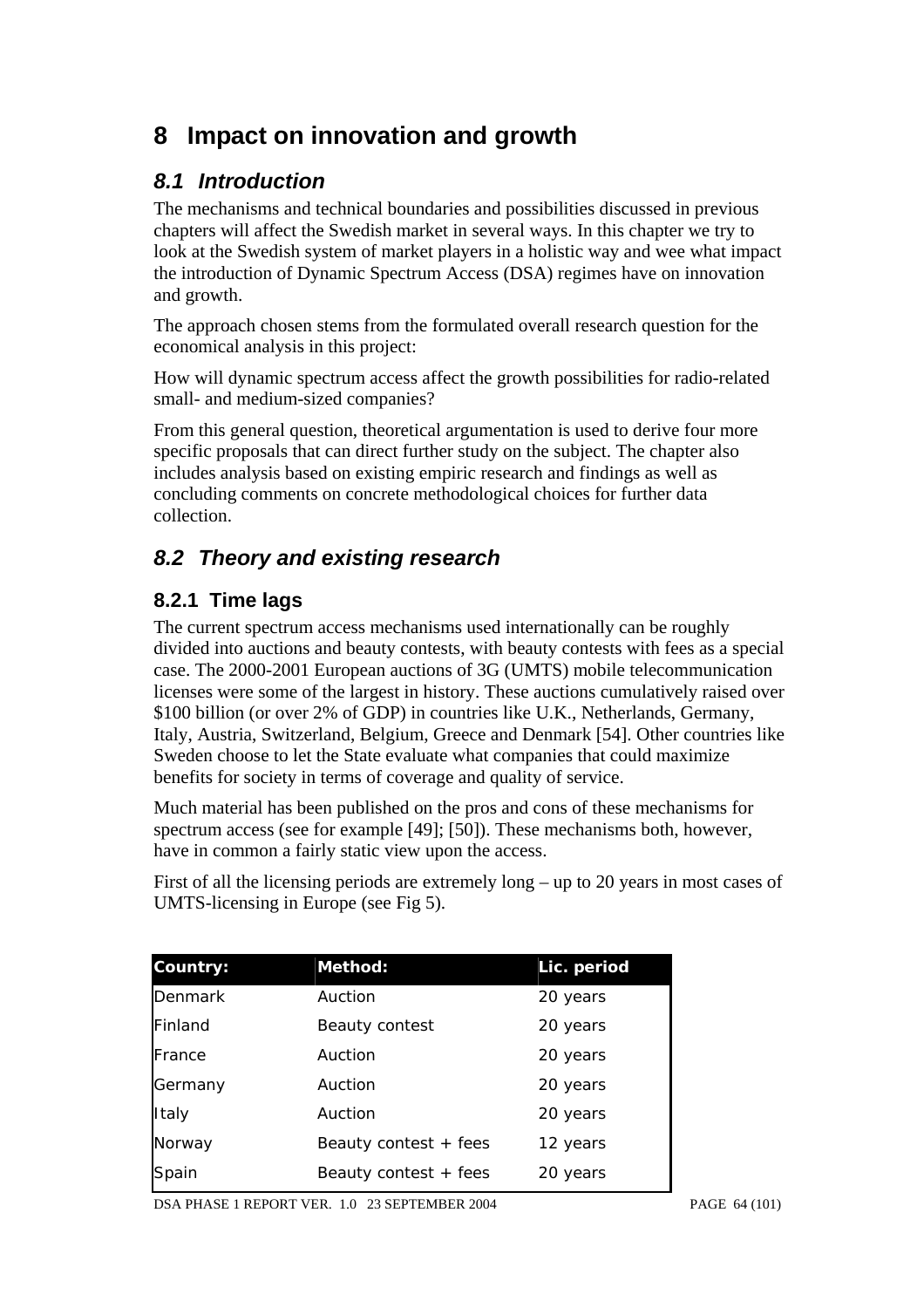| Sweden                | Beauty contest | 15 years |
|-----------------------|----------------|----------|
| <b>United Kingdom</b> | Auction        | 20 years |

*Figure 5. Licensing period for UMTS-licenses in Europe. Selected countries. Source: PTS, with compilation by Thorngren & Gustafsson (2002).* 

The licensing period have also been extended in some countries even if the European Commission strongly discouraged it. The French and Italian regulators have extended their licence period from 15 to 20 years. A motif for an extension would be that operators could have a better chance to get back the heavy investments in 3G licences that so far have turned out to be quite unfortunate. Against this stand concerns about the competitive landscape in the Telecom industry in Europe.

On top of this license transfer and a European secondary market for spectrum is even prohibited in some countries. Traditionally the only way to exchange spectrum has been through merger or acquisition of the service licensee, or via the regulator. Licence transfer is not explicitly permitted in Austria, Belgium (ownership roved by authority), Finland, France, Germany, Luxembourg, and United Kingdom. Licence transfer is explicitly permitted in Denmark (regulator discretion), Greece (approval by regulator), Ireland (consent of regulator), Italy (only following 4 years and subject to approval), the Netherlands (ministerial consent), Portugal (authorisation of government), and Spain (after 4 years with ministerial consent). [60]

Besides a concern of the overall competitive environment in the European Telecom industry, questions can also be raised around the long-term innovativeness in this current quite rigid regime. Every industry or a sectoral innovation system includes a row of natural and sound time-lags when a new technology goes from invention to commercialization. These time lags include work on standardization, for testing the technologies in large systems and for customers to accepting the new technology. However, besides these "normal" time-lags, the involved actors (telecom operators, broadcasting companies, governmental agencies) treats one of its most important "inputs", radio spectrum, with great protectionism including large time-lags from that spectrum is released until it can be put under control of the forces of supply and demand.

This argumentation leads to the first proposition stating that:

Current spectrum access mechanisms result in long time lags between invention and commercialization of new radio technologies.

#### **8.2.2 Entry barriers**

"Innovation processes" is a widely used concept, not only in economic theory but also in the general policy debate. The concept is sometimes applied to the (successful) commercialization of a specific technology or even of a specific product. It is however more common to analyze innovation processes on a macro level with reference to the interlocking within a broadly defined sector or within the Society at large. Classical early examples are Erik Dahméns studies of development clusters ("utvecklingsblock") [52] not to speak of Schumpeters statements on "Constructive Destruction" [58]. More recent examples of the consequences of "Disruptive Technologies" have been published by Clayton Christenson at Harvard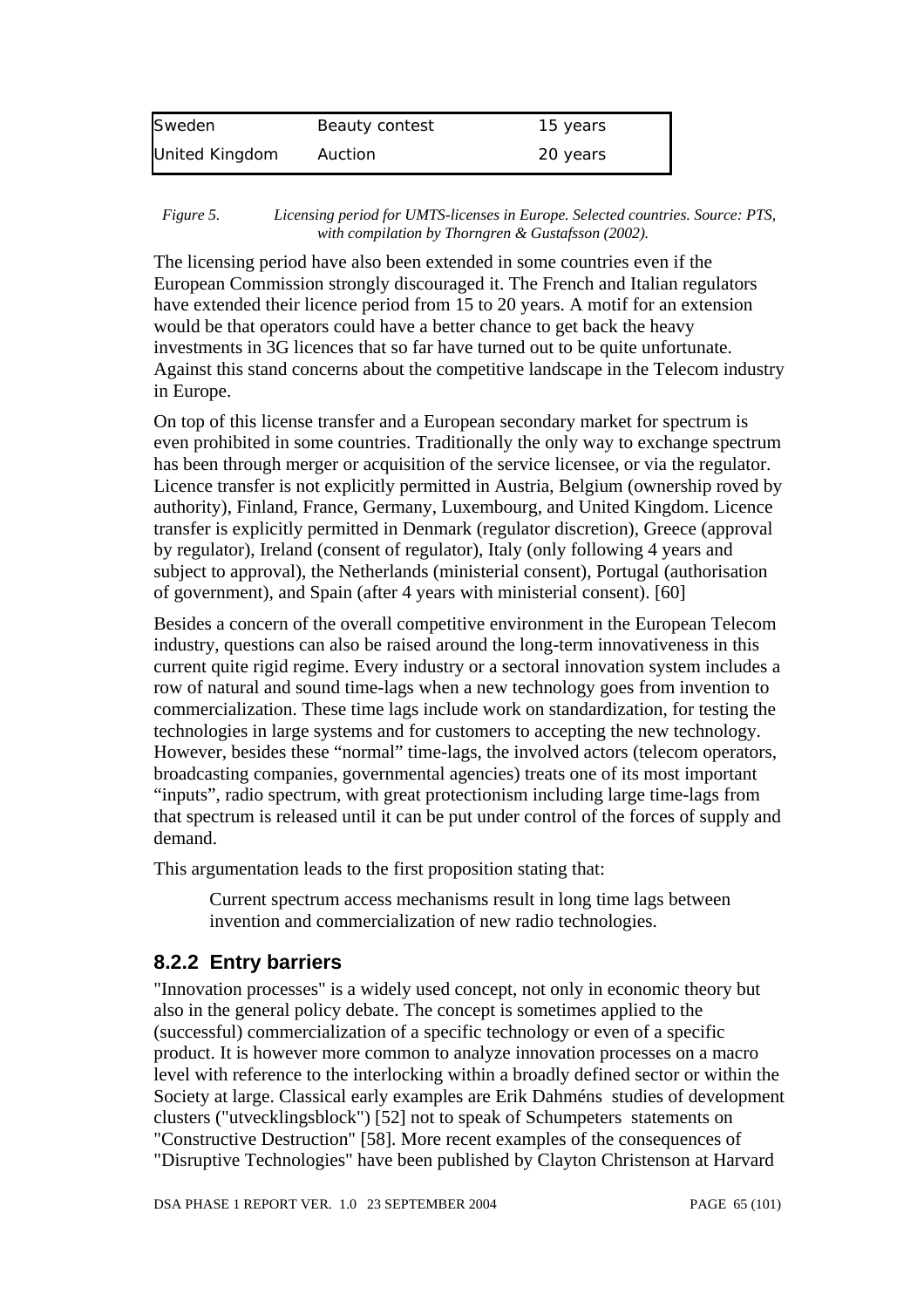Business School, focusing on the (lack of) interaction between established companies vs. newcomers [48].

VINNOVA has chosen to use a wide interpretation of the concept of "Innovation Processes", underlining the importance of a well functioning interaction between different sectors as a precondition for successful innovation – processes in a bounded system.

In VINNOVA's terminology the national context is analyzed as an Innovation System defined as:

"Actors in research, business and government that in co-operation generate, exchange and use new technology and new knowledge in order to create sustainable growth through new products, services and processes." (www.vinnova.se, free translation from Swedish)

Schumpeter distinguishes between the invention, the innovation and the diffusion. The invention is the generation of new ideas in a society. The innovation is the development of those ideas through to the first marketing or use of the new technology. The diffusion is the later spread of this new technology across its potential market. VINNOVA's concept of Innovation Systems can be said to addresses and include all these stages. The concept is also used on different levels of aggregation, on the nation as a whole, a region or specific industrial sector.

Focus is on the *interchange* between the actors. Very few innovation activities happen in isolated settings. This interchange is illustrated as a Triple Helix where especially three types of actors must function well in order to generate growth: academic institutions, business, and the public sector (for a good review see [47]). In an efficient Innovation System the payback on investments in research and development are high. The whole system should allocate resources where they are needed best, with a minimum level of friction.

As for Information and Communication Technology (ICT), Sweden has a long track record of successful innovations and companies and this part of the economy has grown in importance. When comparing with other countries, the Swedish national innovation system has a high dependence on external markets and the large multinational companies have an unusually strong position in the economy. The academic institutions have been given broad goals including connecting companies and other actors in society.

However, VINNOVA as well as OECD is pointing out that the base for growth must be widened from a few large companies to a more diversified industrial structure. This implies a focus on the working environment for small- and medium sized companies.

Sweden officially applies the EU recommended definition of a small and medium sized enterprise (SME) as:

"a company over 50 and under 250 employees that has a annual turnover not exceeding EUR 40 million and/or a balance-sheet valuation not exceeding EUR 27 million." (A company under 50 employees is defined as small.) [56]

DSA PHASE 1 REPORT VER. 1.0 23 SEPTEMBER 2004 PAGE 66 (101) Swedish industrial policies for a long time focused on large enterprises and individual sectors. In the 1970s and 1980s industry policy was used to level out unemployment or recession in certain sectors, e.g. ship building. Policies aiming at small enterprises have grown only under the last two decades [59].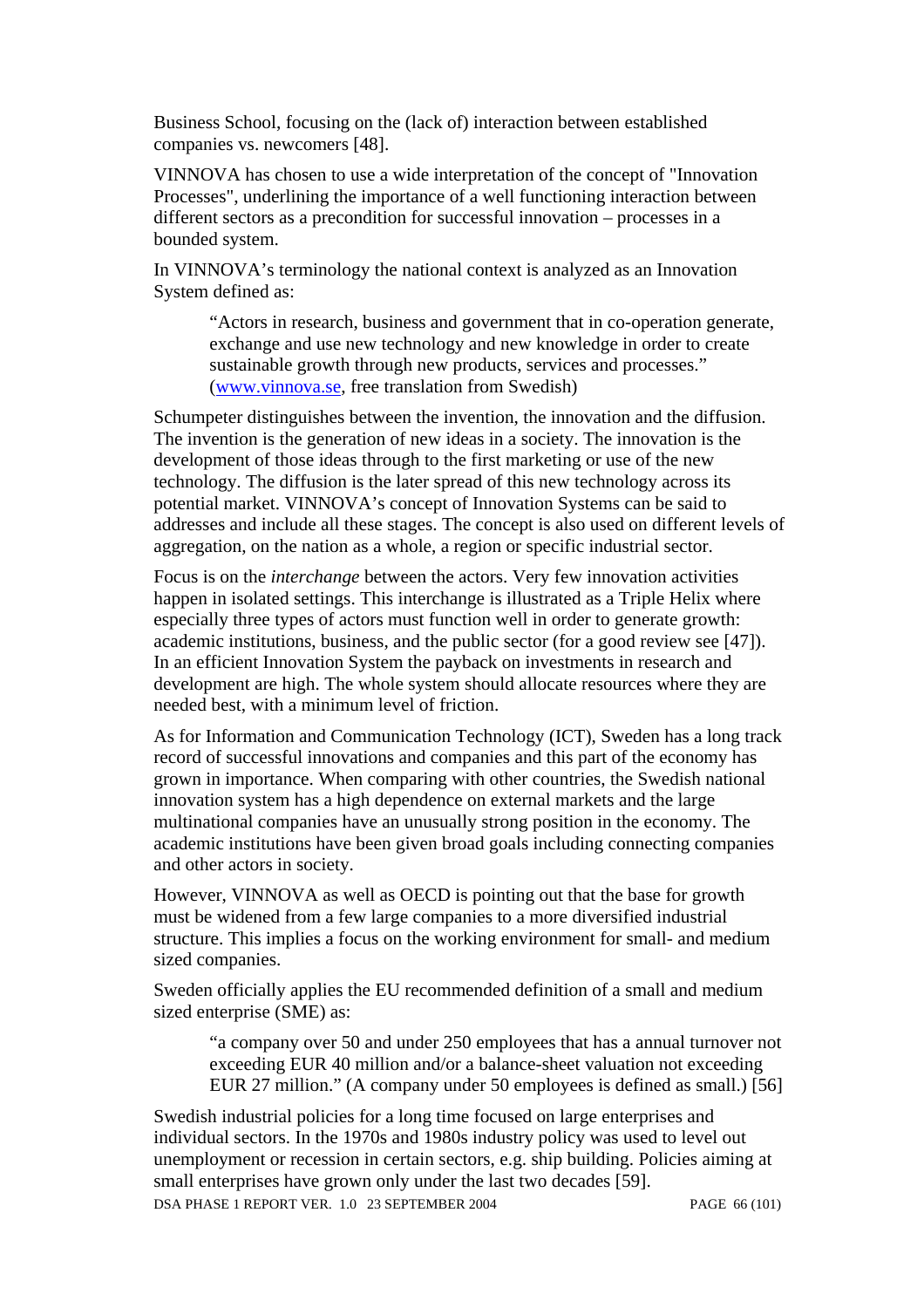Several reasons are brought up why SMEs have become a more prioritized target of industrial policy. First, SMEs are an increasingly important source for employment and economic growth not any more created by larger corporations to the same extent as before [55]. Nearly 70% of all new jobs in Sweden are created in the SME sector [56]. Productivity growth and overall economic growth in the whole OECD will continue to be strongly influenced by the dynamics of the SME sector. One driving factor for this is the increasing share of outsourcing among larger firms. So, fascination in growth of SMEs among public decision makers is based on the government's desire to promote opportunities for employment.

Second, in the context of dynamic spectrum access and introduction of new market mechanisms, the smaller enterprises' ability to utilize disruptive technologies can be as important as mere job creation for the growth of the economy (Christensen, 1997). These disruptive technologies, e.g. potentially Software Defined Radio, can in smaller firms faster become a part of the service offering and tried out on the market. High-growth SMEs are viewed as the top 5% or 10% of all growing firms. These fast growers are dominated by young firms proving exceptional performance regarding innovation. SMEs are a major source of innovation in the Swedish economy. Specific government regulations and other markets mechanisms in a sector can naturally influence the overall climate for innovation, diffusion and commercialization of technology. If new regulations or market mechanisms can change an industry sector so that more SMEs can be active, evidence speaks for that this leads to exceptional growth and employment creation [56].

Taken together, active approaches and considerations for the benefit of SME, regardless of industry, seem to be a beneficial also for the Society as a whole.

In this project the focus would be on radio-related SMEs. A working definition of these SMEs is:

"SMEs using radio technology as a central part of their product or service development and offering."

For these SMEs the future of dynamic spectrum access raises many interesting strategic questions. These companies are all dependent on how the State and market forces handle the potential scarcity of radio spectrum. What will happen if parts of the free spectrum used by broadcasters and others should be opened in a near future? If restrictive licenses sold at auction should be relaxed? If flexible licenses would allow more spectrum to be used where demand is greatest. If radio spectrum becomes freely available to anyone who wants to use it? If well-functioning second markets for spectrum trading can be established?

The term 'entry barrier' has been used in economic theory to explain actors' behaviour on a market [45]. In a setting of spectrum management we would like to argue that at least two factors can seriously affect the possibility for new radiorelated SMEs to enter the market as well as for existing ones to continue to grow.

First, the current access regime hinders the possibilities for SMEs to test new radio technologies for a certain spectrum band and then withdraw if the technology proves not to be economically feasible. In an environment where the industry bets explicitly on "technology generations" with maybe 10 year cycles – technologies that will dominate large chunks of available spectrum resources – the element of innovative playfulness and diversity of technologies will be quite low. These tendencies for rigidness are here labelled as 'long time-lags'.

DSA PHASE 1 REPORT VER. 1.0 23 SEPTEMBER 2004 PAGE 67 (101)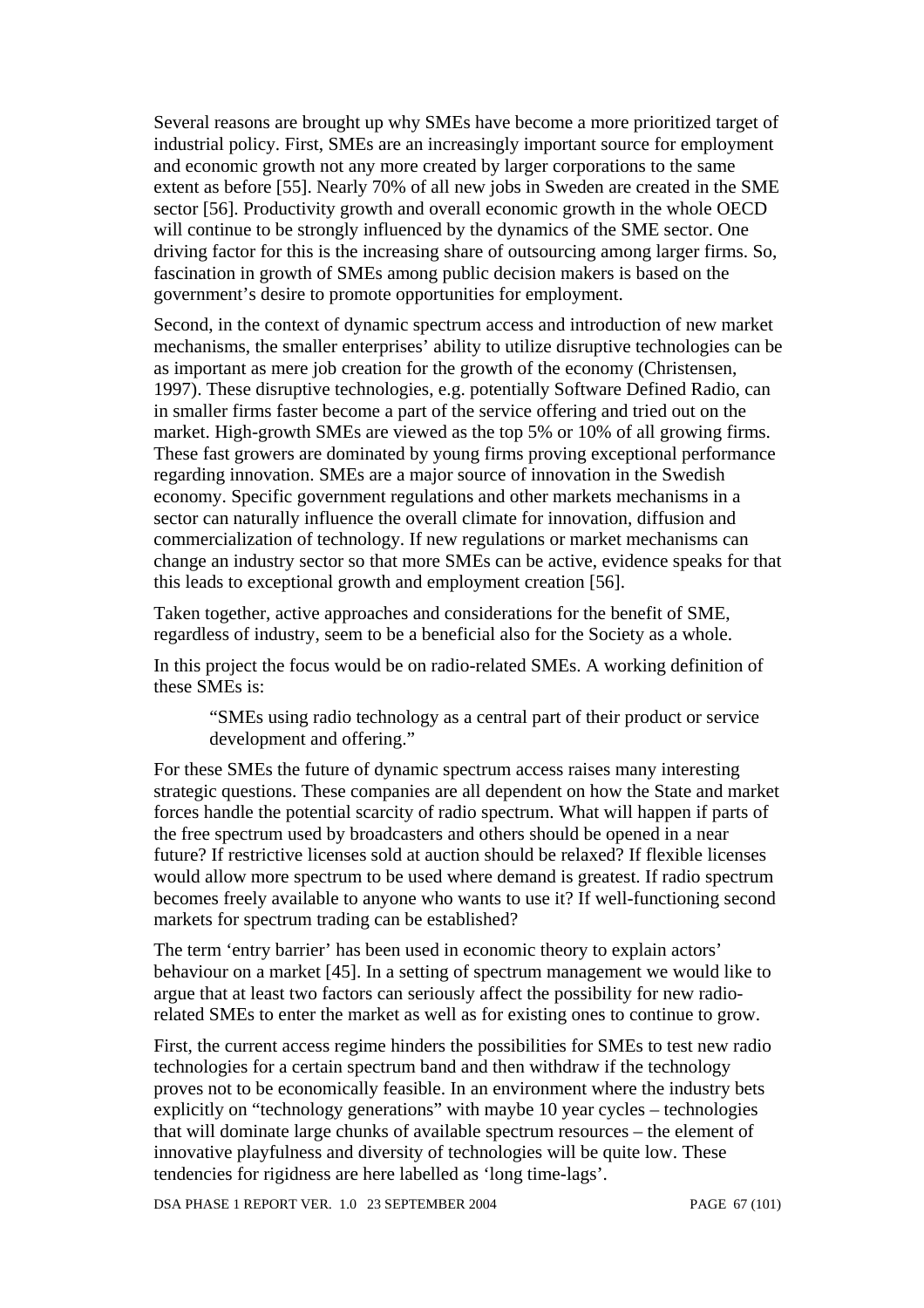Second, the spectrum resource today is not prices by the market and in many cases most probably is over-priced. Spectrum has an all-or-nothing mentality attached to it where, even if beauty contest is used, the spectrum hardly can be considered "free" because hefty obligations regarding coverage and quality of service must be fulfilled, leading to enormous investments. As have been shown the possibilities to withdraw from an spectrum investment is also minimal or even prohibited by law.

Based on this discussion the second proposition states that:

*These time lags raise unnecessary high entry barriers for upcoming actors (in reality SME, existing and up-starting) and technologies, as well as barriers to growth for existing SMEs.* 

#### **8.2.3 Inefficiencies**

A country often develops strengths based on the "natural" or historically pathdependent factors such as resources and problems encountered and solved [45]. This also goes with a specific technology or innovation [44].

On markets with less rigid spectrum access management (e.g. real time spectrum trading) there would be a higher chance of seeing competitive initiatives in the area of new radio technology, e.g. software for spectrum trading, radio technologies that fully utilizes the dynamic possibilities. This also seems to be the case when looking upon recent development in the US.

But Sweden still has a large amount of people highly trained and experienced in radio technology development. The question is whether today these people are fully using their skills in the economy.

Here could be a good place to start distinguishing further among the SME actors. The impact of the introduction of dynamic spectrum access on the SMEs would depend on what products/services they are offering, that is, what types of customers they have. Because this would affect which position on the market they have and how they can use this position to gain from DSA. Does the SME offer a service or product? An application or a new infrastructure? What is its market power for example measured in independence form a market mobile network operator.

It is also important to acknowledge that the current regime not only affect the first tier actors in a negative way, the multiplicator effect (described by Keynes and others) implies that also other parts of the economy is affected. First tier actors would include radio-related SMEs including e.g. WISPs (with radio competence) and clearing houses for roaming and billing. Then second tier actors would be software (not radio) providers, content providers, terminal providers, marketing & consultancy agencies and so on.

It is hard to measure 'competence' but one rough measure is how many people that are employed in the industry. Another measurement would be patents related to radio technologies. It is too early to jump into conclusions whether radio competence in Sweden is "walking away" or simply diffusing out into other industries due to rigid telecom policies. Further research has to look into this issue. For the moment anectodotal evidence makes us formulate the third proposition as:

*This leads to inefficient usage of the existing competence on the Swedish market.*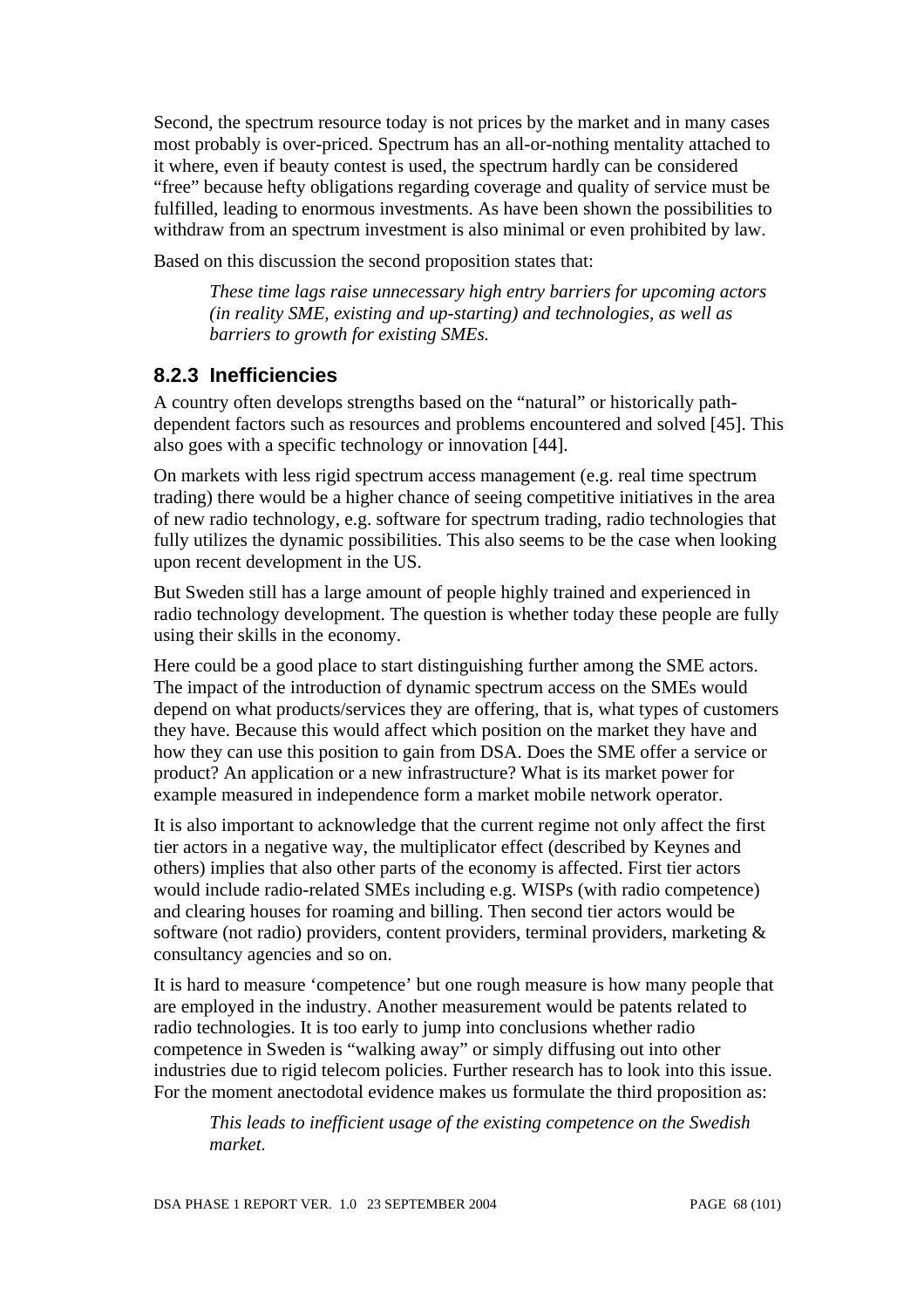#### **8.2.4 New technology and mechanisms**

Let us recapitulate the characteristics of some of the DSA concepts more thoroughly described in earlier chapters.

*Shared spectrum access* could be interesting because of the promising cost savings. If reality, this proposal would implicate an opening of options for spectrum usage probably leading to an increased value of the spectrum. Hopefully spectrum as a resource would be used more efficiently; however coverage may not be fulfilled for the band in question.

*Real time spectrum exchange* could be driven by continuing deregulation of spectrum access policies. If applied this can lead to more optimal dimensioning but then pricing must also be made flexible. Also here spectrum usage would be more efficient, but questions remain if a "perfect market" can evolve; are there enough actors and can information about pricing be made transparent enough?

*Open spectrum access* is backed by success stories from activity on deregulated parts of the spectrum. If reality on a larger scale this would imply much lower entry barriers for new actors. Industrial and innovation dynamics would probably increase, but question marks are raised about possible overload and variable quality of service.

*License exempt operation (Ref. Case)* is driven by large hardware manufacturers with enough market power. This proposal gives incentive for important new promising applications (e.g. in logistics and telematics), but there is a risk to miss the target if standardizing focuses on specific technology and not function.

Compared with *traditional licensing* all these alternative proposals for spectrum access could lead to lowered entry barriers for newcomers, faster implementation of new technologies and positive indirect effects on the innovation system, possibly with the loss of controlled high coverage.

Some system proposals encourage innovative activities while some provides more incentives for coverage. Using combinations of the system proposals presented could be an attractive way to move forward.

The fourth proposal states that:

*A regulatory regime permitting a dynamic spectrum access regime with applied technologies like multi/broadband radio, software-defined radio, smart antennas, electronic secondary market places for spectrum etc could lower the entry barriers for newcomers and have positive implications for the innovation and growth.*

#### **8.2.5 Summary**

This chapter have touched upon some observations around spectrum access linked to possible economical impact on the telecom sector innovation system and existing theory. Key concepts are time-lags, entry barriers, inefficient usage of competence and innovation & growth. This discussion has led down to four propositions, or hypotheses, that should be elaborated and tested in further study. Focus has been on the key actors of radio-related SMEs.

The four propositions are: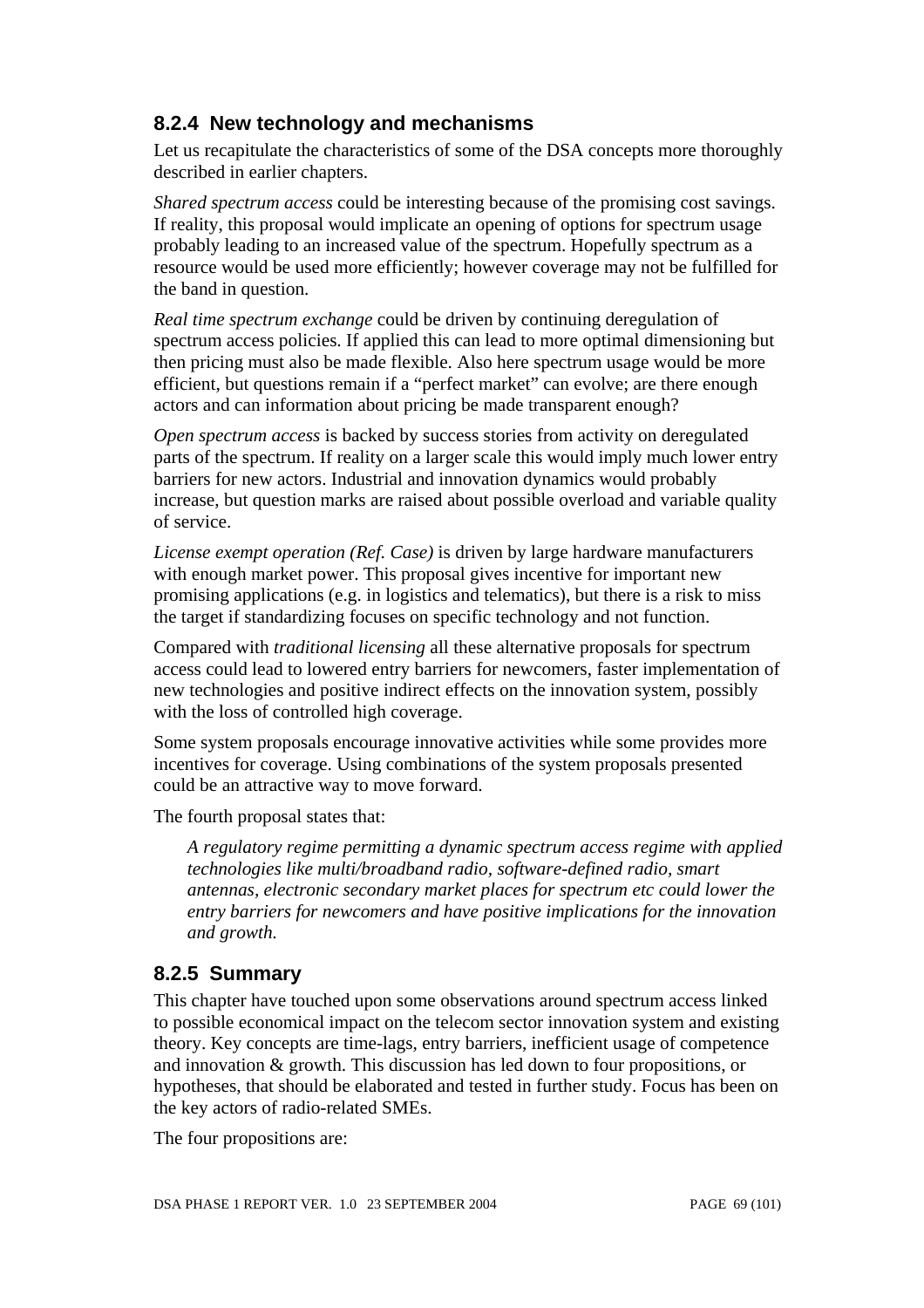*I. Current spectrum access mechanisms result in long time lags between invention and commercialization of new radio technologies.* 

*II. These time lags raise unnecessary high entry barriers for upcoming actors (in reality SME, existing and up-starting) and technologies, as well as barriers to growth for existing SMEs.*

*III. This leads to inefficient usage of the existing competence on the Swedish market.*

*IV. A regulatory regime permitting a dynamic spectrum access regime with applied technologies like multi/broadband radio, software-defined radio, smart antennas, electronic secondary market places for spectrum etc could lower the entry barriers for newcomers and have positive implications for the innovation and growth.*

In the following section recommendations on methodology in order to address these proposals are discussed.

#### *8.3 Discussion on further research and methodology*

First some words of caution. It can easily be argued that the long row of complex factors that affect competitiveness, success and growth of SMEs makes it very hard to isolate certain individual factors and claim causality. The factors are both based on situation and context. For example the specific context of a market, with governmental support of SMEs, access to financial support through venture capitalists and so on. The specific situation could be a release of a natural resource like radio spectrum or any other major business opportunity that would change the business opportunities.

We can also divide these factors into internal and external factors. Internal factors can be owner-management problems and financial management of assets. External factors are state of demand of the products/services the SME are selling, as well as governmental support and tax system, employment, and competition. In this project the external factors like regulation have been the centre of attention, but we cannot forget the internal managerial factors, because they can drastically affect the business of the SME.

So, although a multitude of factors are hypothesized to impact business success, there is no consistent pattern to the characteristics of what makes SME grow succeed in an industry [57][53]. The chance of finding causal relationships between introduction of new market mechanisms for spectrum access and the growth of radio-related SMEs will be very slim on a sectorial medium level of analysis.

DSA PHASE 1 REPORT VER. 1.0 23 SEPTEMBER 2004 PAGE 70 (101) Having said this we are sure that the problem of assessing how a new spectrum access regime would affect the Swedish innovation system can be successful with a simultaneous top-down and bottom-up attack. A recipe for further research should include macro-economical measurements on GDP-level to show the economical effects in rough ranges, including considerations of multiplicator effects. This has been done with interesting results for other industries. These efforts should be complemented with micro-level case studies with entrepreneurs and other actors in and around the relevant SMEs. Work with the relevant cases of today includes looking on the Swedish national innovation system from the viewpoint of smalland medium- sized companies developing and selling products and services related to radio technology. Introduction of mechanisms for dynamic spectrum access is to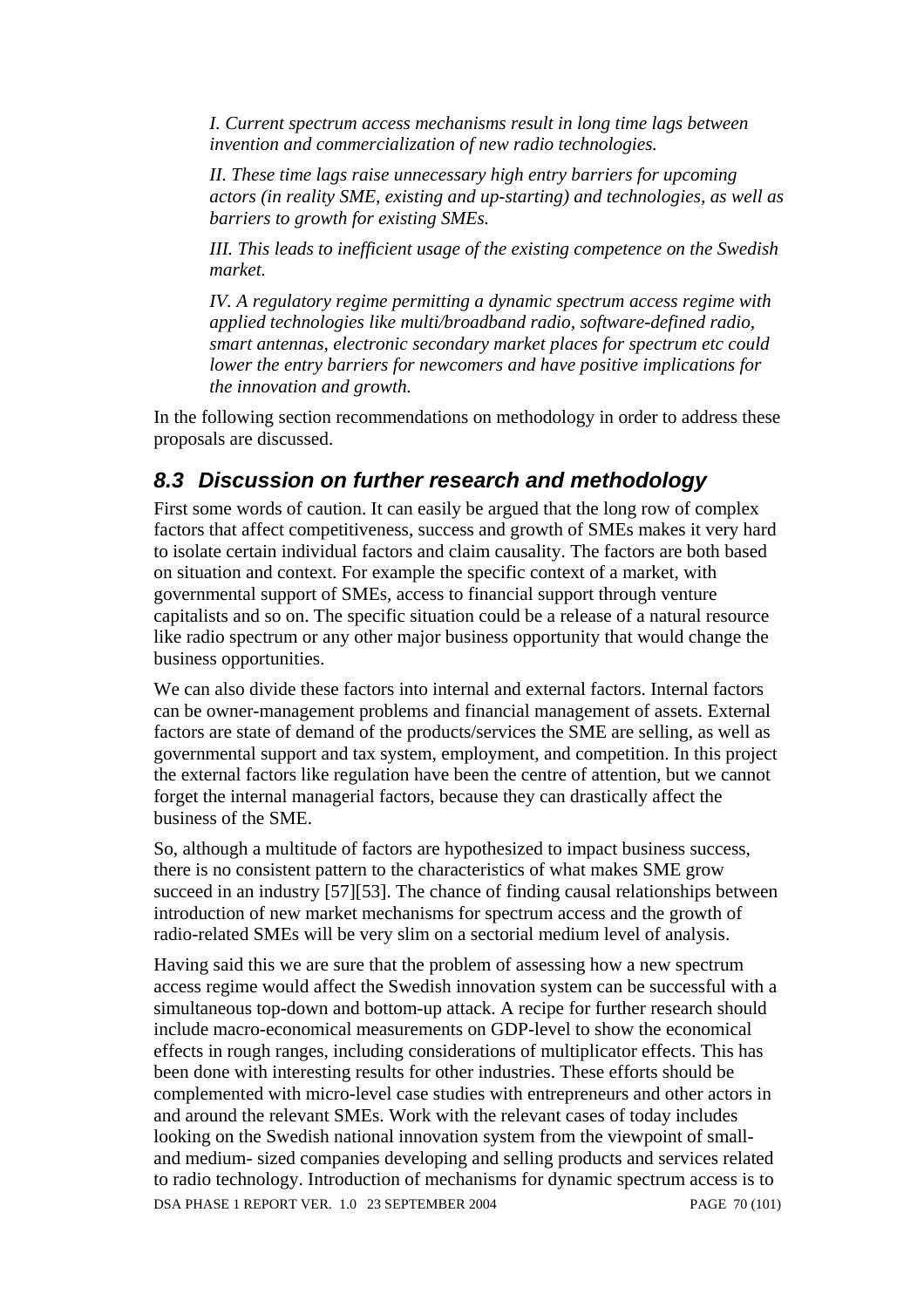be seen as an external variable affecting the working environment of these actors. Together we believe that this research design, with the development of a theoretical framework focusing on economic questions around spectrum as a tradable resource, would lead to fruitful results related to future innovation and growth.

Extensive data collection is outside the resource boundaries of this project phase, but some concrete suggestions for further data collection is relevant. The measurement framework presented in Table 1 is compiled from VINNOVAs work on the Swedish Innovation Systems (Vinnova, 2004:1).

| <b>Possible factors:</b>                        | Possible measurement constructs:        |
|-------------------------------------------------|-----------------------------------------|
| <b>Innovation System Competitiveness</b>        |                                         |
| Long-term economic development                  | GDP                                     |
| Economic structure                              | Share of e.g. producers and consultants |
| International Trade                             | Input/output of country                 |
| Job creation                                    | Number employed                         |
| Value-adding innovation                         | New innovations                         |
| New firm start-ups                              | Number employed                         |
| Growth patterns in SMEs                         | Employment                              |
| Technology & Science Performance                |                                         |
| Technology patenting                            | Number of patents                       |
| Science productivity and quality                | International benchmarking              |
| Innovation activities & Interactions            |                                         |
| Government R&D investments                      | Absolute numbers                        |
| <b>Business R&amp;D investments</b>             | Absolute numbers                        |
| University R&D investments                      | Absolute numbers                        |
| Public-private partnerships                     | Absolute numbers                        |
| <b>R&amp;D Structures &amp; Human resources</b> |                                         |
| Total R&D expenditures                          | Absolute numbers                        |
| People with higher education                    | Absolute numbers                        |
| Human resource mobility                         | Job turnover                            |
| <b>Financing &amp; Incentive structures</b>     |                                         |
| Type of R&D financing                           | <b>Shares</b>                           |
| Venture capital & seed financing                | Absolute numbers                        |
| Taxes & regulations                             | International benchmarking              |
| Labour market incentives                        | International benchmarking              |
| Innovation investment incentives                | International benchmarking              |

**Table 2: Measurement framework. Derived from Vinnova Analysis Report.2004:1**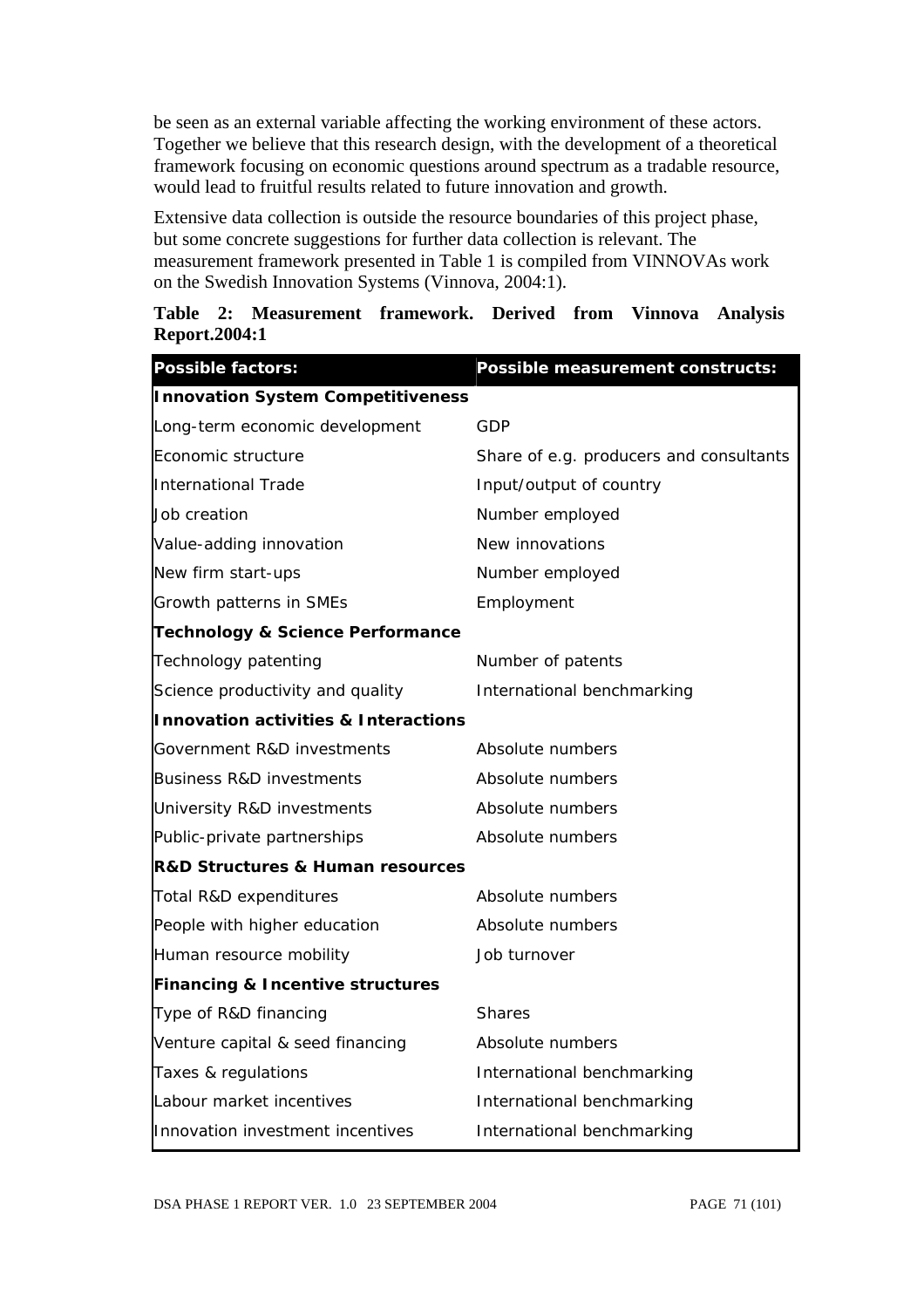In this framework the major measurement groups are Innovation System Competitiveness, Technology & Science Performance, Innovation activities & Interactions, R&D Structures & Human resources and Financing & Incentive structures. We believe that this framework should be used as a starting ground from where measurements of the impact of dynamic spectrum access regime should be launched.

As seen in the possible measurement construct in Table 1 international benchmarking would be an important ingredient. There are several specific country cases with more dynamic spectrum policies that should be used as reference cases. Hong Kong, USA, Australia and New Zealand are possible candidates especially interesting due to partially more market-oriented approaches.



#### **Figure 1 Method demonstration with framework compiled from Vinnova Analysis Report.2004:1**

In Figure 2 a graphic demonstration of how results from such an analysis could look like. The DSA concepts are there compared to the reference case of today's traditional licensing. Every DSA concept receives a unique profile based on measurements and estimations where measurements are not viable.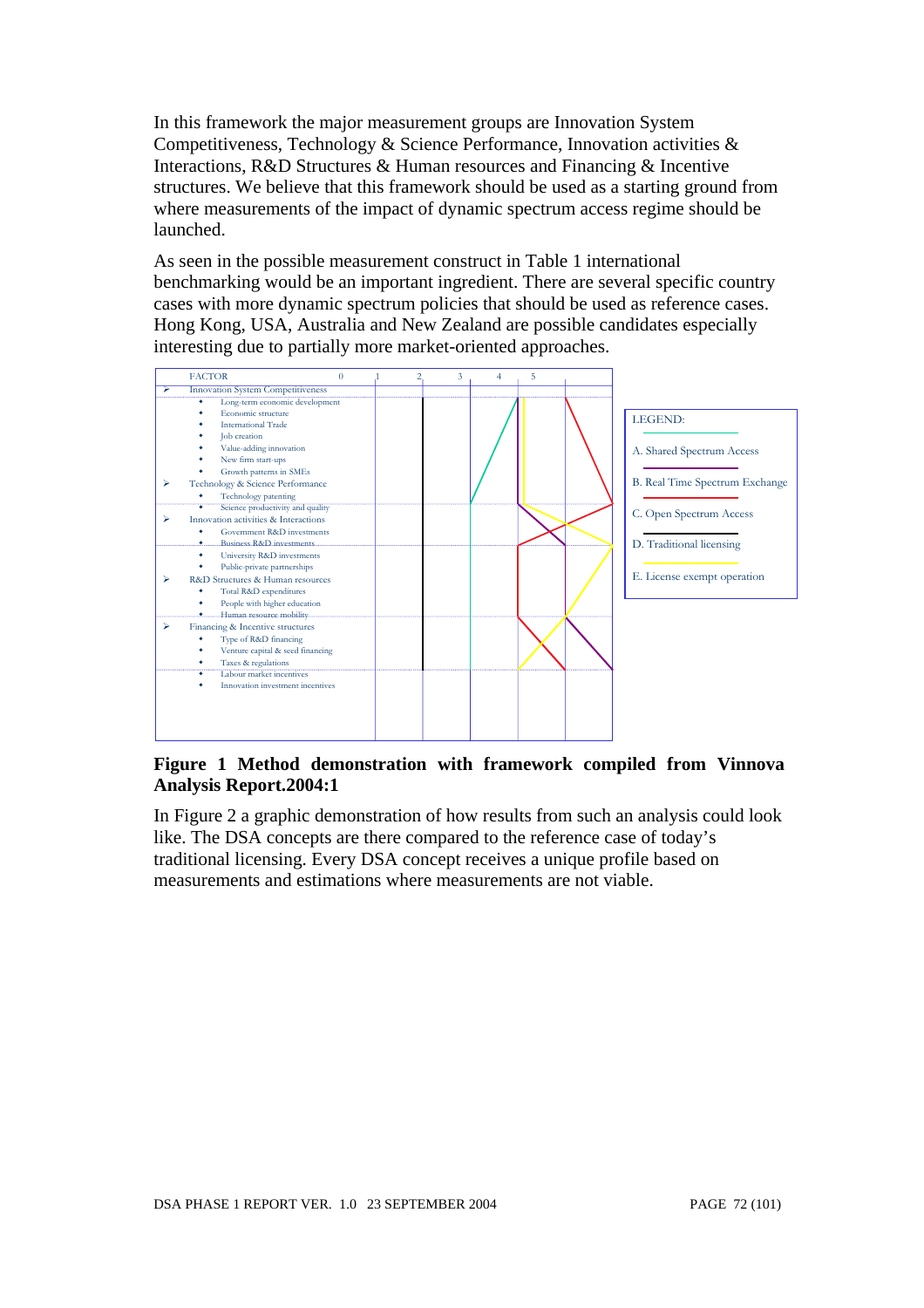$\overline{a}$ 

DSA PHASE 1 REPORT VER. 1.0 23 SEPTEMBER 2004 PAGE 73 (101)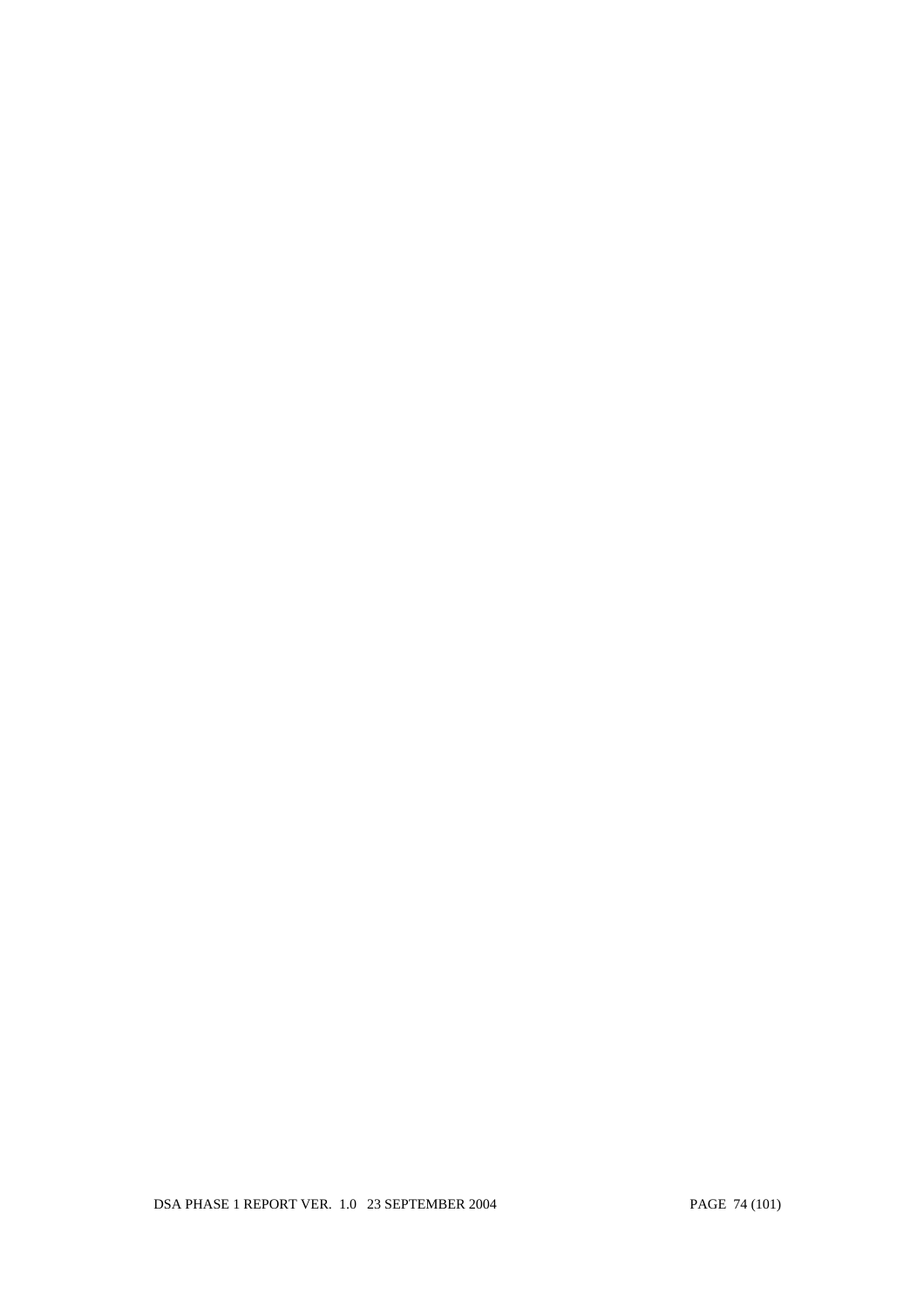# **9 Issues for further research**

In the previous sections, we have identified a number of research problems and outlined important areas that need to be further researched to enable the introduction of DSA concepts and technologies. Based mainly on the urgency of the problems and the competence in the project team, a number of these issue have been selected to be addressed in phase two of the project, while other areas are either deemed to be less urgent or fall outside the competence area of the team and are thus not within of the scope of the project. Yet other areas are already adequately researched in other projects and other contexts.

The selected focal points for further research are

• *Spectrum management regimes*

Here the work will consist of developing some concrete system proposal, i.e. combinations of technologies and policies, that allow a more detailed study. The current concepts are considered to be baseline proposals to be further developed but also completely new concepts are not precluded. Another important task is the systematic analysis and identification of bands where new spectrum management regimes can be used. Also migration aspects when moving from traditional spectrum management to DSA systems need to be investigated carefully.

• *Resource management issues*

In this area, a number of interesting questions are selected, some which are of more fundamental character. One of these more fundamental issues is non-cooperative radio resource management for flexible terminals and in systems where users and network providers compete for the same spectrum and have selfish objectives. Such settings may involve both more centralized as well as distributed solutions. Various business agreements between actors may also distort the picture. Applications of game theory have shown promise in analyzing these problems. Another fundamental issue is the issue of distributed dynamic interference control. Methods and metrics for determining the influence of interference need to be investigated to assess both the interference caused on incumbent systems on the DSA devices, but also the interference caused by DSA devices on non-DSA devices already using the spectrum.

• *Spectrum trading mechanisms*

In this research, secondary trading of licenses and spectrum access rights are investigated closer. In particular the feasibility, the mechanisms and the technologies for real-time spectrum trading are interesting subjects. Also the notion of "interference rights", i.e. buying a right to spread interference in a certain band and location is of great interest.

• Impact on the innovation system This involves both more general effects as well as a more specific look at the Swedish scene.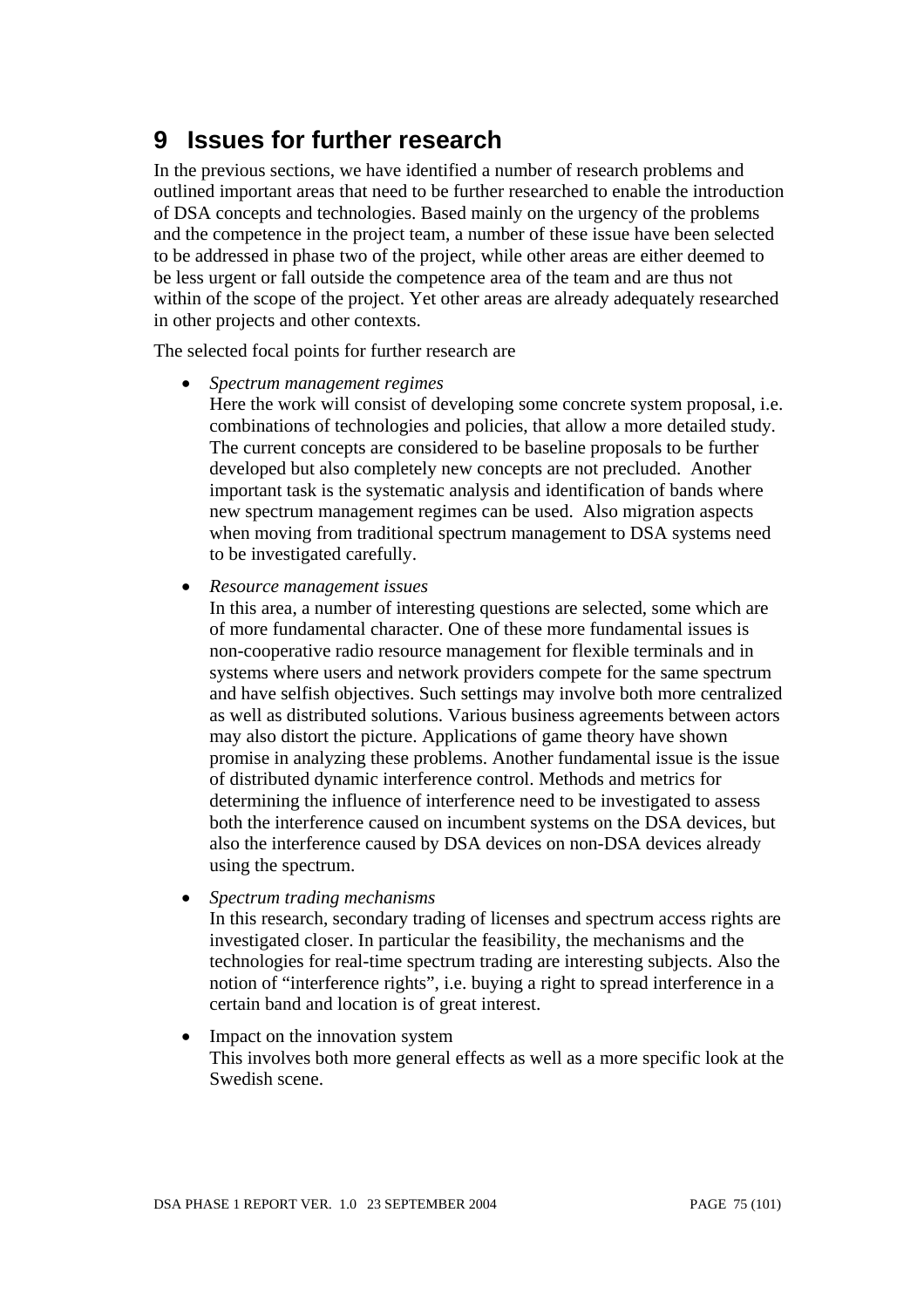# **10 Summary**

The first phase of the project had the aim to provide a qualitative assessment of the potential benefits of dynamic spectrum access regimes. The analysis in the report and other studies in the area, indeed indicate there is a potential to both lower the entry thresholds for new actors as well as provide radical improvement to the efficiency of spectrum usage. The area is definitely of significant issues and the project should be continued studying the DSA concepts in more detail.

Further, using a systematic procedure, we have identified a number of critical areas and bottleneck problems where more research is needed to achieve these benefits. As "side effect" in this procedure, a number of novel and interesting spectrum management concepts were derived, e.g. the "real-time spectrum trading" and "use rights" concepts. Out of this gross list of interest problems, a number of highly important problems were selected, matching the competence of the project team. These problems are proposed to be the focus of the next phase in the project.

Finally, the report provides an overview of the most important ongoing research and policy-making activities in the DSA-area.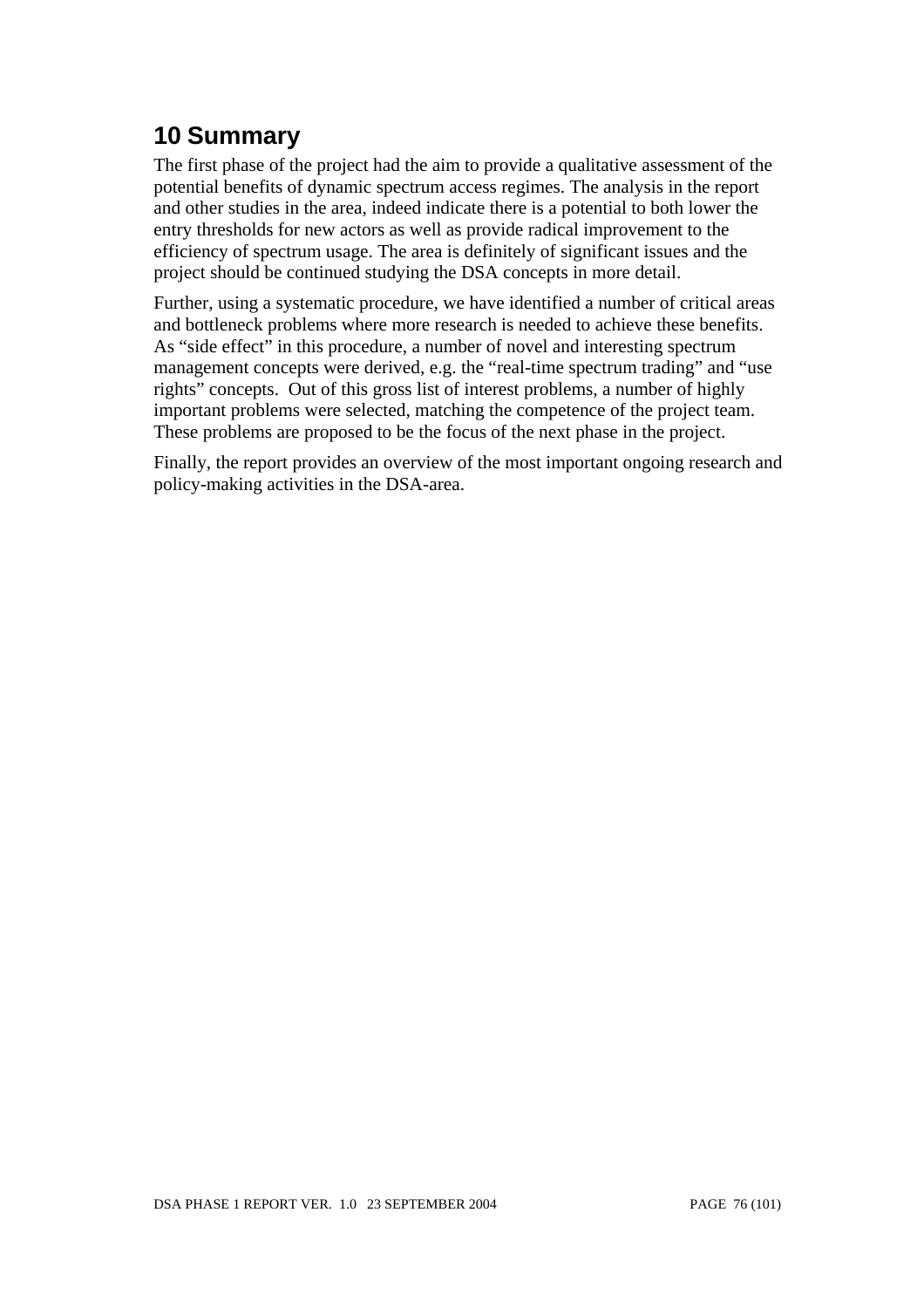## **11 References**

- [1] Federal Communications Commission (http://www.fcc.gov/sptf/reports.html), Spectrum Policy Task Force, report ET Docket No. 02-135, November 2002.
- [2] Paul Kolodzy, "Spectrum Policy Task Force, Findings and Recommendations", *International Symposium on Advanced Radio Technologies (ISART 2003),* March 2003, http://www.its.bldrdoc.gov/meetings/art/art03/slides03/speakers03.html.
- [3] Federal Communications Commission (http://www.fcc.gov/sptf/), "Promoting Efficient Use of Spectrum Through Elimination of Barriers to the Development of Secondary Markets", report WT Docket No. 00-230, October 2003.
- [4] David P. Reed, "How wireless networks scale: the illusion of spectrum scarcity", *FCC Technological Advisory Council*, April 2002 and *International Symposium on Advanced Radio Technologies (ISART 2002),* March 2002, http://www.its.bldrdoc.gov/meetings/art/art02/slides02/speakers02.html.
- [5] David P. Reed, "Bits aren't bites: Constructing a "Communications Ether" that can grow and adapt", *International Symposium on Advanced Radio Technologies (ISART 2003),* March 2003, http://www.its.bldrdoc.gov/meetings/art/art03/slides03/speakers03.html.
- [6] Paul Kolodzy, "Spectrum Policy, Technology Leading to New directions?", *National Spectrum Managers Association*, May 2002.
- [7] Federal Communications Commission, Spectrum Policy Task Force, Report of the Spectrum Efficiency Working Group (http://www.fcc.gov/sptf/reports.html), November 15, 2002.
- [8] Allen Petrin, Paul G. Steffes, "Measurements and Analysis of Urban Spectrum Usage", *International Symposium on Advanced Radio Technologies (ISART 2004),* March 2004, (http://www.its.bldrdoc.gov/meetings/art/art04/slides04/pet\_a/pet\_a\_slides.pdf)
- [9] http://www.sharedspectrum.com/gravely-1850.shtm Accessed 1 Sep 2004
- [10]J W Burns, "Measuring spectrum efficiency The art of spectrum utilization metrics", *Getting the Most Out of the Radio Spectrum, IEE*, 24-25 October 2002.
- [11]Martin Cave, "The Review of Radio Spectrum Management, UK Department of Trade and Industry", Radiocommunications Agency (http://www.radio.gov.uk), March 2002.
- [12]Paul Kolodzy, "A DARPA Perspective on Broadband Wireless Systems", *International Symposium on Advanced Radio Technologies*, September 2000.
- [13] Projekt XG webpage http://www.darpa.mil/ato/programs/xg/index.htm.
- [14]Joseph Mitola III, "Cognitive Radio: Making Software Radios More Personal", *IEEE Personal Communications*, Vol 6, No 4, August 1999.
- [15]Joseph Mitola III, Cognitive Radio An Integrated Agent Architecture for Software Defined Radio, Dissertation, Royal Institute of Technology (KTH) (May 8, 2000), http://www.it.kth.se/~jmitola/Mitola\_Dissertation8\_Integrated.pdf.
- [16]Workshop on Cognitive Radio Technologies, May 2003 (http://www.fcc.gov/sptf/workshops.html).
- [17]E. M. Noam, "Taking the next step beyond spectrum auctions: Open spectrum access," IEEE Commun. Mag., vol. 33, no. 12, pp. 66-73, 1995
- [18]G. Hardin, "The tragedy of the commons,"Science, vol. 162, Dec., pp. 1243-1248, 1968.
- [19]Durga P. Satapathy and Jon M. Peha, A Novel Co-existence Algorithm for Unlicensed Fixed Power Devices, IEEE Wireless Communications and Networking Conference, 23-28 Sept. 2000
- [20] Software Communications Architecture, see http://jtrs.army.mil/sections/technicalinformation/fset\_technical\_sca.html
- [21]The Radio Spectrum Decision 676/2002/EC
- [22]First annual report on radio spectrum policy in the European Union; state of implementation and outlook, COM(2004) 507
- DSA PHASE 1 REPORT VER. 1.0 23 SEPTEMBER 2004 PAGE 77 (101)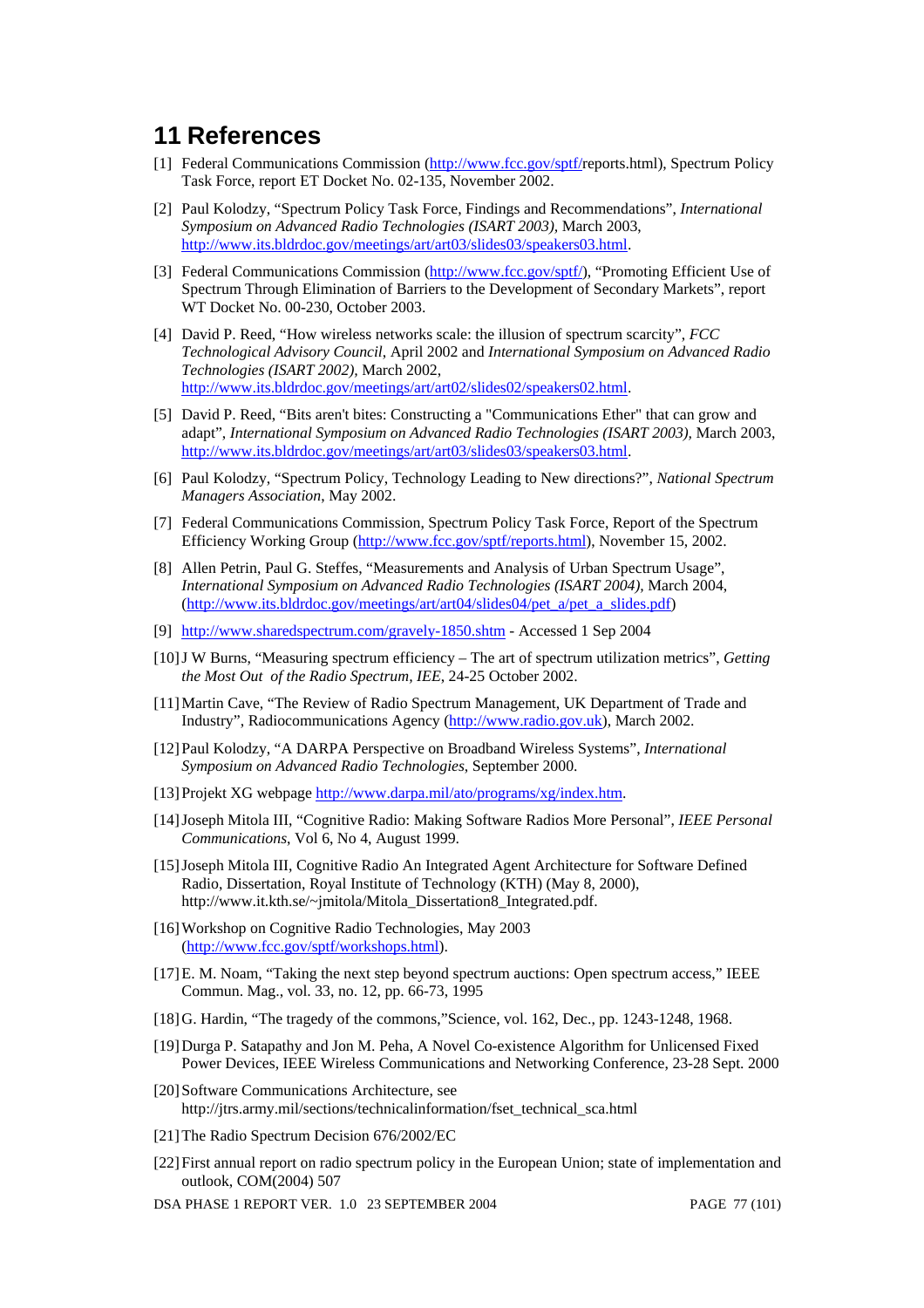- [23]Xu Yan "3G Licensing in Hong Kong: The Debate" Department of Information and Systems Management Hong Kong University of Science and Technology Clearwater Bay, Kowloon, Hong Kong
- [24]Coase, Ronald, "The federal communications commission," Journal of Law & Economics, 2 (1959) pages 1–40.
- [25] Coase, Ronald, "The nature of the firm," in Readings in Price Theory, Stigler and Boulding (ed), R.D. Irwin: Chicago, 1952 (essay originally published in 1937).
- [26]ITU: Radio-spectrum Management for a Converging World Case study Guatemala http://www.itu.int/osg/spu/ni/spectrum/guat-rsm.pdf
- [27] Robert J. Matheson, , "The Electrospace Model as a Tool for Spectrum Management". *International Symposium on Advanced Radio Technologies (ISART 2003),* March 2003, (http://www.its.bldrdoc.gov/meetings/art/art03/slides03/speakers03.html)
- [28]Leif Junholm "NTK: Pre-study of intersystem-interference models", *Swedish Defence Materiel Administration reg. no*. 75825-LB527480, February 2002 (In Swedish).
- [29]G.A. Jackson," The early history of radio disturbance," Journal of the Institution of Electronic and Radio Engineers, no. 6, pp. 244-250, November/December 1987.
- [30]Federal Communications Commission, Spectrum Policy Task Force, Report of the Interference Protection Working Group (http://www.fcc.gov/sptf/reports.html), November 15, 2002.
- [31]Question ITU-R 202/1: "Characterization and measurement of various disturbance sources to digital communication services (according to their disturbance effect)," contained in ITU-Doc. 1/1-E, 30th November 1995.
- [32]Peter F. Stenumgaard, "Using the RMS Detector for Weighting of Disturbance According to its Effect on Digital Communication Services," IEEE Transactions on Electromagnetic Compatibility, November 2000.
- [33]Sara Linder, Jouni Rantakokko, Peter Stenumgaard, "A new approach for estimating the impact of electromagnetic in-band interference on digital communication systems", Proceedings of EMC Europe 2002 International Symposium on Electromagnetic Compatibility.
- [34] Federal Communications Commission, FCC Releases Notice of Proposed Rulemaking on Smart Radios Proceeding (http://www.fcc.gov/sptf/), NPRM 03-322, released December 30, 2003.
- [35] Federal Communications Commission, FCC, Notice of Proposed Rulemaking Regarding "Interference Temperature" Approach for Interference Management (http://www.fcc.gov/sptf/), NPRM 03-289, released November 28, 2003.
- [36] Software Defined Radio Forum, SDRF-04-A-0004-v0.00, approved 2004-05-01 (http://www.sdrforum.org/appr\_docs.html)
- [37] John W. Betz, PhD, Feature Detection, Feb. 12 2003, http://www.fcc.gov/realaudio/presentations/2003/021203/featuredetection.pdf
- [38] Noam, Eli, (2002), The Next Stage in the Digital Economy: Nano-Transactions and Nano-Regulation. From "The Economics of Property Rights to the Economics of Transactions". Presented as Working Paper in New Orleans in Dec.2002, and foregone by his article "Taking the Next Step Beyond Spectrum Auctions. Open Spectrum Access". Published in IEE Communications Magazine.Dec 1995
- [39] Band X "IP Transit price and performance report Q2 2004"
- [40]Littlechild, Stephen, (2002), Regulators, Competition and Transitional Price Controls- A Critique of Price Restraints in Electricity Supply and Mobile Telephones, IEA
- [41]Mölleryd, Bengt, (1997) The building of a World Industry—The Impact of Entrepreneurship on Swedish Mobile Telephony. TELDOK
- [42]Christensen,Clayton, (1997), An Innovator´s dilemma. When New Technologies Cause Great Firm to Fail., Boston, Mass., Harvard Business School Press

DSA PHASE 1 REPORT VER. 1.0 23 SEPTEMBER 2004 PAGE 78 (101)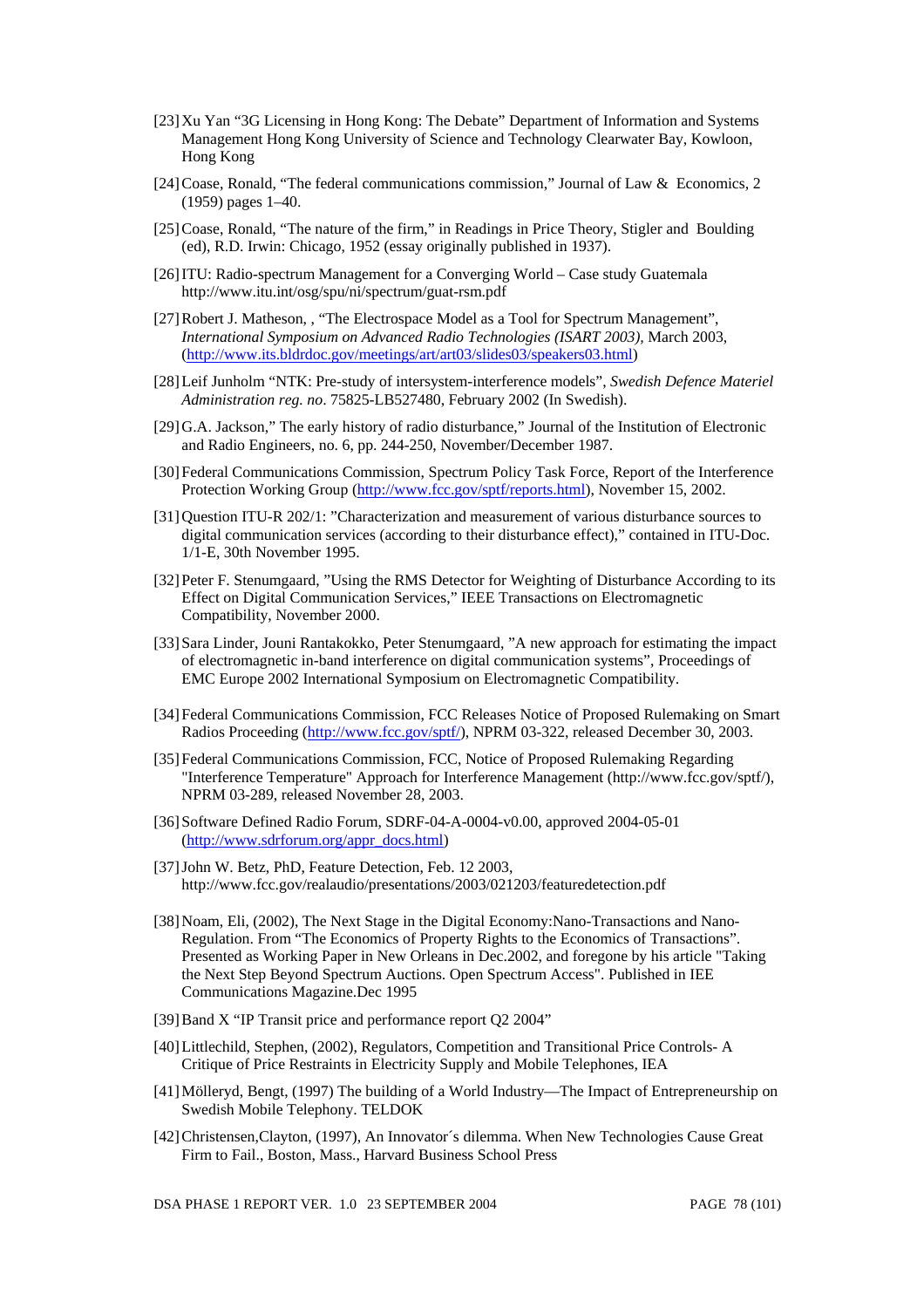- [43]Christensen, Clayton M., Matt Verlinden, and George Westerman, (Nov 2002), Disruption, Disintegration, and the Dissipation of Differentiability, Industrial and Corporate Change 11, no. 5 (November 2002): 955-993
- [44]Rosenberg, Nathan, (1994), *Exploring the Black Box: Technology, economics and history*, Cambridge University Press
- [45]Porter, Michael E., (1990), *Competitive Advantage of Nations*, Free Press, New York, USA
- [46]Porter, Michael E., (1980), *Competitive Strategy: Techniques for Analyzing Industries and Competitors*, Free Press, New York, USA
- [47]*Leydesdorff, Loet, (2001),* Knowledge-Based Innovation Systems and the Model of a Triple Helix of University-Industry-Government Relations, *Paper presented at the Conference, New Economic Windows: New Paradigms for the New Millennium, Salerno, Italy, 14 September 2001*
- [48]Christensen, Clayton M., (1997), *The Innovator's Solution: Creating and Sustaining Successful Growth*, Harvard Business School Publishing, USA
- [49]Thierer, Adam, (2002), *The dawn of a new spectrum policy?*  Regulation. Washington: Winter 2002/2003. Vol. 25, Iss. 4; pg. 10, 2 pgs
- [50]Pogorel, Gerard, (edited by Eli M. Noam), (1994), *Asymmetric deregulation: the dynamics of telecommunications policy in Europe and the United States*, Ablex Pub. Co: Norwood, NJ, USA
- [51]Queseth, Olav "On the feasibility of unlicensed operation in shared spectrum" Licentiate Thesis, TRITA-S3-RST-0307, Radio Communication Systems, Dept of S3, KTH, May 2003
- [52]Dahmén, Erik, (1950), *Svensk industriell företagarverksamhet kausalanalys av den industriella utvecklingen 1919-1939*. Almqvist & Wiksell, Uppsala
- [53]Gibb, A.A., (1996), *Entrepreneurship and small business management: can we afford to neglect them in the 21st-century business school?*, British Academy of Management, 7, 309-321
- [54]Klemperer, Paul, (2002), *How (Not) to Run Auctions: the European 3G Telecom Auctions*, European Economic Review
- [55]NUTEK, (1999), *Growth 2000 an industrial policy for the new millennium*, Stockholm, Sweden
- [56]OECD, (2000), *OECD Small and Medium Enterprise Outlook*, OECD:Paris, France
- [57]Ray, D.M., (1993), *Understanding the entrepreneur: entrepreneurial attributes, experiences and skills*, Entrepreneurship and Regional Development, 5, 345-357
- [58] Schumpeter, Joseph A., (1934), *The Theory of Economic Development*, Harvard University Press: Cambridge (First published in German, 1912.)
- [59]Stevenson, Lois, Lundström, Anders, (2001), *Patterns And Trends in Entrepreneurship/SME Policy and Practice in Ten Economies*, Volume 3 of the Entrepreneurship Policy for the Future Series, Swedish Foundation for Small Business Research, Elanders Gotab:Stockholm, Sweden
- [60]PTS (Prepared by Northstream), (2002), *3G rollout status*, Version 1.2, 4 October 2002 , REPORT NUMBER PTS-ER-2002:22
- [61]Thorngren, Björn; Gustafsson, Per, (2002), *Auction vs. Beauty Contest No Winners, Just Losers*, BrainHeart Magazine No. 7/2002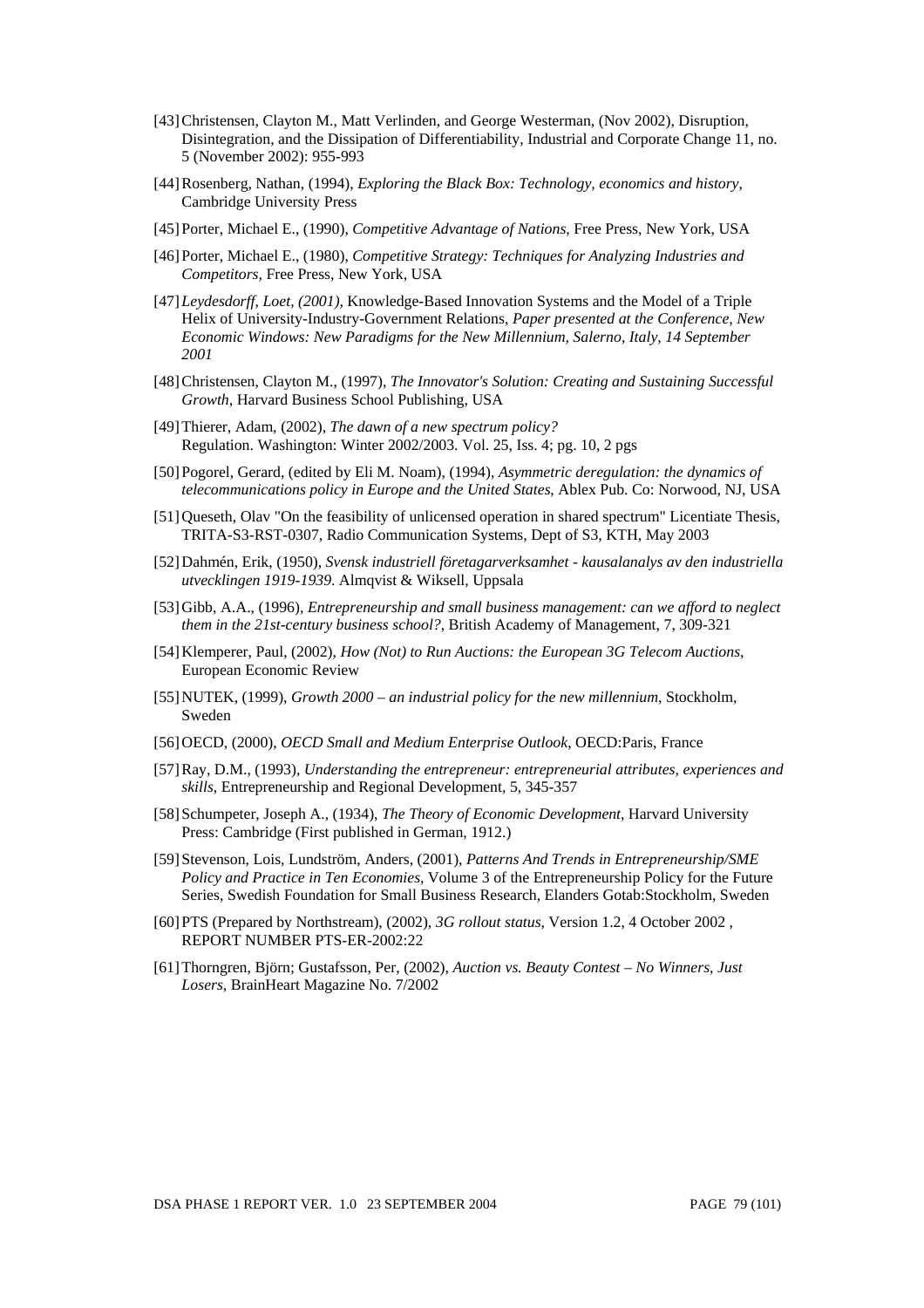# **12 Appendix A - Full scenario space analysis**

## *12.1 Transferable spectrum*





In this system concept conventional exclusive licenses are allocated by the regulator (e.g. in a license auction). The licenses are constrained to a specific service and can be constrained in time. The licenses thus acquired can be resold fast by means of electronic trading mechanisms through the regulator or some central "license exchange" actor or mechanism basis like property without intervention by the regulator.

**(Research) problems:** Auctions, pricing of spectrum (Economical issues) Frequency adaptive systems, can change operating frequency on a hourly or daily basis.

**Example:** Telia rents 3G spectrum to 3 during busy hour (on central exchange)...

#### **12.1.2 1. Frequency as property – Real-time license trading**



In this system concept conventional exclusive licenses are allocated by the regulator (e.g. in a license auction). The licenses are constrained to a specific service. The licenses thus acquired can be resold fast by means of electronic trading mechanisms on a bilateral basis like property without intervention by the regulator.

Will probably occur anyway. Only operators involved...

 **(Research) problems:** Auctions, pricing of spectrum (Economical issues) Frequency adaptive systems, can change operating frequency on a daily, weekly basis

DSA PHASE 1 REPORT VER. 1.0 23 SEPTEMBER 2004 PAGE 80 (101)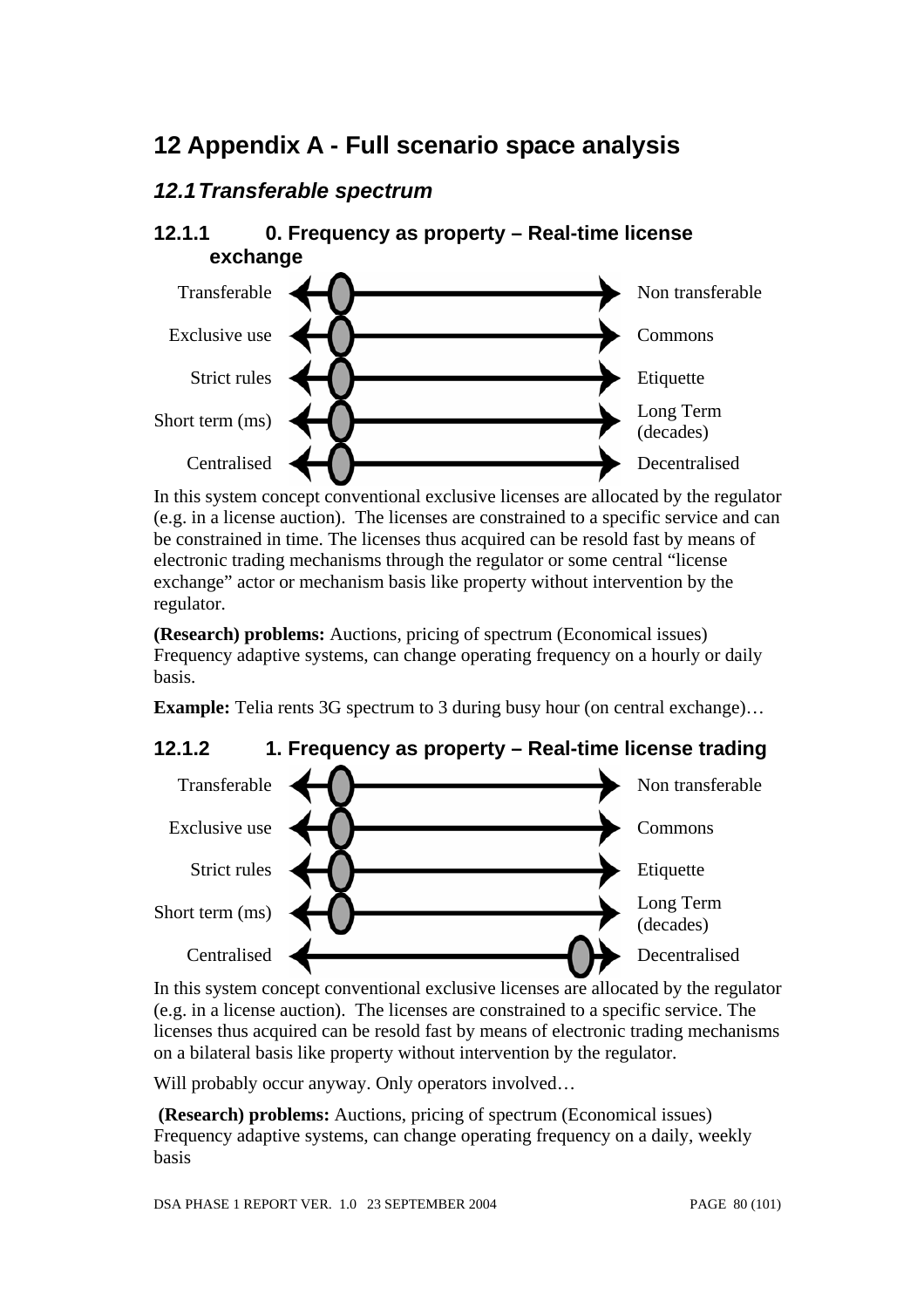

In this system concept conventional exclusive licenses are allocated by the regulator (e.g. in a license auction). The licenses are constrained to a specific service and can be constrained in time. The licenses thus acquired can be resold by means of conventional trading mechanisms through the regulator or some central exchange mechanism basis like property without intervention by the regulator.

**(Research) problems:** Auctions, pricing of spectrum (Economical issues) This is ongoing… E.g. Orange moving license to Svenska UMTS nät?



In this system concept conventional exclusive licenses are allocated by the regulator (e.g. in a license auction). . The licenses are constrained to a specific service. The licenses thus acquired can be resold by means of conventional trading mechanisms on a bilateral basis like property without intervention by the regulator.

**(Research) problems:** Auctions, pricing of spectrum (Economical issues)

**Examples:** PCS licenses in USA, McCaw buying all licenses…

#### **12.1.5 4. Frequency as property – Real-time spectrum exchange**

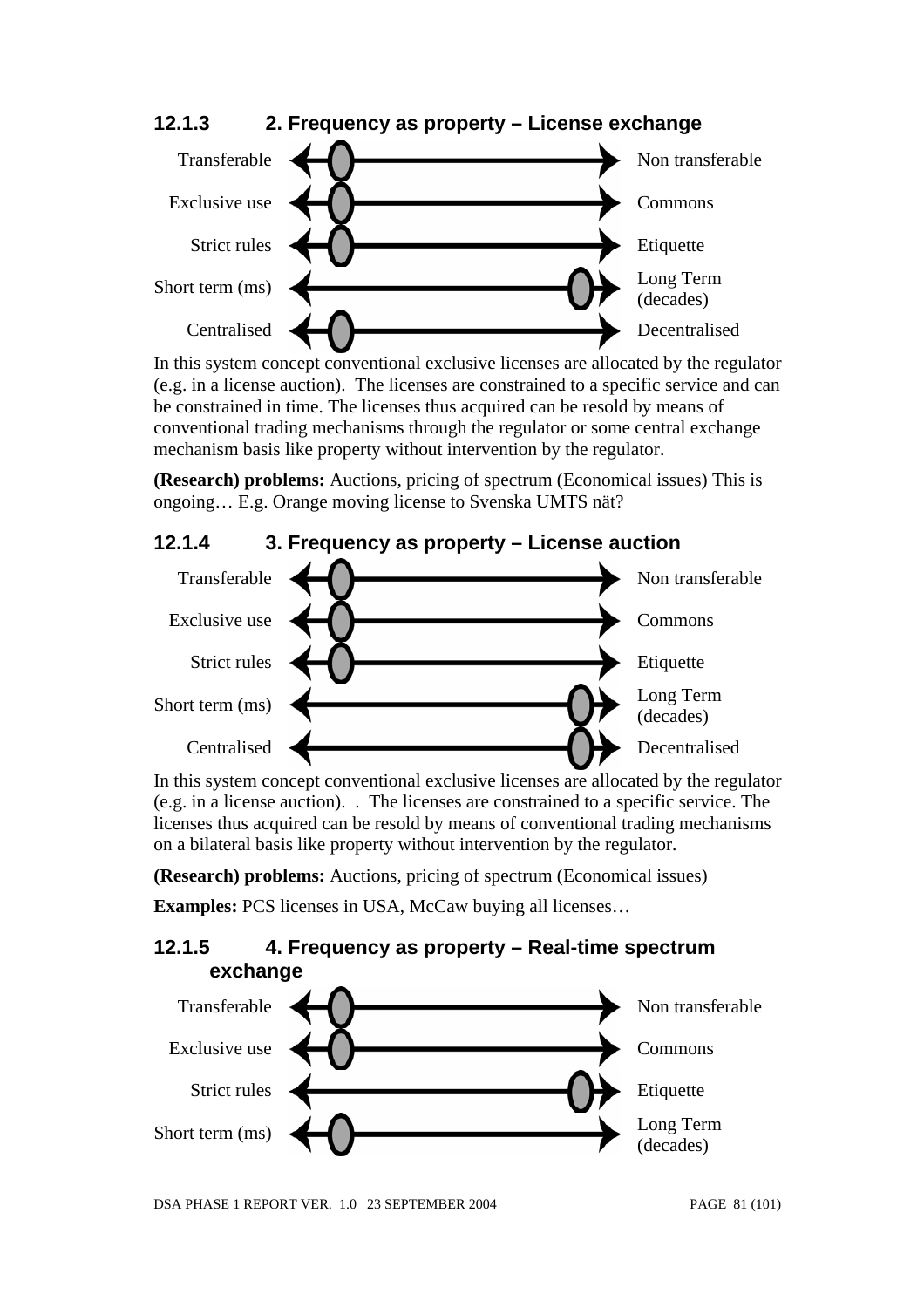Centralised Decentralised In this system concept conventional exclusive licenses are allocated by the regulator

(e.g. in a license auction). The spectrum usage is not constrained to a specific service but could be used in any fashion by the spectrum owner with no or within some very relaxed etiquette rules. The licenses thus acquired can be resold fast by means of electronic trading mechanisms through the regulator or some central "license exchange" actor or mechanism basis like property without intervention by the regulator.

We will probably see interference rules, but few other rules in the licenses. Exchange may be needed to simplify registering responsible.

**(Research) problems:** Auctions, pricing of spectrum (Economical issues) Frequency adaptive systems, can change operating frequency on a hourly, daily basis.



In this system concept conventional exclusive licenses are allocated by the regulator (e.g. in a license auction). The spectrum usage is not constrained to a specific service but could be used in any fashion by the spectrum owner with no or within some very relaxed etiquette rules. The licenses thus acquired can be resold fast by means of electronic trading mechanisms on a bilateral basis like property without intervention by the regulator.

Although the trading is decentralized, a central register for responsibility is probably required. (But difficult to maintain)

**(Research) problems:** Auctions, pricing of spectrum (Economical issues) Frequency adaptive systems, can change operating frequency on a daily, weekly basis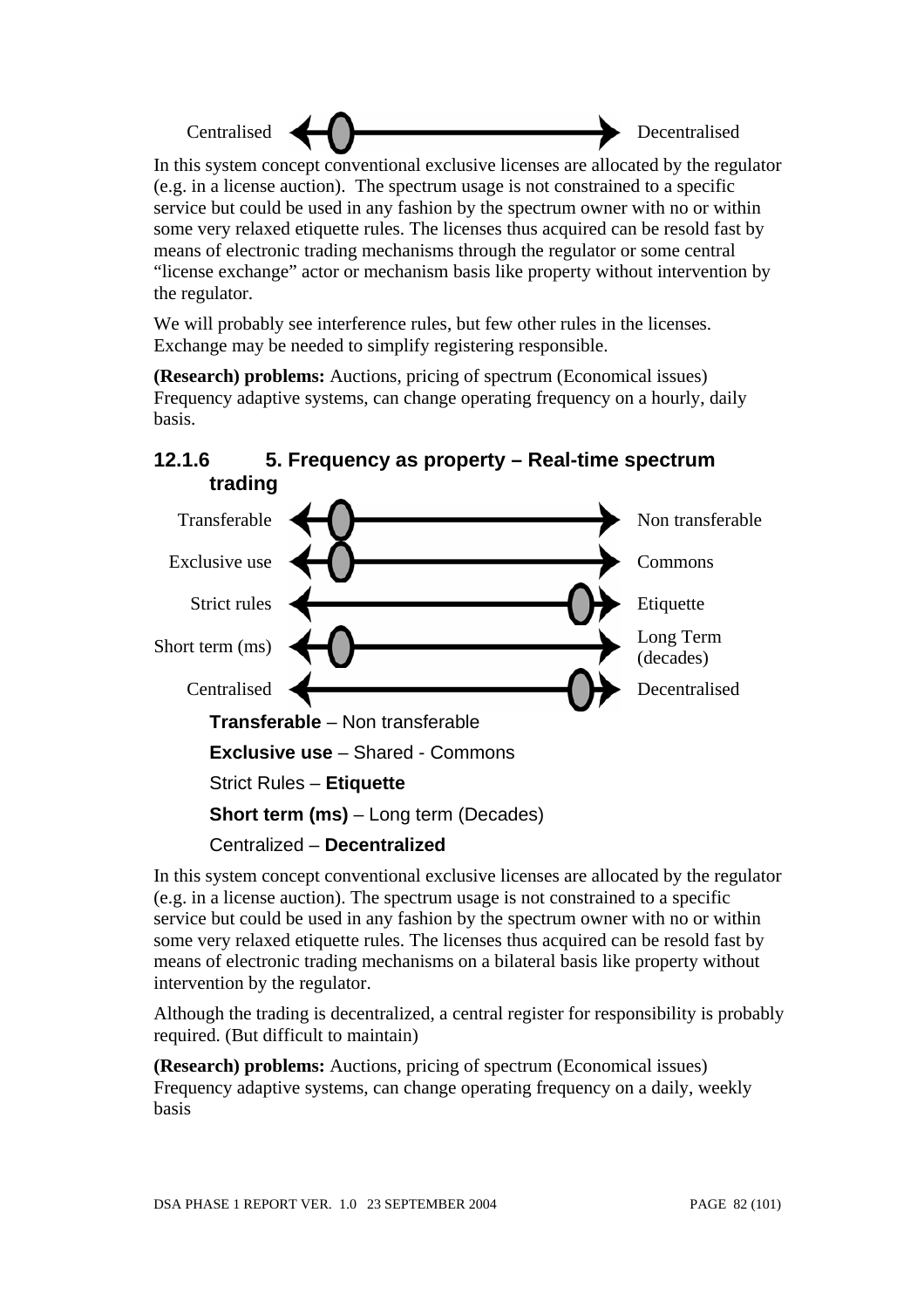

In this system concept conventional exclusive spectrum bands are allocated by the regulator (e.g, example today in auctions). The spectrum usage is not constrained to a specific service but could be used in any fashion by the spectrum owner with no or within some very relaxed etiquette rules. The spectrum thus acquired can be resold by means of conventional trading mechanisms through the regulator or some central exchange mechanism basis like property without intervention by the regulator.

**(Research) problems:** Auctions, pricing of spectrum (Economical issues)





In this system concept conventional exclusive spectrum bands are allocated by the regulator (e.g, example today in auctions). The spectrum usage is not constrained to a specific service but could be used in any fashion by the spectrum owner with no or within some very relaxed etiquette rules. The licenses thus acquired can be resold on a bilateral basis like property by means of conventional trading mechanisms without intervention by the regulator.

**(Research) problems:** Auctions, pricing of spectrum (Economical issues)

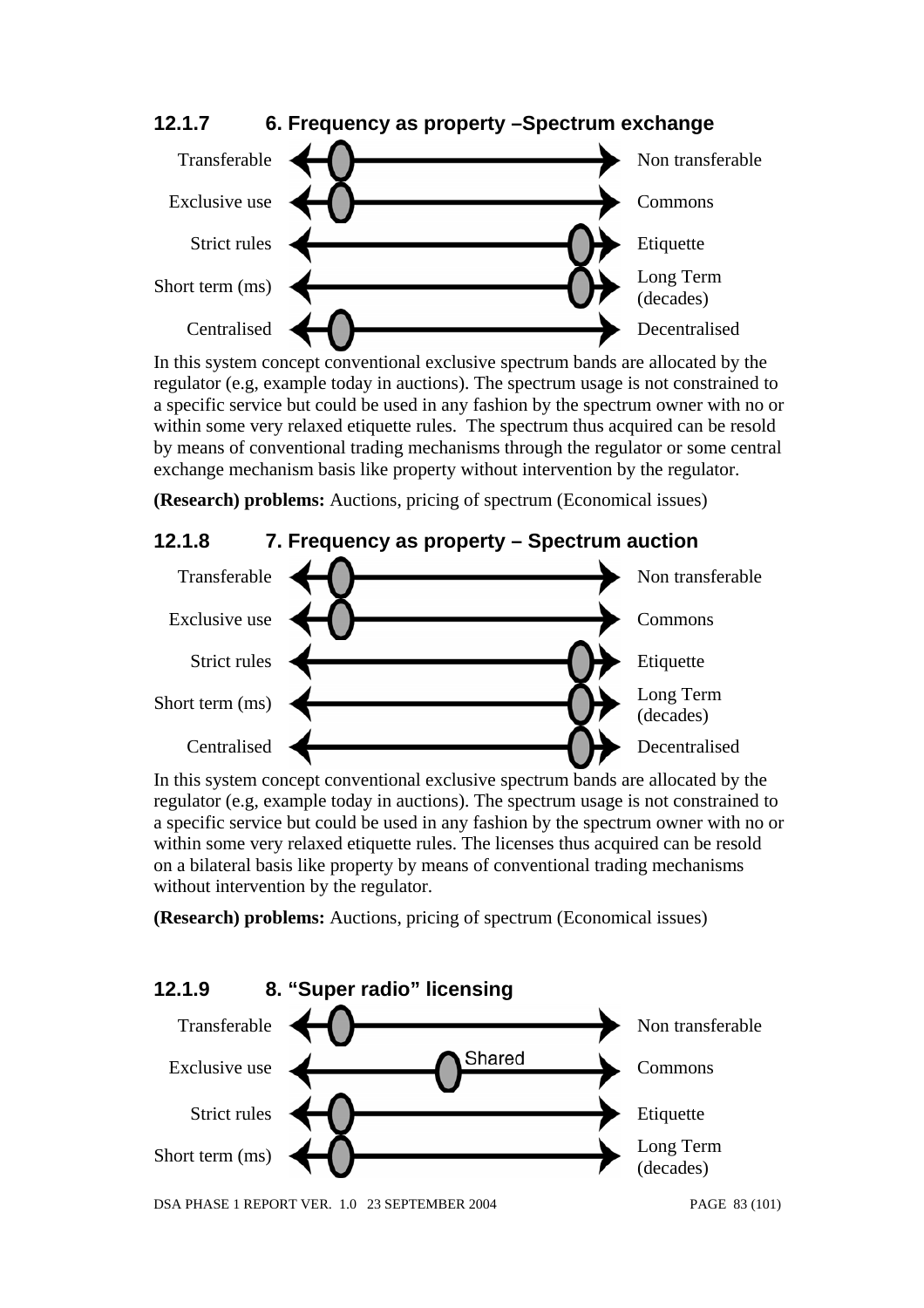Centralised **Decentralised** Decentralised Licenses that require certain radio technology, and imperative spectrum sharing, are

allocated by the regulator, but only for short term use. Actors may choose to sell its license. Short term use may require many fast spectrum transactions; difficult to do in a centralized manner. If "must share channel and use certain technique", then there is little degree of freedom.

**(Research) problems:** Could require highly standardized very complicated radios; the super radio.

**Relevance:** Quite unrealistic.

**Analogy:** The public swimming pool; you may not use certain lanes, or misbehave.

**Note:** The shared concept is novel and difficult to understand.



Same as above, but the actors buy/sell from each other directly. Slightly closer to reality than the example above.

#### **(Research) problems:**

**Relevance:** Quite unrealistic.



Similar to above, but licenses can be purchased/sold only in a centralized fashion. **Relevance:** Quite unrealistic.

**Analogy:** Again the public swimming pool, but with one-year ticket.

**Example:** 3 taxi companies get shared access to frequencies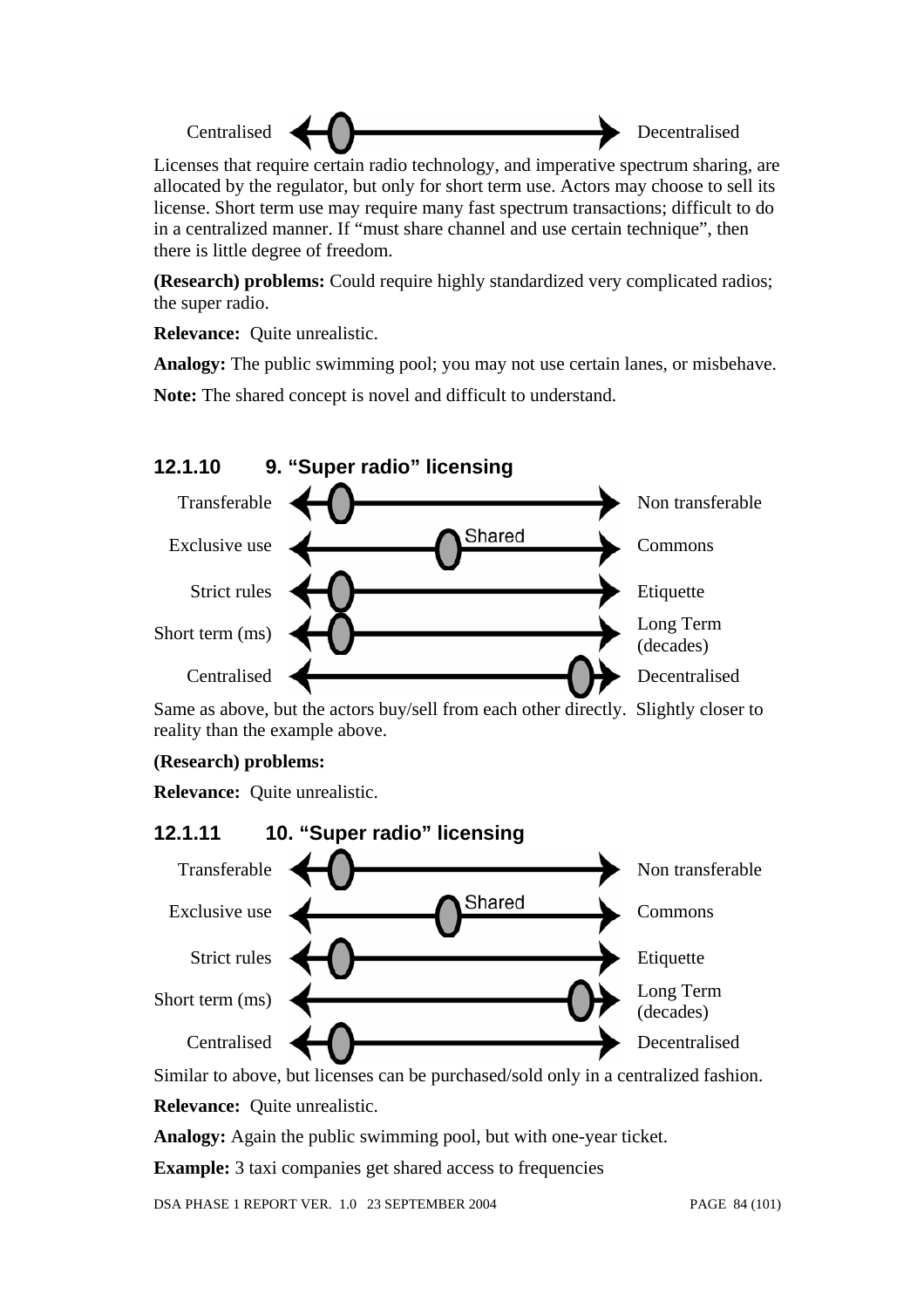

Here the license is allocated on a long term. Strict rules mean expensive system design and validation before such things can be deployed. Hinges much on that the technology will work when deployed.

**(Research) problems:** Still complicated radio issues. Powerful actors may buy licenses, increasing their market share leading to oligopoly, diminishing the commons aspect and reducing the spectrum efficiency.

**Relevance:** Quite unrealistic.



**(Research) problems:** Relevance of centralized allocations for short term use.

**Relevance:** Possible.

**Analogy:** The rock concert, with no seats.

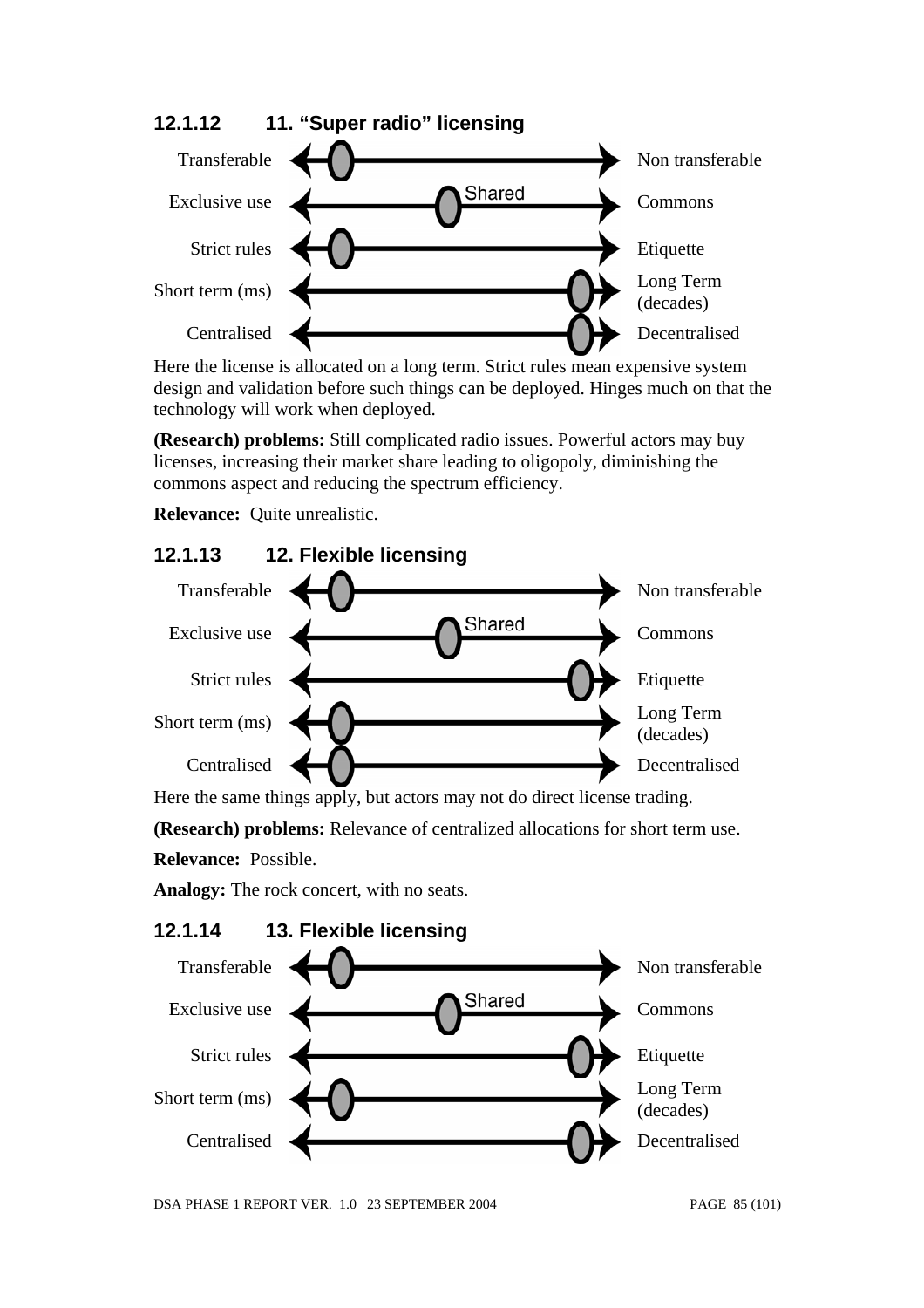Similar to the above, but on a shorter time scale. Perhaps the most volatile and dynamic scenario.

**(Research) problems:** Even more functionality has to be put in the terminal if licenses are only short term.

**Relevance:** Possible.



This is a set of combinations that gives very large flexibility in frequency utilization. Actors share the spectrum, which they are granted access to for a long period of time. Actors may choose to purchase/sell their license directly to others.

**(Research) problems:** The traditional issues on unlicensed operation, ad hoc networks, SDRs etc. Large span in technical solutions and innovations.

**Relevance:** Very realistic.

## *12.2 Non transferable licenses*



DSA PHASE 1 REPORT VER. 1.0 23 SEPTEMBER 2004 PAGE 86 (101)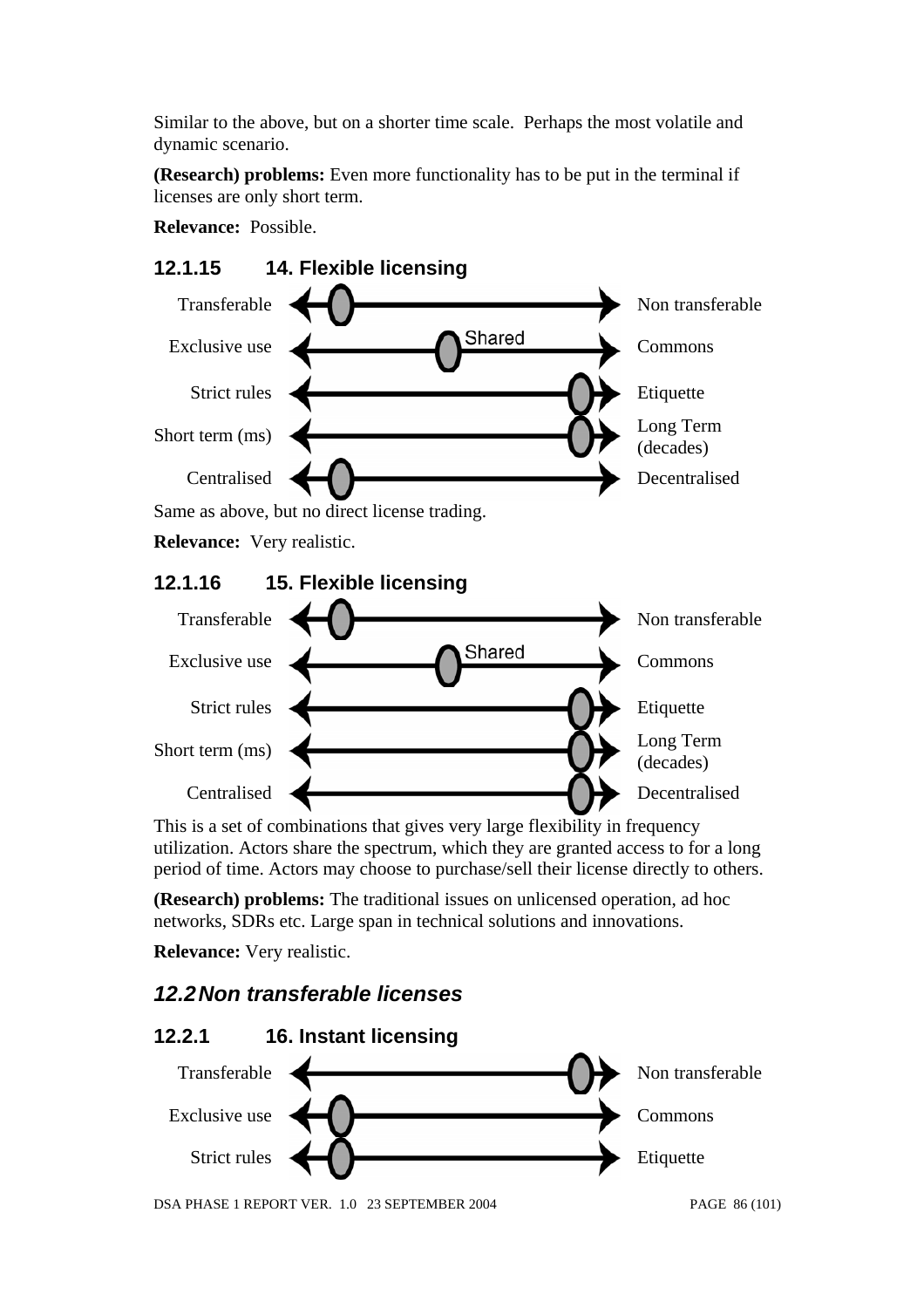

In this system concept licenses are allocated by the regulator on a short term basis. A user applies and is given a license after a short term for. This requires some kind of instant licensing procedure where the procedure is automated. The shorter the license validity the more automated the procedures have to be. The application and license granting is done centrally.

**(Research) problems:** Granting licensed on an automated basis. Also since the validity time of licenses are short investing in equipment may be risky.



This case is similar to the previous except that the decisions are made in a decentralized manner. This can of course cause some coordination problems, but is probably not a bottleneck issue.

This is a strange combination… Decentralized and Non transferable



This is the traditional regime for licensing. An application is made to the regulator who grants exclusive use for an extended period of time.

**(Research) problems:** The problem is that spectrum is underutilized…

**Relevance:** Reference case.

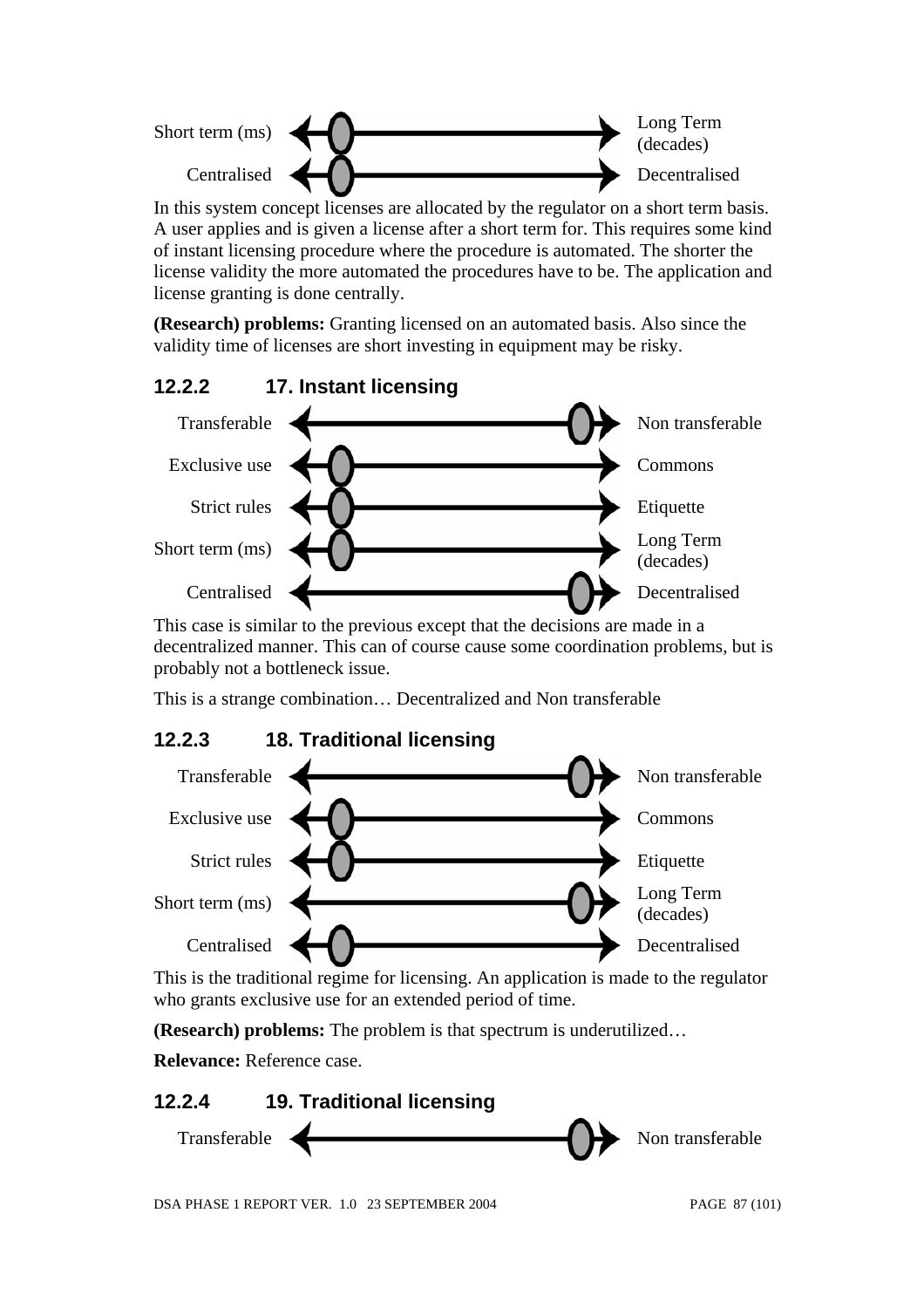

This is similar to the previous case, but the decisions are made in a distributed manner. This can cause coordination problems. HF licensing today for example is one case where the distributed decision-making causes problems.

With decentralized we mean sublicensing, e.g. PTS delegates partial licensing rights.



In this case the permit to use spectrum is granted to someone for a short time. Again this could require some kind of instant licenses. There are similar licensing schemes around. One example from real life, although not purely in this corner, is where operators get a piece of spectrum to operate in (and they can select their own strategy. However the ones that do not have customers loose their license after a short time. It is the licensing authority that makes the decisions on a centralized manner.

**(Research) problems:** Again the possibility to make quick spectrum decisions and the economic risks with short term licenses.



This is similar to the previous case, but the decisions are made in a decentralized manner. Again here is the problem of coordination.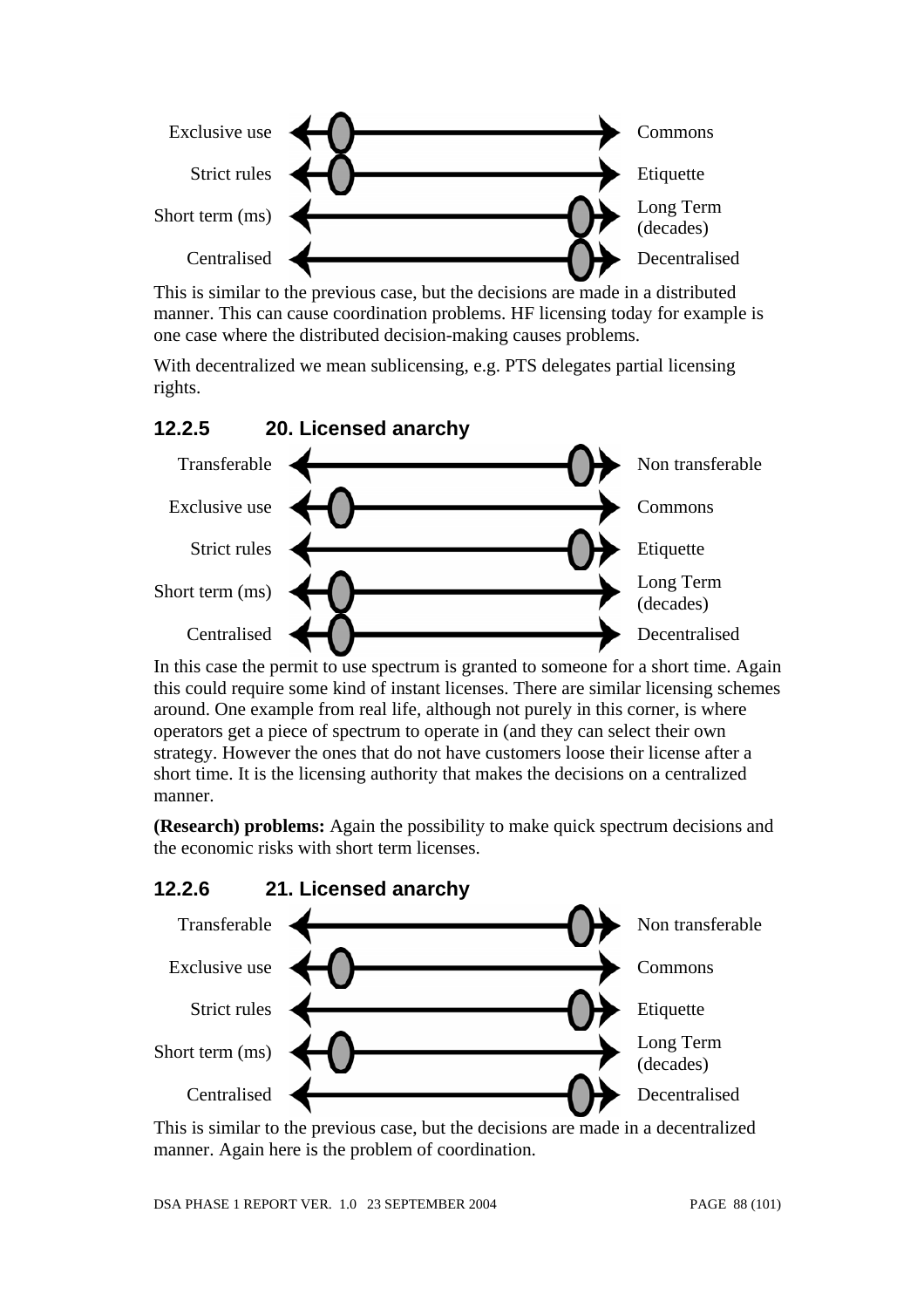

This is probably similar to spectrum policies in the US than in Europe. An operator is granted exclusive us to spectrum for quite some time and can decide to do whatever in that spectrum. Maybe there are examples of broadcasters that have reused their spectrum for other purposes.



Here we have regional authorities that give out permissions to use spectrum for a long time for whatever.

**Relevance:** This is probably a strange case…



Some users are granted use of spectrum. But they have to share the spectrum among them. Is this the category that Ultra Wideband falls into?

**(Research) problems:** Can something centralized really be so quick?

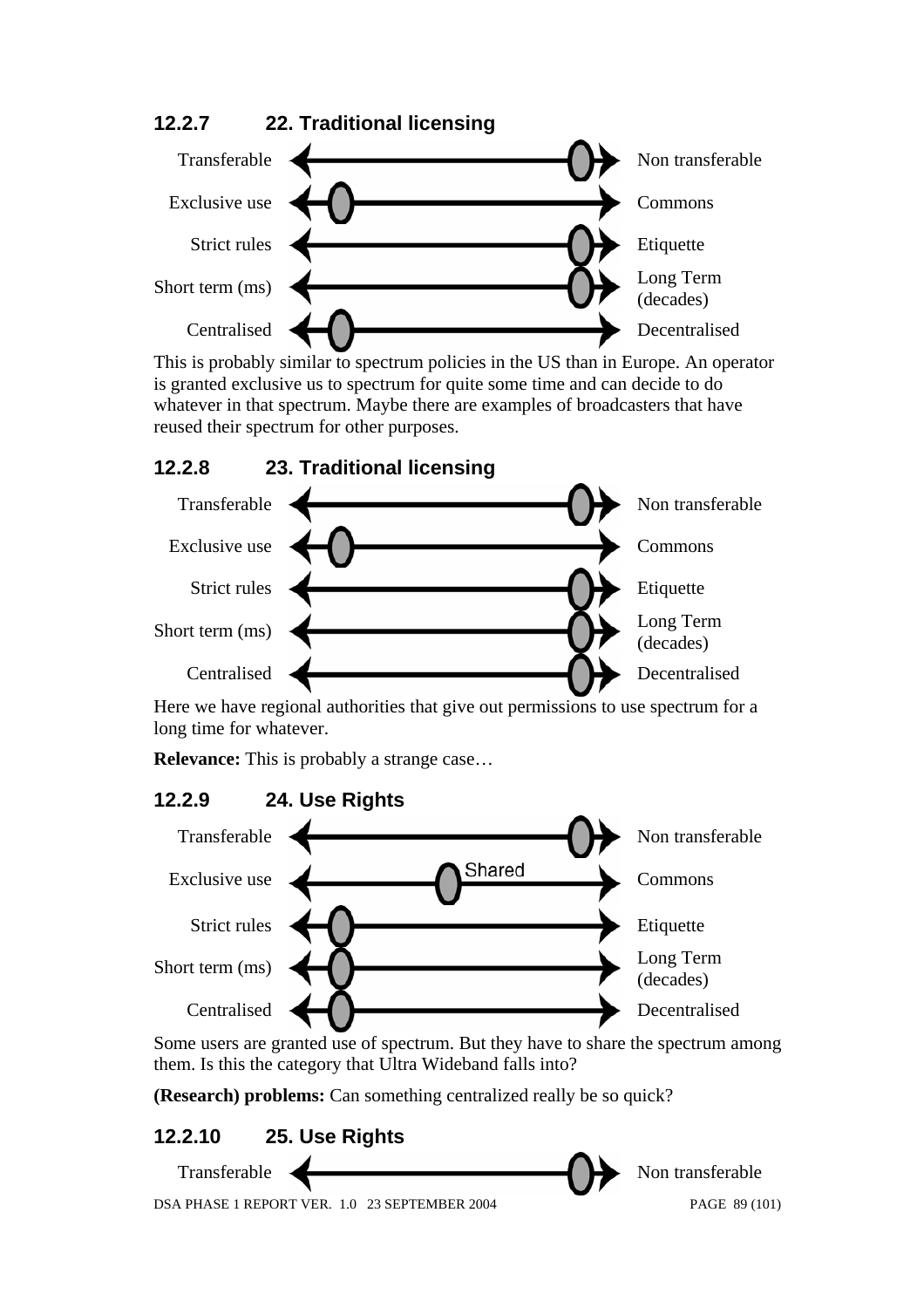

This case is the same as above, but with the decisions of the regulator made in a decentralized way.



This is actually the case of lots of spectrum pieces today. There may be someone who is designated as primary user and others that must tolerate interference and must not interfere. This may be fairly simple to achieve since there are a number of rules that can be set. This case is similar to the case of license exempt operation. By limiting the number of users and designing the algorithms correctly it is possible to achieve good results.

**(Research) problems:** Algorithm design.



In this case the regulator has delegated the spectrum handling to a few actors. One possible example would be to let some broadcasters use a specific band for broadcasting, but the frequency coordination is left to the broadcasters themselves.

**(Research) problems:** Again. Cooperation among the permission holders could be interesting to study.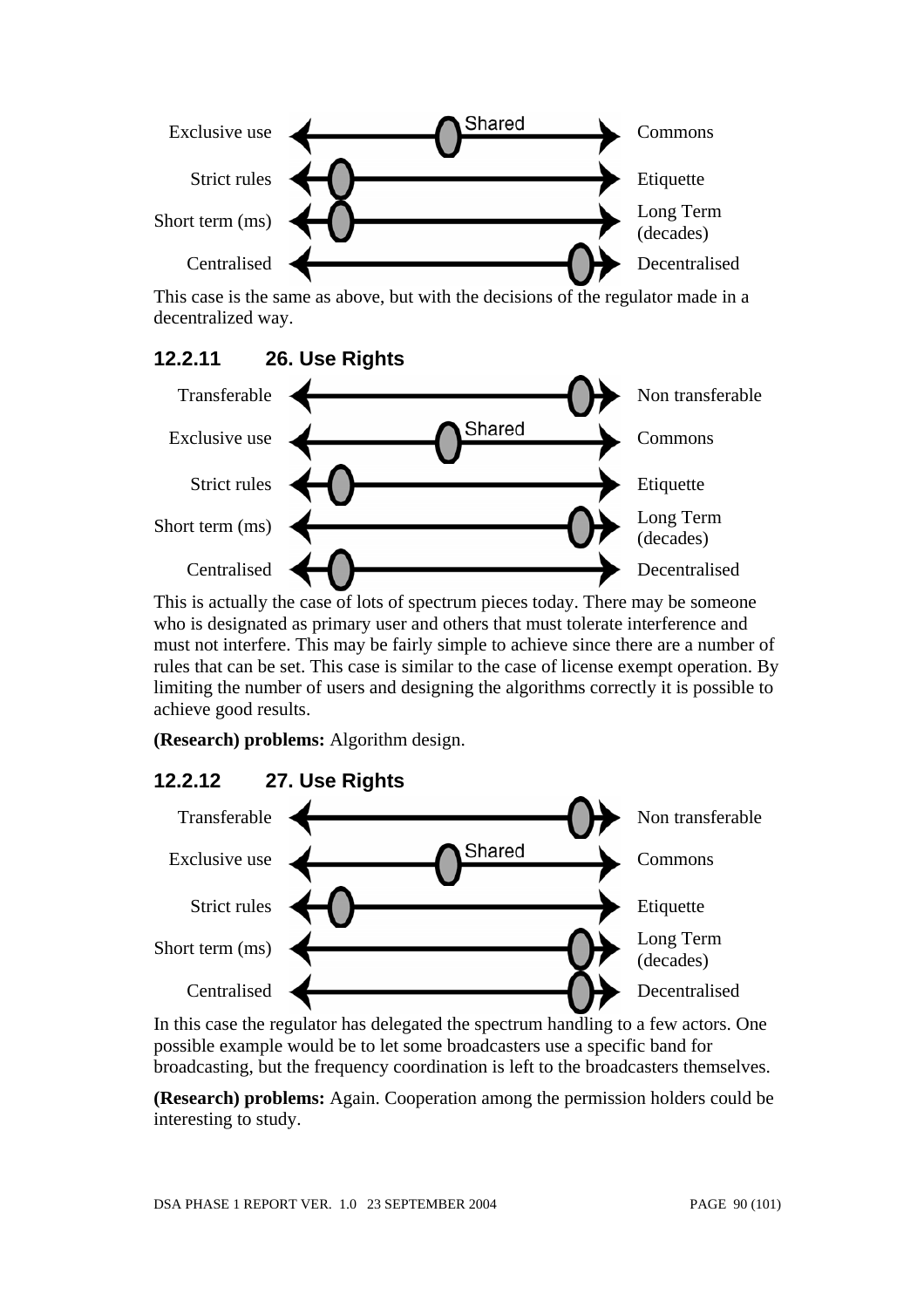

During a short time a number of users can use the spectrum. A number of actors request permission and some are granted the rights. Could there be a "black market" of spectrum where the big players make side agreements when supplying applications?



Here we again have the problem that the regulator has to deal with when he has to make distributed decisions.

#### **12.2.15 30. Use Rights**



Here the regulator lets a few users use the spectrum for whatever purpose for a long time. Probably the license holders cooperate among them to achieve good results.

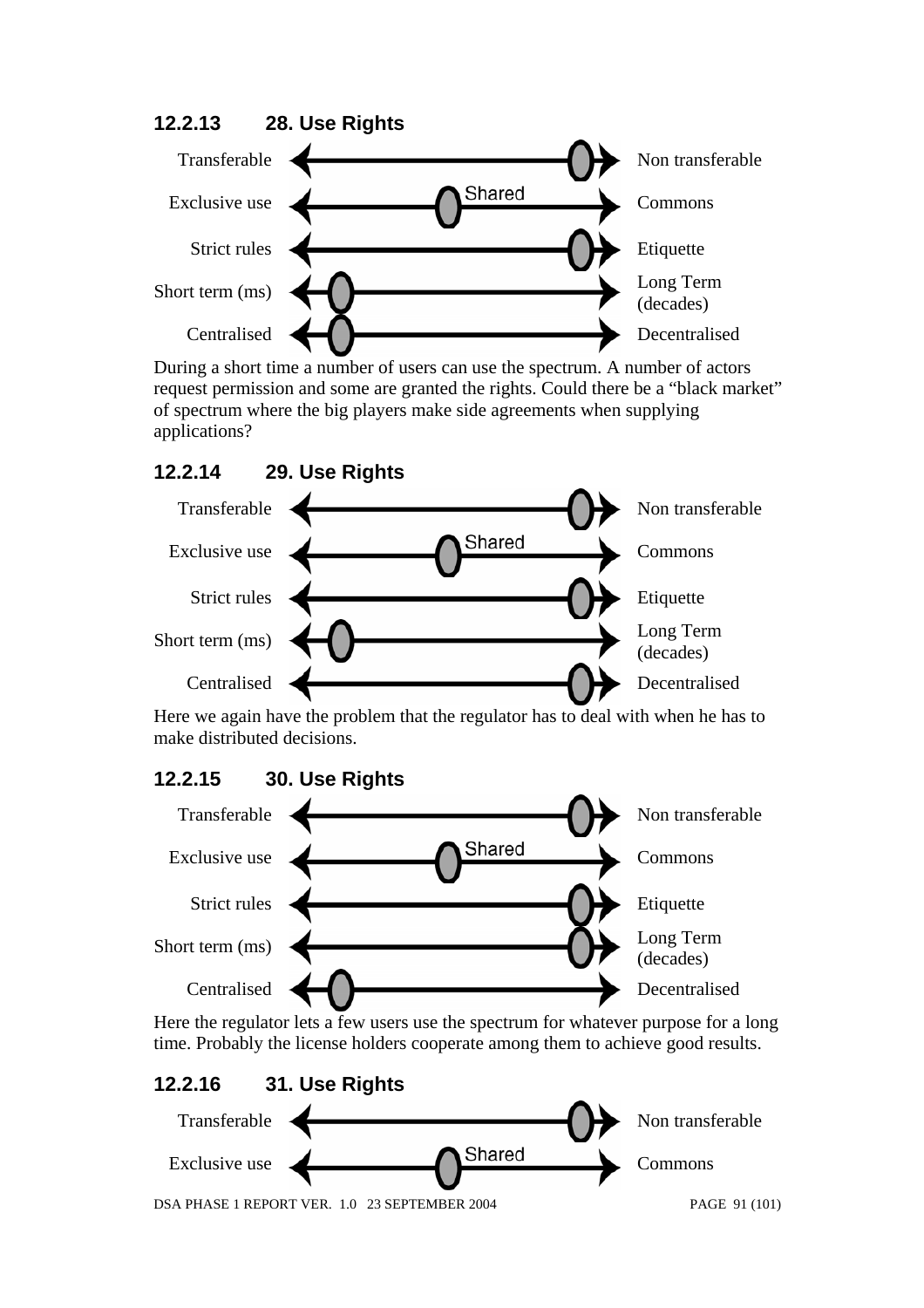





This is similar to what we mean with license exempt operation today. Anybody can use the spectrum, but there are a lot of rules to follow. For example the users must adhere to a specific standard. The interesting thing is that the decisions are made in a centralized manner. It is possible to imagine cases when the users voluntary agree to cooperate and chooses to cooperate through a central forum.

In the commons case the time and de-/centralized is about technology.

**(Research) problems:** The cooperation is interesting from a research perspective. Questions to be answered are how the various actors are going to respond to rules and conversely how rules are to be designed to achieve good cooperative results.



This is what is commonly known as license exempt operation. Anybody can use the spectrum but has to follow very strict rules, e.g. comply with a standard. The rules are made to achieve good overall results.

**(Research) problems:** Obviously designing the rules are of interest. Essentially this is about designing algorithms that should be implemented in the radios.

**Example:** DECT is an example of system design in this case. Strict rules could enforce cooperation.

DSA PHASE 1 REPORT VER. 1.0 23 SEPTEMBER 2004 PAGE 92 (101)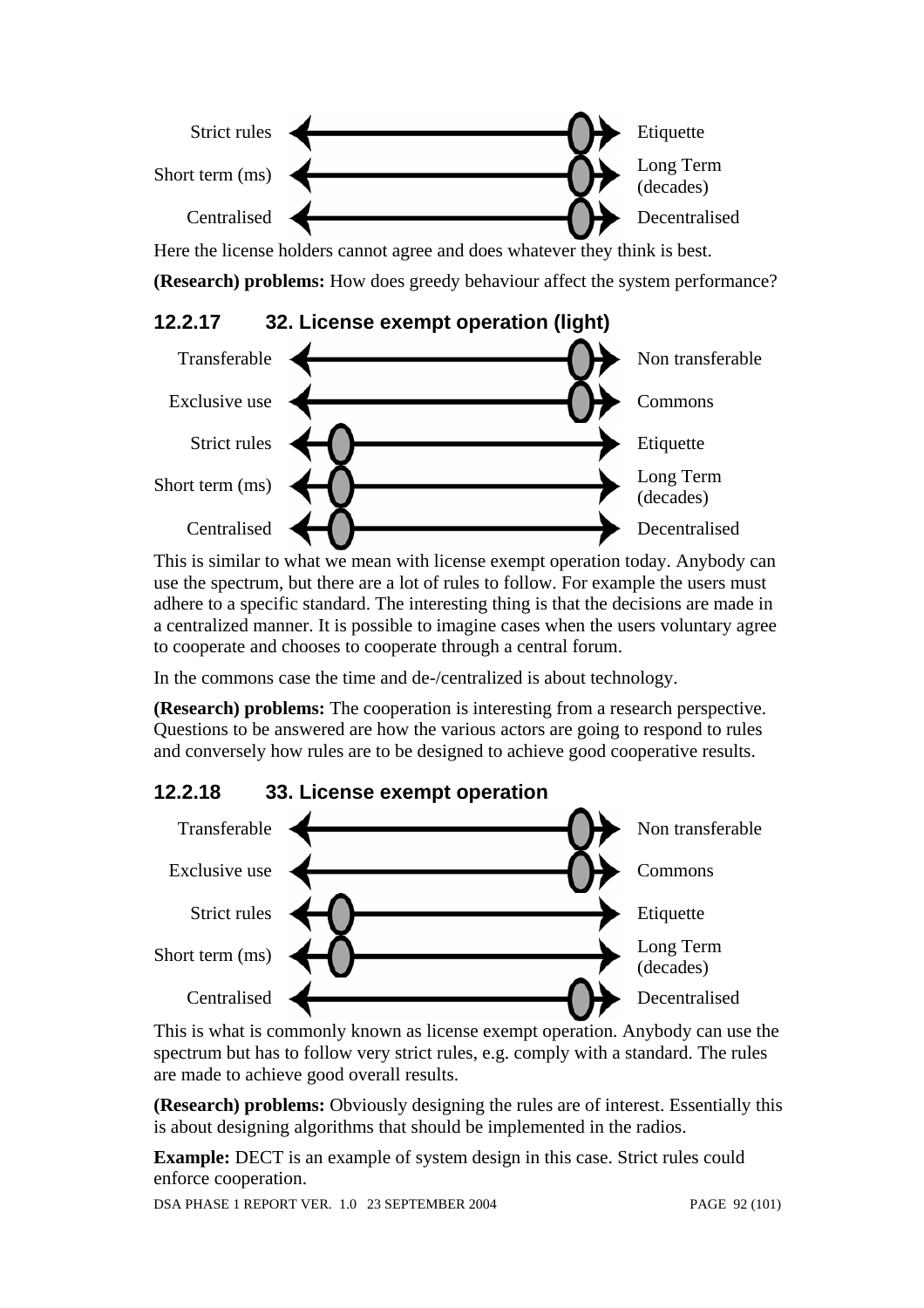**Relevance:** This case could be used for illustrating European style frequency management.



This is a very strange case. Anybody is allowed to use the spectrum for extended periods of time. The decisions are made for long times in a central manner.

**Relevance:** Probably a degenerate case!



This is also a strange case. It is like license exempt operation, but the radio resource allocation algorithms run extremely slow. It is like having a bunch of fixed frequency transmitters that should work together. Sometimes it works and sometimes it does not. If the load is not very high it does work however.

**Relevance:** Is it a degenerate case?



This is similar to the unlicensed operation as of today. But here the users have agreed on cooperating in a centralized manner. This central cooperation is must be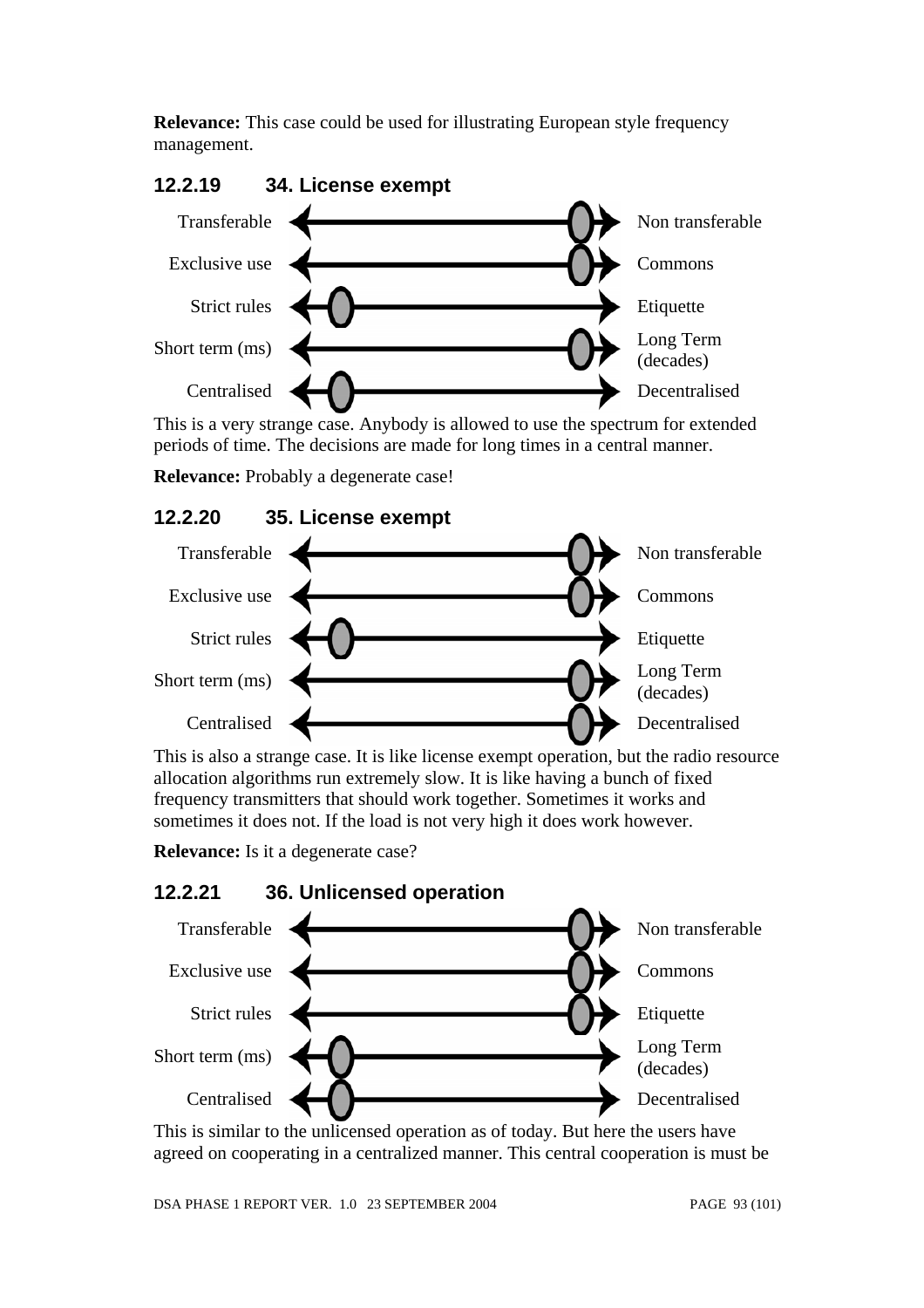quick and thus automated. However there are probably incentives for someone to not cooperate as well.

**(Research) problems:** The cooperation and aspects of that. How do the actors behave if there are almost no rules to follow? Will they voluntarily cooperate?



This is what is commonly known as unlicensed operation. Anybody can use the spectrum using whatever they want to do. Since there are no rules users behave greedy and thus all user may not get as good throughput as if they had cooperated.

**(Research) problems:** The question is if overall good results can be achieved through rather simple rules. Also how will user behave when there are no rules? Will there be spontaneous cooperation?



This is a strange combination. Can there really be centralized decisions if there is a commons? The very slow spectrum decisions are also strange since there is likely to be changes that are much quicker. After all there is nobody that controls who can enter and who cannot.

**Relevance:** Degenerate case?

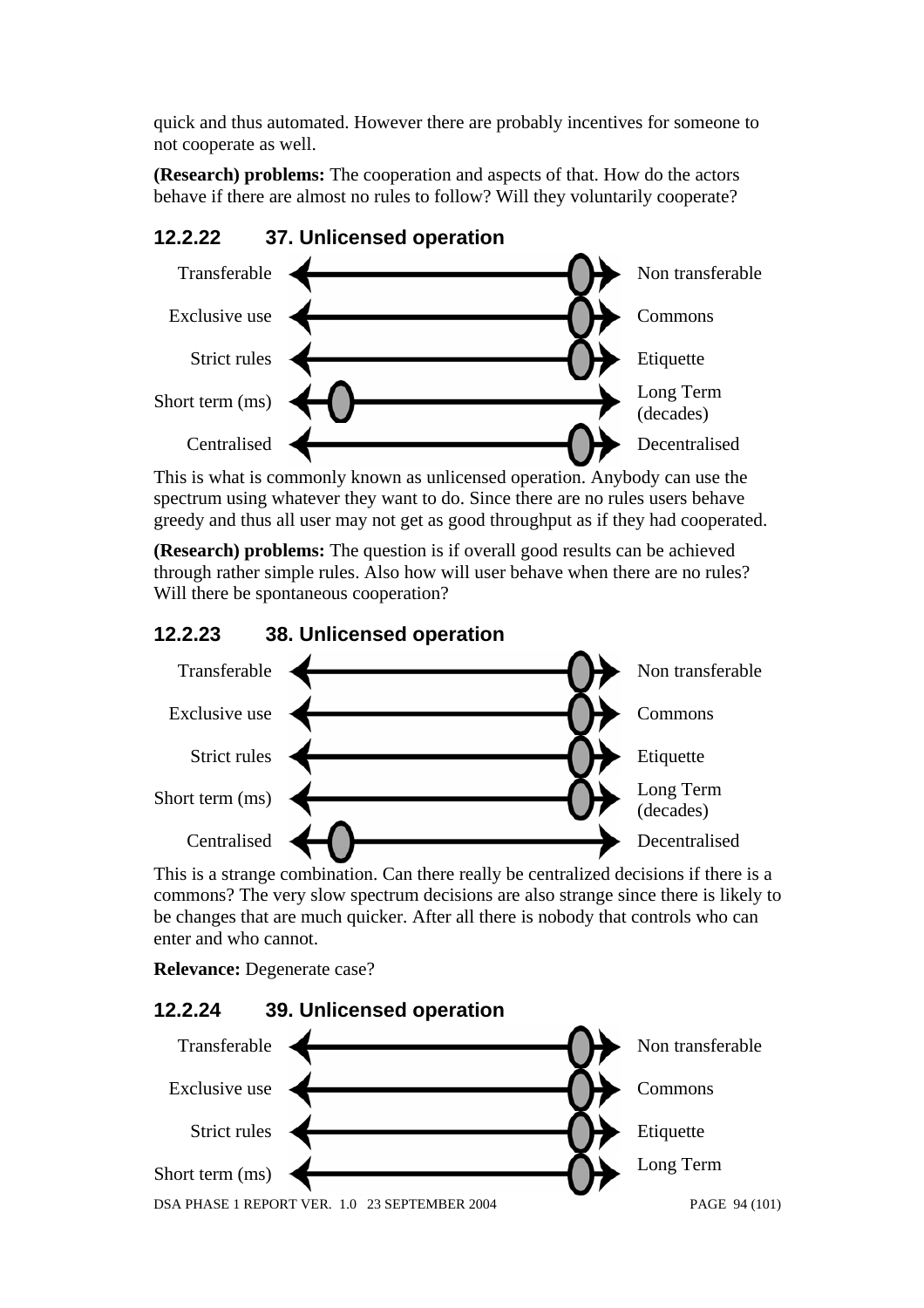

This is not as strange as the case above, but still it is strange. Can there really be slow processes in the commons?

**Relevance:** Strange case.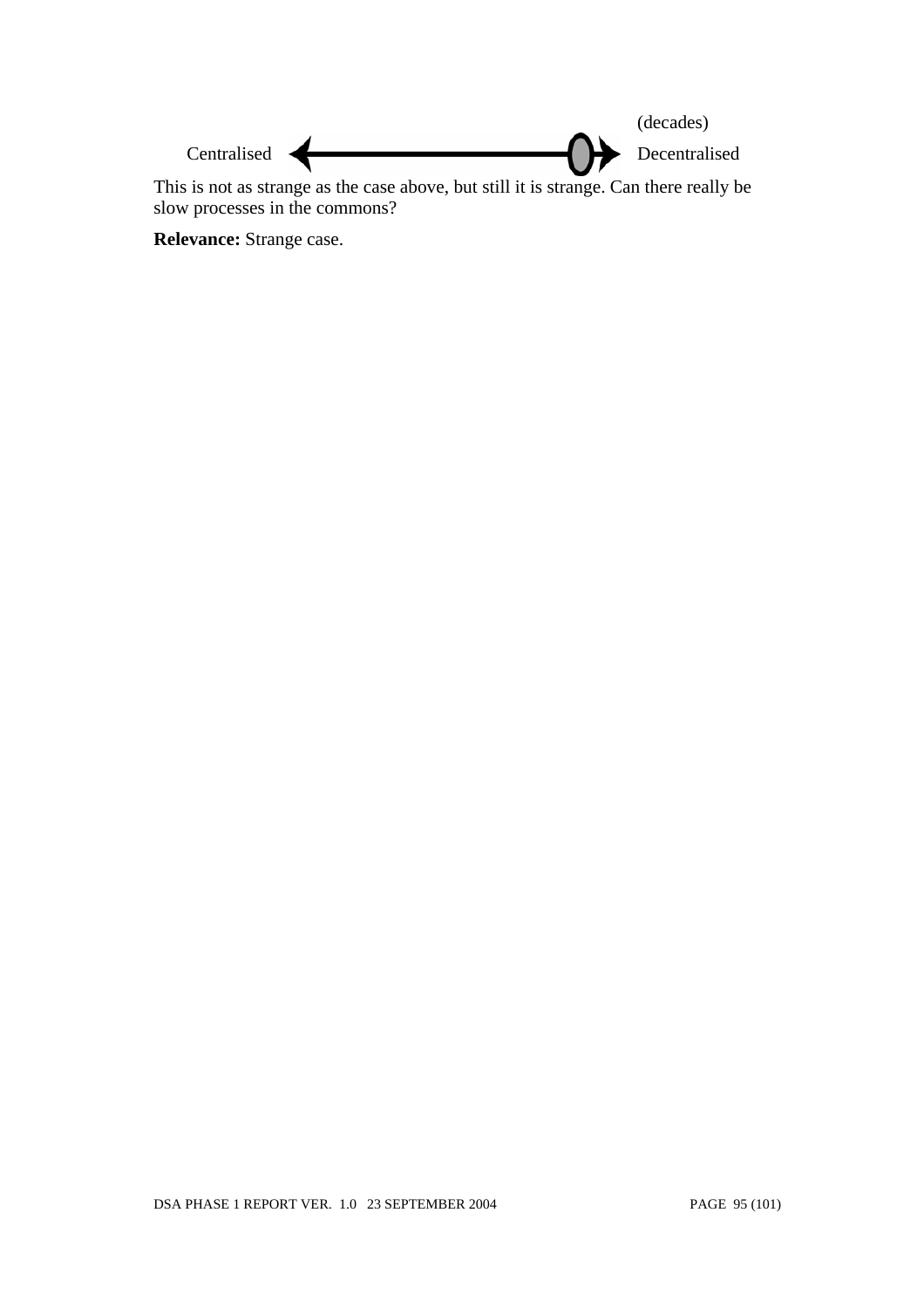# **13 Appendix B**

Currently, the assignment of spectrum to different radio systems is based on fixed allocations, where the spectrum is divided into non-overlapping contiguous blocks assigned to different radio standards, separated by guard bands. The overall reason for this kind of spectrum allocation is to handle intersystem-interference in an efficient manner. Existing analysis methods for intersystem-interference control are therefore based on static scenarios both in space and time, i.e., the analyses are performed for a limited amount of interference-victim combinations. Typically, the final result is obtained by worst-case assumptions, where the simultaneous impact from different interference sources is considered. In a DSA scenario, this fixed assignment is no longer an available solution on the intersystem-interference problem why completely new methods for intersystem-interference analyses are needed. The development of such new methods is a necessary condition for interference avoidance in any DSA concept chosen, since all three concepts proposed are based on etiquette rules. However, the real-time spectrum exchange concept contains an amount of centralized functions and will therefore require less new methods for intersystem-interference control than the other proposed concepts. The open spectrum access concept will require the largest amount of new methods for intersystem-interference control.

Existing state-of-the-art analysis methods for intersystem interference in wireless services are often based on algorithms for analogue systems, modified with simplified algorithms to analyse the impact on digital communication receivers. The underlying algorithms for analogue systems require detailed information of the systems being analysed. System parameters not specified in the system specification are assumed to be determined by additional measurements. These kinds of measurements are normally very expensive to perform and, therefore, the needs for new analysis methods that do not need such detailed information have been recognized. Furthermore, existing methods are focused on the single transmission/ receiver link level. The rapid development within the area of digital communications has given an increased variety of system parameters that an analysis tool must be able to handle. The development of analysis tools for intersystem-interference analysis has not been fast enough to handle all new digital systems in another way than with simplified models. Furthermore, existing analysis methods are designed to analyse static scenarios both in space and time, i.e. the analyses are performed for a limited amount of interference-victim combinations. Typically, the final result is obtained by worst-case assumptions where the simultaneous impact from different interference sources is considered. This means a situation that is statistically unlikely to occur.

In a dynamic network scenario, the intersystem-interference analyses cannot be performed in advance for a limited number of static cases. This is because the number of potential intersystem-interference cases will be too large, almost infinite. Furthermore, the necessary intersystem-interference analyses must include the total actual interference environment, i.e., not only the known intentional/unintentional transmitters. The intersystem-interference analyses must be done online for each case. This means that all kinds of background interference will affect the result of these analyses for a certain system. Since the analyses must be done online, no detailed information, such as system specification parameters, of the actual interference signal will be available. The analyses will be based on some kind of

DSA PHASE 1 REPORT VER. 1.0 23 SEPTEMBER 2004 PAGE 96 (101)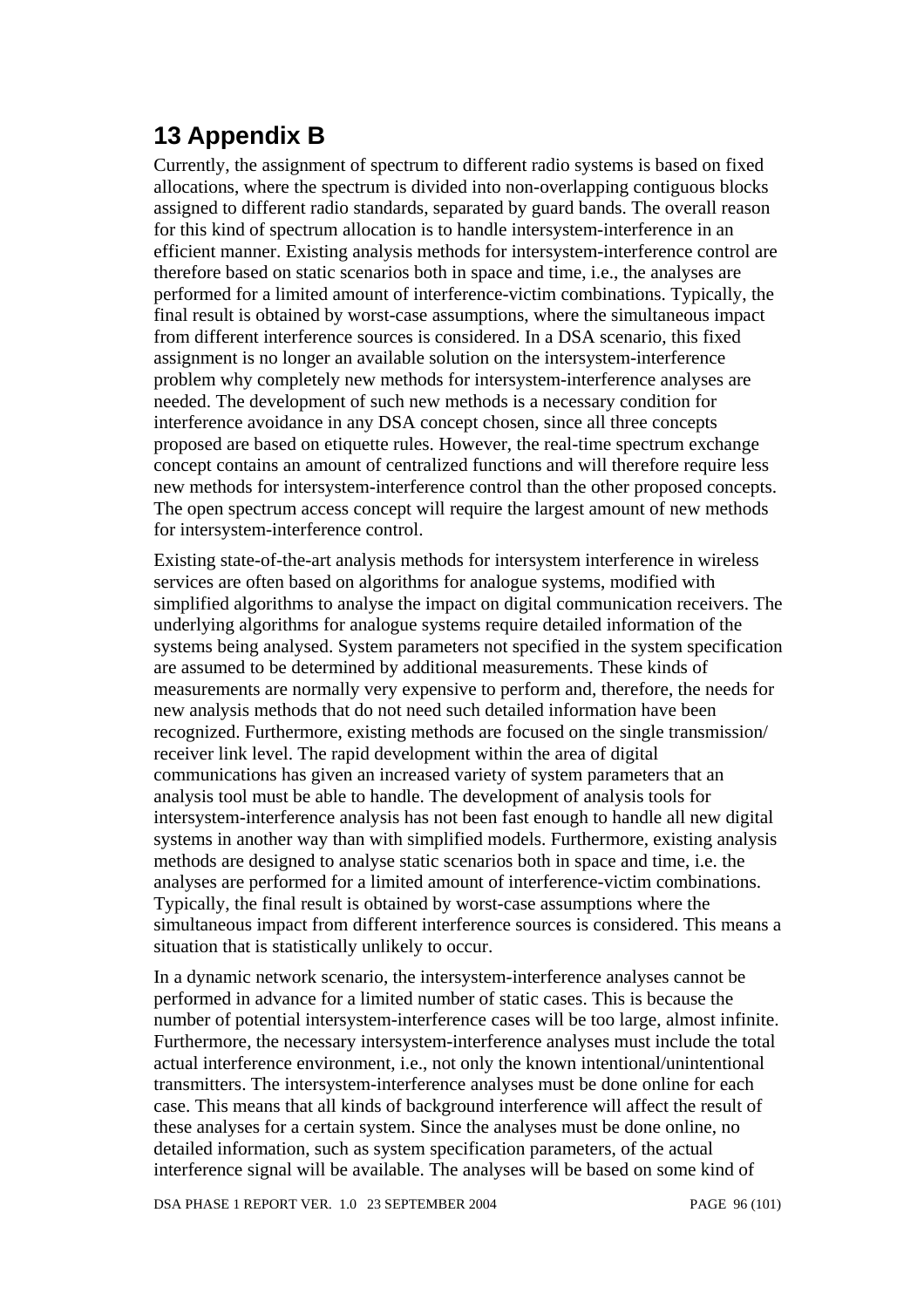more or less simple measured value of the total interference at the moment. Thus, reliable analysis methods based on a reduced number of interference-signal parameters must be available.

#### *13.1 Intersystem Interference Analyses and Control*

In the case of Exclusive use, existing methods for intersystem interference analyses are used. The intersystem-interference analyses and control are performed on a centralized level. Existing analysis methods are designed to analyse static scenarios both in space and time, i.e., the analyses are performed for a limited amount of interference-victim combinations. Typically the final result is obtained by worstcase assumptions where the simultaneous impact from different interference sources is considered.

In the case of *Shared spectrum,* the intersystem-interference analyses cannot be performed in advance for a limited number of static cases. This is because the number of potential intersystem-interference cases will be too large, almost infinite. Furthermore, the necessary intersystem-interference analyses must include the total actual interference environment, i.e., not only the known intentional/unintentional transmitters. The intersystem-interference analyses must be done on a decentralized level and more or less online.

## *13.2 Brief history*

The background of intersystem interference analyses may be found in the 1920s, when broadcasting services started to reach the general public. Quite soon it became evident that control of the generation of different man-made radio disturbances was essential in order to guarantee a good quality of the new broadcasting services. However, imposing limitations on electrical equipment and household appliances could cause trading problems if different countries applied significantly different norms. This problem was soon realized on national levels, which led to the foundation of the International Special Committee on Radio Interference (C.I.S.P.R.). The International Electrotechnical Commission (IEC) and the International Telecommunication Union (ITU) were cofounders [29]. The first goal was to reach an agreement on measurement procedures. This work was carried out during the 1930s. After that, the work of developing standard emission limits could start. The first standard produced was at a national level when the BS613 (1935) concerning components for radio disturbance suppression devices was published in England. In 1937, the BS727 concerning characteristics of an apparatus for measuring of radio disturbance was published. This standard had a major impact on the standardization work within C.I.S.P.R. The C.I.S.P.R. Publication No. 1 including the characteristics of a standardized measurement receiver and certain design features was published in 1961. In the practical applications, man-made disturbance sources have up to now been divided into two major categories with its own methods and approaches; intentional and unintentional sources. Intentional sources include other transmitting equipment which typically works with some kind of modulated signals and whose disturbance typically consists of harmonics and intermodulation products. Unintentional sources are other electronic systems that are not intended to produce any radiated electromagnetic energy and whose electromagnetic energy typically consists of different kinds of electromagnetic noise such as Gaussian noise and impulse noise. Historically, the work of analyzing radiointerference problems has been carried out in three separate areas of application:

DSA PHASE 1 REPORT VER. 1.0 23 SEPTEMBER 2004 PAGE 97 (101)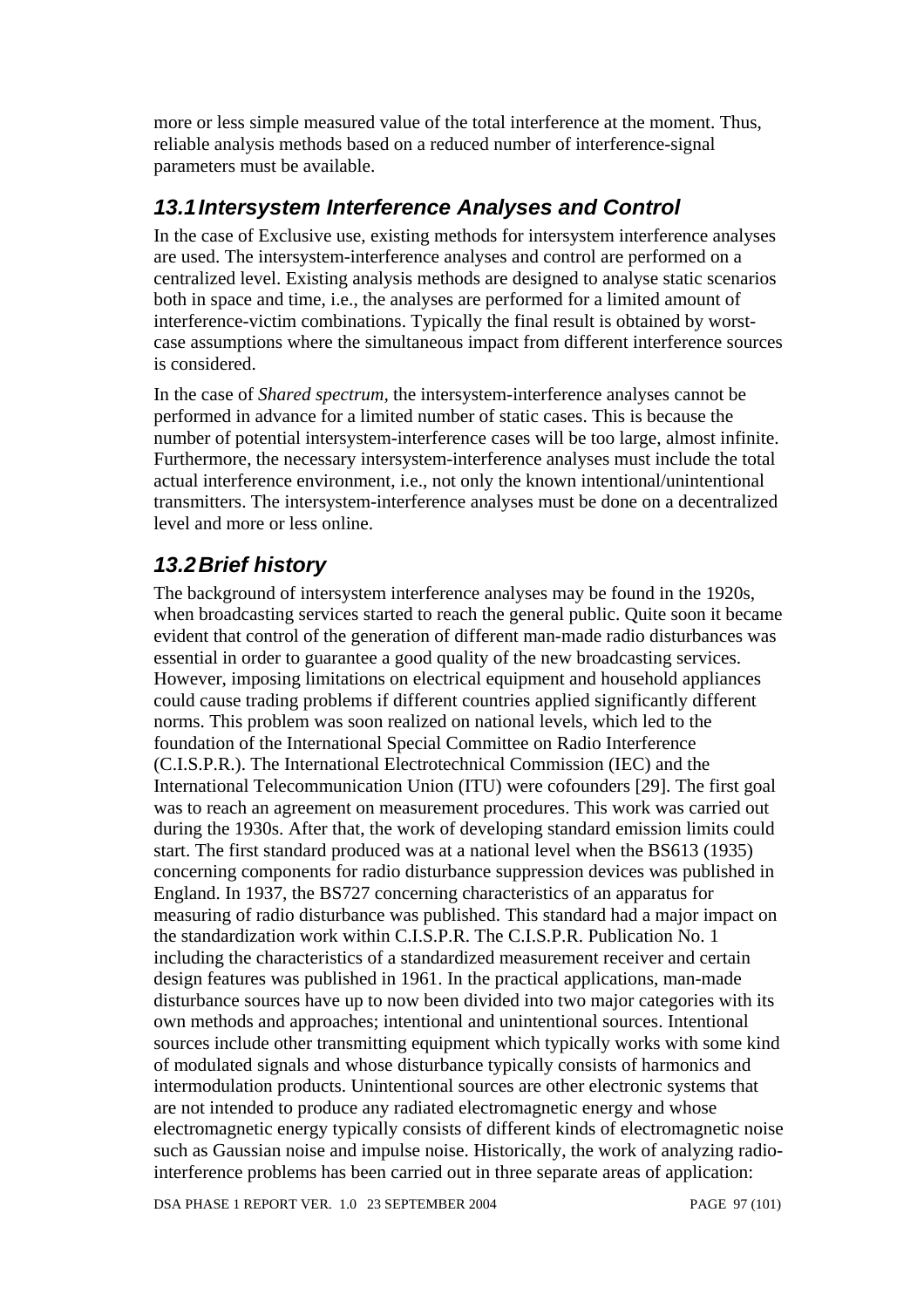- Frequency planning
- Intersystem-Interference analyses for intentional sources.
- Intersystem-Interference analyses for unintentional sources

These areas are briefly described in the following sections below.

How is interference defined today? The Interference Protection Working Group of FCC Spectrum Policy Task Force defines four levels of interference [30].

*Interference*. The effect of unwanted energy due to one or a combination of emissions, radiations, or inductions upon reception in a radio communication system, manifested by any performance degradation, misinterpretation, or loss of information which could be extracted in the absence of such unwanted energy.

*Harmful Interference*. Interference which endangers the functioning of a radio navigation service or of other safety services or seriously degrades, obstructs, or repeatedly interrupts a radio communication service operating in accordance with International Radio Regulations.

*Permissible Interference*.Observed or predicted *interference* which complies with quantitative interference and sharing criteria contained in International Regulations or in ITU-R Recommendations or in special agreements as provided for in these Regulations.

*Accepted Interference*. Interference at a higher level than defined as permissible interference and which has been agreed upon between two or more administrations without prejudice to other administrations.

These definitions of interference, which are decades old, are also found in the international radio regulations. The terms *permissible interference* and *accepted interference* are used in the international coordination of frequency assignments between administrations. Some of these definitions need to be updated to reflect the changes in system performance as they relate to system capabilities in the past and are not suitable for DSA-operation purposes.

## *13.3 Frequency planning*

 Frequency planning is today done on a centralized level by the regulation authorities at national and international levels. The methods for frequency planning are typically based on knowledge about frequency characteristics, output power, and sensitivity levels for the systems of interest.

## *13.4 Intersystem-Interference analyses for intentional sources*

Intersystem-interference analyses for intentional sources are the activity of analyzing potential interference problems between two or more co-located intentional transmitters and receivers on a limited area of space. Typically this is carried out for different kinds of vessels such as aircraft, ships and cars. Other applications are different fixed constructions containing wireless systems. Airports and base-stations are typical examples of such fixed constructions. The intersysteminterference analyses are typically performed by the system integrator.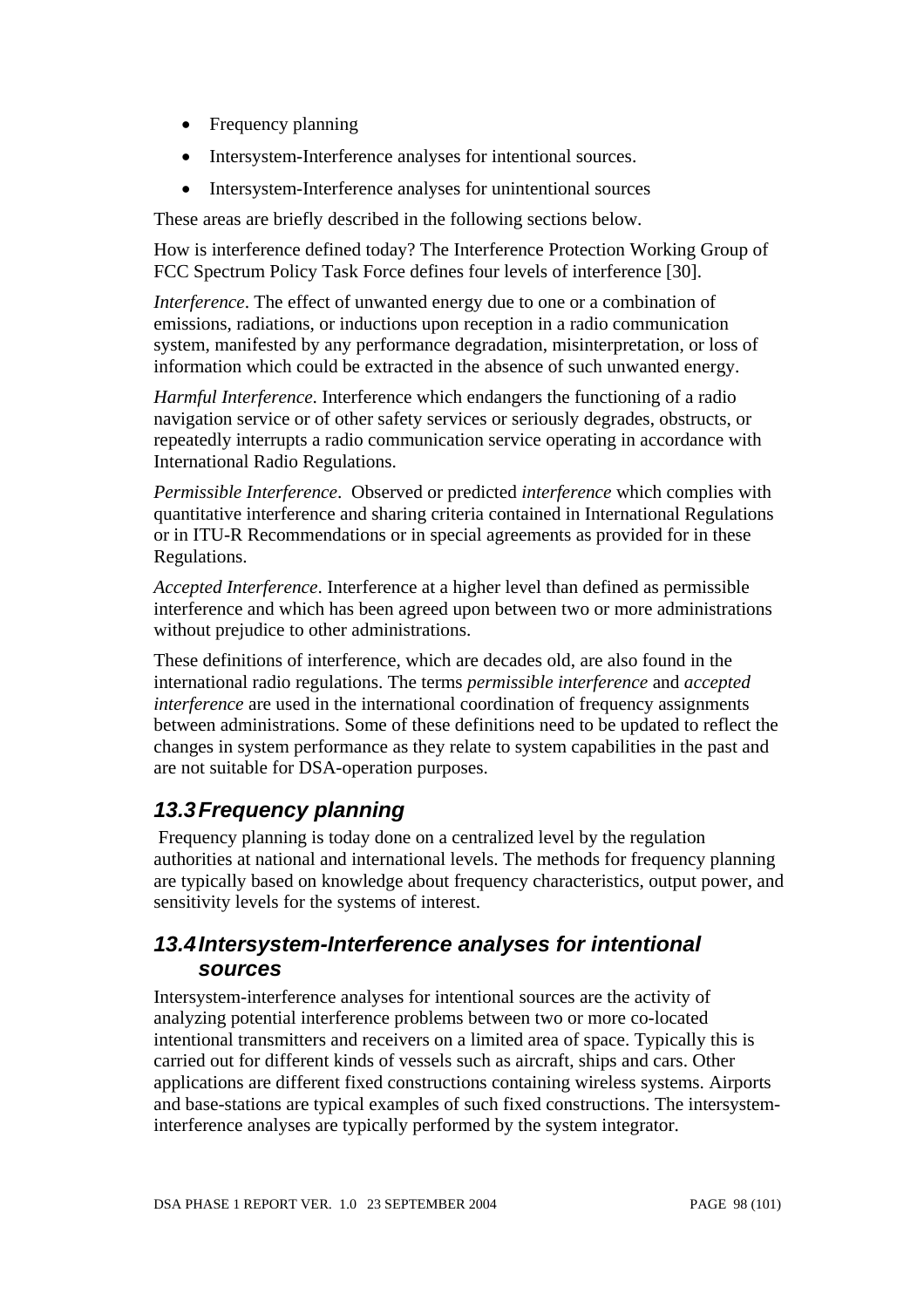## *13.5 Intersystem-Interference analyses for unintentional sources*

The disturbance from unintentional sources is regulated with standards for radiated emission limits. These standards are defined as maximum levels of the electric field strength at a certain distance from the unintentional electronic unit. In these standards a certain measurement procedure is also defined. Current measurement procedures and detectors are actually based on the work carried out in the standardization organizations during 1930 – 1939. It was during this time period the so-called quasi-peak detector was defined for standard emission measurements. Thus, present commercial emission standards are developed to protect analog communication services. The work of developing measurement procedures considering a digital radio receiver as a disturbance victim started both in CISPR and ITU-R [31] in the middle of the 1990s. The progress in this work has been slow until the behavior of the RMS detector as a possible choice for new standardized measurement was evaluated [32]. This is a very complex problem since there is a large variety of digital modulation and coding schemes to consider as the area of digital communication services undergoes a rapid development. However, to find a solution is necessary in order to protect these services against radiated electromagnetic emission.

## *13.6 State of the art of Intersystem Interference Analyses*

Existing state-of-the-art analysis methods for intersystem interference are based on algorithms for analog systems, modified with simplified algorithms to analyze the impact on digital communication receivers. The underlying algorithms for analog systems require detailed information of the systems analyzed. System parameters not specified in the system specification are assumed to be determined by additional measurements. These kinds of measurements are normally very expensive to perform and therefore the needs for new analysis methods that do not need such detailed information have been recognized. No such methods have yet been published.

In existing algorithms, the intersystem-interference analyses of digital systems are based upon the simplification that all interference signals are treated as if they were additive white Gaussian noise (AWGN). This means that only the power, not the waveform, of the interference signal is considered to estimate the impact on a digital radio receiver. The main reason for this simplified approach is that alternative methods are much more complex and requires more powerful analysis tools and more skilled personnel to use them and interpret the results. One drawback with this simplified approach is that the waveform of an interference signal dramatically affects the impact on a digital system. Unfortunately, for some interference signals, this approach significantly underestimates the impact on a digital communication system [33]. The rapid development within the area of digital communications has given an increased variety of system parameters that an analysis tool must be able to handle.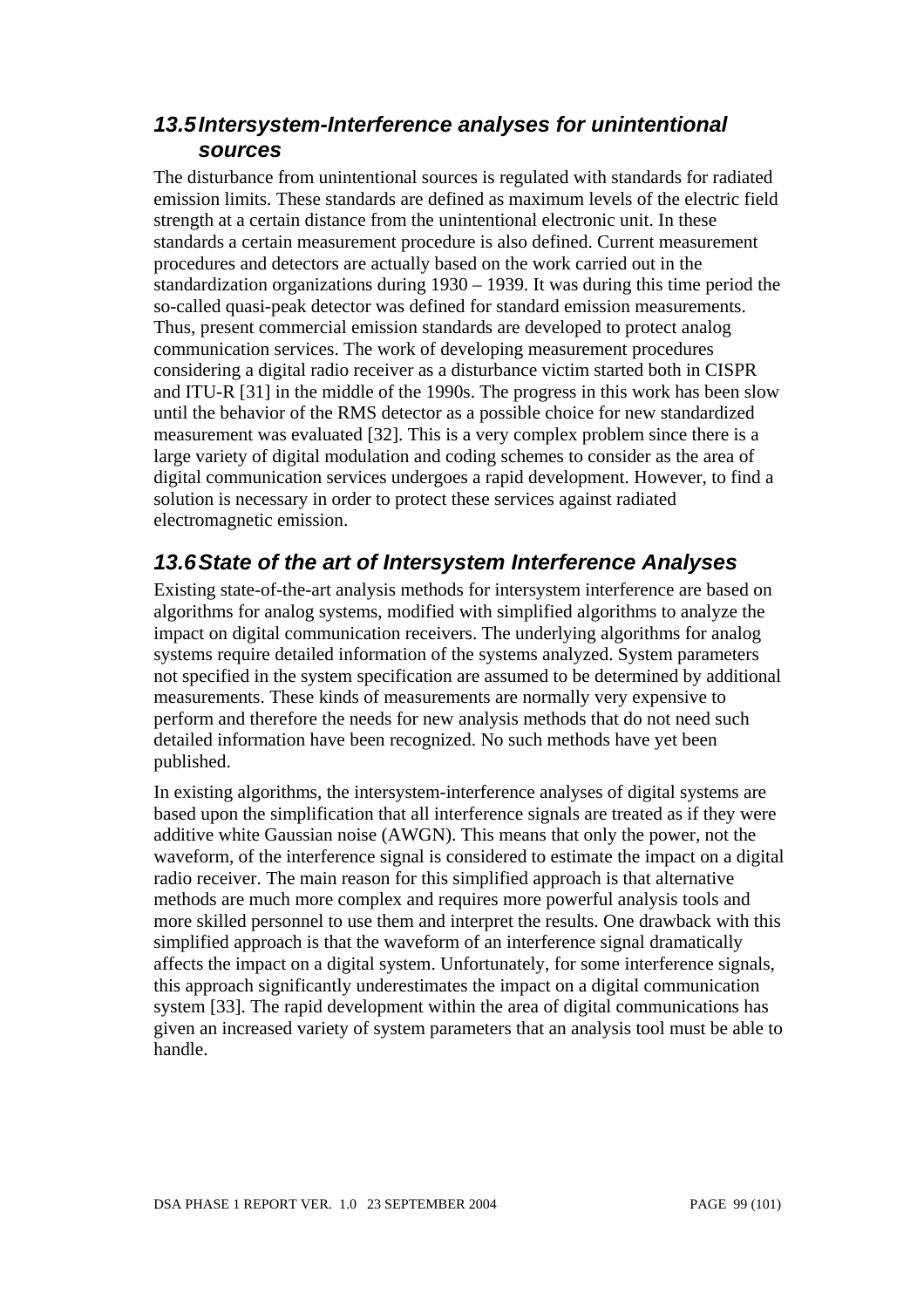Complexity of communication system parameters



*Figure 6. A schematic view showing that the capacity to handle the increasing amount of system parameters is to low in existing analysis tools for intersystem interference.* 

The development of analysis tools for intersystem-interference analysis has not been fast enough to handle all new digital systems in another way than with simplified models. This phenomenon is schematically illustrated in Fig. 6. Furthermore, existing analysis methods are designed to analyze static scenarios both in space and time, i.e. the analyses are performed for a limited amount of interference-victim combinations. In summary, the state of the art within intersystem interference analyses could be described as follows:

- Present methods/tools for intersystem-interference analyses are based on algorithms for analogue systems, modified with simplified algorithms to analyse the impact on digital communication receivers. These simplified methods that not consider the interference waveform properties are widely used.
- The analyses are done for static scenarios in space for a limited number of transmitters and receivers. The focus is on the transmission/receiver link levels and the final result is obtained by worst-case assumptions where the simultaneous impact from different interference sources is considered.
- In present methods the underlying models for analogue systems require detailed knowledge of system parameters.

# *13.7 Intrasystem Interference Analyses and Control*

This area typically belongs to the area of electromagnetic compatibility (EMC). Intrasystem-interference issues are a natural part of the system development process where it must be verified that the system can work without disturbing itself. In a DSA scenario intrasystem-interference problems can occur that have not been foreseen in the development process. This is due to that a DSA scenario can

DSA PHASE 1 REPORT VER. 1.0 23 SEPTEMBER 2004 PAGE 100 (101)